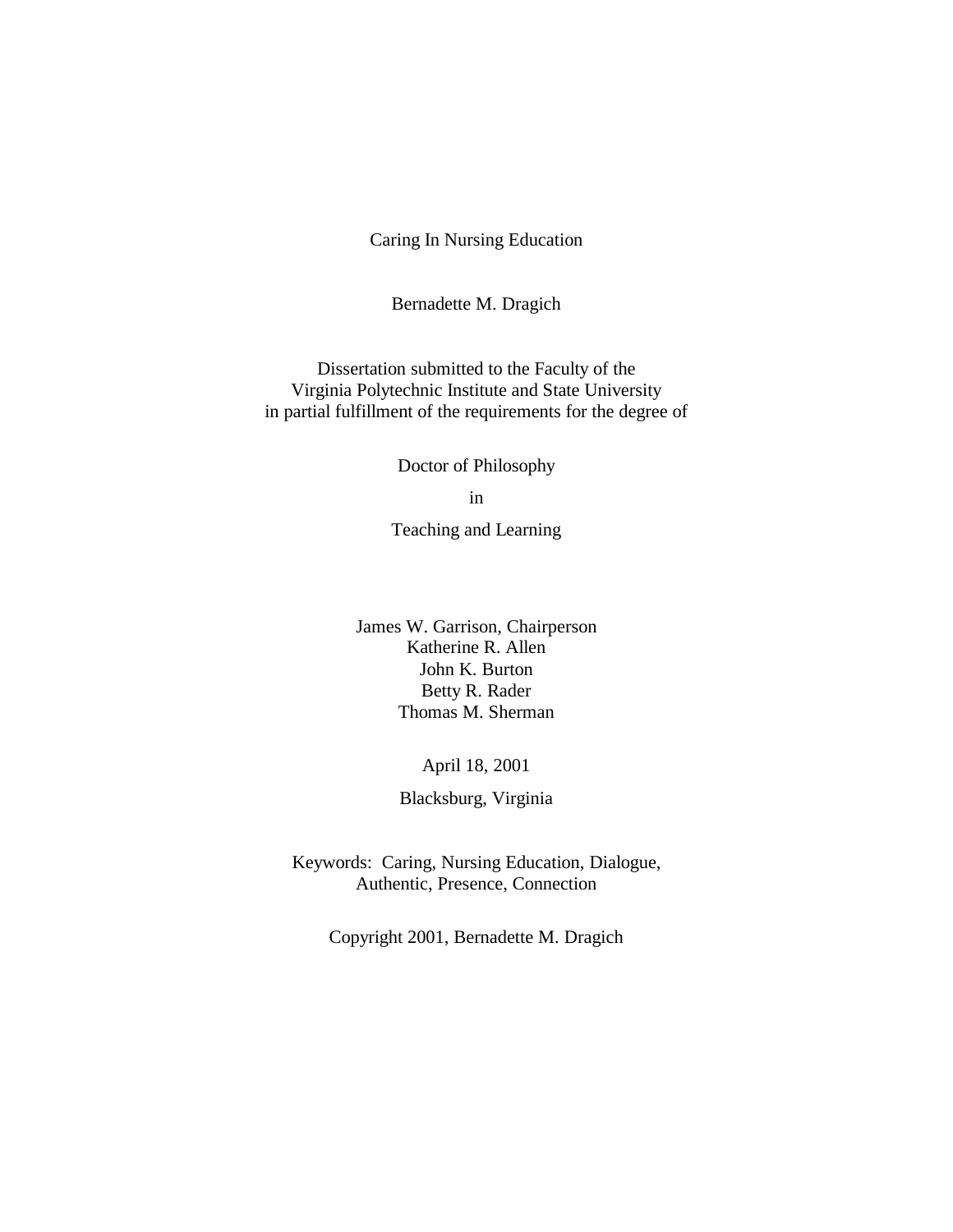Bernadette M. Dragich

## (ABSTRACT)

Narratives are used to explore personal beliefs and assumptions about caring in one's personal and professional life. This dissertation recognizes the process of caring is interpretative and evolves from personal experience. I address issues of caring within the practice of nursing and nursing education from a feminist perspective. I begin with my own personal narrative in which I seek to uncover my own caring essence as a basis for inquiring into issues of caring and feminism in nursing education. Theoretical constructs from educational nursing and feminist literature are explored to develop a personal model of caring within nursing education. Nursing students must be educated within a caring learning environment so they can develop a caring stance with patients. Dialogue within teacher-student interaction is at the center of such an environment. This dialogue encourages authentic presence with students that leads to an intuitive knowing. Nursing students need to learn to let their intuitive sense guide the use of technology. Of course, that means educating their intuitions. Autobiographical vignettes are used to reflect on the experience of a nurse educator as caring guides teaching-learning activities in a nursing curriculum. Caring within clinical teaching encourages reflection and increases self-awareness. Clinical teaching is seen as an opportunity to unite theory and practice. It encourages students to be receptive to patients and places value on contextual experiences. An examination of contextual experience shows that care is relational and encourages connections with others. Care is sustained through relationships that give voice to nursing students and patients. This process of giving voice makes caring more visible to others. This visibility allows nurses to celebrate caring occasions and validates worth of caring in nursing. Caring practices within nursing education help students recognize the power within themselves to institute change. Nurse educators must encourage students to care for themselves. This process will help them stay in touch with what they need as individuals as they provide care to others.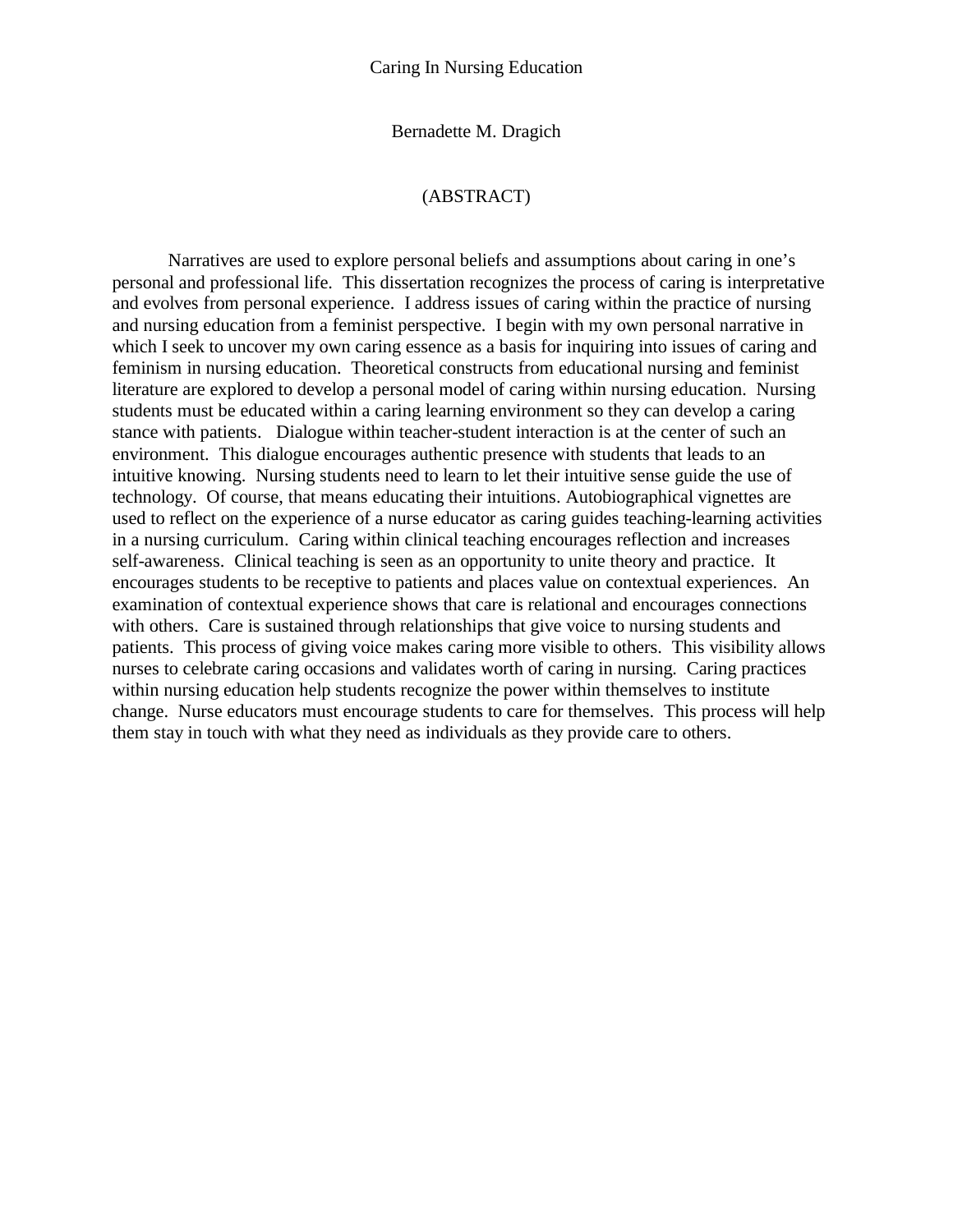# **Dedication**

I am very proud of my sons Nick and Ben Mirabile. I can never tell them often enough how much I love and cherish them. I am very proud of their achievements, and I dedicate this dissertation to them.

Also, I lovingly want to honor my Great Aunt Margaret Takoch and my parents, Theresa and George Dragich. I regret they are unable to share the completion of this work with me.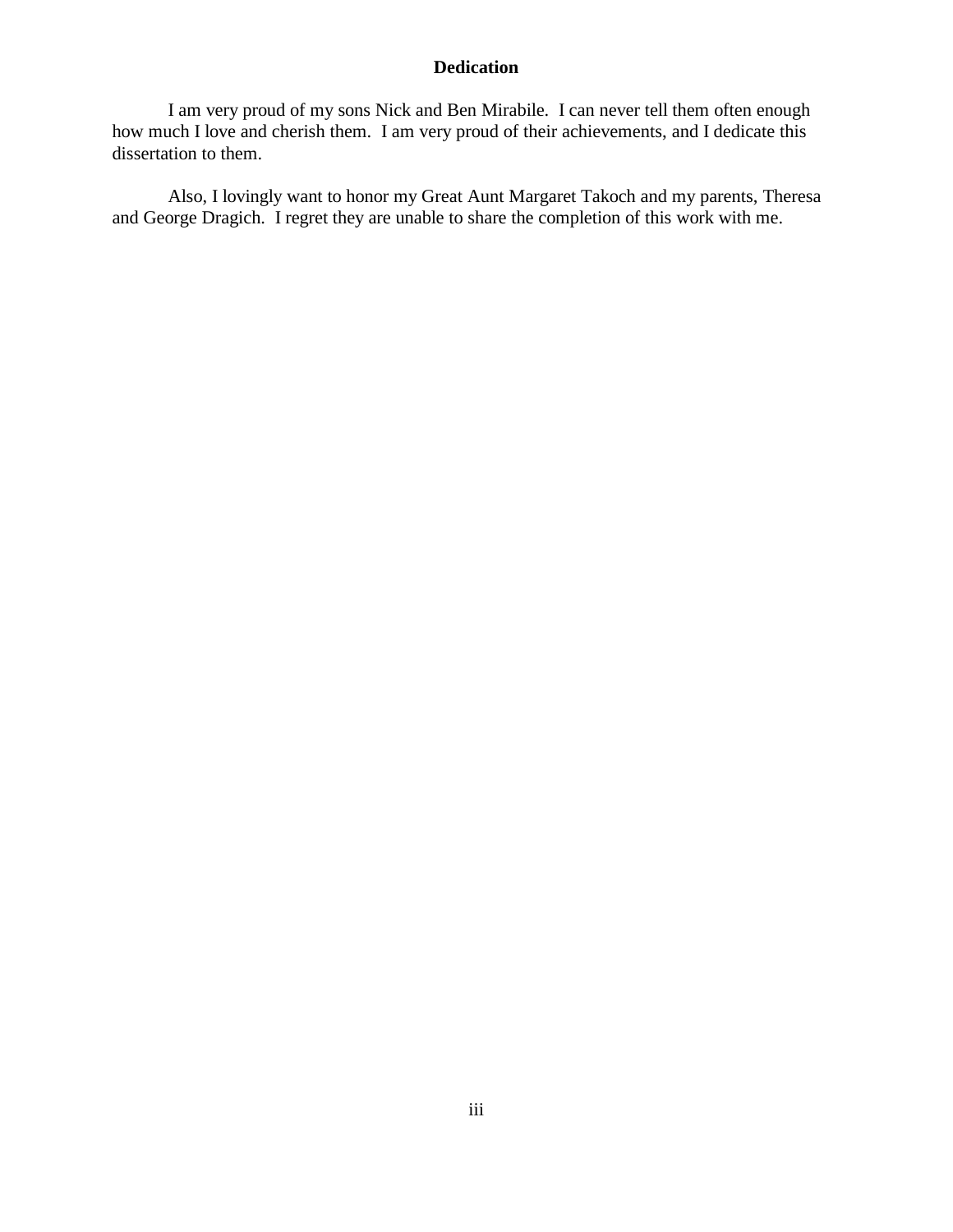## **Acknowledgments**

The writing of this dissertation has been a long journey of self discovery. I would never have seen this work completed without the encouragement and unwavering support of my family, friends, and colleagues.

I am very appreciative of the excellent faculty in the College of Human Resources and Education. Dr. Jim Garrison, chair of my committee, has opened my eyes to a new way of thinking about life and education. I am very proud to have been his student. I am thankful for his insight and commitment to my work. I would also like to thank Dr. Tom Sherman who provided challenging learning experiences in my tenure as a student. I value his kindness, concern, and support. Dr. John Burton made the difference when I first enrolled in graduate school. I value his guidance and interest in me as graduate student. I am very grateful and honored to have Dr. Katherine Allen on my committee. She is always a source of inspiration for me. I appreciate Dr. Betty Rader's support and interest with the completion of this degree.

I have wonderful colleagues in the Department of Associate Degree Nursing at Bluefield State College. I have received encouragement and support from Carol Cofer, my director, and Kay Thompson. They are both excellent teachers, and I am very proud to work with them. I would like to acknowledge Cheryl Winter, Sandi Payne, Pam Linkous, Shelia Parks, Julie Orr, Kathy Linkous, and Debbie Surface for their care, concern, and connection with students and faculty. These colleagues are excellent role models for our nursing students. I want to thank Cora Sue Carner and Joanna Thompson for their assistance in my research efforts. I am thankful for the interest and support of Dr. Robert Moore, his executive secretary, Vivian Sidote, and Dr. Don Smith.

There was a time when I was lost on this journey. There were two individuals whose persistence helped me find my way again and encouraged my writing. They are Dr. Elaine Scott and Bruce Sneidman. I am honored to call them my friends. Dr. Scott always kept me moving toward completion when I needed her encouragement. Words can never describe how grateful I am to Bruce Sneidman. He is a wonderful educator and colleague. I appreciate Bruce's technical support and expertise. Bruce has been a motivating force and has kept me "on track" on this project--he was the dissertation police!

I want to offer my gratitude to my family. My brother Tom Dragich is very influential in my life. Tom helped me see light when I only could see despair. I am grateful for his journey to Princeton, West Virginia, in 1992. He is a source of unconditional support and is an excellent educator. I am honored to be the sister of Terri Laratta who is a caring teacher and attentive mother. I value my brother George Dragich and step-mother, Peggy Dragich. George and Peggy try very hard to keep our family close and together. I am thankful for the ongoing emotional support and kindness of Julia, Libby Ann and Roberta Privette.

My greatest gifts in life are my sons, Nick and Ben. I am in awe of their accomplishments. They are fine young men with caring hearts and souls. I appreciate their love and support through the years. They continuously give meaning to my life.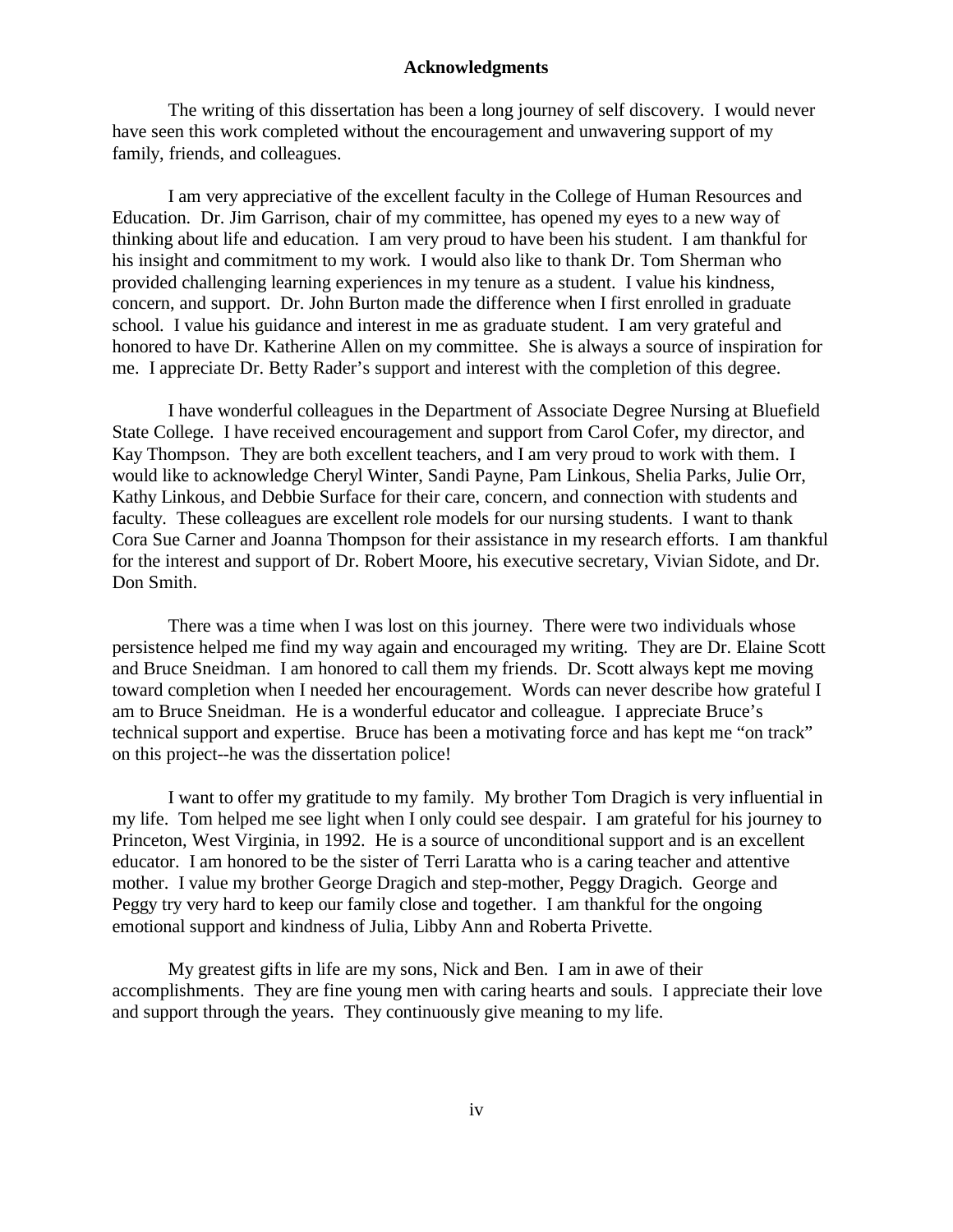## **Preface**

At one point, I have run from my past life and experiences that evoked negative thoughts. I have come to know by embracing my experiences as a woman, a nurse, and an educator I will know who I am. By knowing who I am, I could embrace what makes me different and then focus on my lived experiences and others. When we look at caring, it becomes a concept that is not abstractly categorical but intertwined in living. This intertwining involves giving voice to issues that give one understanding.

This understanding or particular meaning comes from my life story. Denzin (1989) says that a life story examines a life or a significant segment of a life. It becomes a narrative of personal experience (p. 42). From an epistemological standpoint, I need to examine my caring roots or essence. I need to examine those segments of my past that gave meaning to my assumptions about caring work. Walker (1995) says that narrative is a methodology that permits better understanding of the practice which shapes nursing. Nursing is an oral culture that has hidden contradictions. An examination of these contradictions shows that one must attend to multiple voices. As a feminist, I know I must attend to many voices, and I know I must interpret them consistently. Denzin (1989) says that biographical studies should examine how subjects attend to gender and presence. I learned caring from my Great Aunt Margaret and my mother. My father, though, gave me the first appreciation of contradiction in my life. I know he was oppressive to my mother and to others at times. Ironically, though, it was my father that encouraged education for his children. Education helped liberate me and helped me to redefine the feminist role for me.

Simple moments with my Great Aunt Margaret and my parents shaped how I chose to do the caring work of nursing, and I was later to redefine my life through the choices I made. Walker (1995) sees nursing as a culture that allows one to consider the inconsequential moments of personal experiences that shape an individual's understanding (pp. 156-157). I think this approach allows me to look at the cultural practices I am involved with, examine their impact, and reflect on how I came to perform them differently. I see this process as similar to reflexivity because the interpretative process is within the experience. Belenky et al. (1986) ask how do we know what we know. This knowing affects our definitions of ourselves, the way we interact with others, our public and private lives, our sense of control over life events, and our views of teaching and learning (p. 3). I am attempting to examine my experience and become more aware of the cultural scripts that have occurred within my life. Garrison (1997) sees narrative as

v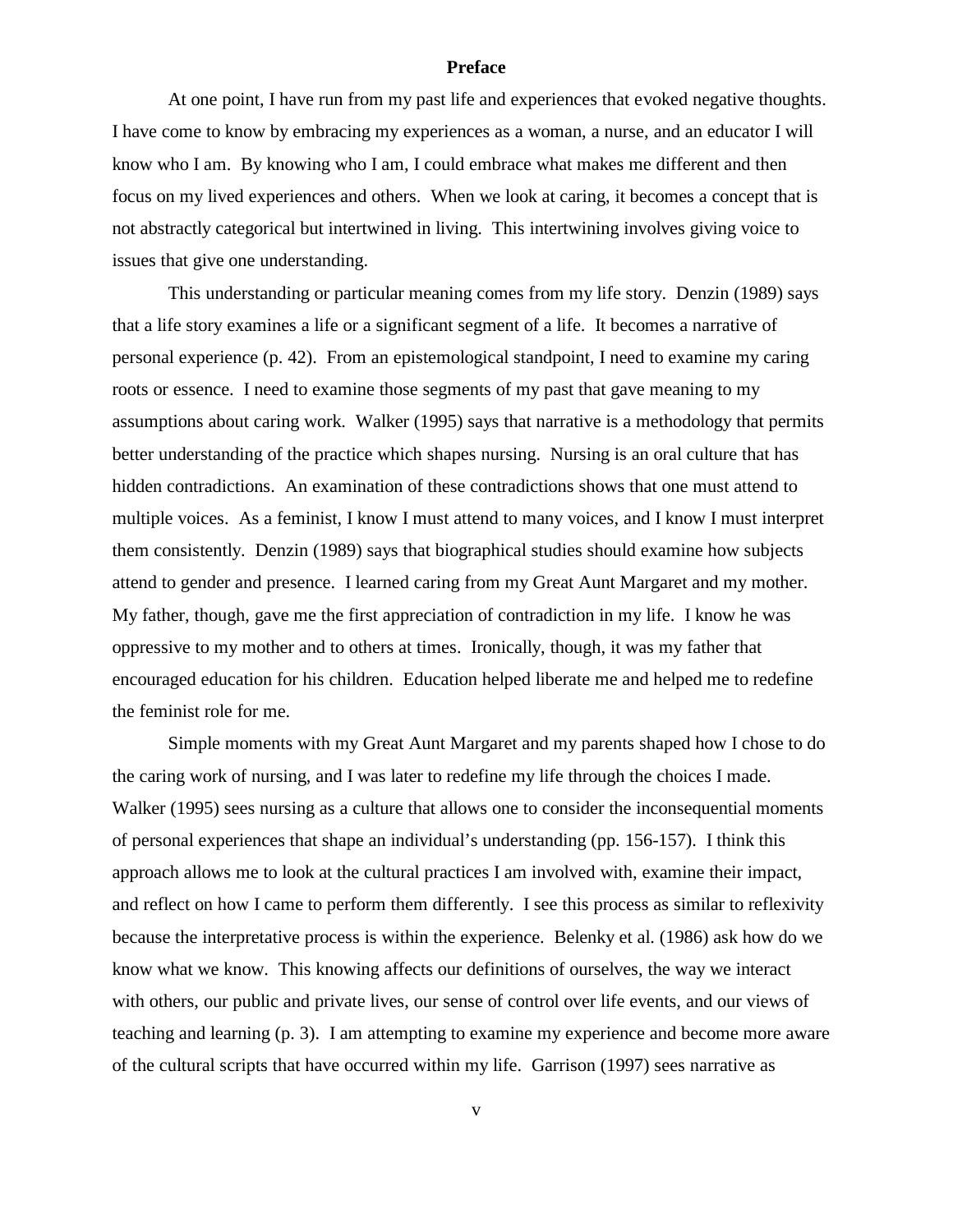permitting one to make a discriminative judgment of what is valued. The use of narrative allows a structuring of one's experience that permits interpretation (pp. 144-146).

Caring is traditionally "women's work" and hence, considered invisible and devalued. By talking about my personal caring, I can make it more visible to others and myself. In order to do this, I need to be true to myself to avoid oppressive practices that hinder my caring work. This will enable me to move away from the oppressive roots and subordination history of nursing. This requires an awareness that avoids internalizing the values of the dominant culture, including sometimes, the culture of the academy. Caring is a practical and theoretical concept that has a degree of politics within the social realm. Caring nursing practice moves the practitioner away from a detached, objective, and scientistic world view.

A caring stance allows one to apply theory to care for that particular patient in that moment in time. It becomes a way of thinking in relationship to others. It is critical thinking because it involves observation and deciding what is important and requires looking for patterns. It involves identifying a need or concern that must be addressed for a particular individual. People have different values, beliefs, and culture. Caring involves understanding the context of the person's life and illness. Caring knowledge is gained through personal involvement with others. Health care can only make a difference if there is a movement away from treating people like robots. It is caring that guides one's technical competence.

Giving voice to my personal and practical experience validates the theoretical constructs I utilize in my professional life. Richardson (1990) says that narrative is a way in which humans organize their experience into time and meaning related episodes. It becomes a way to order experience and construct reality (p. 21). In my writing, I am constructing my lived experience as a nurse educator as well as how I give meaning to caring. Richardson (1990) further relates that narrative gives one the opportunity to make sense of mortality and make it sociologically accessible (p. 23). I see this making sense of mortality as processing and recapturing experiences in order to arrive at new understanding. In nursing, the simplest experiences sometimes have the most meaning. Nursing is not always as glamorous or exciting as portrayed by the media in television series like "ER." Significant moments in nursing are often mundane and drab. For example, it may seem unimportant to walk a patient to the bathroom. However, this simple act prevents the patient from having an accident in the bed and preserves the patient's dignity and self-esteem. The patient becomes an actual person with human needs rather than just someone who needs medical procedures. As a result, the nurse understands the patient and more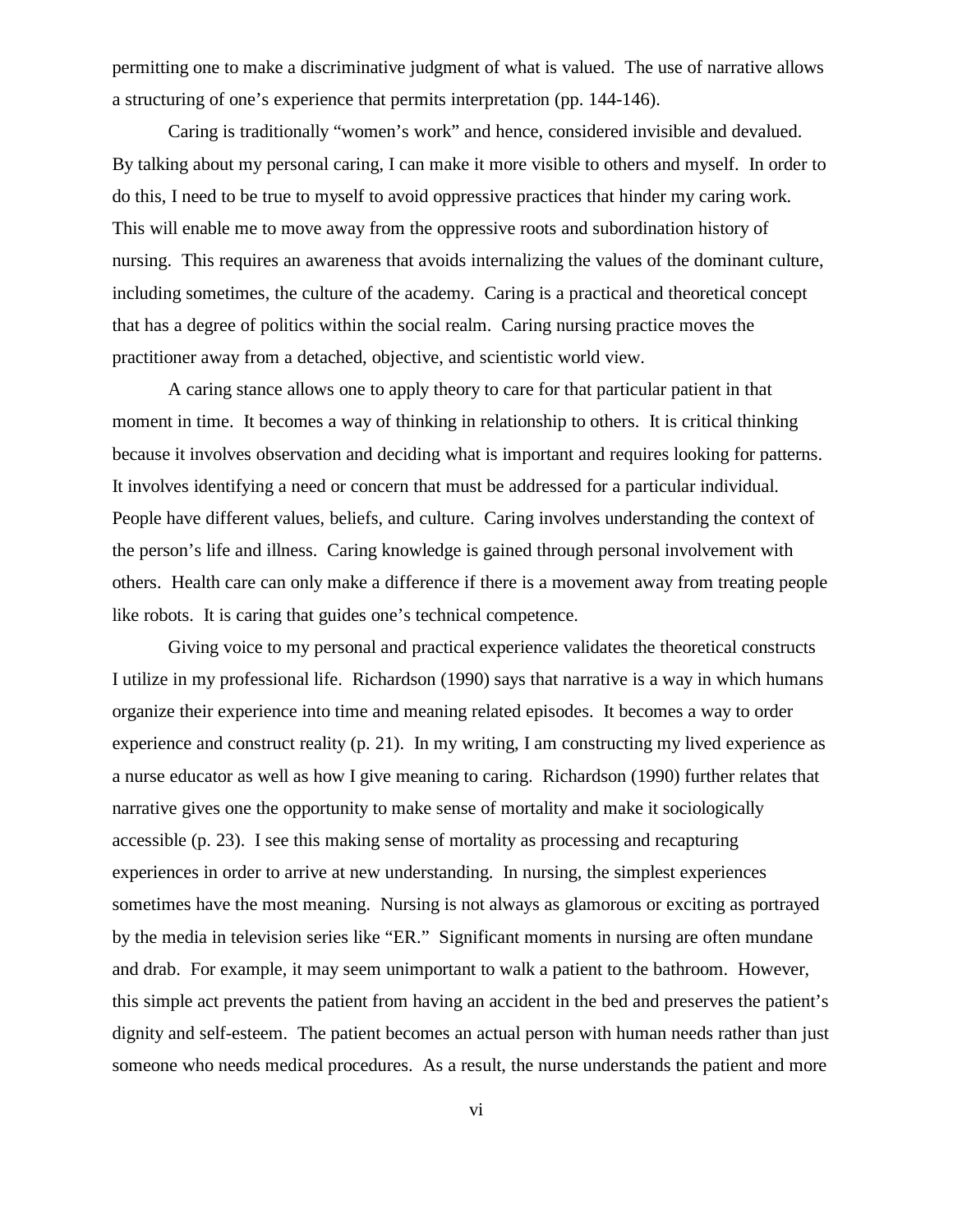appropriately responds to the patient's care by completing this simple but necessary task. This new understanding is intricately tied to professional socialization. In order to help students do this, I need to locate my voice and stance within the culture of nursing to become a more effective teacher. I see it as moving beyond representation and toward seeing how our knowledge is constructed.

The construct of caring must be lived in order to embrace it. Caring is described in the literature as the essence of nursing and as a core concept in education. I want to know, what does caring mean to me as a nurse educator and why is it such a big part of my life. I see narrative as making thinking more visible and allowing one to see how knowledge is situated in experience.

I have recorded epiphanies that are significant events in my life. These turning points lead me to my core caring assumptions and validate a model of caring for me in nursing education. This story is about my lived experience in nursing education and not a summary of theories. Experience must be addressed with verisimilitude. I tried to represent my experience as real and truthful. I hope to convey an inner dialogue that allows me to connect with others. I see this as giving me a heightened sense of consciousness that I convey to my students and patients. I use the feminist interpretative method of reflexivity, to critique, reevaluate, and to validate my assumptions. This stance allows me to observe and reflect on situations that give me new understanding. It is an understanding that is culturally bound by time and place within the world of being a woman and a nurse. This understanding allows me to share my understanding of lived experience, rather than making generalizations about what I believe and do. This situated thinking values subjectivity and emotion. Hence, this stance leads me to write in first person narrative.

## **Greg's Story**

I have seen Greg for several years in the community hospital where he worked as nursing assistant. We never really spoke until he entered the nursing program. I remembered him well because he was the big guy who was always gentle with his patients. He fluffed the pillow one more time for the patient he was transporting or placed an extra blanket on the person. Greg would start talking about fishing and hunting and get smiles across his patients' faces. He always seems to know the intimate details of the small communities that surround our town. My subjective stance was that he really was there for others. It was the way in which he related to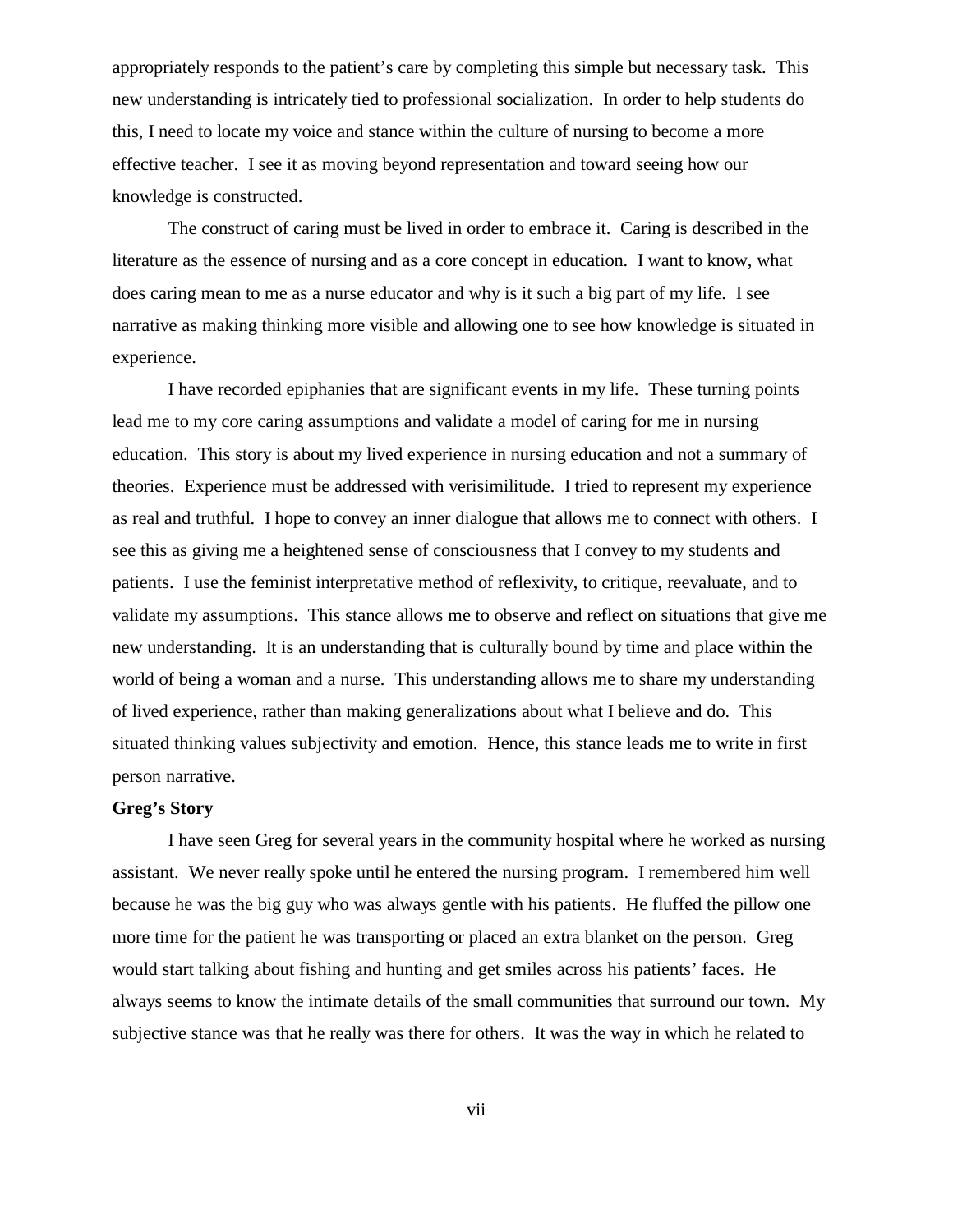people. It was something I inherently knew from observing his interactions. He quietly took good care of his patients and his way of being left an indelible mark in the recesses of my mind.

He enrolled in school so he could become a registered nurse. He approached me one day in the hallway and said, "Ms. Dragich, you probably do not know me . . ." He was surprised when I told him I did know who he was, and I liked the way he interacted with his patients. This intuitiveness about Greg is not something I learned by reading theory. It is a heightened consciousness that allows me to see those qualities about him.

Witherall and Noddings (1991) say that the power of narrative and dialogue is in reflective awareness. A reflective awareness that leads to insights and compassionate judgment that create shared knowledge and meanings. These meanings deal with the aesthetic as well as everyday experience (pp. 8-9). Caring has been part of my life as a woman, nurse, and educator. Theory can validate my experience, but it is narrative that provides insight and compassion that opens new possibilities. I see this process as increased and heightened consciousness that allows me to more intensely experience caring as a nurse practitioner, teacher, and theoretician.

Witherall (1991) further relates that teaching is not a neutral activity and has identifiable assumptions regarding the nature of the self, and the self in relation to others and culture. I see this as meaning and experience in relationships that have guided me in developing a model of caring that is implemented through a caring curriculum. The caring curriculum is not contained within oneself but only in relation to others. My use of narrative writing allows me to examine socially embedded nursing knowledge and practice with feminist theoretical constructs. This examination decreases the distance from theory to actual practice. I hope it is a creative sharing of perspectives that shows the complex and contextual life of a nurse educator. I have attempted to examine caring from a holistic perspective in ways that make sense to me. My writing reminds me of who I am as well as the conflicts I have overcome to arrive at the point where I could begin writing this dissertation. Caring must be interpreted through experience and growth. It is through growth that an individual sense of agency is developed. Narrative allows me to listen to my voice as well as my students' and patients' voices. This promotes a sense of connection while I implement a model of caring through relationships with others. I use narrative vignettes to validate my understanding when I am in actual nursing situations. These contextual situations lead to my understanding which give me insight on how to interact and react.

viii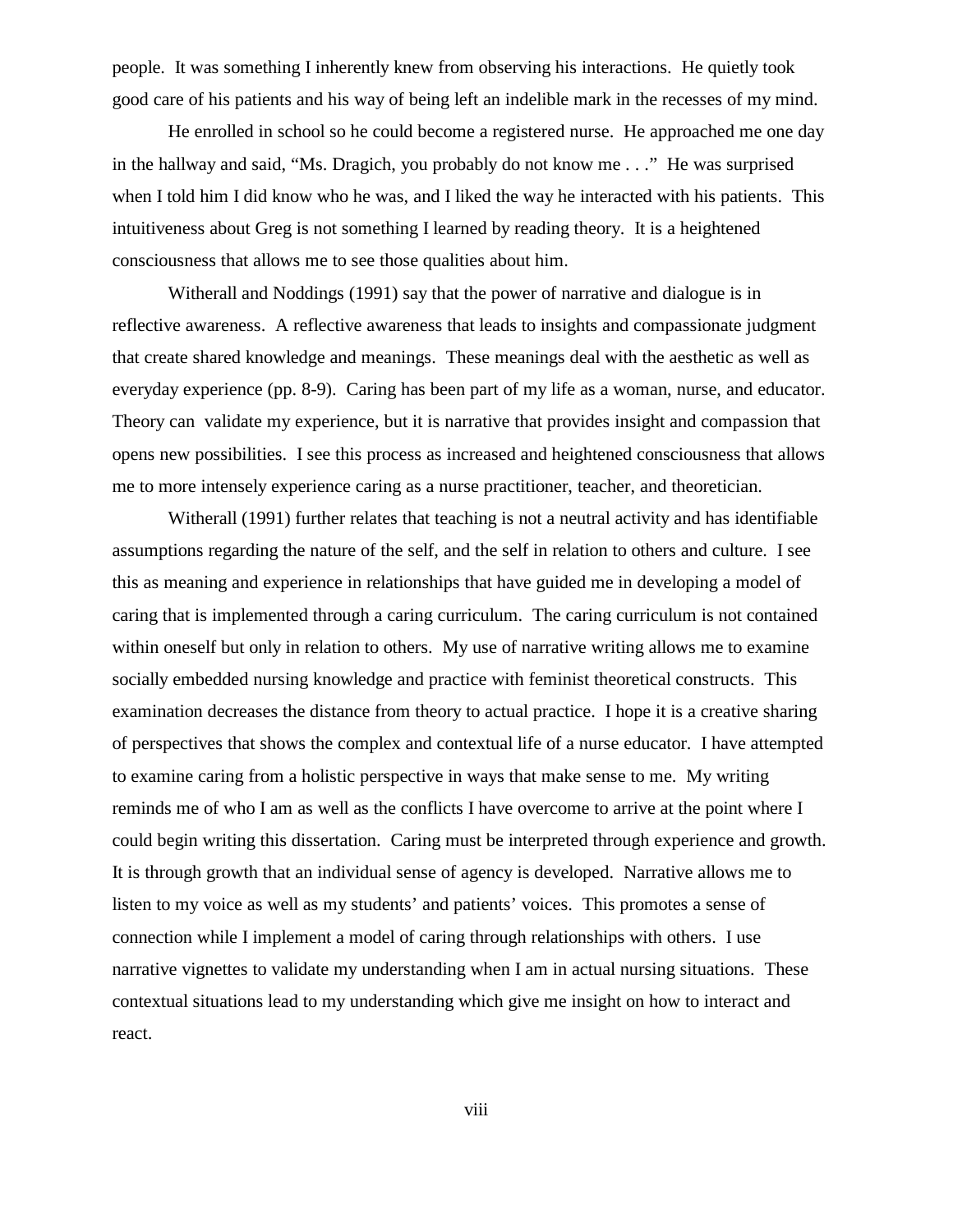# TABLE OF CONTENTS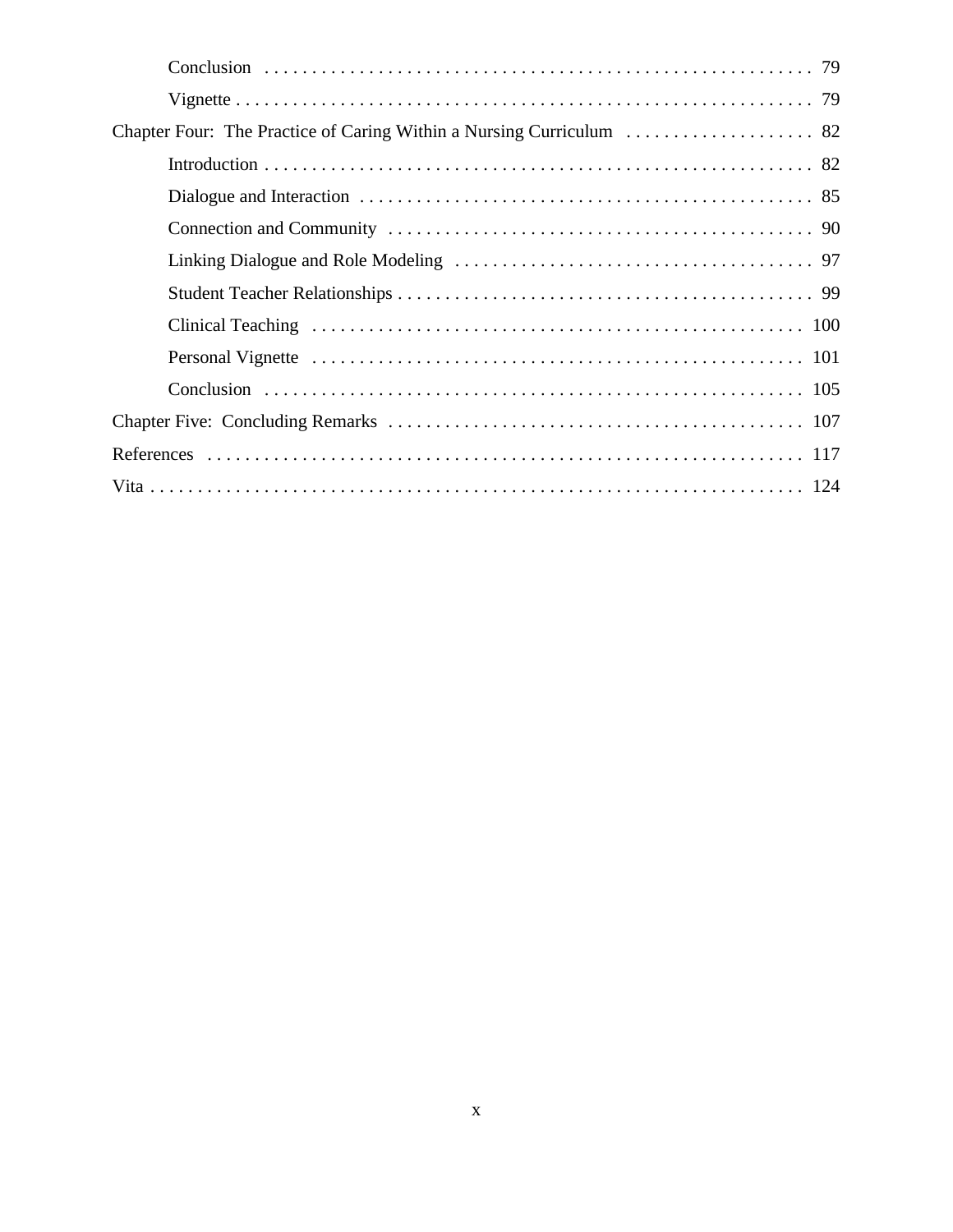# **Chapter One: Autobiographical Vignettes**

In recent years I find myself reflecting on my personal journey in becoming a nurse educator and a feminist. Cooper (1991) says that "it is the past selves that form the present collective self" (p. 27). Caring work and the subordination to others shaped my "past selves." My reflexive voice guides me in developing the following assumptions regarding caring. Caring is a way of being that connects us with others. Gordon (1996) says that caring is learning to be with others, seeing and hearing what is around us, with emphasis on the encounter and not the outcome. I think that emphasizing the encounter makes caring invisible and intangible. Caring work is appreciated within a dualistic framework. Women care for children while men produce an income. The professional woman works all week and has another woman clean her home. I struggle constantly with balancing caring work personally and professionally. I know that my beliefs stem from my personal experience over a lifetime.

My beliefs and actions are intricately tied to my socialization and world view. I was socialized to do caring work and value education in an oppressive environment. This socialization makes me sensitive to issues of personal and professional subordination.

For a long time, the roots of my beliefs and values about caring were silenced within me. These beliefs and values are the essence of my being a caring nurse educator. Gordon (1996) says that the home, the workplace, academics, and the community give expert knowledge and education regarding caring (p. 262). My caring essence originated within my great Aunt and mother who influenced my choice of nursing as a profession. An influence tempered by the fact they were marginalized because of family and social reasons. My family socialized me to do caring work and to follow a path of subordination. Therefore caring is intricately tied to issues of subordination and oppression for me.

My life story is simple and many may see it as their story. I see telling the story as giving new meaning to my lived experience. Reflecting on this meaning permits insight into my personal assumptions about caring work. Caring work is an important part of my life experience. Caring work has been visible and invisible and valued and not valued in my life. I ponder how these views of caring have impacted my life. This reflection of my lived experience gives meaning to my present self and is ever changing.

I was born in Uniontown, Pennsylvania, to George and Theresa Dragich on October 30, 1950. My parents lived near my grandparents' grocery store until 1958. I am the third of four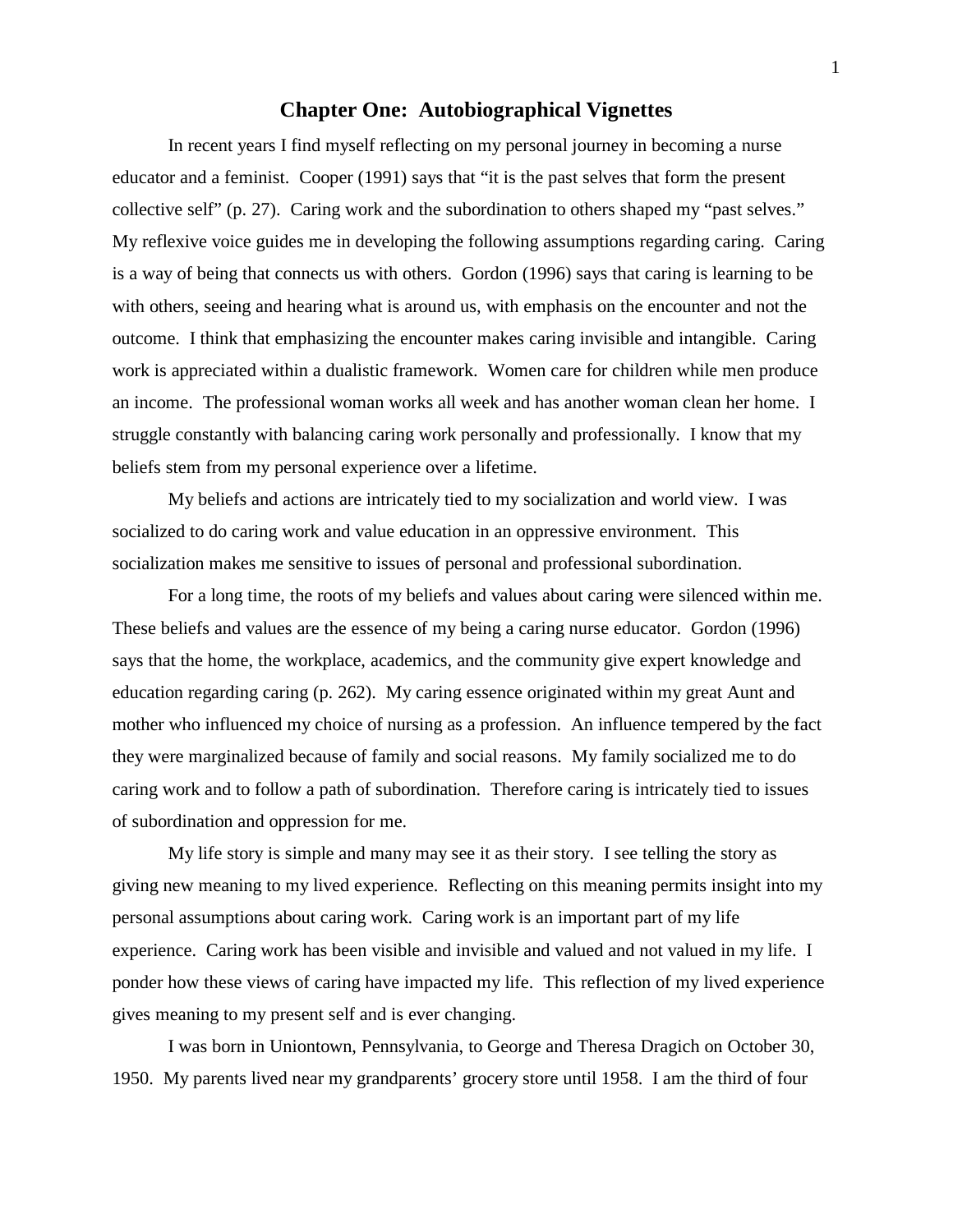children. My two older brothers are George and Tom, and my sister Therese is younger. My mother and Aunt Margaret helped to formulate the foundation of my caring beliefs.

## **Mother**

My mother was the eldest child of Mary and Ignac Susa who ran a small local grocery in a small western Pennsylvania town. Mary's father ran a large dairy farm on the outskirts of town. Ignac had recently immigrated to the United States from Croatia and was a butcher by trade. He worked as a coal miner when he first arrived in Pennsylvania. He met Mary when she made deliveries from her father's store to his boarding house. When Ignac saved enough money, he asked Mary's father for her hand in marriage. Mary's father sold the grocery store to Ignac when he and Mary became engaged. Their wedding reception was held in the basement of the grocery store.

Ignac had been in the United States only eight years when they married and took over the store. He felt very fortunate to be in the United States and a property owner. He was a good man who just did not know how to run a business. Mary, my grandmother, worked with her father on the farm and at the store. Therefore, grandmother managed the business end of running the store. My grandmother had to survive in a man's world when historically women were supposed to be in the home. My grandfather did not worry about paying bills and making a profit. He gave to those in need without question. It was grandmother who worried how the family would survive the depression and World War II. The family finances became my grandmother's concern, but she always made it appear that grandfather was in charge. Grandmother was adept at this already. Her mother had difficulty speaking English. Grandmother's father sent her and her mother back to the "old country" to live after her mother had several miscarriages. When they returned to the United States, my grandmother had to balance the "old world ways" with the productive work habits of her father. It was easy for her to assume these additional responsibilities when she married Ignac. She balanced the attentive mother role with the calculating shopkeeper. When it appeared her sister Margaret enjoyed caring for the children and the house, it was easy to allow Margaret to labor at home and not in the store. My mother, Theresa, became a very strong willed and gentle women. A testimony to the difference and similarity between Mary and Margaret. This was the beginning of the inherent paradox in my mother's life.

Mother wanted to complete high school, and it was my grandmother who told her this was not a woman's "lot." Her younger brother Louis would be the only one allowed to complete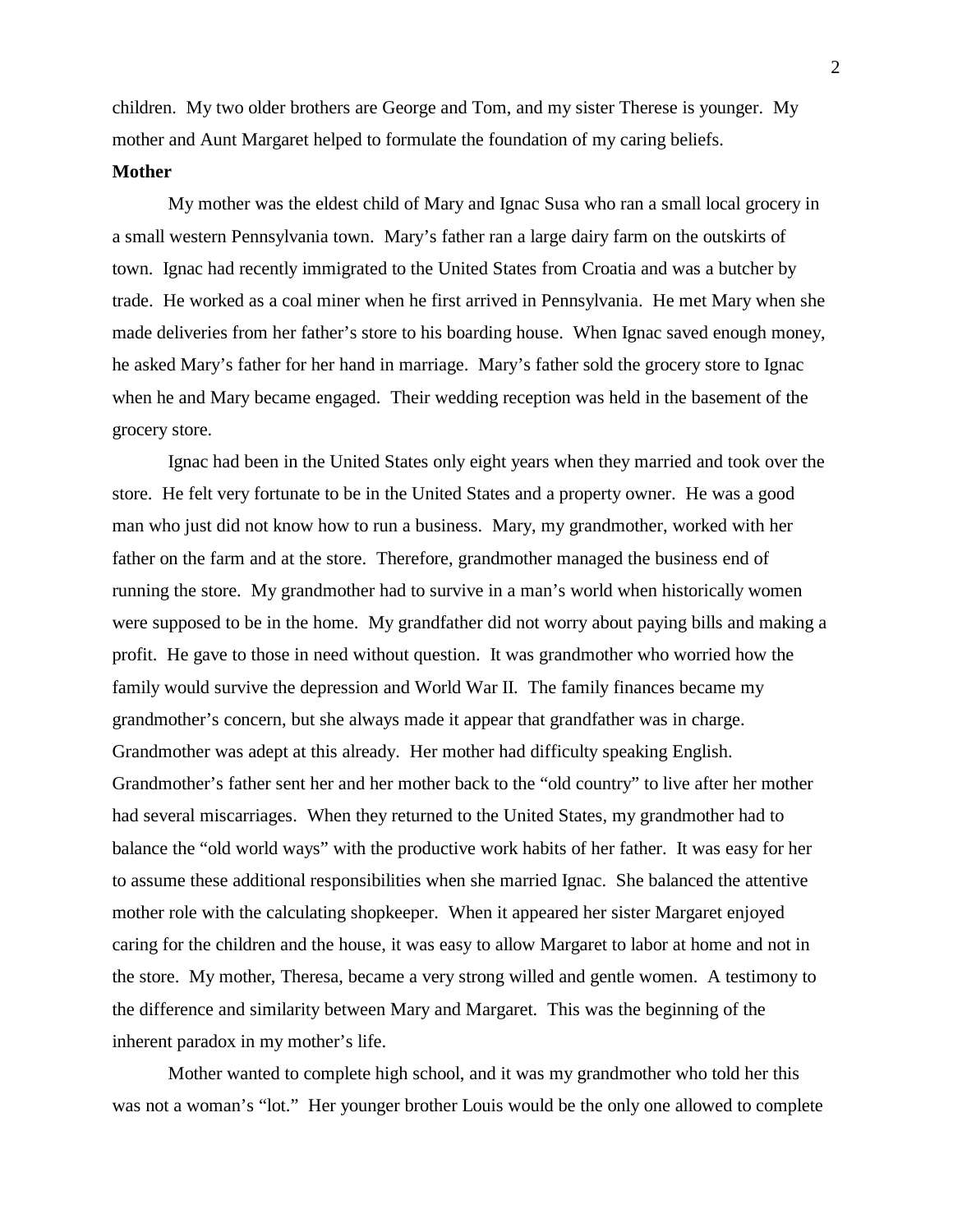school. The middle brother, William, was often ill and not fit to work full time or go to school. The tall, hazel eyed Theresa became a store clerk helping my grandmother with "figures" at age fifteen. She assisted my grandfather with cutting meat because Louis did not have any interest in the store. Everyone knew that William could not help very much.

Her parents needed her and she would say it was her duty to work in the family store. It was her duty because William was ill and everyone but my grandparents knew Louis would not stay in this quiet Pennsylvania border town. Her parents reminded her that women needed to prepare for marriage. My grandmother and Margaret could teach her cooking and stitchery skills in the afternoon. Mother just did not say much about those years. She would constantly talk about how she wanted to finish school but was not allowed to do so. She longed to be a teacher or a nurse, but it was not to be. Mother talked about long days in the store. She said that evenings were spent listening to the radio and playing cards. Margaret tried to teach her crocheting, and my grandmother wanted her to learn embroidery. Needle crafts did not interest her, and she sometimes wondered if she was not quite right. The feminine work she did was not interesting to her. She wondered about this when she would be washing the pillowcases and scarfs that Margaret and grandmother made. My grandmother would embroidery these pieces, and Margaret would crochet an edge. The words went something like this, "Grandma and Margaret tried to teach me, but I am hopeless." My Mother was not hopeless as much as frustrated because she could not follow her interests.

My grandparents loved to entertain in their huge backyard behind the store. The 1937 news clipping described the surprise nineteenth birthday party they held for my mother. There was a three tiered white cake frosted in blue icing. The evening was spent dancing and playing games. My grandfather played a bass tambourine before his marriage. I believed some of his Croatian friends played similar instruments at these functions. A lunch was served at a late hour and live music was furnished. There were over fifty guests, and my Aunt Margaret was the hostess. It was at family gatherings similar to this that someone arranged the first meeting between my parents.

#### **Father**

My father was the eldest child of a widow who lived in one of the outlying coal camps. He was working in one of the coke mines while looking for an electrician's job. When he met my mother, he seemed nice to her and was helping his mother financially. His father had been murdered years earlier in a bar room brawl. His mother could not speak enough English to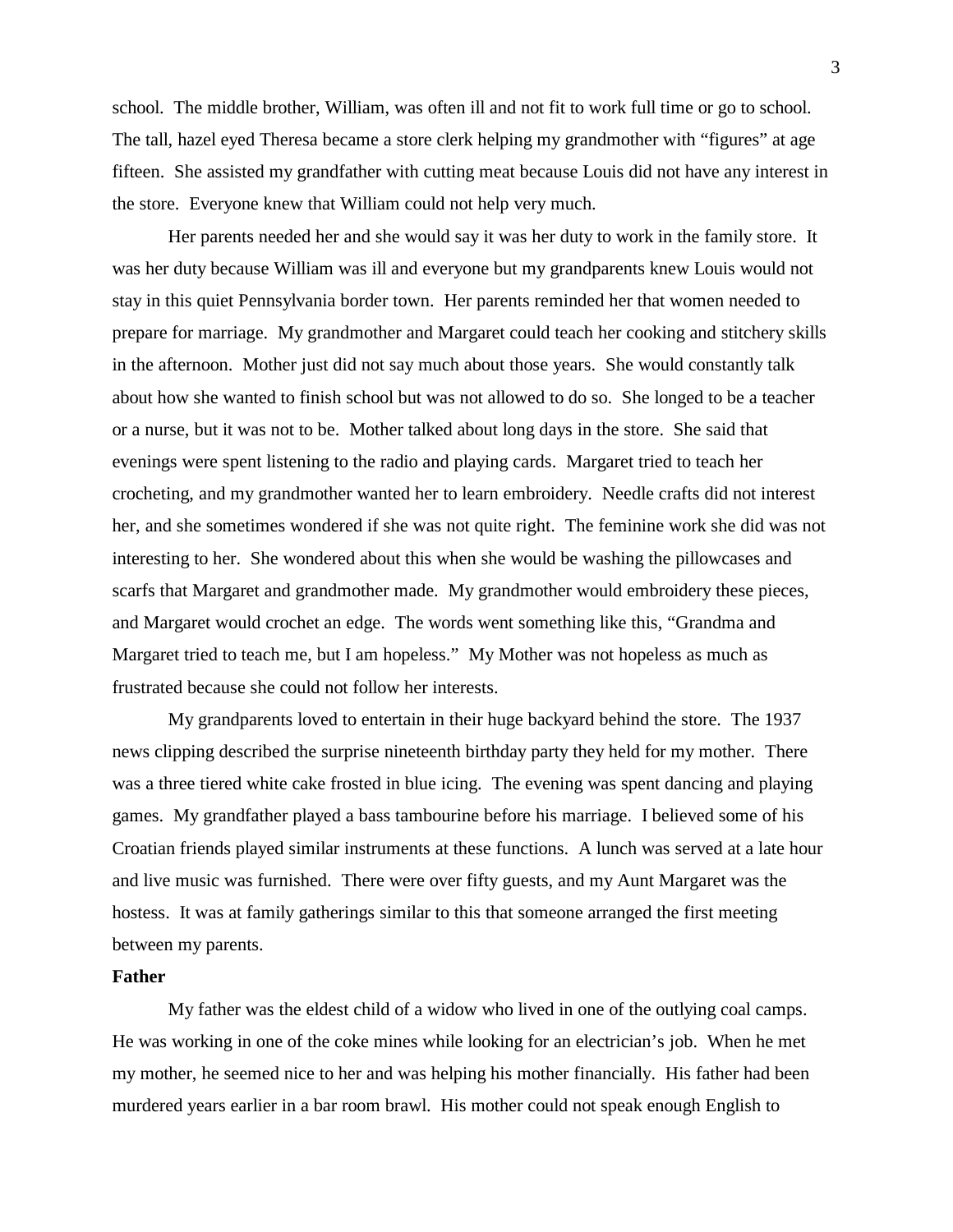testify at the trial. Since the prosecution had only circumstantial evidence, no one was ever found guilty of his father's murder. His mother made him head of the household when he was fourteen. He was bringing home some money from spare jobs and served as an English facilitator for his mother. George was used to getting his way with the younger siblings, and this would continue with my mother.

My grandfather's "old country" friends knew the family and admired George for helping his mother. The friends thought he would be perfect for Theresa since they had the same birthday. After a year of dating, they decided to marry. My grandparents had an apartment that was attached to the store that would be perfect for the newlyweds. My strong willed grandmother and my father would clash over the wedding. My mother was caught in the middle of a feud that began on her wedding day and continued a lifetime.

My father thought shopkeepers could afford to rent a hall for their daughter's wedding. My grandmother wanted the reception in the backyard where they had family gatherings for years. My mother was happy with the backyard and desperately wanted peace. My parents wanted to be married on Friday, May 23 (their birthday), but my grandmother would not close the store on a Friday. My grandmother prevailed, and my parents were married on Wednesday, May 28, 1941. The wedding reception was held in the backyard. The wedding pictures show the family in formal dress except for my grandparents. My grandparents were dressed in their "shop attire." They kept the store open for part of the day while family and friends were at the church. Somehow whenever they managed to argue about anything, my father would bring up the wedding. My mother and Margaret would try to maintain peace between them. Mother was good at maintaining peace. I feel the more she did this, the more she began to lose her self. She lost her self because she kept burying her feelings, desires, and aspirations. My mother did not care for herself, she worried about how everyone else was feeling. Caring for other people was a way of being for my mother. This caring was intermixed in a spiral of subordination to others that started with grandmother and continued with my father.

My parents lived in Pennsylvania after they married, and my mother continued to work in the store. My father passed an electrician's exam and got a job with Westinghouse in West Virginia. They lived for several years in West Virginia where my father worked as an electrician. He had some type of accident where he lost his peripheral vision and could no longer work as an electrician. They moved back with my grandparents who were very happy to have them. My grandparents thought Louis was going to help them run the store. Uncle Louis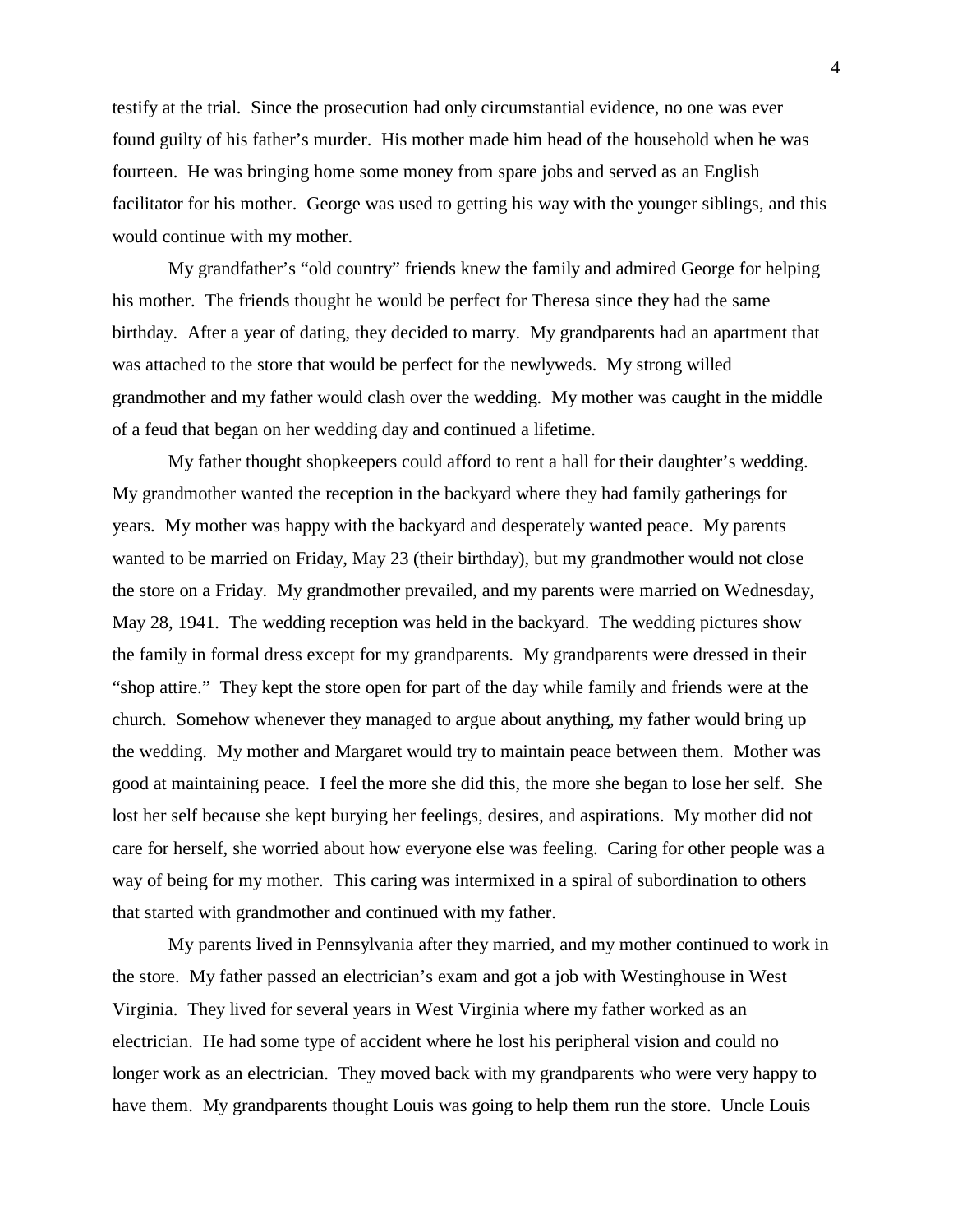was getting married and his new wife wanted to live in Detroit. They needed my mother in the store to help grandfather with butchering and grandmother with the finances. My father repaired small appliances and radios in an area my grandparents fixed up on their property. It was as if everyone was happy for awhile. We were part of one big extended family that included my second cousins who were running great-grandfather's farm. We spent Sunday afternoons with my paternal grandmother who never came near the store. It was if she was out of her element with my maternal grandparents. She still had outdoor plumbing and spoke English only when she had to. Even as a child, it was easy to tell my father was the "apple of her eye." It was his sisters that took care of her daily needs and tried to make her life more comfortable. I sensed it was difficult for my father to go back to his past.

My grandparents needed my mother, and she seemed to thrive working with them. My Aunt Margaret would care for us when she was working or we would sneak in the store. My grandmother would send us away with a popsicle or penny candy. We would go play in the huge yard, or we would climb the mulberry tree down the street.

My father became impatient living in Uniontown. He was busy but not profitable; that's how it was with the store. He thought our family was too dependent on my maternal grandparents. He never gave my mother credit for what she was doing for the family. It was as if only he could provide for his family, and it was only his responsibility. My grandparents let us live rent free and gave us groceries as a form of compensation for mother's work, but my father saw it as charity from my strong willed grandmother. She was not quiet and passive like his mother. He resented that she ran things and made major decisions. My grandfather usually went along with her wishes, but it was his name on the store. My mother felt she needed to keep the peace between her parents. It seemed that she was always deferring to their wishes and compromising. I wished my mother could have told them what she wanted and needed. Mother talked about doing her duty as a wife and daughter; still her parents and husband were always fighting.

What kept the spark in her eyes was contact with her extended family and her relationship with her sister Margaret. She loved picking mushrooms and walnuts on the farm. Her cousins would take us to the dairy and tell us that the freckled cows gave chocolate milk. There would be a sparkle in her eyes when she would shake a finger my cousins for telling such a story. It was the very best chocolate milk, and we usually had homemade donuts with them.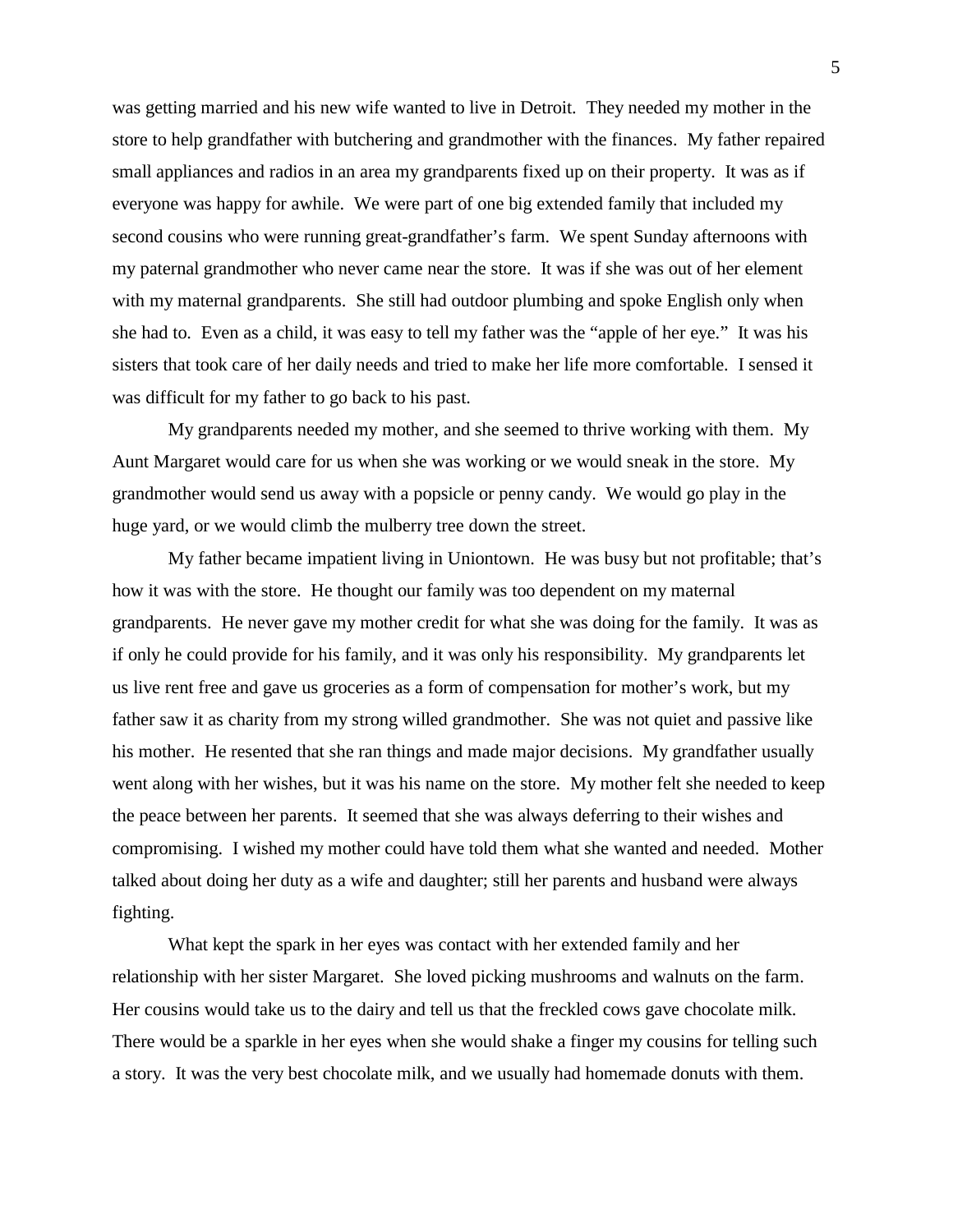Sometimes we went for a hay ride or just played in the barn. We would go home with whole milk with cream on the top, fresh butter, and "smear case"--a homemade cottage cheese.

There was still an uneasiness in her mother when my father was called back to work at Westinghouse. She did not want to leave, and they did not have the money to buy a house. We stayed in Pennsylvania and my father visited on the weekends. Weekends were spent at my paternal grandmother's church. Sometimes my father would take us to a drive-in movie. About this time, we were the first family in the area to have a television that he built. This was a source of pride for my mother and grandmother. Again it seemed like we were a happy extended family. My family would pose for a picture and then there would be a picture with my grandparents and uncle. For some reason, my grandmother would not always allow Margaret to be in these pictures. I remember crying for Margaret to be in the pictures and being told that it was just for grandma and grandpa. At a later time, Margaret is in all our important pictures but my mother is missing because she is the one taking the pictures. It was one of those things my mother quietly did for Margaret so she could feel as if she belonged.

#### **Great Aunt Margaret**

Aunt Margaret grew up on a diary farm in Pennsylvania. Her family consisted of three boys and four girls. My grandmother was the oldest child and there was a brother who was younger than Margaret. My great-grandfather sent Margaret to live with my grandmother when she was twelve. When Margaret was upset she repeated her father's words, "Margaret, you are useless! I am so sorry that you were even born!" She said that he always favored the younger brother over her. Why did he not send any of his other daughters away? Margaret left school at twelve to help in my grandparents' store and to care for my mother and her brothers.

Grandmother had three young children and was given Margaret to raise. She loved Margaret but resented the circumstances surrounding Margaret's entry into her family. "I gave you a home when our father did not want you. All you want to do is stay home and take care of the house." When money was tight, it was Margaret's fault because she was an extra person at the dinner table. Grandmother said that Margaret had to work in the store for "room and board" and take care of the house. Margaret never received a salary from my grandparents. Later it was difficult for her to get Medicare coverage because she never paid into social security. My grandparents bought her clothes and gave her spending money. Growing up, it just seemed that Margaret was always "behind the scene." She did some of the cooking, washing, housecleaning, tended the chickens, and helped in the store. It just seemed it was never enough for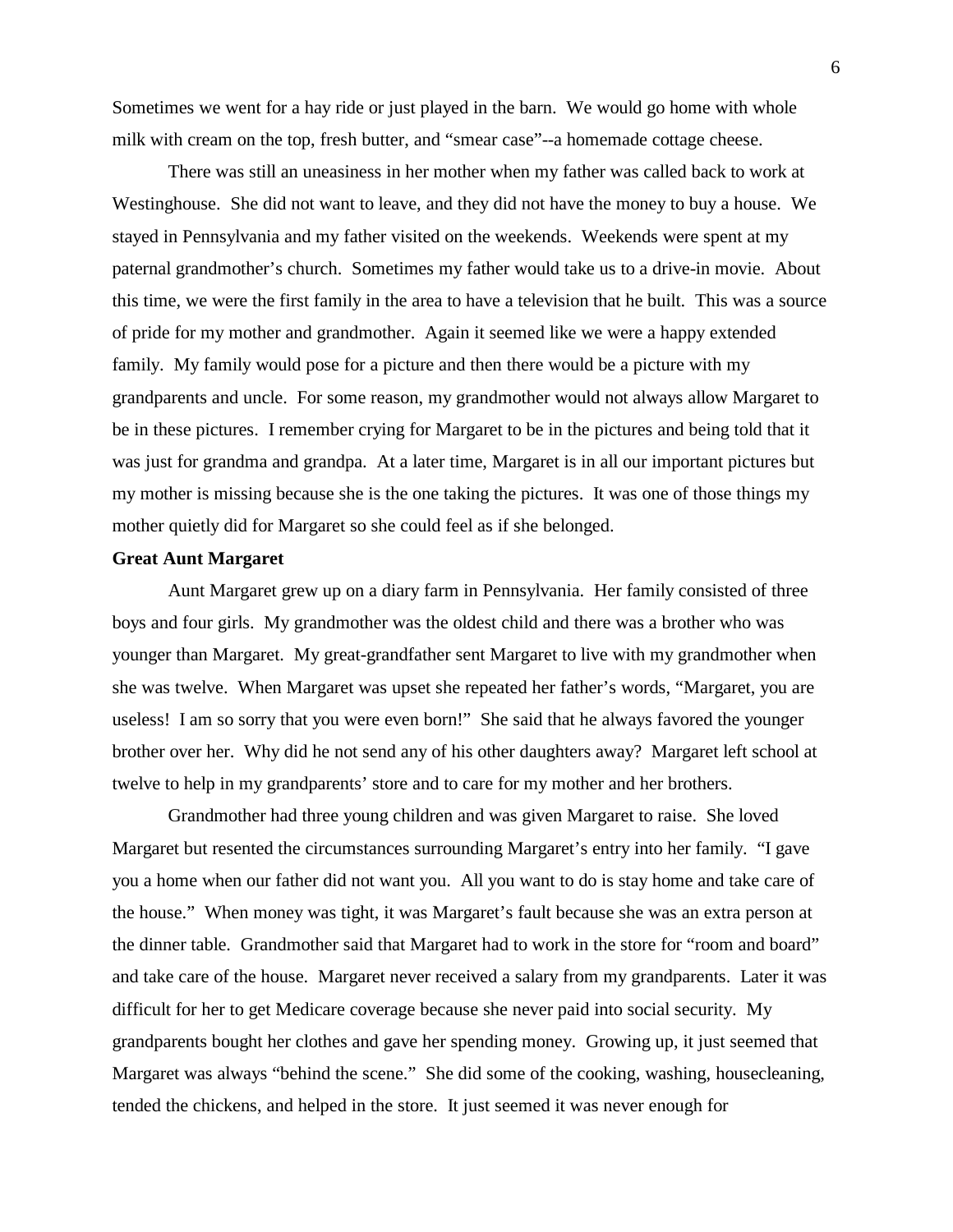grandmother. When the resentment surfaced, they discussed their father. It seemed no one ever questioned him or his motives. They termed their mother a silent but good woman. I always wondered how she could let Margaret go. I think Margaret thought about that often and just would refuse to say much about her mother. Margaret needed to love someone unconditionally, and I was one of the lucky beneficiaries of this need.

Words are not adequate to describe Margaret. She dressed very simple and wore a hairnet. She wore these black shoes that looked like the shoes that nuns would wear. Her touch was soft and soothing but her hands were rough. The rough hands came from hard work. It was the kind of work nobody else would do, such as tending the chickens and washing and ironing clothes. She washed clothes with an ancient wringer washer and once incurred an injury that left an odd shaped finger. She joked about this finger and would shake it when we did something to her disliking. She was simple, soft, and rough at the edges. She was not fancy but smothered you with love. You knew you were important to her and what you did really mattered. She was not about fancy gifts but showing up and being there for you. Youth tends to value the material aspects and not the personal connection. She was there for the important steps, decisions, and turning points in my life--both happy and sad. Margaret's gift was in connecting with another and making that person the center of attention. She had this passionate sense of valuing the moment and taking pleasure in the quiet elements of life. These moments were quiet reflections about stillness of the night air while sitting on my grandmother's back porch. As a young child, I remembered how she could softly touch my face when I was upset and my woes would disappear.

We would get eggs from the hens' house with Margaret and later dye them for Easter. Early Easter morning, she sneaked out of the house and would hide those eggs. She would laugh and say it was the Easter Bunny, but they sure looked like the eggs that we dyed the night before. This activity was better than an Easter basket because it was a joyful imprint in my life. It was joyous because we were connected with others and showered with her loving attention. Store bought Easter baskets could never equal this joyful gift. A joy that valued living and being connected with others. She made you the center of her attention and was always there on the periphery. I often wonder if that is why her father sent her away. She was more about nurturing others than producing a marketable commodity. The greatest gift she gave was her love. We only had to open up our hearts and souls to receive it.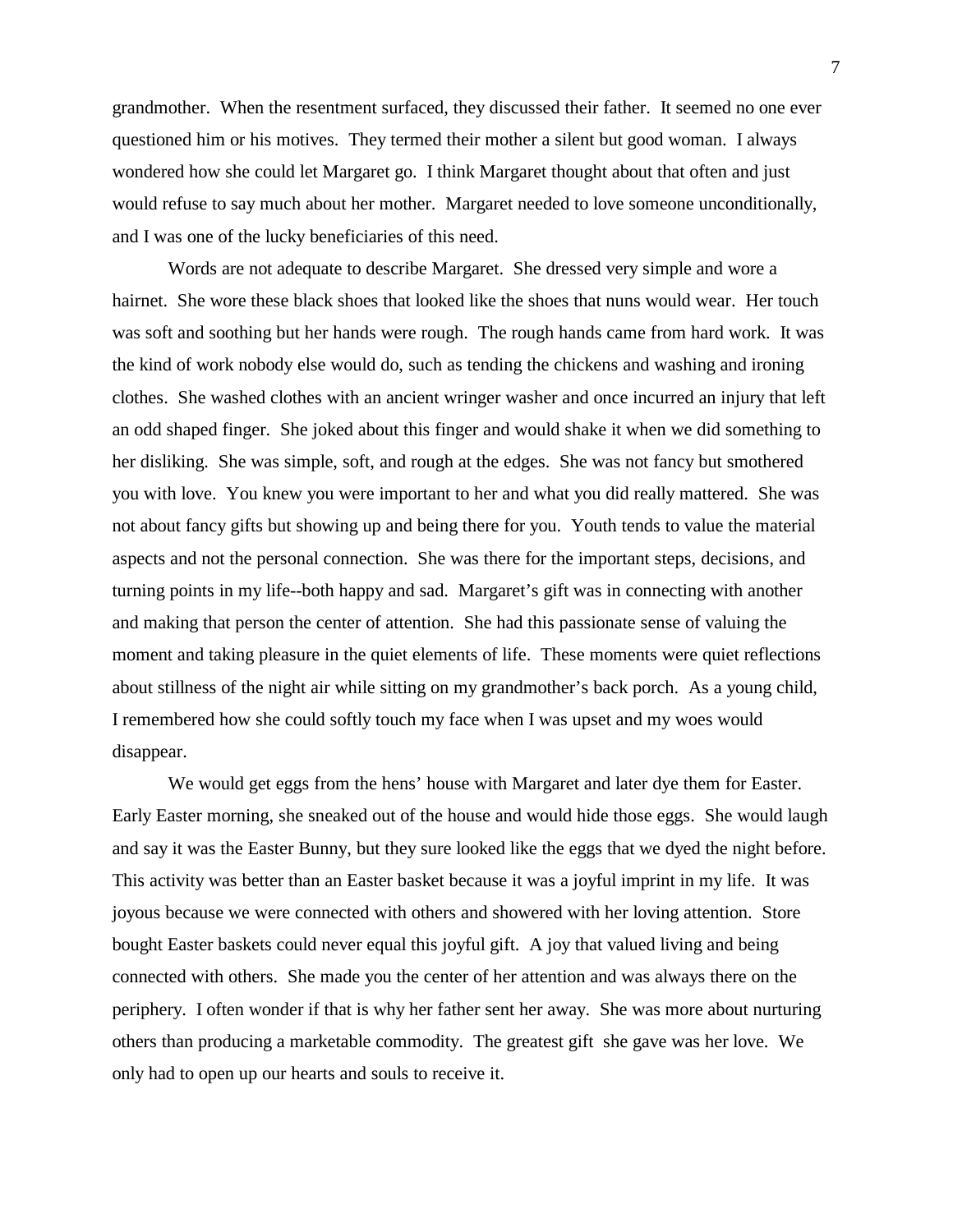When Margaret died there was an old tattered suitcase tied with a piece of cloth. My mother had tried to dispose of this suitcase twenty years ago. This suitcase was filled with newspaper clippings and pictures about my family. My oldest brother said that the "old girl" had nothing of value and made an innocent snicker. I have been haunted by this remark because her possessions were not worldly but had impacted all of our lives. It was Margaret who had stopped his bleeding and bandaged his cuts and scrapes with pieces of freshly laundered cloth. Death is not a time of collecting inheritances but of claiming your legacy. Margaret's legacy was that she saw the potential in each of us. She nurtured that potential before you were even aware you possessed it. This suitcase had clippings and pictures that celebrated each small step her family took toward reaching that potential.

How did Margaret help me reach my potential? I think about this often, and I am not sure if I have an exact answer. She was always there in my life. Sometimes she was there more so than other times. My fondest memories of her were when I was in nursing school in Pennsylvania. It looked like I would never be able to go to nursing school in West Virginia. My father decided I should go to school where my grandmother lived. I felt I was just dropped off and forgotten. My father told me that I would have to stay weekends with my grandmother. My grandmother was a very fussy and an often ill woman. Margaret was caring for her and a nephew, William, who had Parkinson's Disease. Margaret knew how impossible my father could be. She made a point of making the weekends very special. We would catch a bus to go downtown where she cleaned a lawyer's office for extra money, and she would insist I study in the waiting area. When she was done, we would browse through the Murphy's Five and Dime store. She would buy me some small frivolous gift like scented soap. Next, we would have a "treat" at Hagan's ice cream store or get some marvelous cookies from the bakery across the street. Finally, we walked home and I told her about my week at school while she listened attentively. I would always have a stack of freshly laundered clothes to take to school. She seemed to enjoy and take pride in starching my nurse's hat. It was a chore to others, but she knew the right mix or combination of Argo's liquid starch. When my grandmother was not around, she would give me extra money, but I was not to tell anyone that she was doing this.

I remember when my appendix ruptured, my mother stayed in West Virginia while my father briefly visited me. It was decided Margaret could care for me until it was time to go home for Thanksgiving. Margaret was in her late sixties by this time and couldn't drive. She arranged for a neighbor to bring me to grandmother's house. I slept in her bedroom while she slept on the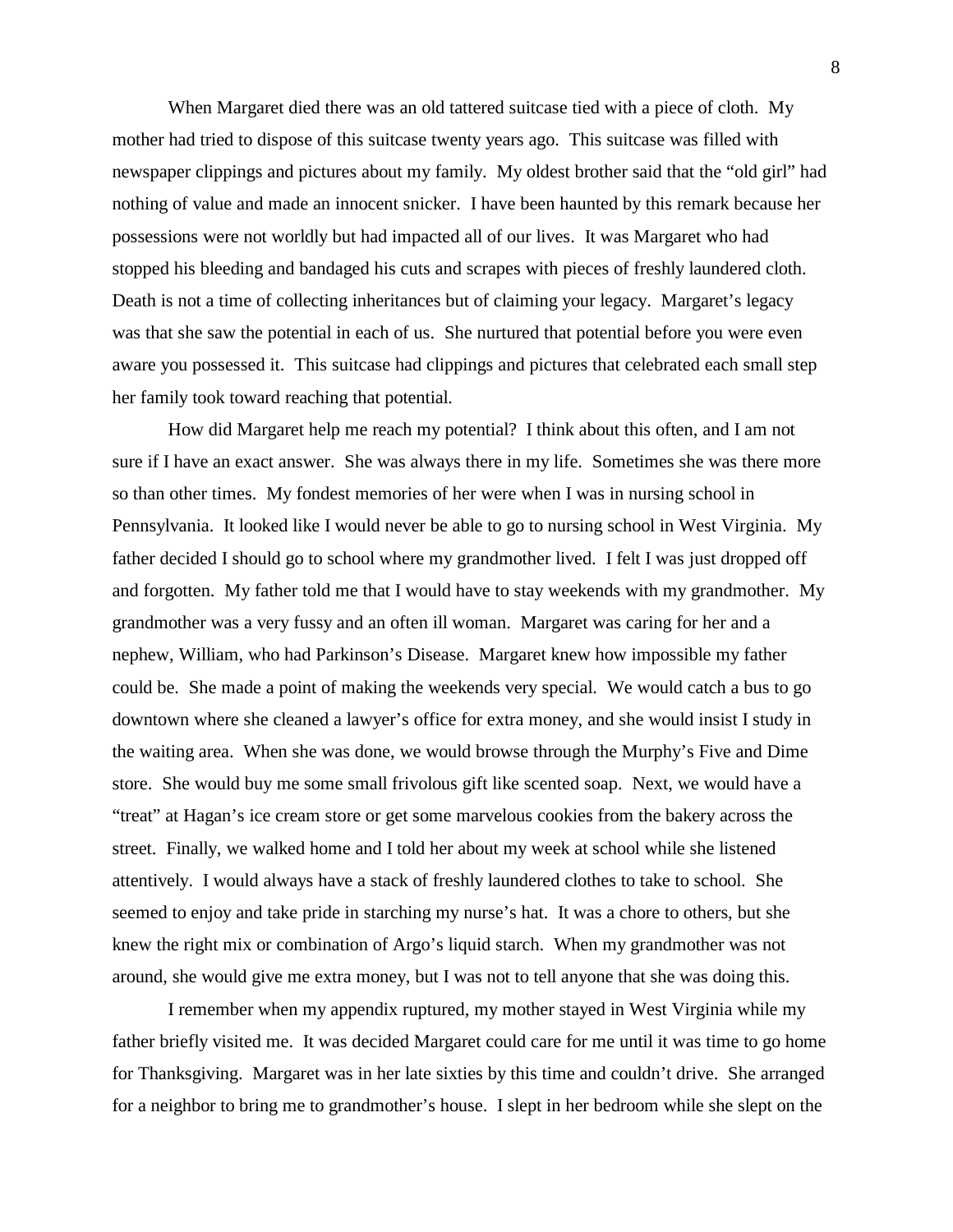couch. I thought I was isolated from my family who lived in another state. Margaret eased that sense of isolation with support, care, and kindness.

Her support is evident in the times I wanted to be away from school. I would walk to my grandmother's house. We would have dinner and then retire to the living room. Margaret and I would crochet afghans while grandmother and Uncle William would watch television. When I was ready to leave, Margaret would walk with me half way to the hospital. Half way was near a little family store where she would stand under a street light and watch me go up the hill. I would turn and wave goodbye to her. I can still see her in my mind when I look at those old afghans we crocheted long ago.

When I reflect on my past life, I still see her there under that street light. I am so sorry I ignored her when I was married. After I graduated and left Pennsylvania, going back was difficult. I just did not give Margaret the attention she deserved. I knew she had been treated poorly by her father. She liked to care and nurture individuals, but her father wanted her to work the farm. I wanted to walk away from my past and begin a new life. This new life centered on more education and my future husband. In the years after we moved to West Virginia, I missed having Aunt Margaret around and longed to go back to Pennsylvania to visit her.

## **The Fairmont Years**

My oldest brother, George, lived in West Virginia for two years with my father while attending a Catholic high school. My next oldest brother, Tom, was double promoted and ready for high school. My father said that we had to move to West Virginia to be with them. The problem was that he did not have spare time because he was involved in the union. I was in second grade and very unhappy. My mother was devastated because my father said that now she could learn to keep house. The reality was the grocery store was doing less business. With more large chain markets coming to town, my grandparents thought they would have to retire. My grandmother did not like the house but said that my mother's place was with her husband. I was unhappy at school and hated the house. My brothers would walk me to school across what was called the low level bridge. I was scared because I could see the water beneath the boards as we walked. The hardest thing was the spark was leaving my mother's eyes and Margaret was not around to hug me. It was very difficult for me to get through second grade. My mother was called in for conferences because I was unhappy. My mother had to walk across that bridge with my sister in hand. I survived that year but was always a little different. Soon I was guiding my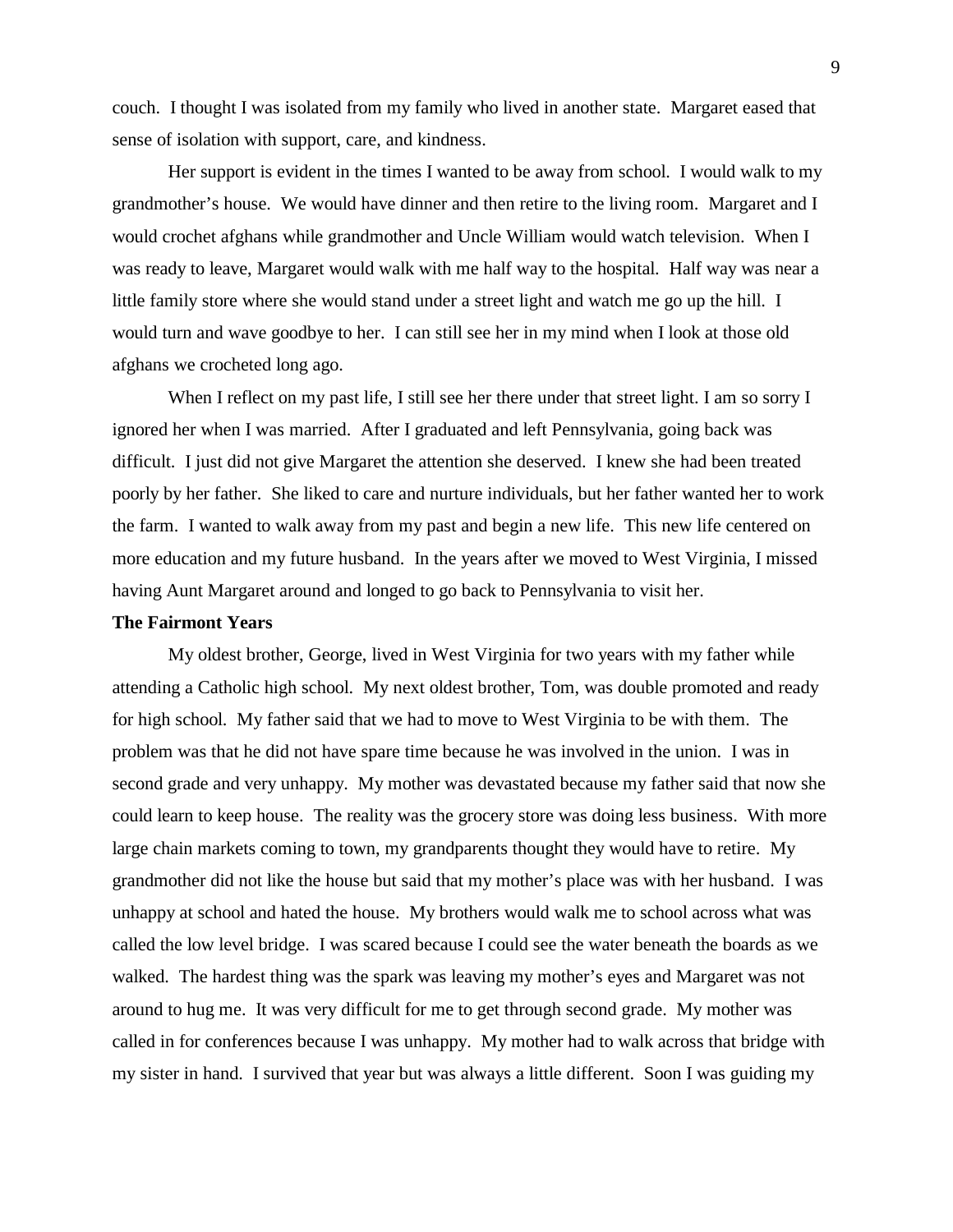sister across that bridge after my mother made sure we crossed the busy intersection safely. My mother lost part of herself that year, and it would be years before she would sparkle again.

Mother was caught in what it meant to be female, a wife, and a daughter. It was compounded because my grandmother often assumed a male "script." My mother saw my grandmother acting different from what she thought a woman should. My mother began to challenge issues but never followed through. She never sought any resolution about the house in Fairmont, West Virginia, she would just "grin and bear it." She took care of us in that awful house that my father never really got around to remodeling. He would fix something but then leave something else undone for years. I feel she did not speak up until later because she believed she should be submissive to her husband. Mother became good at seeing and hearing what people were doing when she encountered them. She became involved in church and neighborhood activities because they gave her a sense of community. She was always working dinners to raise money for various causes. She was not always in there cooking but often doing the jobs no one else would do. Anywhere we went, people would come up and speak to her. When I was sixteen, she baked bread for two days to raise money so I could go to Williamsburg with the Girl Scouts.

She was always doing something behind the scenes that I didn't appreciate in my youth. After her father died, she was always trying to be sure that grandmother, William, and Margaret were all right. This is when my grandmother realized what money was left from the store was best left in my mother's control. She would care for William into an advanced state of Parkinson's disease. Years later my grandmother became gravely ill. Grandmother told Uncle Louis that she knew my mother would care for William and Margaret and she was the best person to take care of the finances. I remember Louis storming out and saying that it was his role to control the money as the healthy male in the family. Louis made one or two visits a year to see grandmother. He never realized how ill my grandmother was until she died. At grandmother's funeral, he saw for the first time how immobile and fragile his brother, William, was.

I always felt different growing up, mostly over the following trivial facts. George is named after my father and Tom is named after my maternal grandfather. Therese is named in honor of my mother. I am named Bernadette because of Our Lady of Lourdes. My mother received a music box from the Saint Bernadette of Lourdes shrine just days before I was born. A favorite priest sent her the music box. The other fact relates to birthdays. My parents were both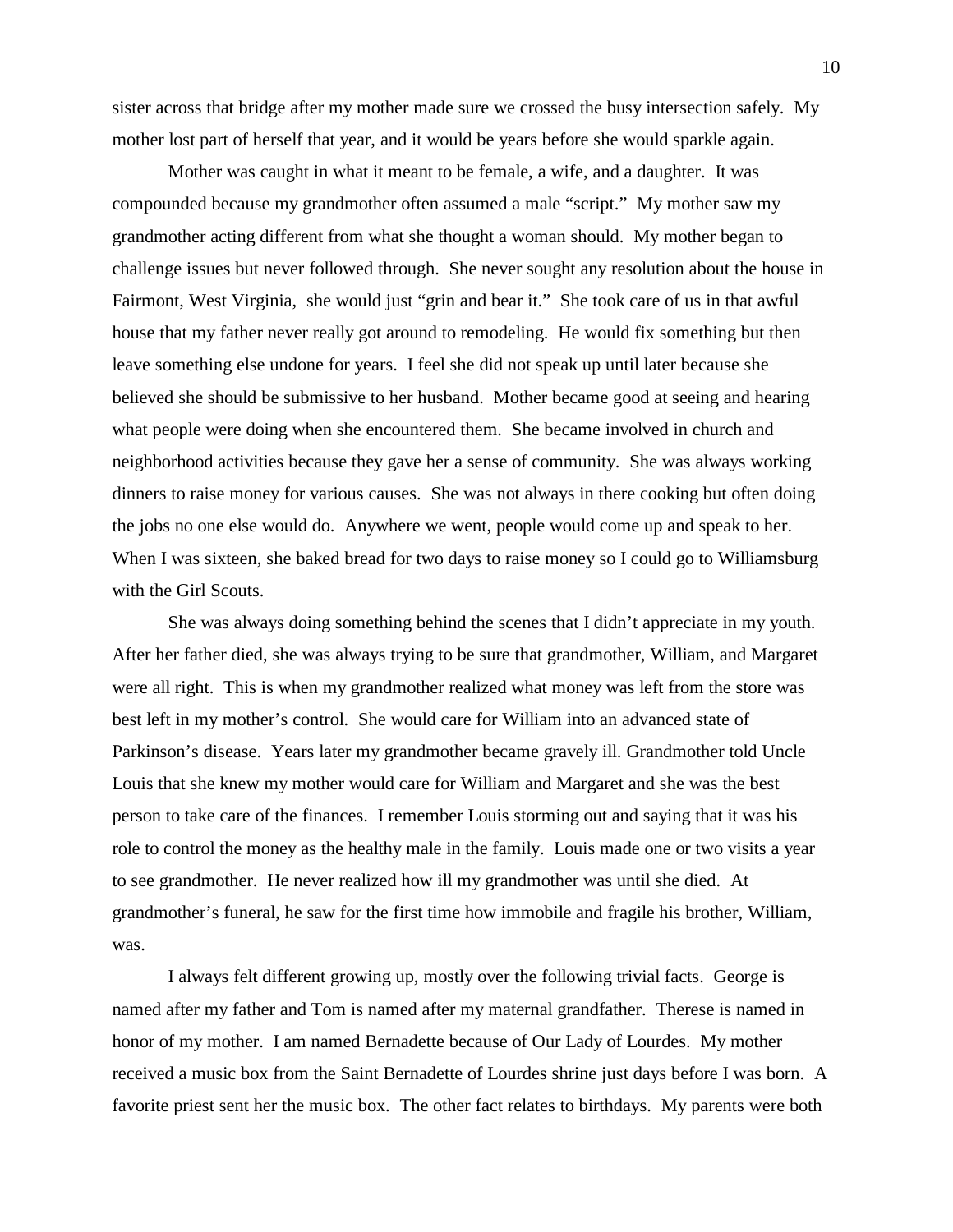born on May 23. George was born on December 6, Tom was born on February 6, and Therese was born on March 6, and but Bernadette was different coming on the 30th of October. My parents liked to repeat these facts and would say that I was different. My mother kept the music box on a bookcase and would show it to visitors. She would tell the story of how I was named. One day my brothers were fighting and knocked the music box off the bookcase. My mother was very angry at them. I remember I had never seen her that angry. It was then I realized that my name had some significance to her. When my birthday came around, they would comment how I was different since I was not born on the sixth or the twenty-third of the month. While this was all pretty harmless, I began to view myself as different. I thought I was different than the rest of the family, although I did feel they loved me.

I think I was a happy child living in Pennsylvania near my grandparents. I dearly loved my Great Aunt Margaret. She was the most marvelous woman in the world to me. I loved my mother but Margaret was special. I was so unhappy when we moved to Fairmont, West Virginia, in 1958. This was the first time I was away from Margaret. She hugged me the day we moved and said that she would care for me for the rest of her life. I told her how much I loved her and asked my father if he we could take her to West Virginia. I think she would have gone but my grandmother said that she needed her in the store. My mother said with tears in eyes that Margaret needed to care for Uncle William. My father grabbed me and put me in the car. I was holding on to Margaret's apron and she was holding on to me. She said, "Go Bernie, you need to be with your mom and dad." "I want to be with you, Margaret." She and my grandparents waved from the front of their store as our car left and went up Emerald Street. For years I can still see Margaret with my grandparents as we went up Emerald Street in all my dreams and reflection.

My family settled into that ugly, large house on the corner of East Park Avenue and Brighton Street in Fairmont, West Virginia. My father called it a "fixer-upper." He always was working on something. He claimed he never had time to finish it or enough money. I always thought the house was unattractive. There was a Red Head gas station across the street with railroad tracks behind the station. What I did like was you could go on the front porch and read the current time from the clock on top of the First National Bank of Fairmont. As a child I was impressed that Fairmont's American Legion had a Statue of Liberty in their front yard. I was in awe of it whenever we crossed the high level bridge. Growing up, we had only one car and my mother did not drive. If we wanted to go anywhere, we walked. If you walked anywhere in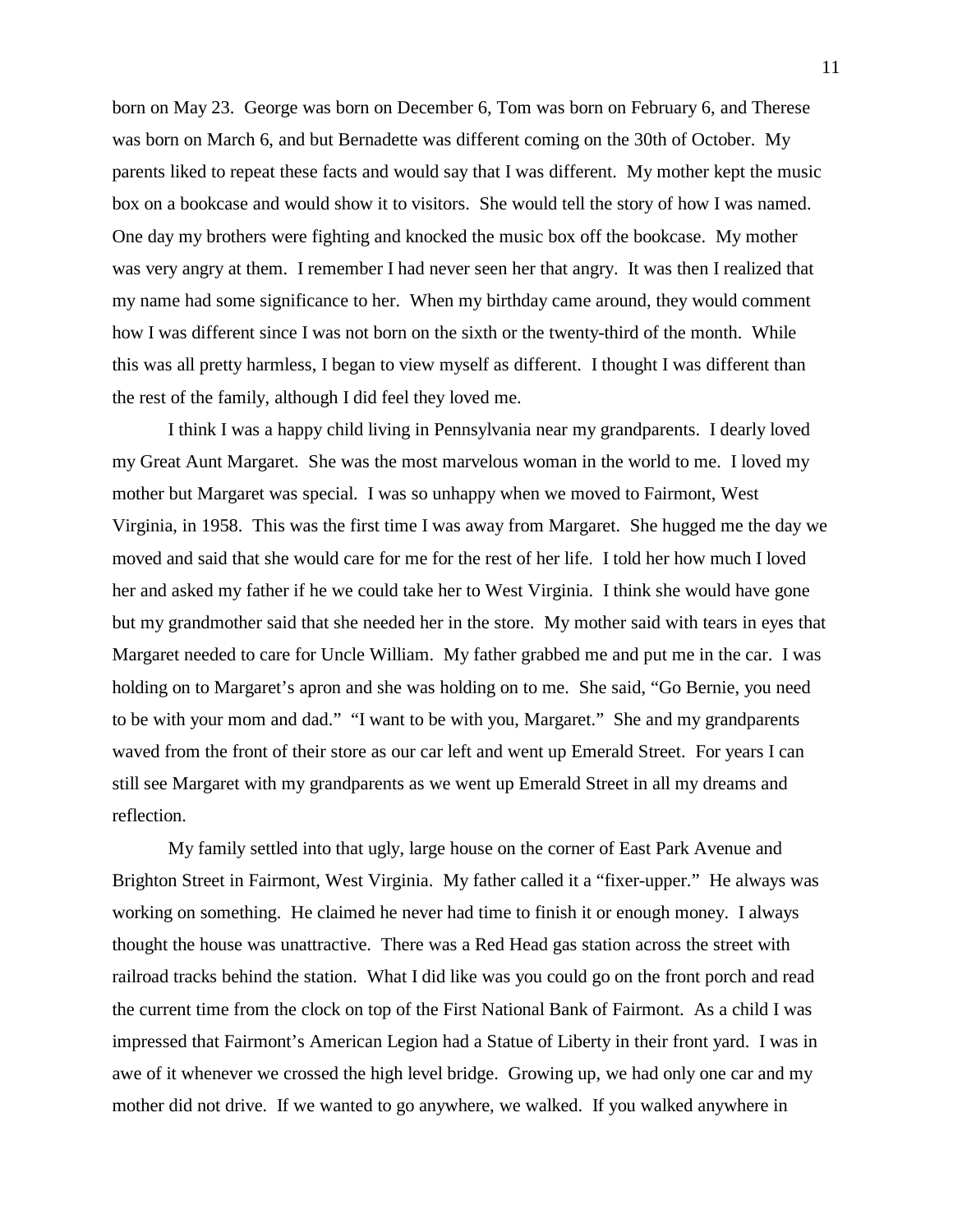Fairmont, you had to cross either the high level or low level bridge. We walked regularly across the low level bridge to go to Saint Peter's School. My mother always made sure we crossed East Park Street safely before we walked to school. She crossed the street with us and hugged us goodbye. We held hands as we walked. My brother Tom would hold my hand tighter when we crossed the low level bridge. I was scared of it as a little girl. You could see the Monongalia River below. I was afraid of falling through the slants. When my sister and I started to walk together, I held her hand tight like Tom had held mine.

My mother bundled us up when it was cold or snowy. There was a chilling wind off that bridge in the winter. We left the bridge and walked up a huge hill that led into town. A sense of relief came over me when I saw the Golden Brothers Department Store. I knew school was nearby. We would cross the street at Golden Brothers because there was a traffic light there. The side street that headed to Saint Peter's School had the grim looking Madison Hotel on the right and a funeral home on the left. I remember smelling alcohol on men who sat in front of the Madison Hotel. Sometimes I wondered if my parents would use that funeral home if I accidently fell in the river. Every now and then my brother walked me through G. C. Murphy's. We admired the candy counter, but we never had money to buy. If we wanted candy, we had to wait until we visited our grandparents and then could also go the toy department and leave through the back door near the toys. Next my brother and I would walk home across the high level bridge and pass near the Statue of Liberty on the American Legion lawn. At the left corner of the bridge, Yann's Hot Dogs sat. A spicy smell and the scent of hot dogs came from the screen door of Yann's. The smells or thoughts of candy and hot dogs would make us hungry when we got home. My mother always had a snack ready for us when we came up Brighton Street.

It became a chore to walk to school when I was older, because other kids were being driven. I resented it when they would pass us by and wave. Sometimes Mrs. Connell stopped in her Rambler to give us a ride. I questioned my mother about why she did not drive us. She said that my dad needed the car, and he did not come home until nine and school started at eight in the morning. When I walked through G. C. Murphy's, I longed for the things we could not afford. I no longer was happy to savor the smells and look at the toys. I complained to my mother frequently. She usually was patient and said that I was too frivolous.

Later I realized she sacrificed a lot so her children could have material possessions. When I was longing for material possessions, my parents were putting my brothers through college. I am not aware if any financial aid was available at that time. My dad paid all the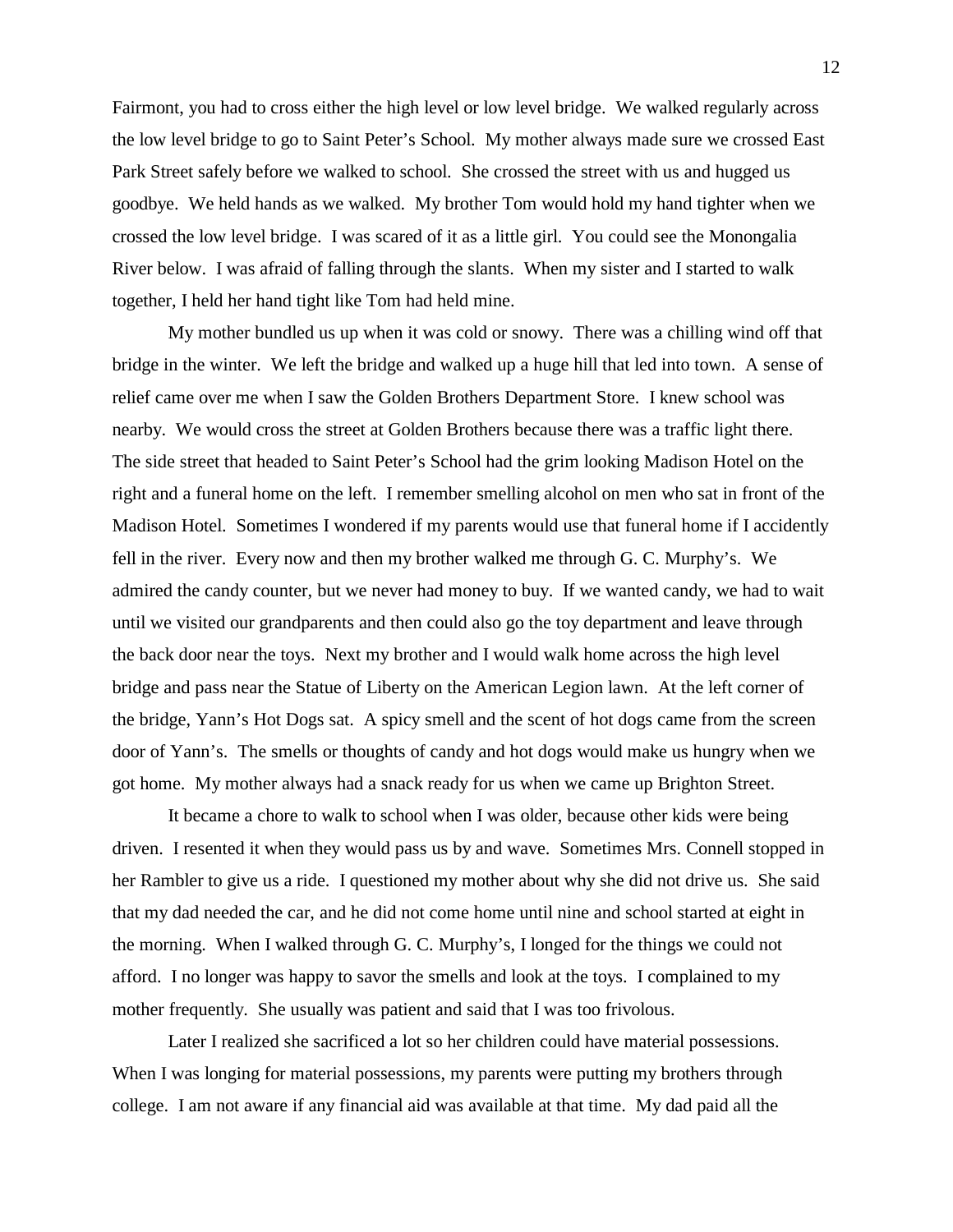college bills and insisted all four of us go to West Virginia University. Fairmont State was across town and would have been cheaper than the university, but he refused to discuss it when Tom mentioned it. My mother supported Dad on this decision. They said in unison that they did not get the chance to finish high school or college. Their children would not be denied the opportunity to attend the university. As if they were joining in a chorus, they said that it was especially important for the girls to finish college. My dad scoffed when I took home economics. "You can learn that later, Bernie." He directed me to science and mathematics. He was extremely proud when I won a prize at the regional science fair. He even took off work to drive me to Huntington, West Virginia, for the competition. He never took off work unless he thought it was important. I marveled at the possibilities, but I came back from the science fair thinking my choices were limited. I thought I could only become a social worker, nurse, or teacher. I never considered going to medical school or law school. I was smart enough and my parents were supportive, I just thought I could never do it. My thoughts centered on a college degree and getting married. My parents reminded me I would be the first female high school graduate in the family. The thoughts of being the first woman in college were scary to me--I did not know what to do. I missed having my brothers around, especially Tom, who always knew what to do and gave good advice.

I finished my junior year in high school before Tom left for Alabama. He was the personnel officer at the helicopter school at Fort Rucker. My parents were extremely proud both sons were college graduates and commissioned officers in the Army. They worried about George being in the ordinance corp in Korea. Later there was the chance that Tom would be sent to Vietnam. My mother would say, "My Tom is so gentle and caring."

When my parents fought, my mother always lost. Their fights were verbal arguments about trivial stuff, but dad was very dominating. He believed a wife was subordinate to the husband. He would leave the house with my mother at the door sobbing, and she stood looking outside long after he was gone. I can remember Tom coming to the door and talking to her. She would be calm and could function again. It seemed as if their verbal warfare increased when my brothers were gone. My mother would cry for hours after the fights and could not do anything. My sister and I did not know how or what to do to console her. She missed both my brothers but seemed to need Tom more. Tom had a special way with her as with everyone. It seemed like her self-esteem was not quite so damaged when Tom was around to console her. While Tom as on leave, he made me feel better after I was not asked to the prom by a particular guy. However,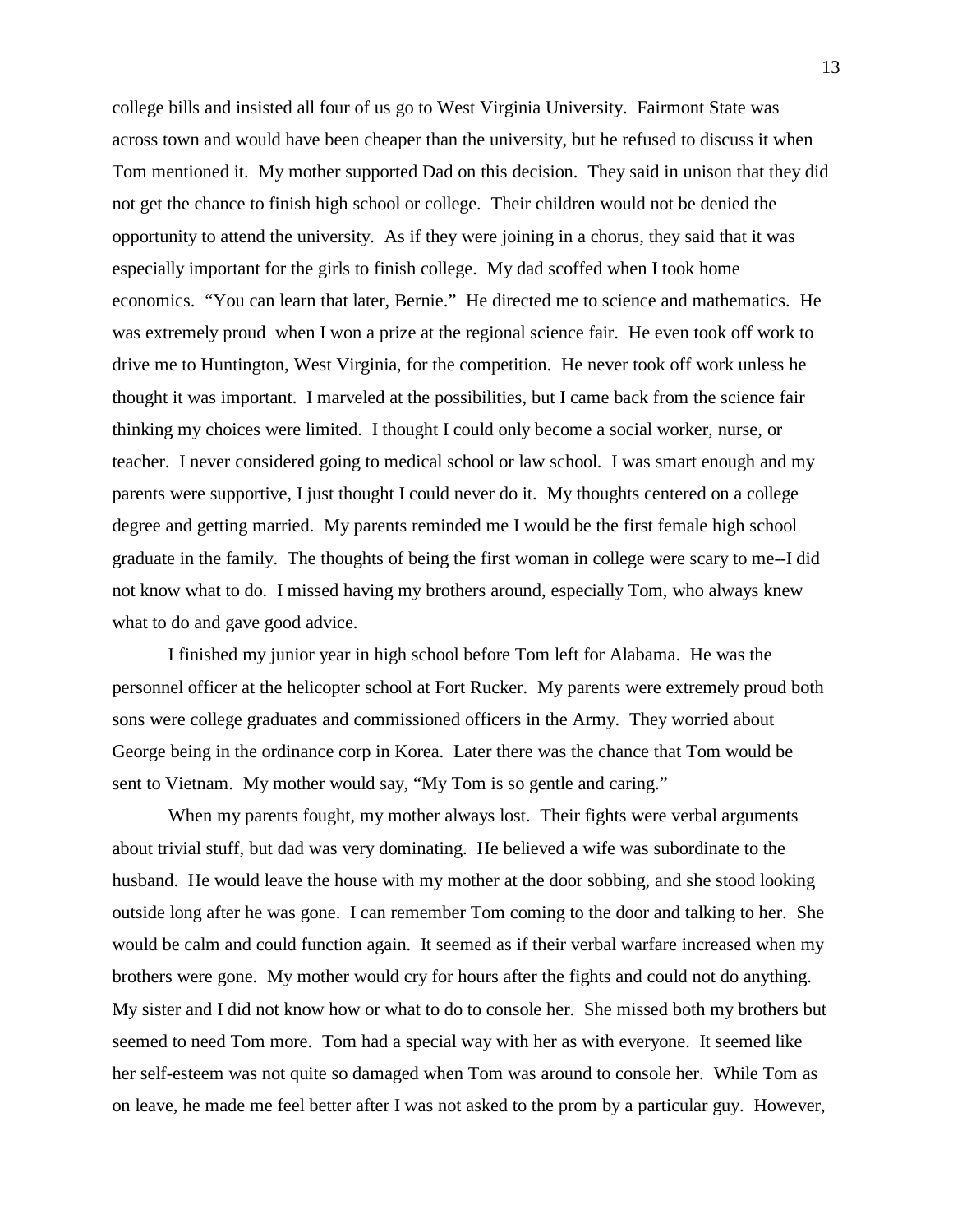soon it was time for him to go back to Alabama. My sister, mother, and I cried for hours because he was gone. My dad missed him too but said, "We were a bunch of sissies."

Dad did have one tender moment. Tom wrote and called regularly. He always told mom not to pay so much attention to Dad. While George wrote or called us when he could, there was a stretch of time when we did not hear from him. Even Tom had not heard from George. My parents worried and prayed that he was alright. My dad then made phone calls to some government officials, the Army, and our congressman. Two days after he called our congressman's office, George called from Korea. My parents were relieved, and my dad got down on his knees and thanked the Lord. I am not sure why we did not hear from George. Tom loves to tell this story to his nephews and nieces. He ends the story by saying at least your parents have not called a congressman's office looking for you.

Shortly after the congressman incident, my dad became unhappy with Sister Rita, the principal at the Catholic high school. He announced at the supper table that his children would attend public school in the fall. My mother said that my dad was the head of the family and if he decided Therese and I needed to go to public school, then so be it. I transferred to East Fairmont High School when I was a senior. My brothers wanted to know what was up with my dad. It was out of character for him to allow his daughters to go to public school. I was kind of glad to be out of Saint Peter's because I did not feel as if I fit in with the others. If I did not fit in, at least I could get lost in the crowd at East Fairmont. I walked up the alley behind our house and finished my senior year at East Fairmont. My graduation in June 1968 was a huge family celebration. Our relatives from Pennsylvania came, mother cooked a huge meal for the family, and I remember people sitting and talking around the kitchen table. My grandmother marveled that girls were finishing high school now and wondered why I was going to college. "Oh, George are you sure that you want to spend money educating a girl?" "Now Mary the times are different, and girls need to be educated too. My Bernadette is going to be a registered nurse." I did want to do something in the medical field since I had been a "candy stripper" at Fairmont General Hospital. It just seemed being a nurse was the right thing for me.

I enrolled at West Virginia University in the Fall of 1968. My brothers did not stay in a dormitory, but the university would not allow freshmen women to live off campus. Therefore, I lived in the dormitory and had to interact with the other women there. I had problems the minute I walked in Arnold Hall. My roommate was an upperclassman and had more worldly ways. It was near the end of the semester before I figured out how to study there. I applied to the School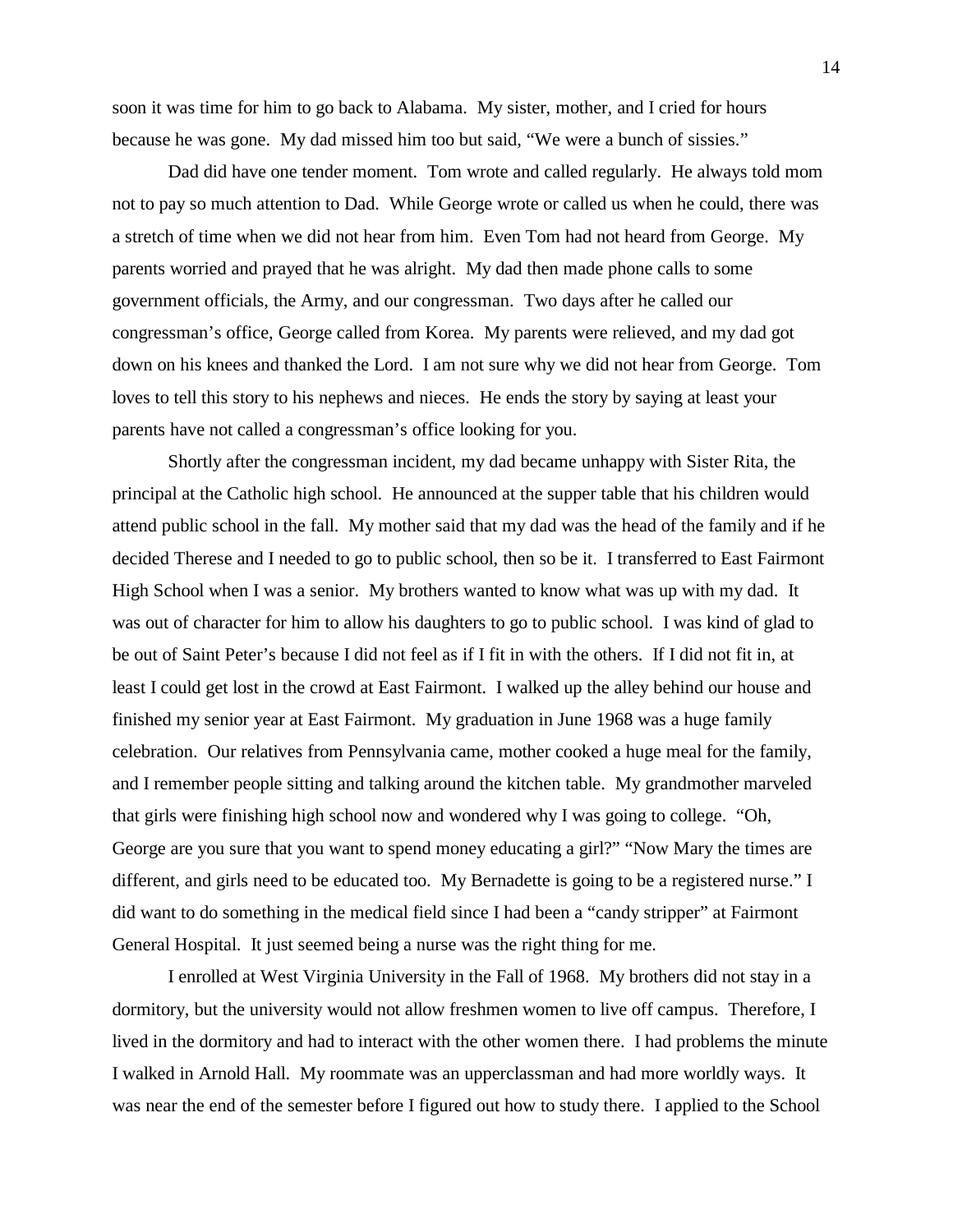of Nursing like all other freshmen pre-nursing students. The letter came near the end of the spring break stating I would not be admitted to their sophomore class. My 2.7 average last semester was not good enough for admission. My grades were good second semester, but that did not count. I was devastated and thought I let my parents down. I told my parents I was not going to waste another year at the university. I decided I would just go into social work and did not have to be a nurse, but my dad would not hear it and lectured me on not giving up on my dreams. He suggested we investigate the diploma school of nursing at Uniontown Hospital in Pennsylvania. He understood Uniontown had an agreement with Pennsylvania State University. I could continue after graduation from Uniontown and obtain a college degree. I could stay at my grandmother's house on weekends, so if I needed anything, there would be relatives to contact.

One week after the rejection letter came, he took a day off from work to drive me to Pittsburgh to take the pre-admissions test. I was so impressed with the size and architecture of the buildings near the Medical Center at the University of Pittsburgh. I was filled with awe of the high surroundings and feared I would fail again. After I took the test, we drove on state route 51 to Uniontown to have dinner at my grandmother's house. There was a car wreck, and we stopped to help the people. I really did not do anything but hold the lady's hand while my dad flagged for help. He told everyone he knew I would be a good nurse by the way I handled myself that day. It was well after supper when we arrived at grandmother's house.

Grandmother and Aunt Margaret had chicken soup with Farina dumplings waiting for us that evening. Aunt Margaret said that she was thrilled I was coming to Uniontown. I reminded her I needed to be accepted into the program. My dad said that he did not think that would be a problem. I was cautious because of West Virginia University's rejection. I thought maybe Uniontown would not be so bad and was pleased it would not be a financial burden on my family. My dad was right and I was accepted at Uniontown. I finished out the spring semester at West Virginia and then left for Uniontown.

I started nursing school in June 1969 in Uniontown. The school of nursing was across the street from the hospital. We took our meals in the hospital cafeteria and did our clinical experience there. Classes were taught on the first floor of nursing building, and the students lived on the second and third floors. I thought this dormitory was more comfortable than Arnold Hall at the university. It had a huge living room with wing-backed chairs and comfortable couches. Psychologically, it was a more protective environment. If there was a problem, there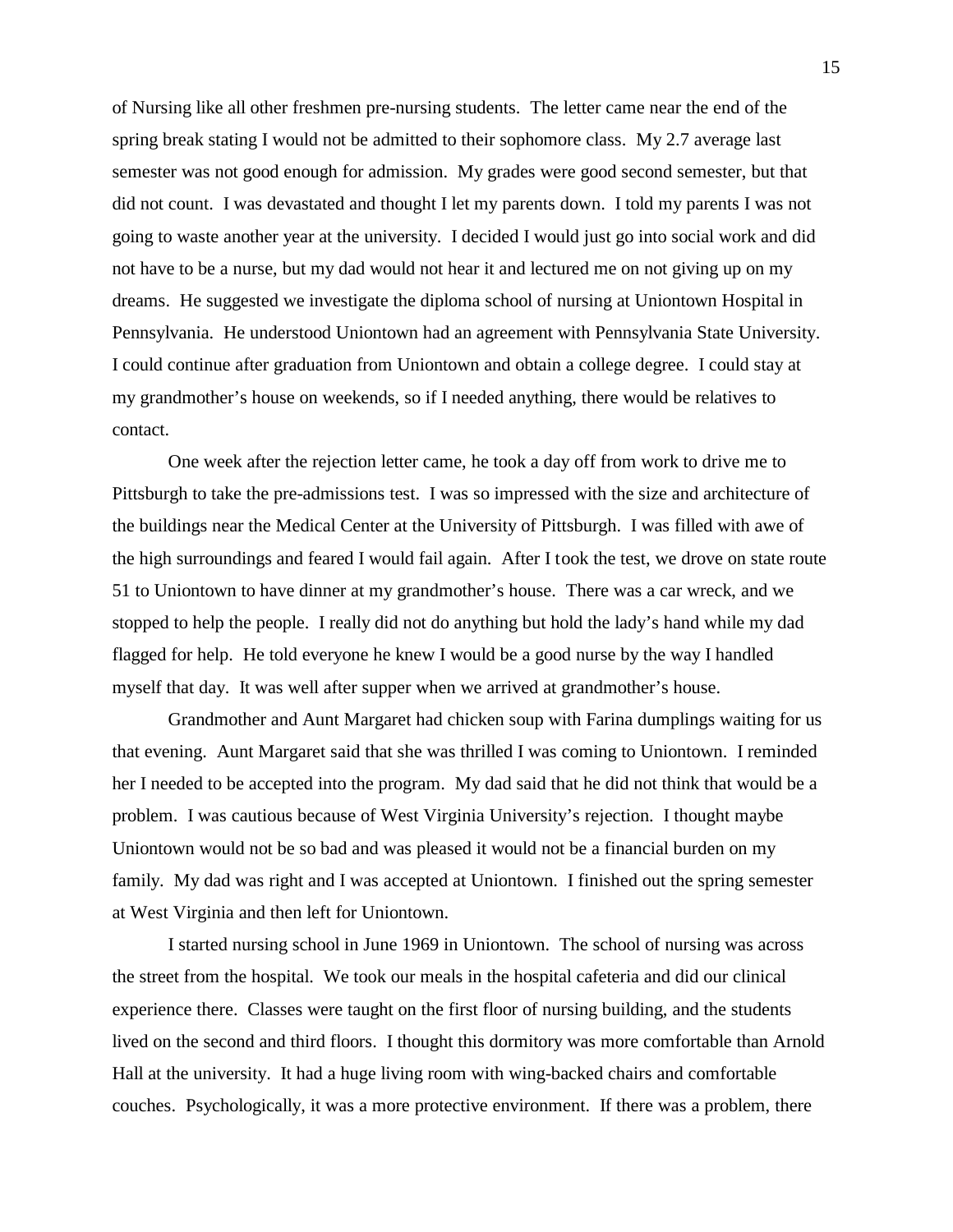was a housemother available to help. The housemothers were matronly women rather than resident assistants. All student nurses had to leave the dormitory on Friday afternoon and could not return until Sunday afternoon. Each Friday, Aunt Margaret and Frank came to pick me up in my late grandfather's 1950 Packard. Since Aunt Margaret or my grandmother did not have a driver's license, their neighbor Frank, who had a license but no car, drove my late grandfather's Packard. Aunt Margaret would be waving furiously from the window of the blue Packard. Frank always wore a black vest and hat. They made an eccentric pair in the Packard, even in those days. I dearly loved Aunt Margaret, but I was often embarrassed. She always insisted on coming in the building to talk with the housemother on duty. They soon called her Aunt Margaret, too. My dad said that he was too busy to pick me up and take me to Fairmont. I spent a lot of time in Uniontown at grandmother's house. If Frank did not take us in the Packard, then Aunt Margaret and I walked where we needed to go. Aunt Margaret and I walked the three and one-half miles to the Uniontown Shopping Center. We went to Kresege's and the A & P and walked home pushing a portable cart along the side of the highway. Frank drove us to Saint Mary's church on Sunday morning. Sunday dinner was a pot roast or a baked chicken. Around three o'clock in the afternoon, they took me back to school. Aunt Margaret had my clothes neatly washed, ironed, and placed on hangers. The hangers were always tied with a white cloth. We carried my other belongings in shopping bags because I did not have a suitcase. Aunt Margaret loved collecting new shopping bags for me.

I was half through my first year of nursing school when Tom returned to West Virginia, where he accepted a teaching position at Fairmont Senior High School. It was Tom who brought me home to Fairmont and brought my mother and sister back to Uniontown to visit us. My mother seemed happier when he returned although my parents still argued frequently. He wanted my mother to be happier. It seemed like I saw my family more when Tom returned. I felt less isolated from them when I was in Uniontown, and Aunt Margaret made it more tolerable. I still was very bitter toward West Virginia University. I balked when Tom suggested I return there when I completed my diploma requirements. He kept working on me as I approached graduation. We would be driving back into West Virginia, and he would start to sing "Take Me Home Country Roads." Nonetheless, I insisted I was going to Pennsylvania State when I finished. Eventually it did not matter; my dad had a heart attack and needed coronary artery bypass surgery. My family wanted me at home to help, and Tom said that we needed to pull together.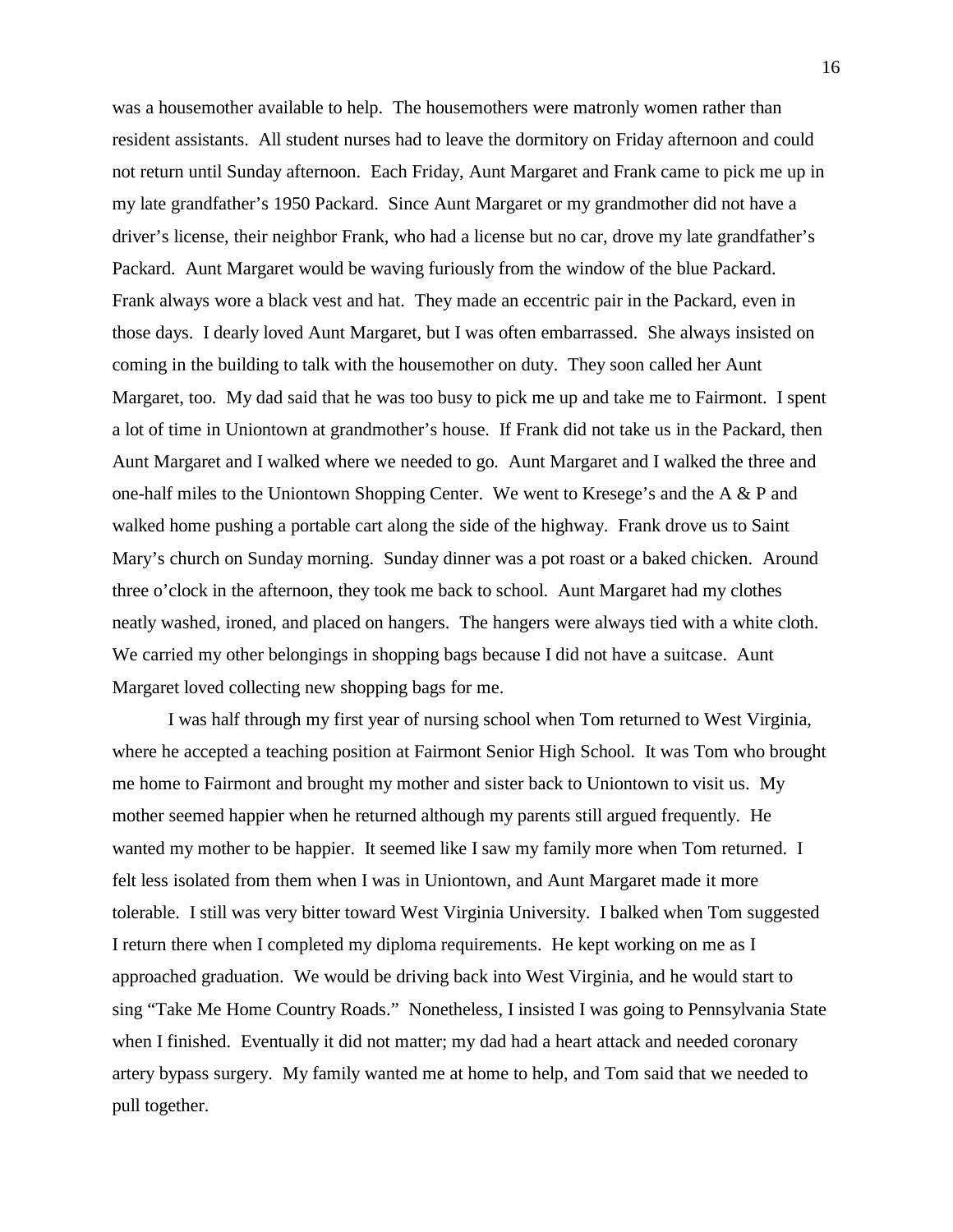## **The Morgantown Years**

I agreed to return to Morgantown and allow my sister to live with me. Tom said that it was the only way my parents could afford to send her to college. I soon realized Tom and George were helping pay bills while my father was ill. I did not want to go back, but I thought it was the right thing to do. I applied to the school of nursing as a registered nurse student. I was accepted into West Virginia University's School of Nursing, contingent on my successfully completing the diploma program. I obtained a position as a registered nurse at University Hospital in Morgantown, West Virginia.

In the Summer of 1972, my family celebrated my sister's high school graduation, my father's successful surgery, and my nursing school graduation. My dad's sisters and brothers came as well as my grandmother's family. I felt like a beauty queen in my white uniform and the red roses they gave us before the graduation ceremony. My immediate and extended family was very proud of me. I was the first female to graduate from a professional program. They kept offering congratulations, but I kept having strange thoughts. I felt like I settled for less since I was not a college graduate. I thought I let my father down since I was not successful at West Virginia University. However, I was the only one with these thoughts because my parents were very proud. At dinner my uncle and brother George commented I should begin working on my "MRS"degree. They laughed and said maybe I would marry a doctor. We did not realize how prophetic our words would prove.

I met Charles when I was walking to the hospital one day. He thought it was interesting I was a registered nurse who returned to school. We discovered we both lived in the same apartment complex below the Medical Center. He was a third year medical student and had just started his clinical rotations. I kept thinking I did not need to be dating anyone at this time. He kept coming by the apartment I shared with my sister or my nursing unit. He offered to help me with class work. I was in love by the time we were both ready to graduate from West Virginia University. Charles went to North Carolina Baptist Hospital for his residency, and I went to Parkersburg Community College to teach nursing. Charles said that he wanted to complete his internship before getting married.

There was nothing special about Parkersburg except it was not Morgantown. Morgantown had too many memories of Charles who did not want to get married at this time. I was tired of the university too since he would be gone. It seemed as if the faculty was not accepting of the registered nurse students. It was if they were always putting up unnecessary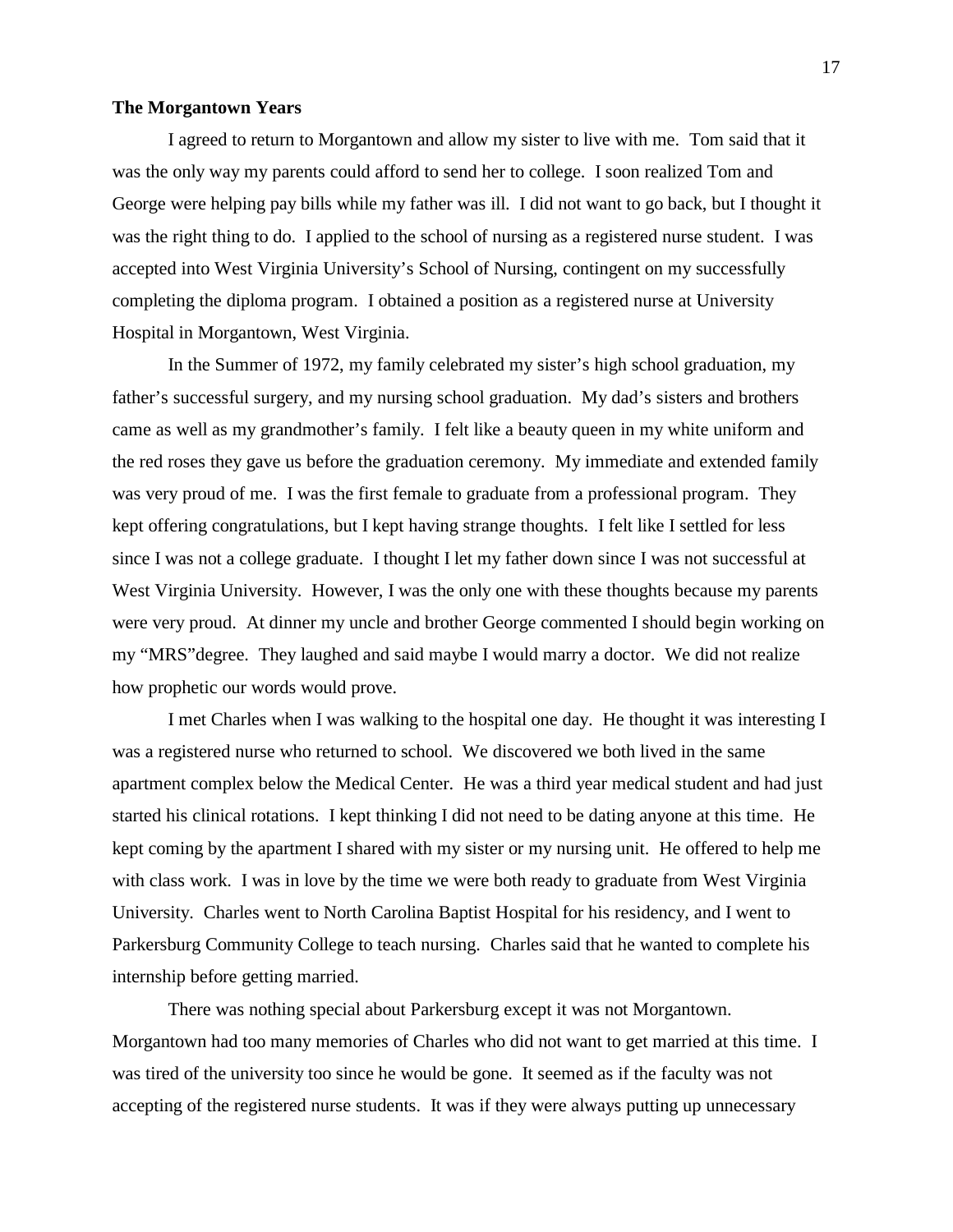roadblocks. I could not see how my registered nurse role would be different with the bachelor of science degree in Morgantown. I saw Parkersburg Community College's advertisement and decided to apply. I knew nothing about teaching, but I wanted a challenge. I especially needed a challenge if Charles was not going to be around. I got the job and promised my parents I would visit them frequently. I assured them it would not be a problem since Fairmont was only two hours away. Their concern was I would always be in North Carolina visiting Charles. They were right because I did spend a lot of time with him in North Carolina and ignored them. I do not think I was a very good teacher either. My mind was on Charles and I wanted to get married. I could not think of anything else and did not work on developing my teaching skills. I only went through the motion of teaching. I just put in time at Parkersburg and thought of leaving frequently. I stayed because we were getting married in April when Charles would take me away from West Virginia forever.

#### **Marriage**

I married Charles on April 24, 1976, in Fairmont, West Virginia. Our wedding was at the Immaculate Conception Church. The wedding reception was at the Holiday Inn in Fairmont. I did not think he could afford the Holiday Inn, and it was not my first choice. Both Tom and my father said since I was marrying a doctor, the reception needed to be at a nice place. My dad kissed me at the reception and said, "Bernie, you did well marrying a doctor, I am proud of you." My mother kept repeating that her son-in-law was a doctor. After the reception, we drove to Pittsburgh in Charley's 1975 silver Chevy Impala for a brief honeymoon. After the weekend, we returned to Parkersburg to complete the last week of my contract. We packed up my belongings and returned my apartment keys on a Friday afternoon. I followed Charley's Impala in my yellow Plymouth as we left Parkersburg on Interstate 77 South. I was so happy to be leaving West Virginia, and I was married to a doctor. I did not anticipate a problem in the world. The world was at my finger tips. Charley would take care of everything, and we would be happy. I was heading south to a better life. His world became my world, and I left my family with all its troubles and woes.

I was unable to get a job teaching nursing full-time. I worked as a registered nurse at North Caroling Baptist Hospital in Winston-Salem. While I had been a nurse for four years, I immediately felt overwhelmed at this facility. It was so huge and understaffed, and I was constantly challenged by their technology. I had never seen technology like that in West Virginia. Their medical students and residents were different than West Virginia University's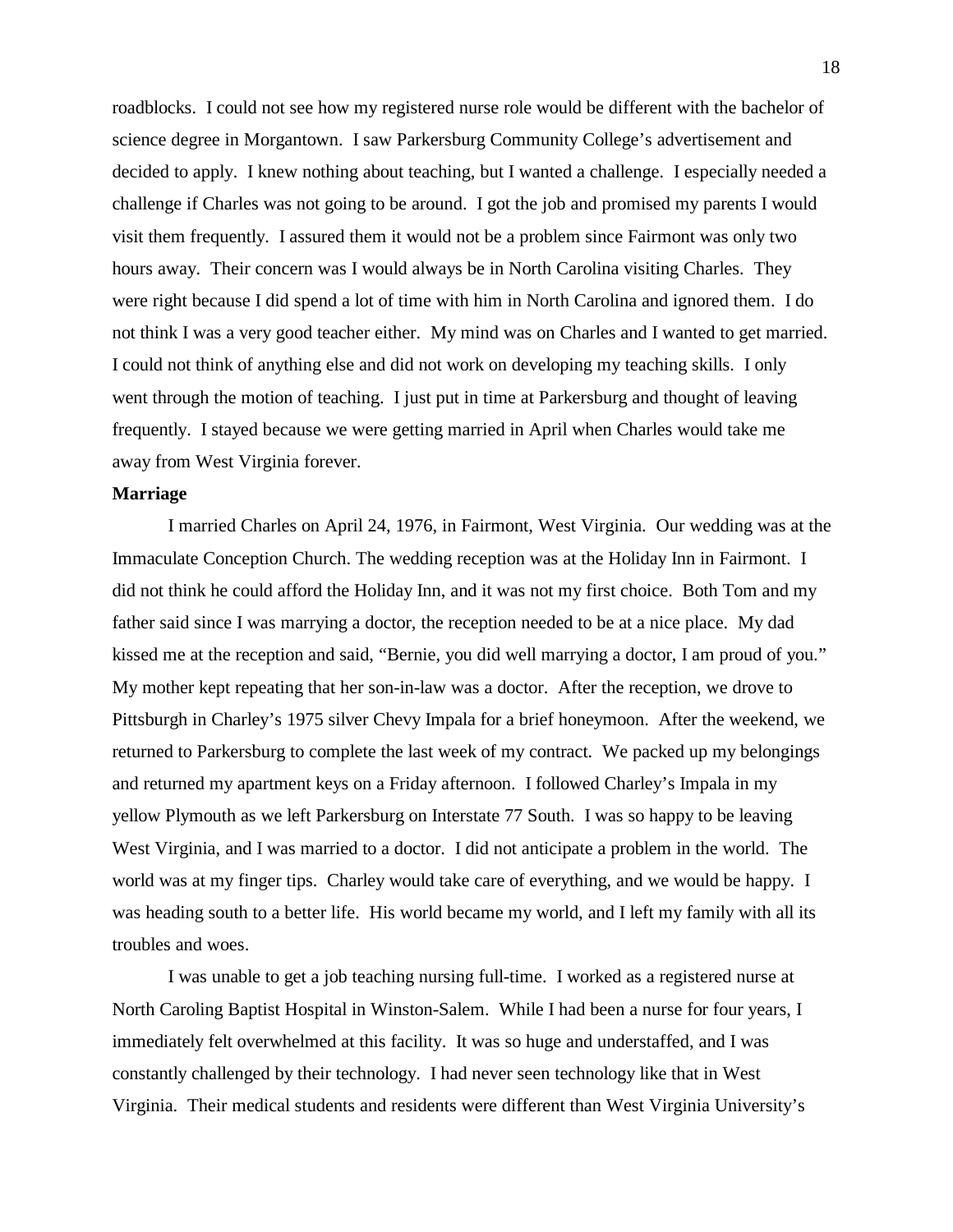staff. West Virginia's medical staff had a more collegial relationship with the nursing staff. At North Carolina Baptist, the medical staff seemed to view nurses as entirely subservient to them. The nursing staff needed to be technically proficient in a very changing environment. I was overwhelmed at work because of all the technology. Since I would not allow myself to be subservient to a physician or medical student, I was counseled by my nurse manager because I did not attend to the physician's needs. Additionally, my marriage to Charley and life with him was not the "bed of roses" I thought it would be.

Charley was as controlling as my father, and I rarely challenged what he said or did. I had seen my parents argue and it was not productive. While I challenged subservience in my professional life, I embraced it in my personal life. I did everything to make Charley happy. I embraced his Aunt's bit of wisdom when she said, "It was a woman's place to grin and bear it." If he was happy, then the marriage would work. I did not take care of myself. For a while I thought I was happy, then we got the call from a friend who was treating my mother. My mother had colon cancer and the prognosis was poor. I was upset about my mother and pregnant with our first son. I was upstairs crying in our bedroom when Charles came in and banged the door. He was very angry and said, "Why is this happening now! I expect you will want to go and see her!" He was yelling at me when I expected comfort. I am not sure what happened next, but we went and saw my mother. My family turned to him for advice about my mother which he reluctantly gave. My family was so impressed with his demeanor--it was the way that he was with everyone. He was not at all like that with me. Further, he was unhappy with my pregnancy. It was all my fault I was pregnant. I never intended to get pregnant, but it happened, and I was glad my mother would see my child.

Nicholas was born on February 17, 1978, on a cold winter weekend in Winston-Salem, North Carolina. No one came to see our new son. His family was closer, yet refused to come when he asked them. They wanted to wait until spring to see him. They knew my family could not come. I was sure his family would come because my family was unable. My family was caring for my mother who had major surgery for her cancer. I thought there would be someone to care for me--it seemed as if this was the way with other families. I had one consolation though, Charley sent me flowers and said, "I made him so proud." I thought, "Maybe he was coming around and would want our child too." He did not want to help much, and said, "I am the major breadwinner, and you will have to do everything until you go back to work." I felt so alone with a new baby. My mother worried about me. She wanted to put Aunt Margaret on a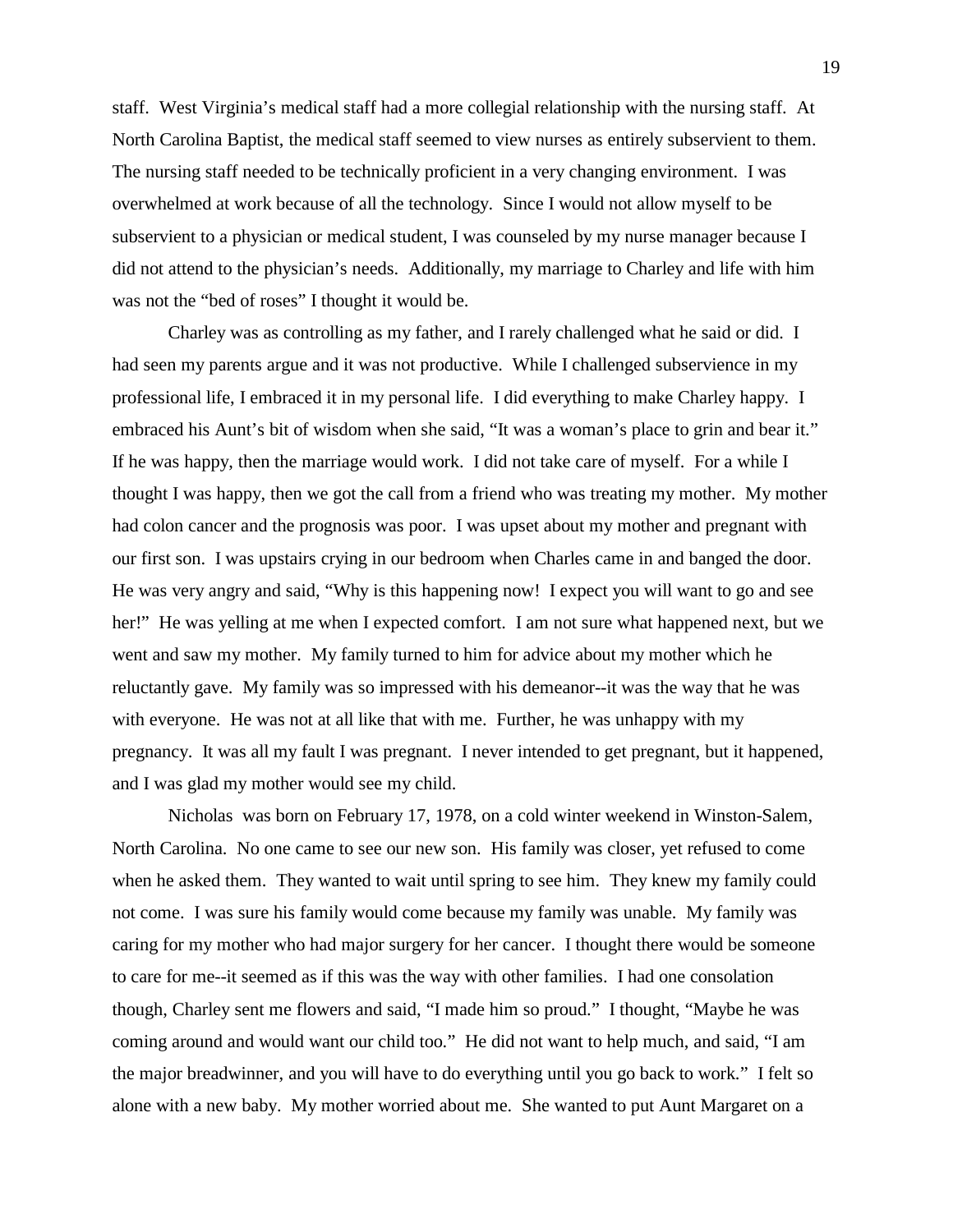bus and send her to North Carolina. I did not think it was a good idea because Aunt Margaret was close to seventy years of age. She once missed a connection from Pennsylvania to West Virginia and got so upset. I did not want to put her through a long bus trip. I learned to survive with a new baby and soon returned to work. I wondered if I had not married a man like my father. I kept telling myself it would get better when he finished his internal medicine residency, but it did not get better--it only seemed to get worse.

When Charley finished his residency he took a position with a Health Maintenance Organization. We bought a new home in the suburbs, and I was pregnant with our second child. I thought things were finally falling into place for us. Then my mother got worse and his grandfather became ill. There was a succession of relatives that visited us while his grandfather and my mother got treatment at North Carolina Baptist Hospital. I think we mutually resented each other's family being in our home. My family seemed to follow my behavior and did not want to upset Charley. His family was unhappy with me and did not like me working outside our home. It seemed as if I could not cook or clean to please them. I did not like what they said about me, so I tried harder. However, I could not please them. I could not make pudding from scratch or seven minute icing, but I kept trying. Mother was terminal in West Virginia and could not make it back to North Carolina. I knew she was dying and called her frequently. Aunt Margaret would answer and cry, "She is so uncomfortable, Bernie." My mother would get on the phone and moan, "I hope God will take me soon." I did not know what to do except to call. Charley complained that the phone bill was ninety dollars. The next month it was ninety dollars and some cents, so I hid the bill from him and went to the phone company. I wrote a check for sixty dollars and paid the rest in cash so he would not know. I was determined to talk to my mother. I thought she was dying but no one in my family would say that she was dying. I felt they were thinking it but could not put their thoughts into words. I needed to connect with her on some deep level.

When the call came from my family that my mother died, our second child was due in two weeks. I was totally numb inside. My mother was gone! Charley suggested I should not go to the funeral since our child was due and I agreed not to go. I went along with his decision since he was my husband. I made a mistake and I have always regretted it. I should have gone to my mother's funeral. We stayed in Winston-Salem and his parents went to the funeral on our behalf. Charley got the day off since his mother-in-law died. We said nothing the day my family buried my mother. For years, I have had trouble coping with this fact. How could I be so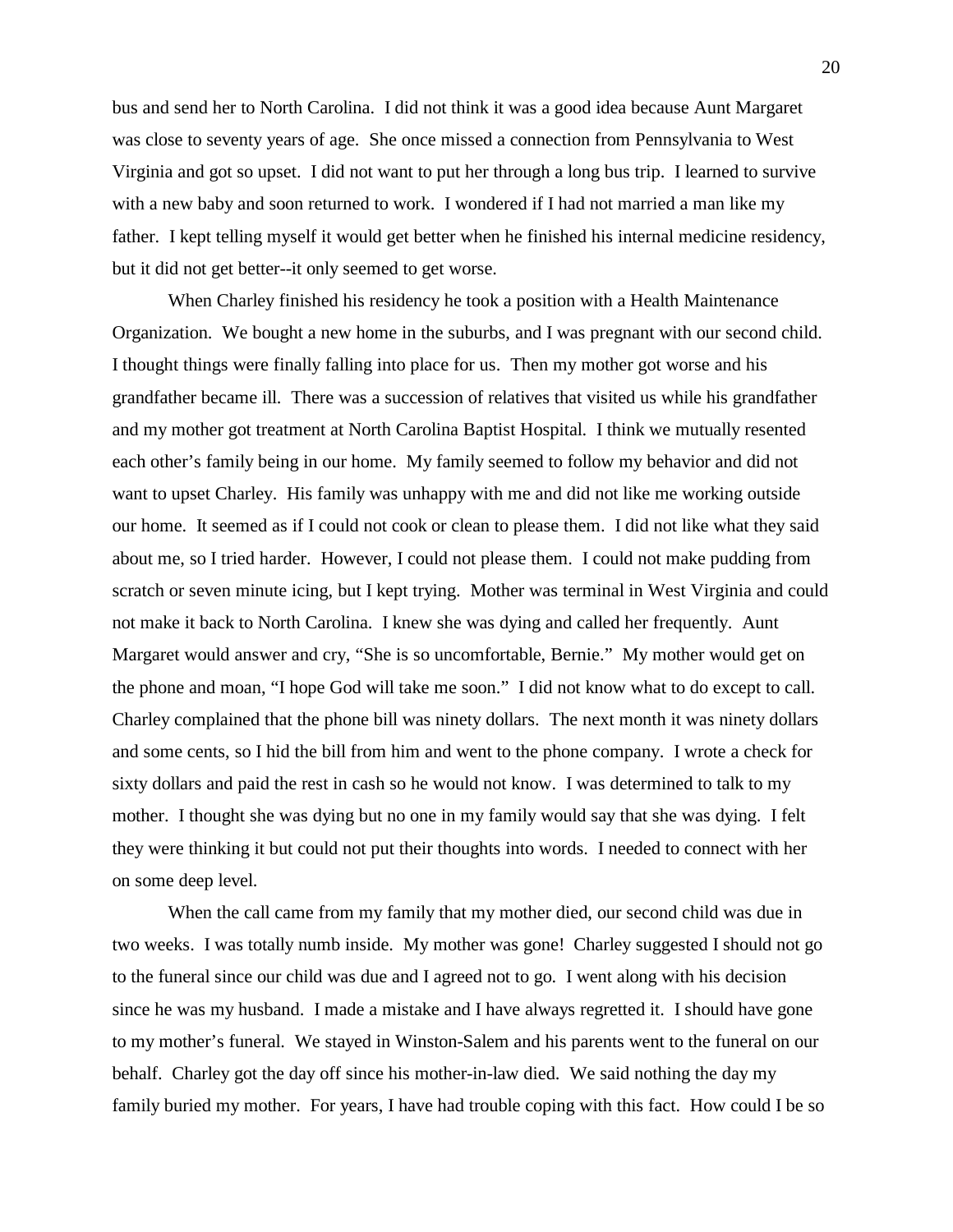uncaring? Why did I not follow my heart and return to say goodbye to her? Charley was home all day with me. I cried for my mother in our bedroom. I thought he would come to comfort me. When I realized it was time to feed my son, I started preparing Nick's food and Charley said, "We should go out and buy tires for my car." I knew at that time I should have gone to my mother's funeral, but I was too weak to challenge Charley and I did not trust my judgment. It did not make sense because five days later we drove three hours to his parents' home. We picked Aunt Margaret up at their home because she was coming to North Carolina to be with us and take care of Nick when I was in the hospital with the new baby. My sister and father had driven her to Charley's parents home. I knew my sister was upset because I did not make an effort to come.

She started to say something to me, but my father said "Bernie needs to listen to her husband and he is a doctor." I cried and my sister walked away with her hands in the air. My family headed north to Fairmont, West Virginia, and we drove south to North Carolina. One week later Benjamin was born, and Aunt Margaret was there to visit and care for us. We went through the motions of being a happy family. I gradually started to slip into the abyss of depression. I fought it because I knew I had to care for my children because I was not sure their father would be there for them. I found it hard to live with my self since I did not go to the funeral. I had material possessions but lacked personal and family connections. I was not happy and I longed to return home to West Virginia. Charley would not hear of it and said that we had it all in North Carolina. I thought I needed to make the best of a bad situation so I worked on meeting everyone's needs except my own. I thought if Charley and the boys were all right, then I would be fine. I cared for everyone except me. I think what saved me was a part-time position as a clinical instructor at Forsyth Technical Institute. The job helped because I liked being involved with the students. The involvement was satisfying and helped my wounded selfesteem. In a way the position helped me care for my self by giving me a sense of fulfillment. I liked being a mother to two little boys, but longed for my mother to be there to share motherhood secrets with me. Aunt Margaret was there as a sort of substitute grandmother, but it was not enough for me. I wanted to be connected to my extended family. It seemed as if I was growing increasingly isolated in North Carolina. I begged Charley to return to West Virginia. We argued about this whenever I felt he left me alone for long periods of time. I never wanted to argue like my parents, but finally I was challenging him and arguing.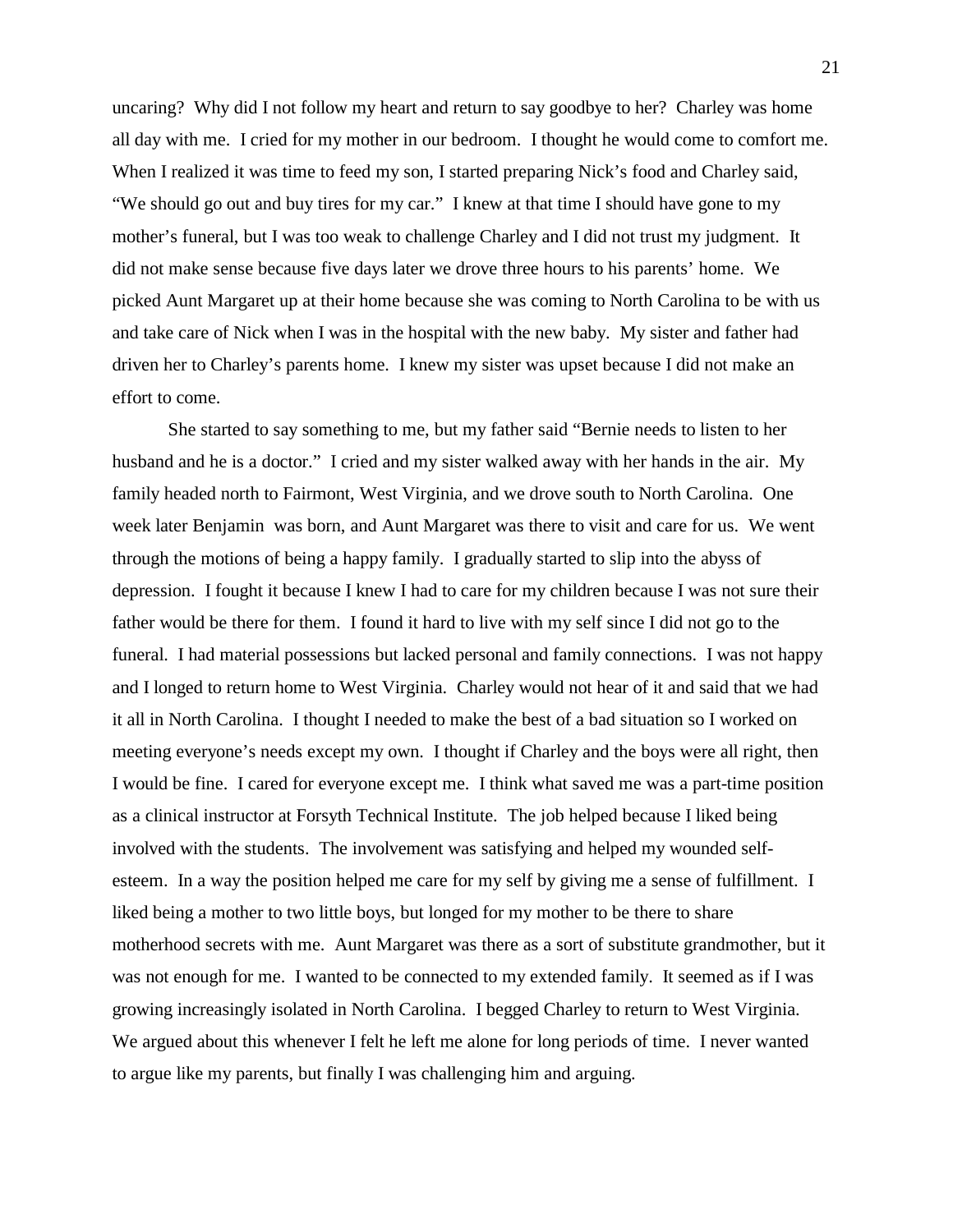In the midst of one of these arguments, he wrote a letter of resignation and placed it under the director's door. The director refused to take the resignation back. It was all Bernie's fault because he did not have a job. I believed it was my fault, too. Charley said that I did not make enough money. We had no where to go except back to West Virginia. Our family moved to Princeton, West Virginia, in December 1981, in the midst of cold blowing snow. It was cool and sunny in North Carolina when we left, but then I drove through the East River Mountain Tunnel and into a bleakness and snow. It was if I began a life of bleakness which only I could begin to remove. My life was bleak as I returned to West Virginia. I was the only person who could make it better.

#### **Going Home**

My life was bleak at times but my sons were always rays of sunshine. Individuals in the community would say, "there is the new Doctor and Bernie." My life involved making Charles totally comfortable. This was a bleak existence. I began to lose my own identity as an individual--that was bleaker still. I was totally responsible for raising our children, and my work schedule was adjusted to meet their needs. This still did not make his family happy. They kept saying that I was a bad mother because I wanted to teach nursing. They said that my work would pull me away from Nick and Ben. That was bleakest of all. I began working in Charley's medical practice, but it was not enough for me. It seemed like I was always doing his "dirty work." If he did not want to write a prescription for someone, it was my responsibility to tell them. I kept thinking I needed to ask him permission to take a teaching position at the local college. It was the female script I saw occurring in my family. He did not want me to work until he saw how expensive it was for him to buy health insurance for our family. He agreed I should take a full-time position at the college since family health insurance was a benefit.

A requirement of my instructor position was to work on my Master of Science degree in nursing. West Virginia University was bringing a program to Charleston, West Virginia, in the Fall of 1982. I worked at teaching and tried to be more attentive to the students unlike my actions in Parkersburg. I liked being a student in this master's program more than the bachelor's degree program. I was less attentive to Charles. Still I saw myself as being valuable in the marriage while having something to offer others. It was difficult for me to continue being the full-time parent. He could not parent because his patients needed him all the time. Everything seemed fine until he came home and said, "I will divorce if you do not quit your job at the college. My parents say you are leaving the boys in day care too much." I was devastated. I did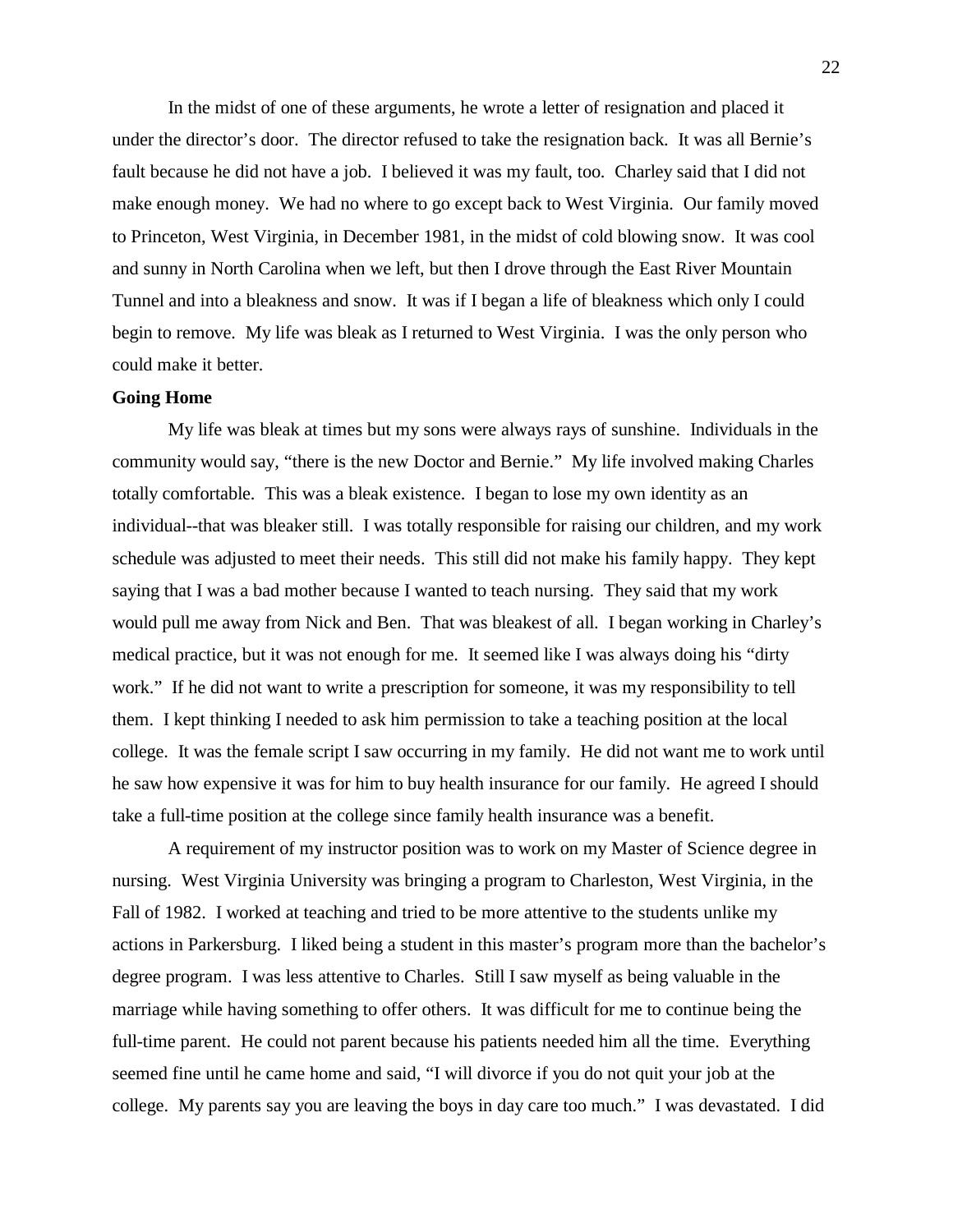not think I could make it on my own. I said, "Well, ah, can I finish the year?" Charley retorted, "I guess so if you really have to continue." I quit my position but fought to stay in school. He did not hassle me about school because he knew I could become a nurse practitioner. He thought a nurse practitioner would be valuable to him.

I went back to working in his office and was miserable again since I never did anything challenging. I ran interference for Charley with anyone who annoyed or bothered him. I did manage to complete my master's degree in nursing. I kept abreast with what was going on at the college. I did everything with our children. He would say to the boys, "I am sorry I cannot go with you, but daddy is a doctor and is very busy helping people. Mommy will go since she does not have a real job." Mommy longed for a real job or at least some other sense of value. In 1986, the director asked me to take a temporary position as a faculty member. I said yes before I asked Charley. He was furious with me, but I was insistent because the boys were both in school now and besides, I told him, the position was temporary.

I liked teaching because it gave me a new sense of identity. Nick and Ben were doing well in school. They did not appear compromised by my working. I felt good about myself for the first time in a long time. I thought I was balancing my professional and private lives. I applied for the full-time position the next year. Charley was angry because I would not quit when he asked me to this time. This was a turning point in my life. I made a decision based on what was best for me. I started to live my own life, but I could not yet walk away from him. I believed I could not make it on my own with two children. I also thought my father would be so disappointed if I divorced "the doctor." I was not strong enough to leave yet. As time passed, I established my professional life but realized my private life was a mess. I could not keep going on like this. With each passing year, I became stronger and could not care for his every need as I had once done. However he found someone who could assume this role.

## **Taking Back My Name**

During the academic year of 1991-1992 my divorce was final, and I continued to live in the big Tudor at the top of the hill with my sons. The Tudor was a house but not a home. It was on the left at the top of a street that dead-ended to the left as the road made a sharp left turn. Only a small part of the back yard was flat because the rest of the yard took a sharp decline down a hill. In fact, the next door neighbors built steps to go from one part of the yard to another. Nick and Ben would walk their bikes to another street because of our location. The inside of the house had 5,000 square feet and included three levels. The basement had a large family room,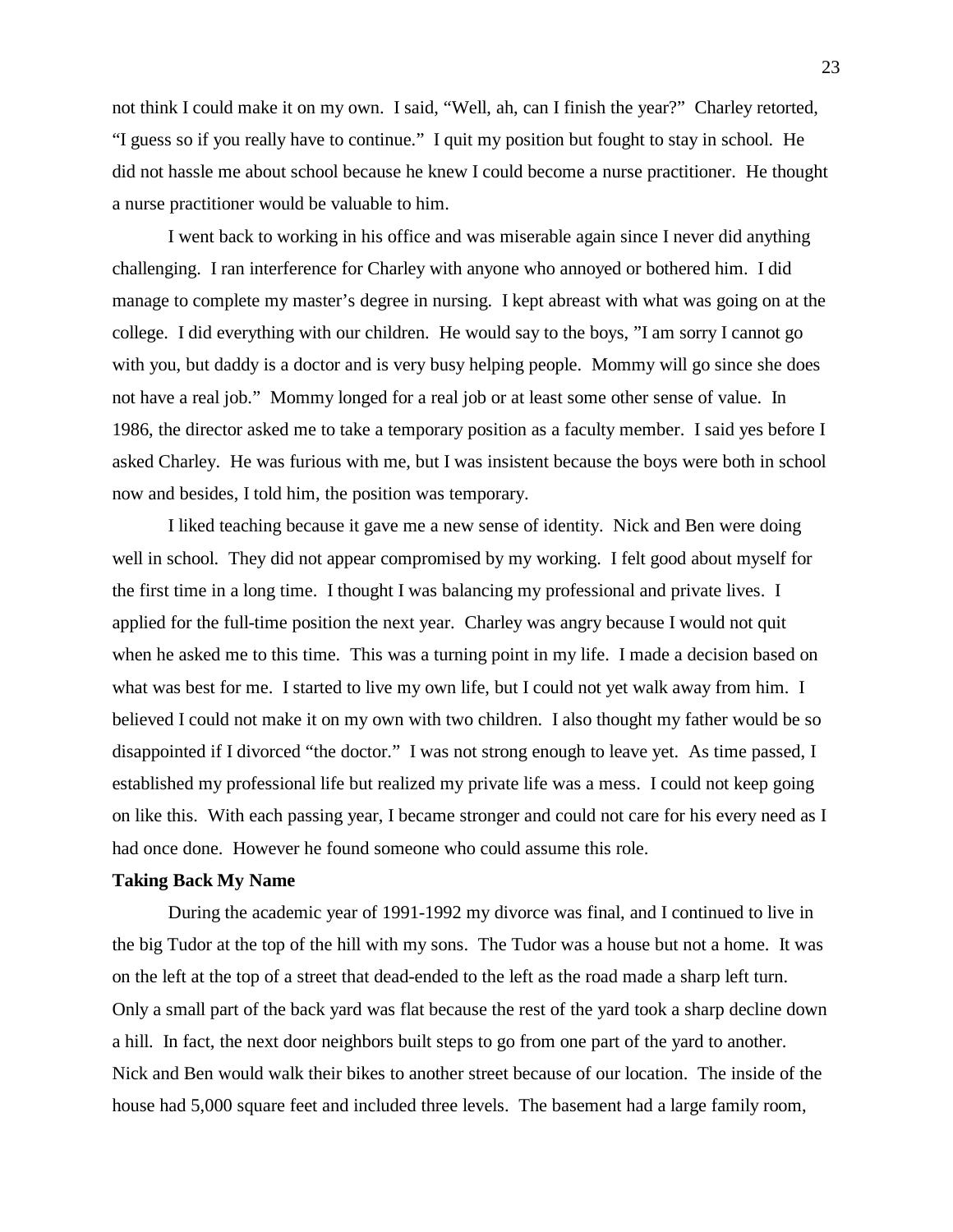workshop, and garage. Charles wanted the basement so Nick and Ben could play there because of the noise and clutter they made while they played. There were problems with the house from the day we moved there. The contractor declared bankruptcy and made few additional repairs. The front foyer sloped oddly and there were roof problems. There were emotional as well as physical problems in that big Tudor house. I had never been happy in this house. I wanted a home I could manage with my physical and material resources. I did not want to be dependent on Charles, but I could not start a new life if he was always around my house. He established his separate existence but I could not.

Charles was always at my doorstep to protect his interest in the property. I really wanted to get on with my life, but he would not let me. The house was huge and out of synchrony with my new life. Since I was not interested in staying until Ben was eighteen, we placed it on the market but no one was interested. I could not seem to stop Charles from coming and going as he pleased, and I desperately needed to create a new environment for me. In April 1992, I purchased a smaller and older home in a quiet neighborhood near the library and within walking distance to the junior high. I liked the house because of the huge oak trees in the front yard and the large front porch with a swing. I thought I could become whole again in this house whenever I looked at those trees. Nick and Ben liked the neighborhood immediately. It was great for riding bikes, and they could walk to Boy Scouts. There was a basketball hoop in the driveway. It crossed my mind as it did many times before to move from Princeton because it was not my hometown but Charles'. I never could go through with the plans because Princeton was Nick's and Ben's hometown. Also I did not feel strong enough to make it on my own somewhere else. I could not manage the big Tudor by myself, care for my sons, and teach nursing. Charles reminded me of this constantly whenever he showed up at the house to mow the lawn or see the boys. Besides I was connected to the people I had worked with for five years. Although I was different now because I was divorced, I could not join in their conversations about husbands and men in general. So I made the lame excuse I could not move because Nick and Ben had "Princeton Tigers" imprinted on their chest. Plans were set in motion for Charles to move into the big Tudor and we would move to Hale Avenue in July. It was almost too easy to convince Charles to do this. I would learn later why it was so easy. I thought I was making progress in creating a new life when my father had a stroke on Easter weekend.

Nick and Ben were spending spring break with my father and step-mother. They seemed to thrive on Katy Road in Fairmont with my step-mother's family. Ben especially liked doing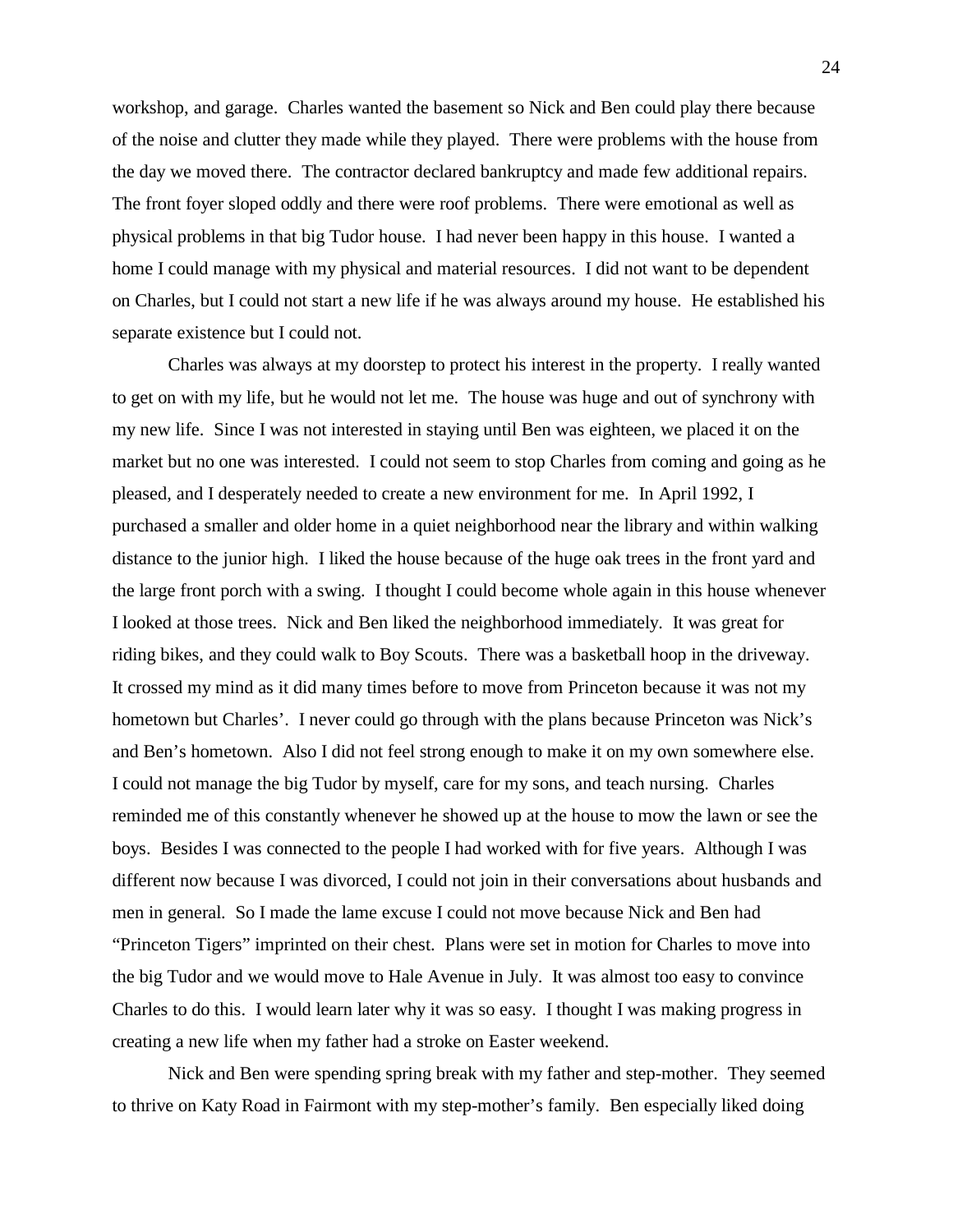outdoor activities like kite-flying, weenie roasts, and bike riding on country roads. Grandpa would take them to see the Pennsylvania relatives. Uncle Tom usually spent time with them and Aunt Terri would visit. I never quite knew what they did, but they always enjoyed their time there and hated to leave. Ben knew every country road and could direct me through the back roads and shortcuts I never could master when I lived in Fairmont. I was coming to Fairmont on Saturday to spend Easter with my family and pick up the boys. When I stopped at Tom's house on my way to Katy Road, he met me in the driveway. Bernie, dad is sick in bed and Peggy thinks it may be his diabetes. He will not go to the hospital. Peggy says that he will only listen to his nurse Bernie. I arrived on Katy Road to see the boys in the yard helping Alan, Peggy's son-in-law. Ben tells me grandpa is sick in his bedroom. I walk into his room and say, "Hi, Dad!" I take one look at his face and know he has had a stroke. He is very angry when I call the ambulance to take him to Ruby Memorial Hospital in Morgantown. Peggy and Alan ask me if I am sure. I am sure, and I feel awful inside like my world is crashing down around me. The boys stay with Peggy's niece while Tom, Peggy, and I go to the hospital. It is very late Saturday when it is confirmed he had a frontal lobe cerebral infarction. Peggy and Tom say how intelligent the family nurse is. I take no comfort in this. I am so very sorry for the times I bothered my father with my personal problems. I feel bad because I could never make him understand why "the doctor" and I divorced. After talking to the neurologist, I know he will never be able to make the four- hour trip to see my new home. Tom, George, Peggy and I stay into the night until the staff sends us home by saying dad is stable. My family spends Easter at Ruby Memorial with Dad while I must go back to Princeton because Nick and Ben have school. It will be difficult to get someone to cover for me. My dad asks where Charles is, and I remind him Charles and I are no longer married. I softly kiss him goodbye and hug Tom and Peggy. I return to Fairmont to get the boys, and we head south on Interstate 79. I am numb inside and realize I am not hearing Ben who is sitting in the front of the car with me. Ben insists on sitting up front and Nick usually relents quietly. Ben says that he noticed that grandpa had trouble reading or seeing the control knob on the radio or temperature control in his Subaru. I think dad has been having problems for awhile with transient ischemic attacks. This is the last thing I hear the boys say until we go down Flat Top Mountain and Ben remarks that northern West Virginia does not have any scenery as pretty as Flat Top. It is close to eleven when we arrive at the big Tudor house.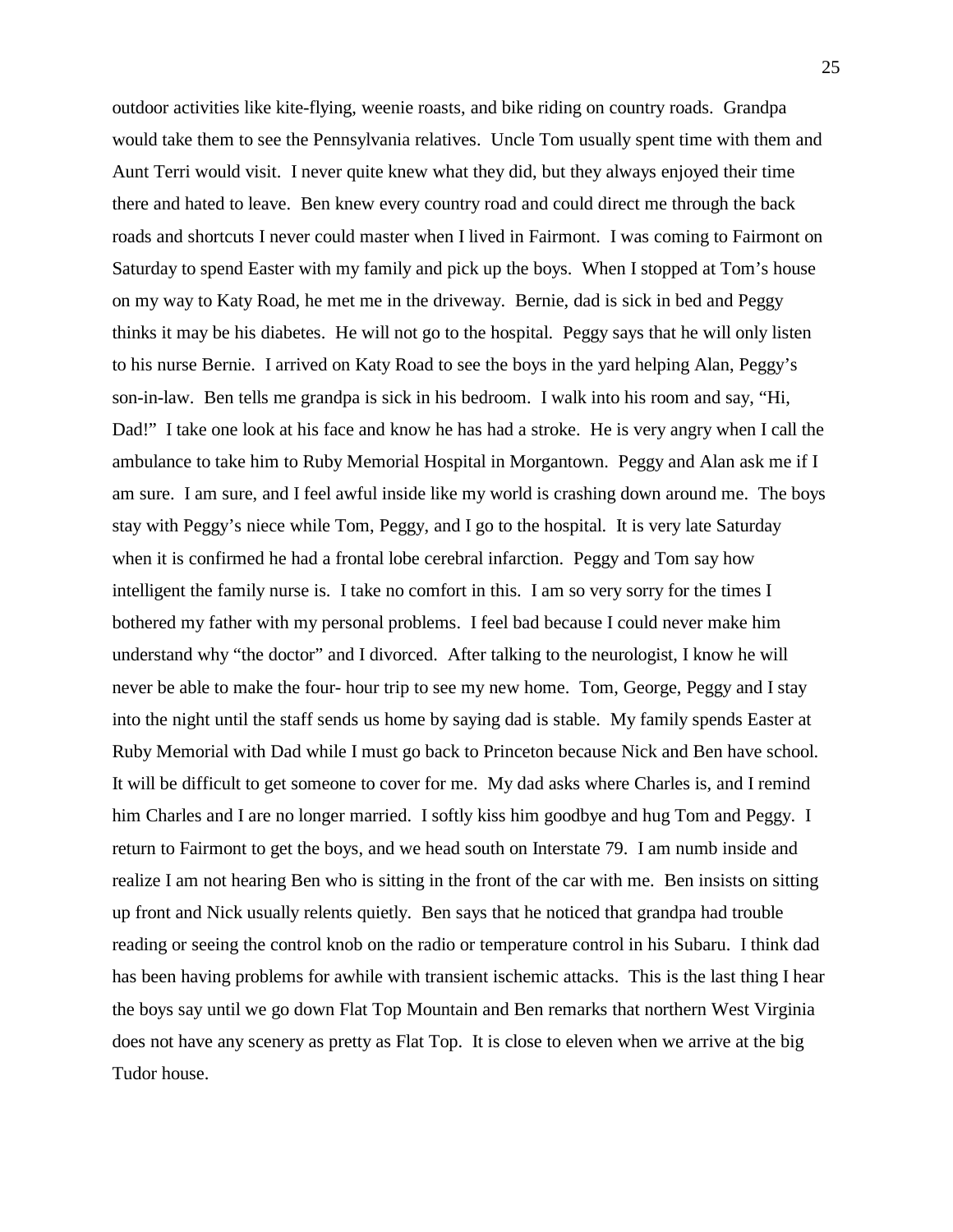Near the end of the month, I sign the papers for the new house and make arrangements to move. Nick and Ben do not seem interested in packing--only moving. I began to separate our belongings of fifteen years of marriage. I pack what is mine to take to Hale Avenue. I call my Dad and Peggy every other day. Dad will soon transfer to Mountain View Rehabilitation Hospital. The stroke leaves Dad legally blind. He is having gait problems and going to need extensive rehabilitation. Dad will never drive a car again. I continue to go to work everyday and do my clinicals. Sometimes when I perform a medical routine in clinical teaching, it seems as if my spirit is somewhere else. I want to be present and involved with the students, but I am unable to do so. I want to be different but cannot find my way on this foggy road called life. One day in the hospital, a family practitioner says, "Bernie, you must be very proud of what you do." I say, "proud of what" with a puzzled look. "You should be proud of all those nurses you have a role in educating," he says. I think about what he is saying and know he is right. Yes, I am proud of what I do. The people with whom I have contact have sustained me over the difficult years. I need to find a better way to do this work which some people thought cost me my marriage. I can no longer live my life through my husband's life.

Graduation day for my student nurses arrives, and I stand in line with other faculty. I hug and congratulate the new graduates while the evening draws to a close. I put away my academic regalia for another year and vow to be a better teacher next year. The only problem is that I am not sure how to do this. I know I am in the process of discovering my own voice. I have been silent too long about my own needs. This silence has been with myself as well as with others.

As I prepare to set up a new home, I stay busy working on a diabetic education program at a local clinic, Mercer Health Right. I also cover for another nurse practitioner while she is on maternity leave. In June Ben turns thirteen, and both boys will be confirmed at the Catholic church. I believe I have a lot of things going well for me. This is why I will not quit my job and stay home and collect alimony like my older brother, George, advised. Then I find why Charles agreed to move into the big Tudor.

Charles is marrying a nurse we both have known for years. He is remodeling the big Tudor for his new family. I become very upset and feel like a total failure. I cannot get out of bed in the morning to go to Health Right. I am needed there, so I force myself to go. I begin not sleeping because I am totally numb and void inside. I remember there is Nick and Ben. Because Tom does not like the tone in my voice over the phone, Aunt Margaret and him make the fourhour trip for the confirmation services. It is Tom who remembers to bring the camera to take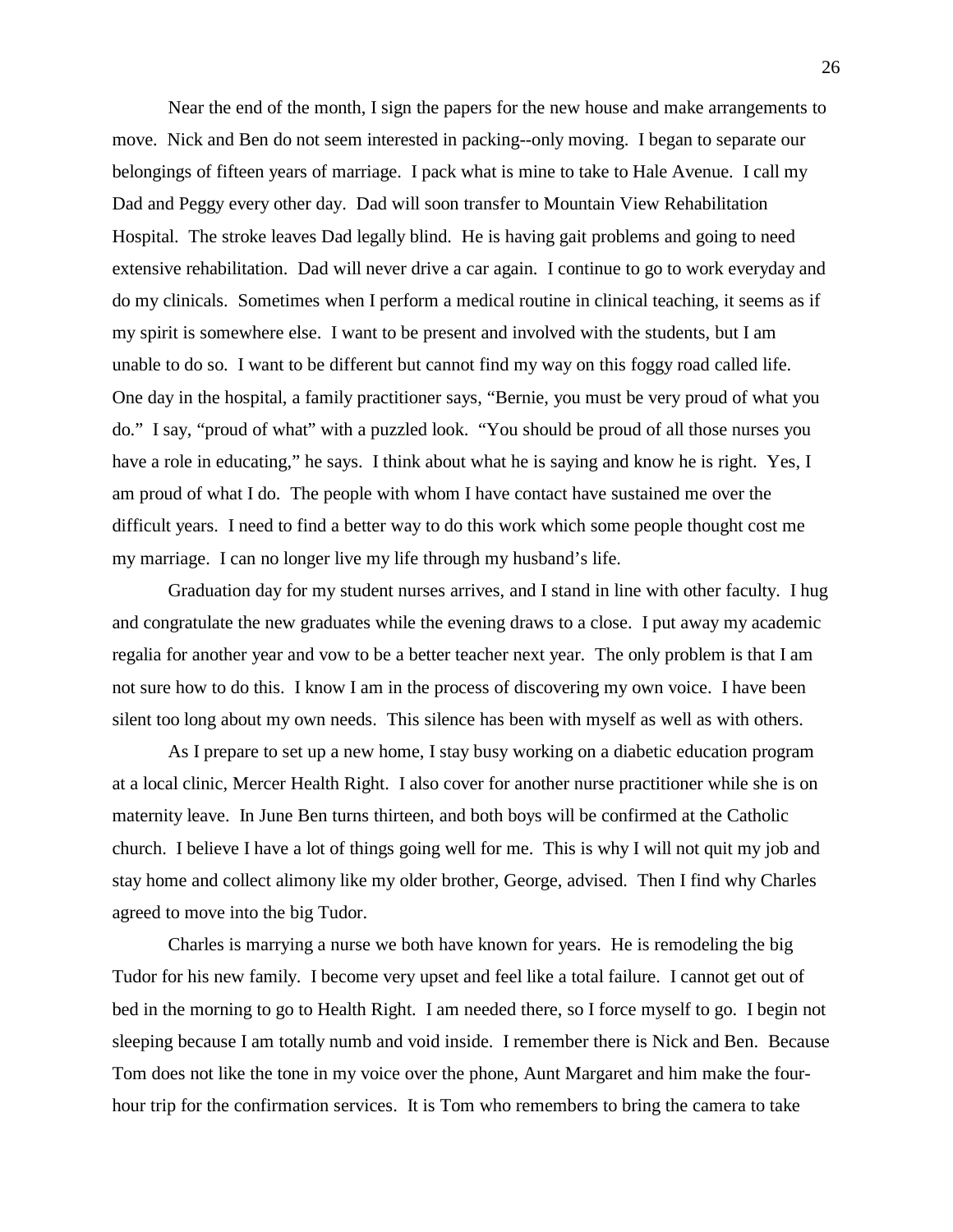pictures. I just sit at the reception and avoid people. I fear conversing with everyone because I cannot control the "wounded" tone in my voice. I notice Charles avoids Aunt Margaret and Tom. It hurts me that he ignores my beloved Aunt Margaret.

After the reception, Tom says, "Bernie you have to get it together for yourself and the boys." As Tom and Aunt Margaret leave, I promise him I will pull myself together. I make a list of what I have going for me. I have a master's degree in nursing and a job were I am respected. I am certified as a clinical specialist and a family nurse practitioner. These are the same credentials that were used in essence against me in my divorce. Ironically, because I have the credentials, I was not entitled to alimony. It also means I can take care of myself. Nick and Ben want to live with me. They are nice young men who were raised mostly by me. There is also my family in Fairmont who rallied around me during the holidays. I have been closer to them since Charles and I separated. Someday I want to get a Doctor of Philosophy degree. It is late at night when I look out of the kitchen window. Yes, I do have a lot going for me. First, I need to stop being identified as either the Doctor's wife or ex-wife. I feel stagnated and warped with this label. I decide to take back my maiden name to mark a new beginning and life for me. I would then be responsible for what happen to Bernadette Dragich. Finally I go to bed and sleep soundly for the first time in weeks

After supper the next day, I ask Nick and Ben what would they think if I change my name back to Dragich. Ben asks, "Will you have the same name as Grandpa and Uncle Tom, Mom? This is cool, Mom. Do we have to change our name?" I say, "You will still have your same name, but I will be Bernadette Dragich. Ben interrupts and says, "Stevie, our cat, needs to have the same last name as him." Ben makes some distinction that all the males in the family will have the same last name. I laugh and say, "Yes, Stevie will have the same last name as you and Nick." With a sense of hope in the future, I look forward to becoming Bernadette Marie Dragich again. I anticipate tomorrow so I can begin the process of recapturing my essence. It has been along time since I have had any sense of anticipation.

I begin investigating what I need to do to change my name. I talk to people about it but am asked why am I doing this since I have children and it will be confusing to them and others. My enthusiasm is lessened because I feel guilty as a mother. Tom tells me to do what is best for me. He reminds me if I am alright, then Nick and Ben will be fine. I really cannot make a decision. There is a voice within me that says I should not listen to what others say or think. I need to think and act on what my heart says is right, but I still cannot make a firm decision so I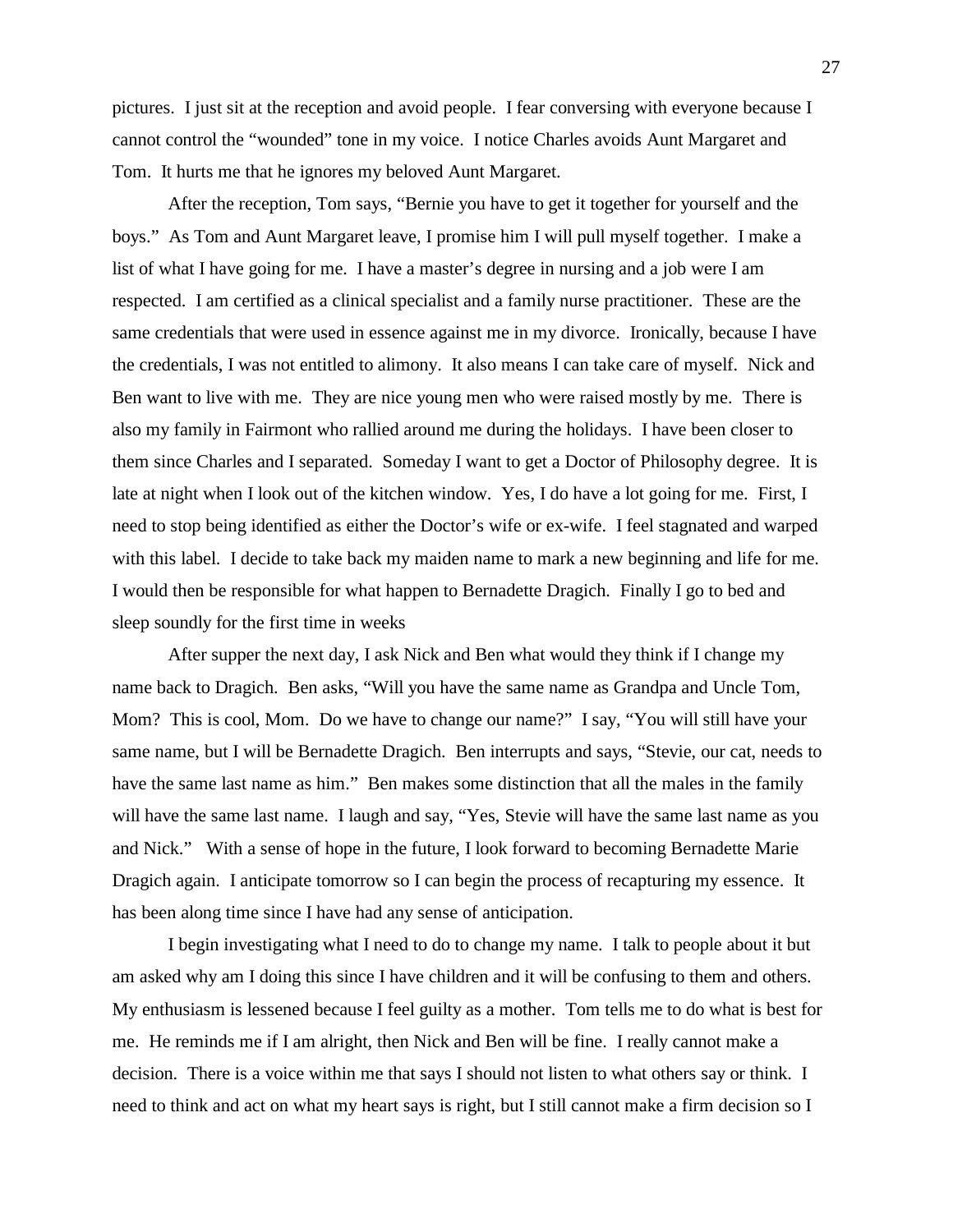concentrate on moving into our new home since school has ended. I begin working as a nurse practitioner at the Mercer County Health Department. We move to Hale Avenue and Charles' wedding draws closer. I have to make a decision about my name.

While cleaning my basement in my new older home, I break a window I try to open. I start to cry because I am alone. I am sorry for myself because I do not have a man in my life. My sons come running to see if anything has happened to me. They say that we will fix it together. We get the plywood and board up the window. The next day I order the replacement pane. It is decided--I go to Bluefield to the Social Security office to change my name on my social security card. The clerk asks if I just got married. When I say no, I sense she is puzzled. I proudly say that I am taking back my maiden name. The next day, I go to Bluefield State College where the department's secretary types up a memo for the personnel director. It states to please note the following name change. I will be known from this day forward at college as Bernadette Marie Dragich. Thus, I proudly begin to use the name that embarrassed me as a child.

I travel to northern West Virginia in late July as a form of renewal. I decide to take Nick to Cooper's Rock State Park about ten miles north of Morgantown. Nick wants to see a landmark that he read about in West Virginia history. I need to go to the look-out and see the Cheat gorge. Nick and I walk down a rocky path until we come to the look-out. As I look at the trees and rocks and the flowing Cheat River, I know I am finding my own voice. I will begin, as Bernadette Marie Dragich, to define my self again, through connections to family, friends, and students. As we head back to the car through the woods, I am at peace because I am in charge of my own destiny. When we arrive on Katy Road, my dad asks me again why Charles and I divorced. I tell him again that Charles is remarried to someone else and I am reconciled with this fact. I do not have the tears in my eyes I have had so many times before when talking to him about Charles.

#### **Awakenings and New Beginnings**

Henry Wadsworth Longfellow said the "holiest of holidays" are the ones we celebrate "in silence and apart." He called them "secret anniversaries of the heart." In August of 1993, I experience a silent moment that leaves a mark on my life. This silent moment is a "secret anniversary" I acknowledge every year. It is a turning point from the past to a new future. In early August, I am driving back to West Virginia after a family vacation. It is after eleven at night. We went through the first of the two tunnels between Wytheville, Virginia, and Bluefield,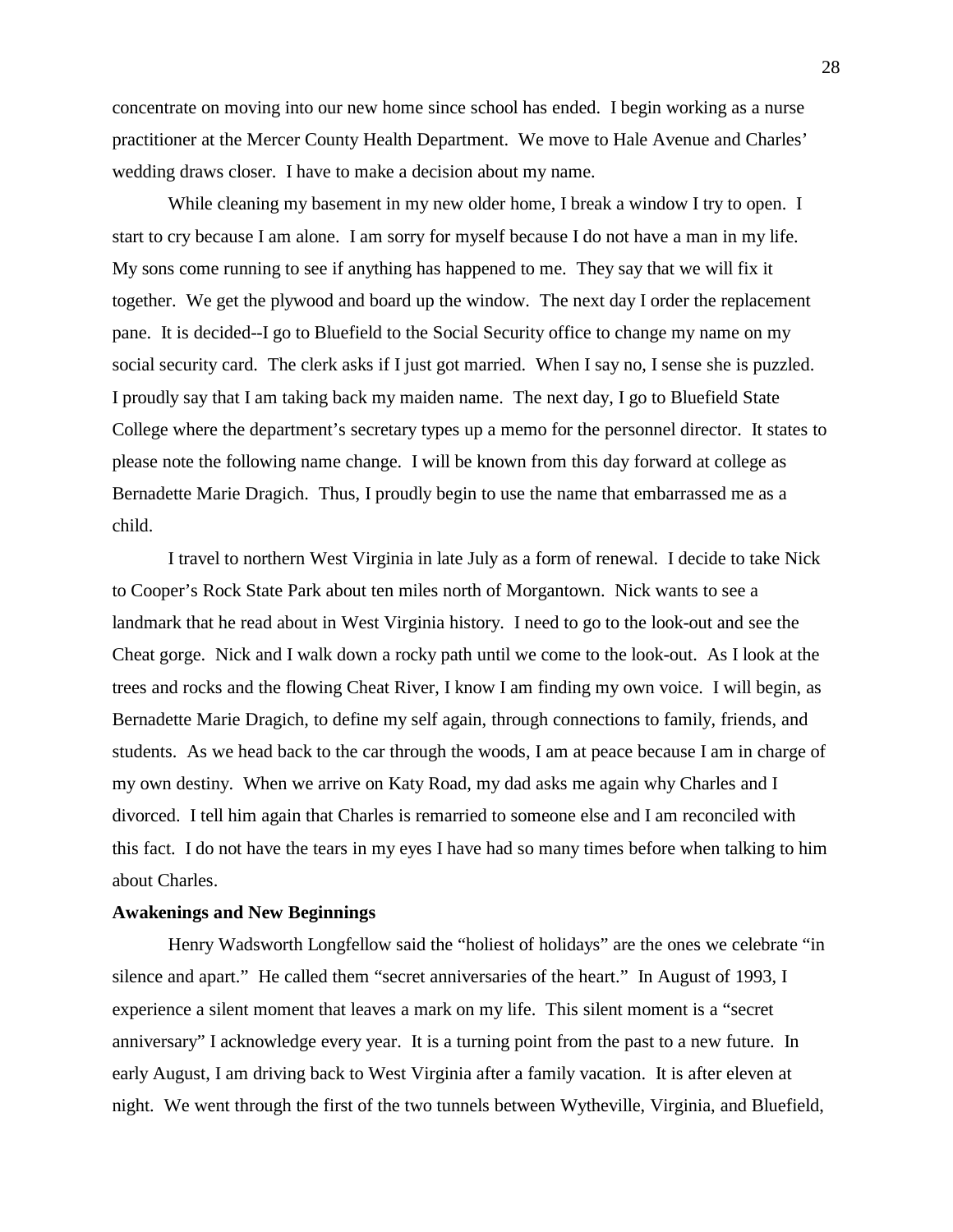West Virginia. Ben sits in the front passenger seat and Nick is in the back. They are sleeping or at least have their eyes shut. I am driving near Bland, Virginia, coming down a hill with rain beating on the windshield. The sky around the mountains is a wonderful dark blue. Fog and a faint blue hue frame the top of the surrounding mountains. It is then that I realize I am in pain. I am not happy with my life, and I need to do something about the direction it is taking. I am divorced and supposed to be in charge of my destiny. I need to leave this state of limbo I am existing in and climb the mountain. The rain is misting and the sky is still very pretty. I realize then that I am glad I am alive. It is better to feel pain and be awake to my surroundings than to be numb inside and asleep.

I let my former husband's marriage bother me. It may not be his marriage entirely if I am truthful with myself. Maybe I got caught up in traditional life scripts. My script is not working out like I think it should. As I fumble through the end of the academic year, I tell everyone that I want to go back to school. I talk of creating a new life but have done nothing about it. I need to redefine or improve my role as a nurse educator because then I might be a better person. I have spent the whole year stating I wanted to go back to school. When I start to do something about it, I do not follow through. I use my free time looking for another relationship, not a very productive activity. I get distracted and find little time to follow up on going to school. It becomes important for me to try and find another relationship so I concentrate on my social life rather than on my professional life.

I spend every weekend with a girlfriend at a local country and western club. Every Friday I procrastinate when Janice calls but go out anyway. Janice worked as a receptionist at Mercer County Health Department when I was a nurse practitioner there. Her husband decided he did not want to be married anymore. We go out most every weekend. I do not like it but talk constantly about wanting companionship. Another friend, Cynthia, wants to fix me up with her father, Alan, who is divorced. I like Cynthia and think that since she is nice her father must be nice too. I agree to meet him, and I ask few questions. He is very nice on the phone. There is one small problem, Alan says that I need to come get him for our date. Oh, okay, Why? Alan continues, "Well, Bernie, the State of West Virginia has my driver's license until 1995." He never comes out and tells me he is an alcoholic. I ask Cynthia. She says, "Bernie, you can help him." Alan is nice, but I know a relationship with him would be harmful for my psyche. I extricate myself, I hurt Alan, and Cynthia is upset with me. I am not proud of myself.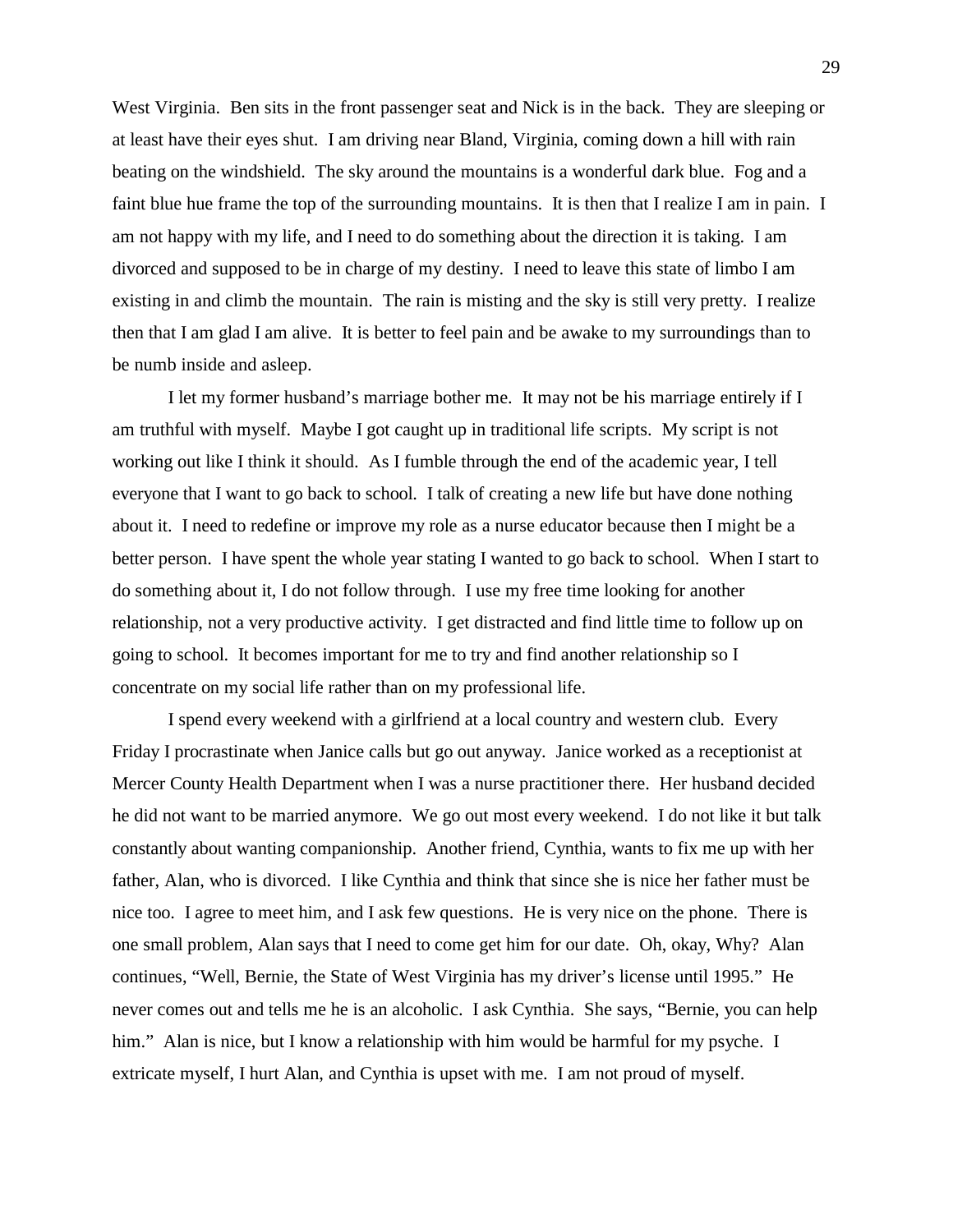On a particular rainy night I am experiencing pain over my actions and behavior and not the numbness that was with me. I have been existing in a dream world. It is as if I am not awake to my surroundings--only a routine to all my activities. I objectified people and routines. I lack spontaneity or passion in my work. I feel pain because I do not like how I spent the year. I am coming out of a "fog-like" non-existence. I need to do something to create a change in my life and do things with passion. I decide I would go back to school so I could learn to be a better teacher. If I am a better teacher, maybe I will be more secure in my identity. I am going to follow through on my application to graduate school in the morning--I have been too indecisive.

I applied at Virginia Tech several months earlier but did not follow up on my application. I am scared of trying something new, and I thought I was too old to go back to school. I need to pursue the application, and I did not know where to begin. I tell my colleagues I want to become a better teacher and my work is an important part of my life. I became a nurse educator because I had a lot of clinical expertise and the right degrees at the right time. Someone in my past told me to teach the way I was taught in nursing school--so I did. For the most part, my education was oppressive. I am not happy with what seems are oppressive practices, yet I continue being content driven and rigid in classroom practices. It is with the passage of time I see the potential for more, so I begin to question what to do. These questions lead me to be more interactive with students. I begin to concentrate on the process of knowledge acquisition for students. I know being so content oriented overloads the students. I begin to value being in the clinical area with the students because I like the interaction with them. This interaction helps emphasize the process of knowledge development. I need to understand more about teaching and learning. I explore doing something just for me. I want to be a better teacher. I want to develop my mind. I explore my options and I talk about what I want to do.

At this time, I had a colleague, Elizabeth, who is a graduate student in the College of Human Resources. She asks, "Why do you want to get a degree in education, Bernie? That is not a real degree." She never says why she thinks it is not a real degree. I begin to doubt my intentions. Then I question my doubts about graduate school because I remember something. Elizabeth and I looked into her program before she started school. I never quite figured how this happened. We go to Blacksburg for an interview and take the Graduate Record Examination. Elizabeth tells me that she does not think she is going to school. I decide if Elizabeth is not going, then I am not going. Before I know it, Elizabeth is registered and taking classes. I mentally go "wait a minute?" I tell her I thought we were going to do this together. She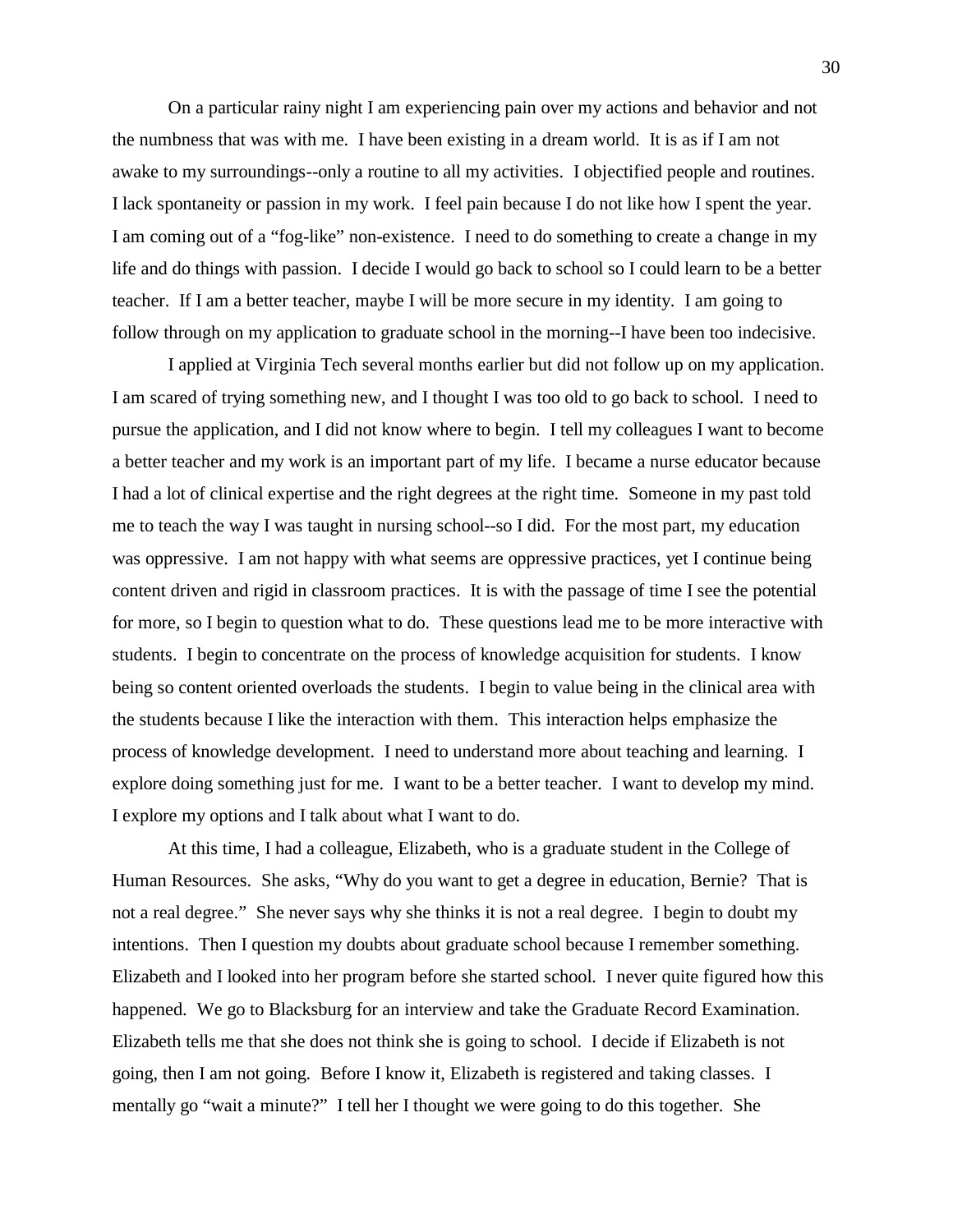mumbles something about how I need to take care of my children, "It is your fault, Bernie." As I say that we were going to do it together, she walks away from me. She is not listening to me. I forget about going to school. Elizabeth is supposed to be my friend, instead she makes me feel guilty about my children. Now a couple years later, she is questioning my desire to get a degree in education. I see no reason to put credence in her comments. I am going to pursue this, I just do not know when I will take the first step toward it.

After the episode with the rainy night, I decide I need to make myself follow up on the application. I call the education department at Virginia Tech and talk to Dr. Weber. I was told Dr. Weber handled the "nurses." Dr. Weber is very nice on the phone, and I stumble over my words several times. He explains the process for taking a course on a provisional status. He is not taking new advisees because he will be retiring soon. First, I need to get into a class for the fall semester, then I will be assigned an advisor. He suggests that I talk to Dr. Wildman about the college teaching course. At this time, I am in a panic because I was talking to people with Ph.D. degrees on the phone. Dr. Wildman says that his course is an advanced level course. Maybe, I should take Advanced Educational Psychology with Dr. Burton first. By this time, I need to go to Blacksburg so I do not talk someone else just on the phone. I am disappointed but realize I need to be admitted first.

I drive to Blacksburg not knowing exactly where to begin. I start at the graduate school at Sandy Hall. A nice lady on the second floor directs me to the Curriculum and Instruction office in War Memorial Gym. Stupid me, I never ask her where in the building to go. Did I really want to go through with this? There are huge butterflies in my stomach. I walk around the circle twice before I actually go into the War Memorial Gym. I take a deep breath and look at the directory, but I do not see any listings that are familiar. I assume I need to go to the Education office. I walk down a long hallway. There are some bathrooms and the Instructional Technology Laboratory on the left. On the right there is a long window that looks into the swimming pool. There is a bench near this window. Down the hall from this window is the Education Office. I cannot bring myself to go in and ask for help. I stand by the window and watch people in the swimming pool. I need to do something about my application. It is now close to three o'clock on a Friday afternoon. I make myself go in and mumble something to them. The staff member responds, "Oh, you need to be on the third floor. You should speak to Bonnie or Barbara." I guess I looked clueless so they tell me how to get to the third floor. Barbara is not at her desk so I walked down the hall. At this point I have nothing to loose.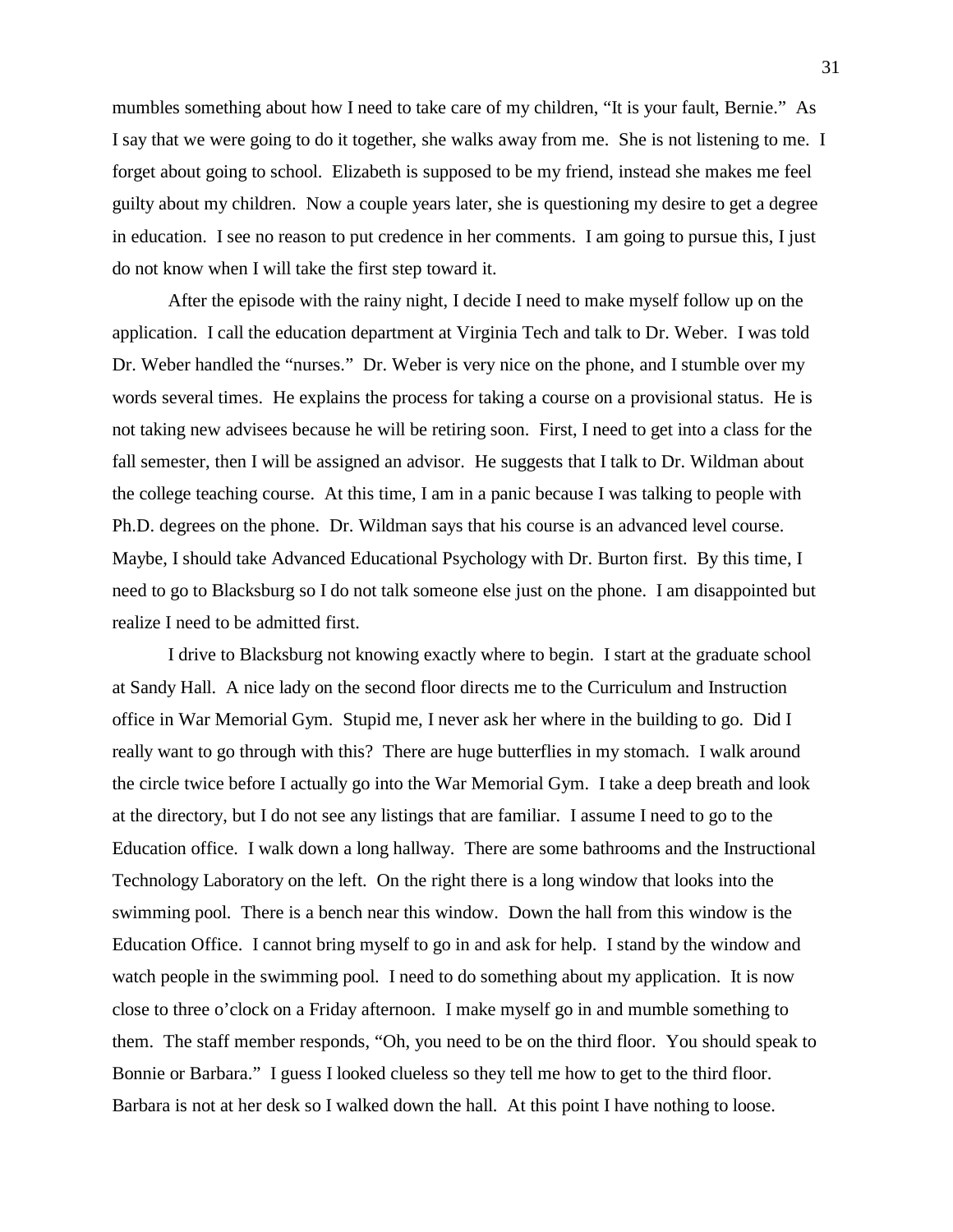Besides I can escape down the nearby stairs. A dark haired, thin lady is busy at a computer. There is something on her desk that has Bonnie written on it. She smiles at me when I said, "Hi!" I am immediately less nervous. She helps me with the application. Now I can take it back to the Graduate School. She even offers to help me register for the Educational Psychology course. When she checks, Educational Psychology is filled. She explains how I need to "force add" the course. Bonnie tells me, "You need to talk to Dr. Burton and his office is in the Instructional Technology lab on the second floor." I knew the lab was near the office I had been afraid to go into earlier.

I go back downstairs and stand outside of Room 220. What would I say to Dr. Burton? What will I do if he will not let me in the class? I just could not go through the door. Was I suppose to knock or walk through the door? I go back and sit on the bench to see what other people do. It is several minutes before a guy goes through the door. Maybe it would be alright to go through the door. I mustered my courage and enter Room 220. The first door on the right is open, and the nameplate said Burton. He is not in his office, but the computer is on. I flee to the parking lot. I get in my car and drive to downtown Blacksburg. I sit in a small café named Gilley's and just watch people go by. Drinking coffee and eating an oatmeal fudge cookie, I stare aimlessly out at the street until I know the offices at Tech are closed. I say to myself that Nick and Ben will miss me so I get in the car and drive back home toward West Virginia. I follow Main Street until it comes to Route 460. I turn right toward Pembroke. On the way home, I block everything out of my mind so I can go numb again. It will not work because I am feeling pain. I let fear of the unknown overcome me. Why am I so afraid of pursuing my education? If I am afraid to talk to the professors, probably my nursing students are afraid of me. When I arrive home, Ben comes down the stairs and asks, "Mom, are you an official student at Virginia Tech?" I am too embarrassed to give him an answer. I respond, "Ben, I need to start dinner. Are you guys hungry?" Ben says, "Mom, you did not answer me!" I respond, "I needed to talk to the professor, and he was not in his office." Ben continues, "You are going back again, Mom, right?" I answer him, "Well, I guess so but I should not be away from you and Nick." Ben still continues, "Mom, Nick and I can take care of ourselves. Another thing Mom, you are always telling us that we should not be "quitters," and you should not be a "quitter." Wanting to get Ben off the subject, I question Ben, "By the way, where is Nick?" Ben is very persistent in any discussion and responds, "Nick is at the library working on an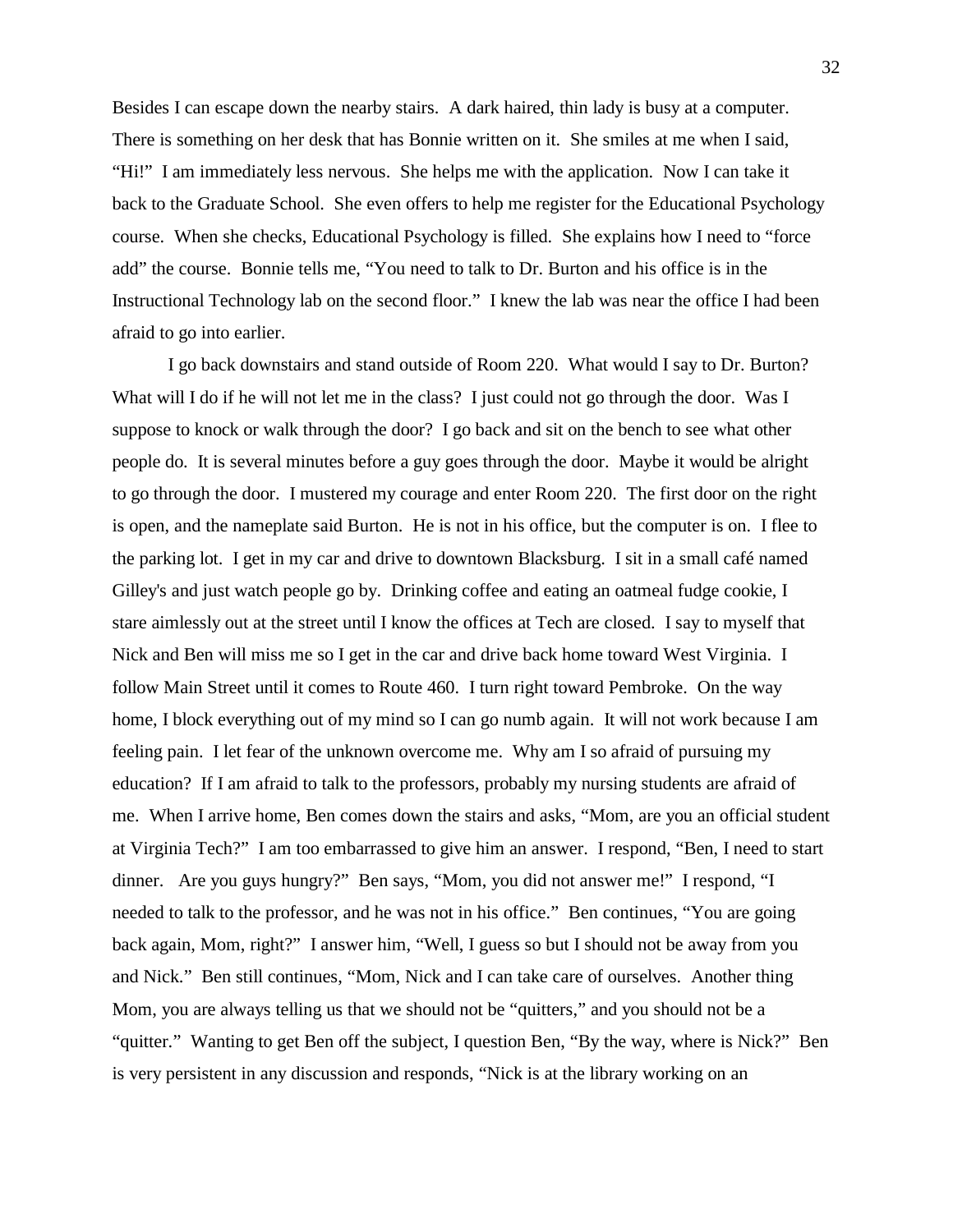assignment. He said that he will walk home. Nick is fifteen and you do not need to worry about him." I answer, "I am not worried, Ben. I am just asking where he is."

I start dinner and stare out the kitchen window at what I call my "English Garden." I started this flower garden last year. It does not appear to be much, but it is my flower garden. It consists of roses, daisies, verbena, hollyhocks, columbine, herbs, and peonies. I planted this area because it felt good to dig up the earth. This garden guarantees I will always have roses to enjoy. I do not have to wait to get roses from someone else. The peonies remind me of my mother and grandmother who loved peonies. Peonies are a remembrance of the time I lived in Pennsylvania. My grandmother and Aunt Margaret had peonies in their garden. The daisies remind me especially of Aunt Margaret. They are her favorite flowers. My mother loved peonies, but we never had them in Fairmont. Mom regretted never having peonies in Fairmont. I do not want to have any more regrets. This is a time I want to recapture--the time of youth and new beginnings--a time with so few decisions made or thoughts of starting over again. This past spring the first peonies bloomed in red, white, and pink. I was very pleased with myself. Each vase of peonies brings back fond memories of my mother and grandmother. I want to begin again, but I do not know why I am so afraid. Nick comes into the kitchen and says, "Mom, I talked to Ben." I cannot even get words out to ask him about his day. "Mom, we will be fine and you should take that class. You need to go back and sign up as soon as possible." I respond, "Nick, we will see later." Nick replies, "Mom, I am telling you that you should go back." I do not have much to say. I let Nick and Ben eat in the upstairs den. I want to be by myself. Janice called to see if we were going to the club. I tell Janice, I should stay with the boys. Janice responds, "Bernie, it will do you good to get out tonight." I reply, "I was in Blacksburg most of the day," but Janice continues, "Bernie, your boys are big." I relent, "Oh, alright I will go for a little while."

The club is very crowded and filled with smoke-filled air. Janice is asked to dance right away. The band is playing Achy-Breaky Heart. I sip on a Coors Light Beer and think about being in Blacksburg. I cannot believe how I was so afraid and kept walking around the drill field. I really do not like being at this bar. After awhile, my eyes begin to water from the smoke. I keep coming here with Janice. I am looking for someone to want me. If they want me, this will affirm my self-esteem. Then I remember looking at my roses, peonies, and daisies. I need to make things happen for myself. I depended on a husband to make me happy, it does not work this way. Janice utters, "Bernie, you look like you are a 'thousand miles away.' I want to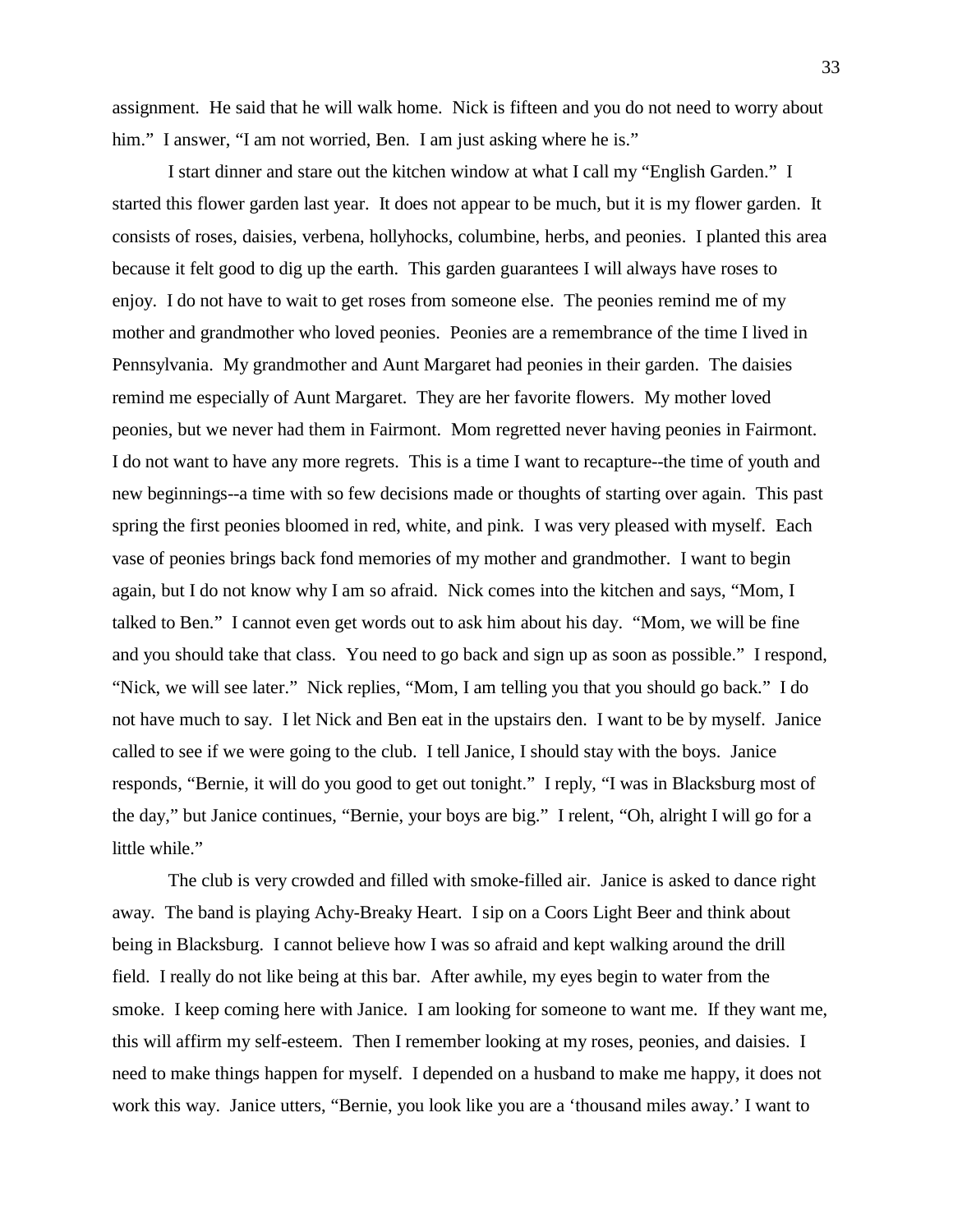listen to the band for a half hour or so and then we can leave." Janice is tapping the table to some "two-step" music when someone asks her to dance. Usually, I do not like being left at the table by myself, but it feels good tonight because I need to think about the direction my life is taking. We leave at 11:30 p.m. because I insisted. I tell Janice that I do not want to leave the boys alone too long. This is a half truth because I have left them before for longer. When I get home my eyes are watering, and I do not go directly into the house. I walk to the side of the house by the kitchen window to smell the roses. I hear Nick and Ben talking from the upstairs den. The light over the deck shines over the yard. Stevie, our black and white cat, is sitting in the window. Stevie starts to meow loudly and Ben looks out the window and asks, "Mom, what are you doing out there?" I respond, "I am smelling the roses." Ben continues, "Well, okay did you have a nice time? Stevie misses you." Then Tara, our little brown dachshund, barks. I go inside the house and Tara runs to me as Ben comes downstairs and says, "Mom, you are going back to Blacksburg on Monday." I answer, "Well, I guess so," and then I take Tara outside and Stevie follows. I get to smell the flowers one more time. My flowers! I do not have to wait for someone to give me flowers. Maybe I can go back to school again. I lay in bed that night and looked out at the big oak trees in my front yard. I just need to get to Blacksburg early on Monday to take care of things. I can do this. I can do anything once I put my mind and heart to it.

I am very nervous on Sunday. Nick and Ben ride their bikes on Sunday afternoon. Monday morning comes quickly. The boys help me carry the garbage to the curb. They gather their backpacks. I pick up my briefcase and the large blue textbook of Medical Surgical Nursing. I drop Ben off at the Junior High. In unison, they say, "Mom we'll be fine and you need to go to Virginia Tech for class." I say. "Oh, alright." There is one problem, though. I have not finished registering for class. How am I going to do this? This is the question that is on my mind while I drive. I leave the junior high and drive to the high school. Nick tells me not to worry about him. He is going home on the bus that stops at the junior high. Then he will walk home after finishing his homework at the library. Nick assures me, "Mom, I can mess around when I come home." He waves good-bye and says, "Good luck!" I leave the high school and turn onto Courthouse Road. The nursing home is on the left side of the road. A twinge is in my heart when I pass the nursing home. I equate the nursing home with my former husband and his current wife. He is the medical director and she is the nursing director. This twinge or pain makes me determine to overcome my fears. I continue driving until the road intersects with 460.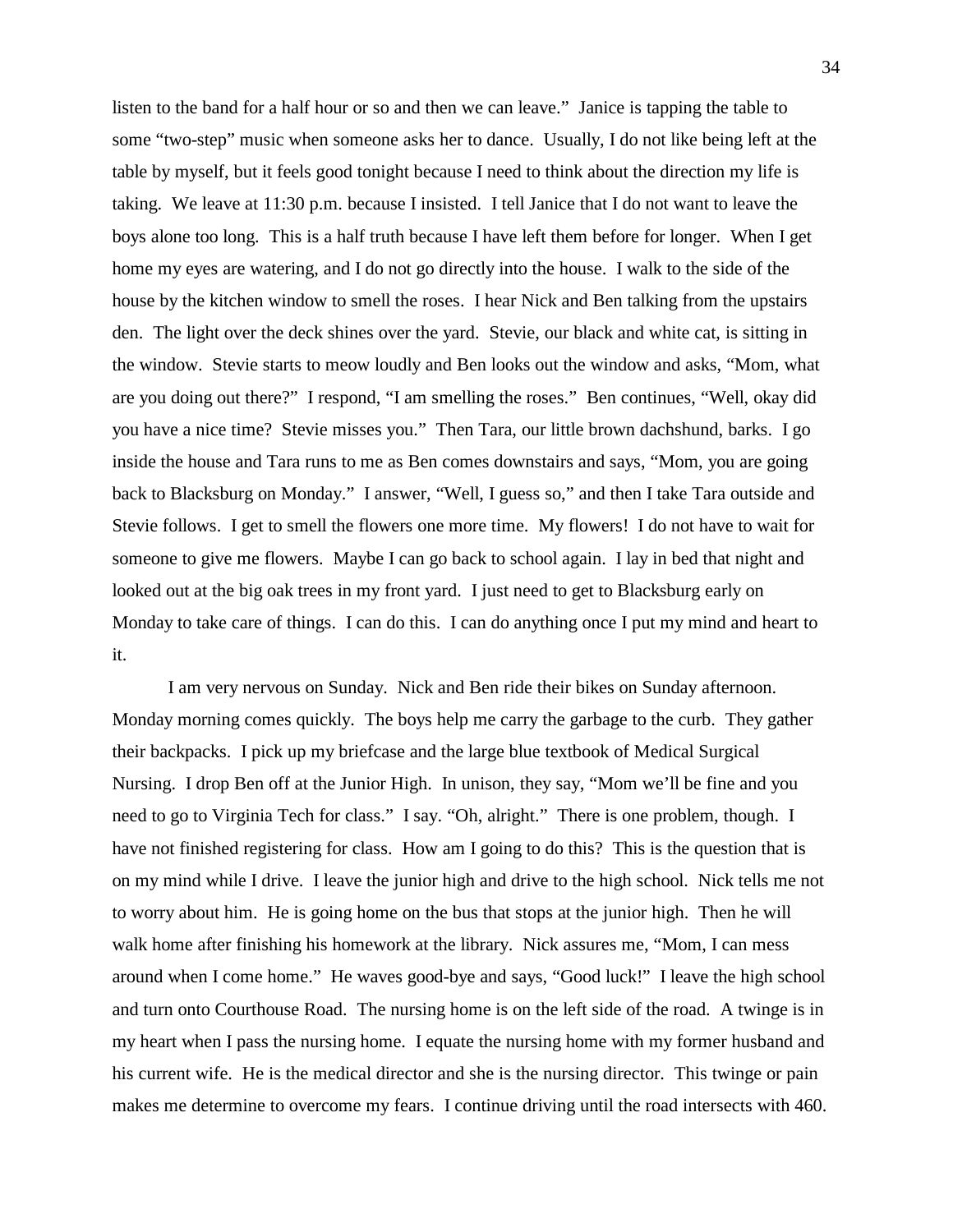I drive toward Bluefield. I admire the large oak tree in the median near the access road to the landfill and animal shelter. The community wants to save this oak tree when the state widens the road next year. Shortly I pass the mall on the right and go through the light. As soon as I cross the bridge, I turn the car right and proceed into Bluefield. This road follows the railroad tracks and is not very attractive. The railroad makes Bluefield seem dull, but Bluefield is not a dull town. I go to the hospital first to make clinical assignments for my Tuesday clinical group. After reading patient charts, I make assignments for eight, third year nursing students. I cross another bridge near the railroad tracks and proceed to Dickason Hall. By this time the only available parking place is near the soccer/baseball field. It is ten o'clock before I arrive in my office. My office is on the third floor with the other associate degree nursing faculty. The other members of our division are on the fourth floor with the secretaries and the division chair. Our offices are in a nook near the main engineering technology offices. Since this wing is very drab and dark, the college has tried to brighten things up with a terra cotta paint. It helps some but not a lot. If you look out one of the few windows, all you will see are automobiles and railroad cars. On Monday the hallway is crowded with nursing students and engineering technology students carrying drafting and surveying material.

I spend Monday at Bluefield State College in my office. My chairperson calls me to see if I registered at Virginia Tech. I pause and tell her not yet. She asks, "Bernie, what is the problem?" I respond, "Well, uh," the words will not come. There is a long pause. "I will take care of it this afternoon." I leave Bluefield State early that afternoon. I stop in Princeton to see if the boys are home. Actually I am double checking myself. Did I leave enough telephone numbers on the bulletin board? I collected a list of friends they can call if I am not home. Is there enough food? Is it easy to prepare? I am not sure why I am worrying about food because Nick and Ben can both cook. They cook when they go camping with the boy scouts. I realize I left money to order a pizza. I take the dog and cat out and make sure they have food. I lock the door and take a deep breath on the porch, get in my car, and pull out of the drive. I am near the West Virginia Visitors' Center and think about turning around and heading home. I stay on the road and know I will soon need gas. If I stop I may not continue. I drive to Glen Lyn and stop at Little Mac's near the power station. I am out of West Virginia now! There is no turning around now! My next stop is in Pembroke at the Dairy Queen to get a cup of coffee. I stare aimlessly at the coffee. George Strait music fills the dining area. People talk about going to the Cascades for a picnic and hike. I say to myself that I cannot continue to waste time like this.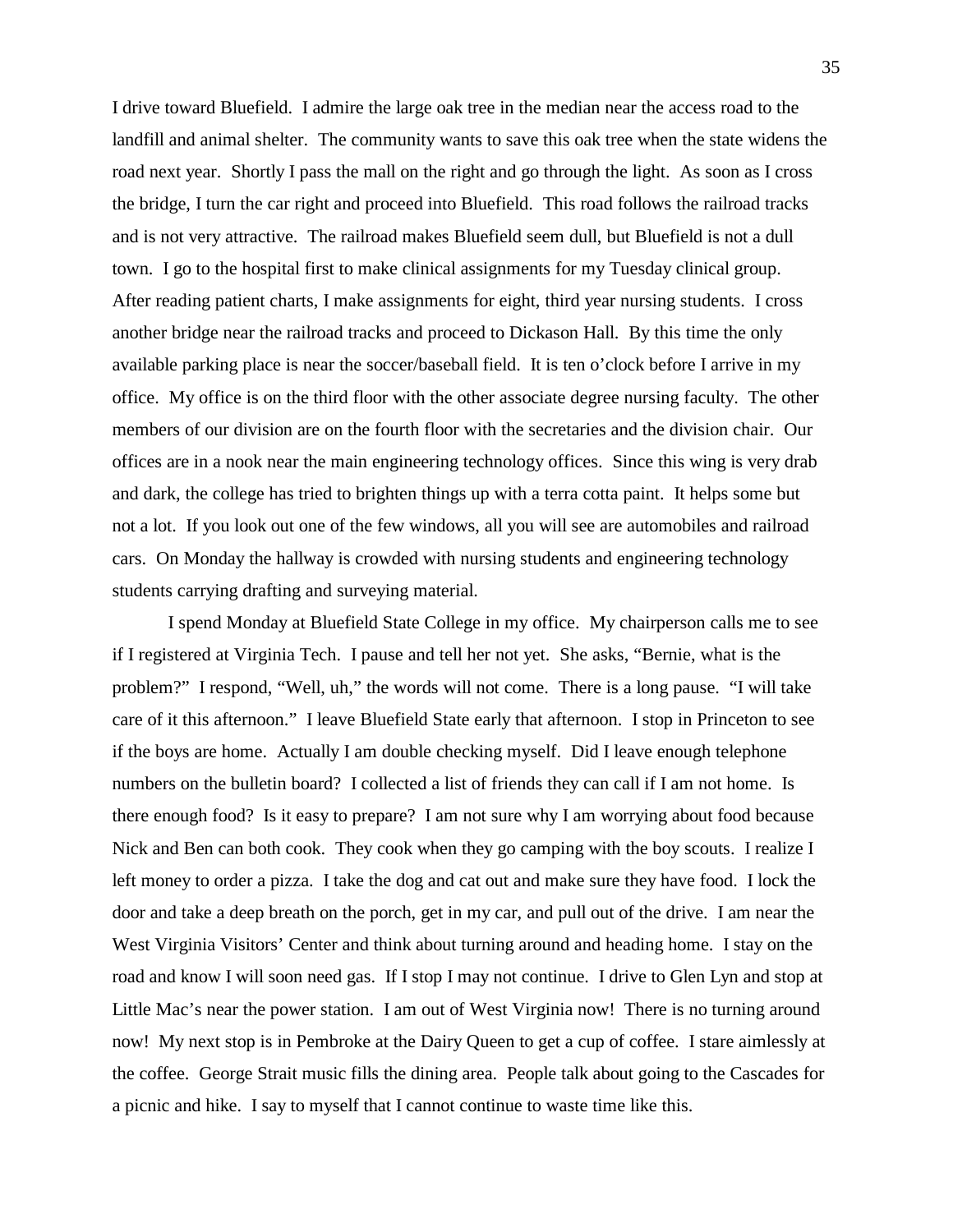I arrive in Blacksburg and notice it is very congested around the circle. I park my car in the commuter lot and walk toward Memorial Gym. I repeat to myself that I can do this, I can do this. I walk through the gym and up the stairs to Room 220. I go in the Lab and look in his office, but Dr. Burton is not in. I do not ask anyone for help. I sit at the bench near the window that looks down at the swimming pool. What will I do next? I go to the third floor and ask for Bonnie. She was so nice and made me feel comfortable. Bonnie is not at her desk but Barbara is here. I speak to Barbara, "Excuse me, I am Bernadette Dragich and I am trying to register as a provisional student." She smiles and is quite friendly. I am immediately at ease. I listen as she explains what I need to do. I am not afraid to show her how ignorant I am about the admission procedures. I am not exactly sure what happened next. I stayed that day--whatever Barbara said made it easier to stay. I am glad the classroom is near a pay phone. I call Nick and Ben before my class starts. I am still anxious because I need to "force add" this course. I pace the long hallway. I avoid the security students at the desk near the vending machines. They are asking to see student identification cards, and I do not have one. I am anxious about the "force add," and I do not need to worry about not having identification. I finally walk in the classroom at fifteen minutes before seven. I make the third person in the room--there is one guy and one girl. I am old enough to be their mother. The guy tells the girl that he needs to get Dr. Burton to sign his "force add" sheet. I immediately am relieved because I am not alone. During the next fifteen minutes, the room fills up. A couple of people bring chairs into the room. The last person in the room is a man wearing jeans and sneakers. He places a folder on the desk and says that this is Advanced Educational Psychology and introduces himself as John Burton. The guy next to me jumps up with his slip and shows it to Dr. Burton. I am right behind him and a line forms behind me. He just quietly signs our slips. I sit down and breathe a sigh of relief.

I am comfortable now. I took that first step. People are very nice. It will be nice being in a community of learners. It is near ten o'clock when class ends. They are asking to see the identification cards at the desk. I follow everyone else and ignore the people asking for identification cards at the desk. I continue walking. I feel as if I belong. It is dark outside. I need to cross the drill field and find my car. After starting my car, I head toward the coffee shop. I savor the smell of the roasting beans in the shop. There is not a smell quite like this in West Virginia. I take a deep breathe outside the coffee shop while holding my coffee latte. I leave the parking lot of the coffee shop and follow Main Street until it intersects with State Route 460. I turn right and head toward West Virginia. When I leave the stretch of highway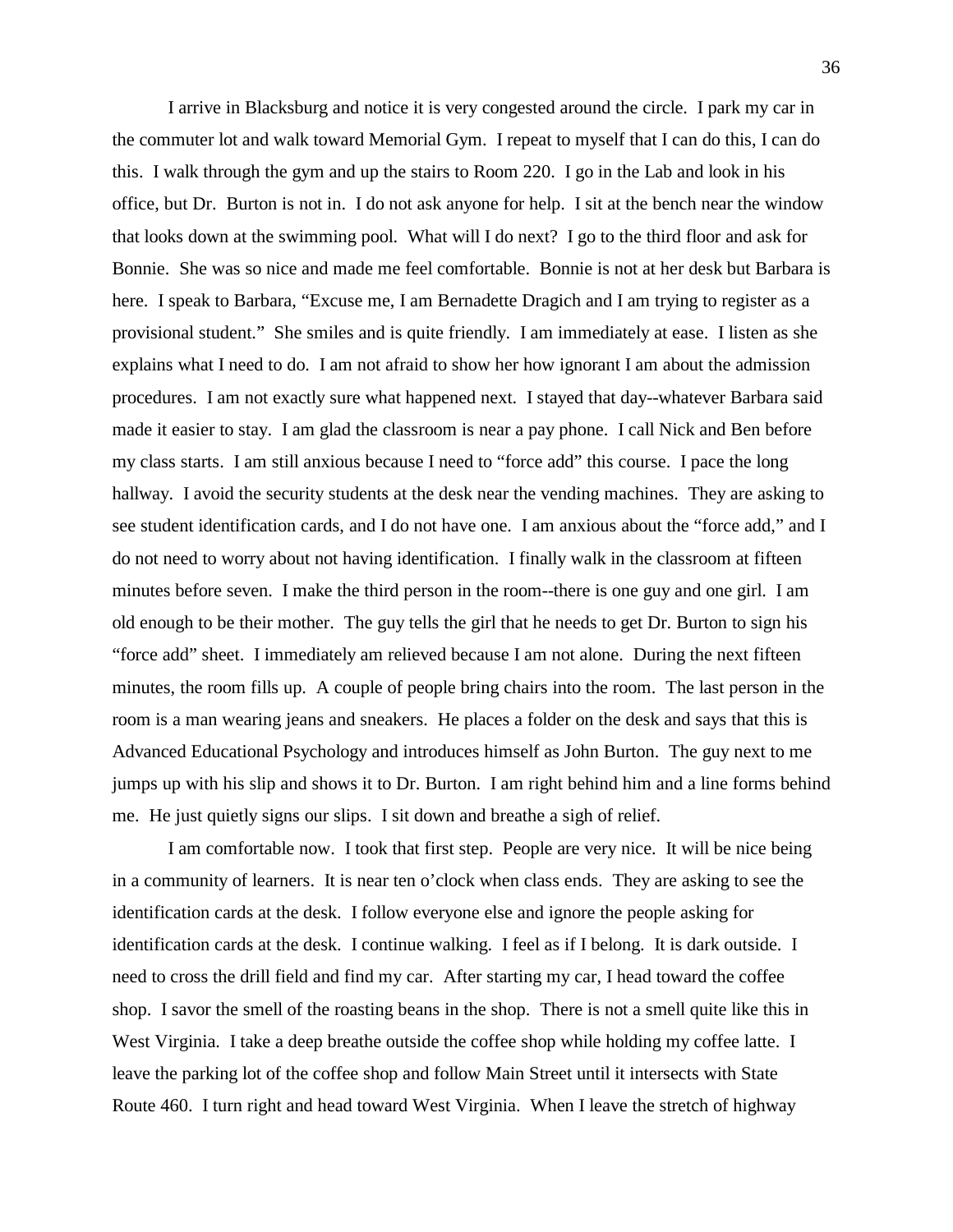that is part of the Jefferson National Forest, I notice the sky near the mountains is a foggy blue. I see this as positive sign of a new beginning.

There are a few tractor trailers near the intersection of Route 460 and Interstate 77. They are in the turning lane for Interstate 77 South. The city of Princeton sits to the right in the slight valley. It is a maze of twinkling lights from the highway. Main Street is deserted. I turn right near the post office and Methodist church. The boys left the light on the front porch. As I unlock the door, the cat heads out the door and the dog's tail is wiggling. I pick her up as I call for Nick and Ben. There is no answer. Their backpacks are in the foyer. The television is still on downstairs. The local news is ending and The Tonight Show is beginning. I run upstairs. Ben is sleeping. Nick is in bed listening to music. He asks, "How did it go, Mom?" I tell him, "I am in the class." He says, "Mom, I am glad that you are going." I reply, "Nick, you better get some sleep." "Goodnight, mom." "Goodnight, Nick." I go downstairs and walk the dog. I notice there are dishes in the sink and crumbs on the kitchen floor. The stove is clean. I tidy up the kitchen before going to bed. I do not mind doing it tonight. I am wide awake--today is a day of beginning again.

Charley is remarried now and I am single. I am glad I am single because I learned to care for myself. In the process of caring for myself, I found it is important to value what you do. I am glad I had my professional life and the contact with the students over the years. My professional life helped me develop into the person I am now. I had people tell me I should have stayed at home and collected alimony. If I had done that, then I am sure I would not have my own identity now. I would be someone's ex-wife or first wife. Now I am Bernadette Dragich and am proud of who I am. I wanted my dad to understand this before he died. I became more secure as a person. It was not important he understood, but it still hurts that it bothered him.

I believe when I was true to myself, then my perception changed. It was easy to understand how my past and present shaped me and my future as well as my former husband. Education was stressed in my family, since circumstances prevented my parents from further schooling. The more education I received, the more I questioned the female and male roles in my life. With time, I have come to understand how things were scripted for Charley as well as myself and why our marriage did not work. I have come to question how society can put doctors on one level and nurses on another. Nurses and doctors are just one example of this hierarchy. Maybe the thoughts of this hierarchy has led me to question my own practices that may lead to oppression of others. When inequality is created, there is oppression. If oppression is not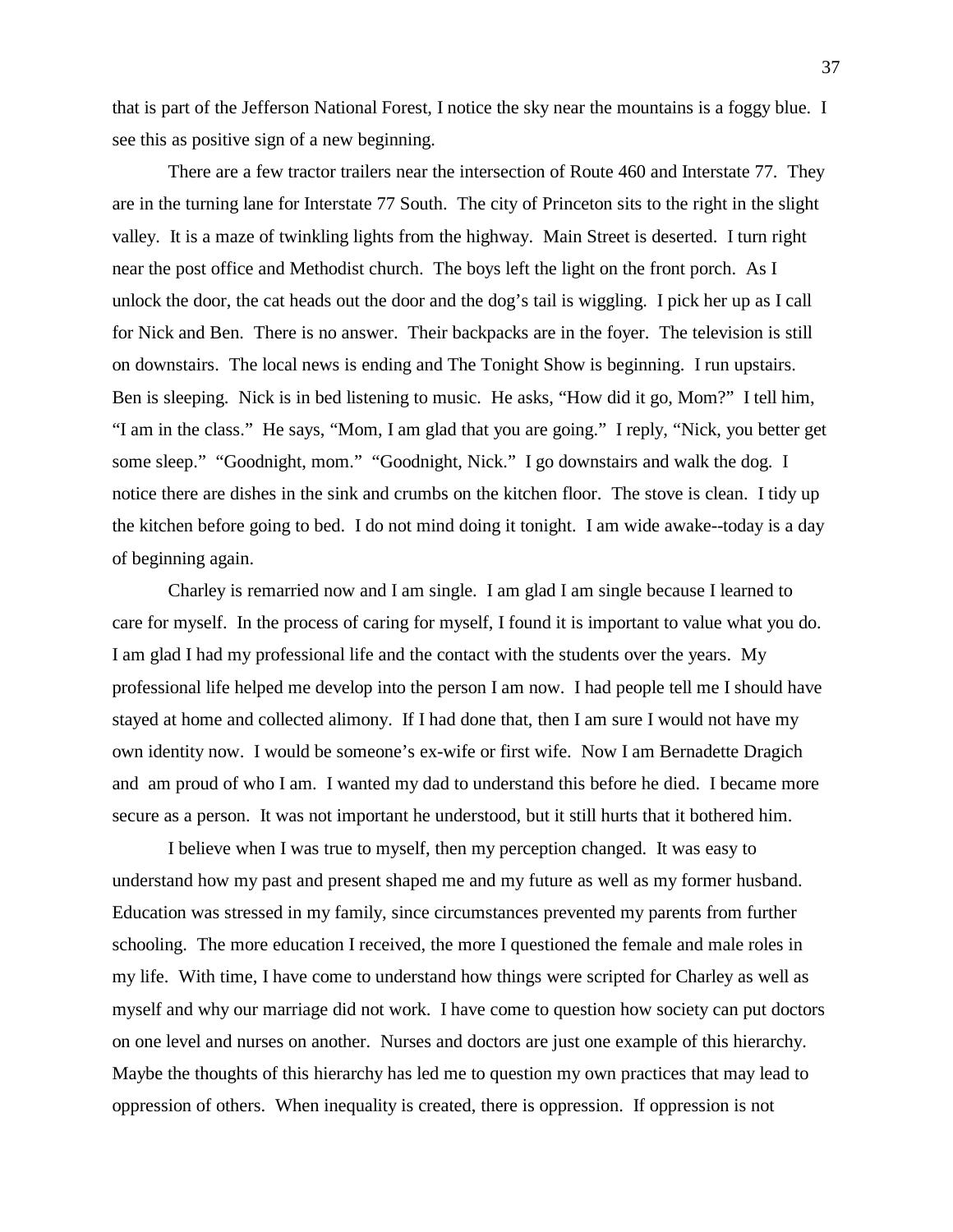recognized, then it is difficult to care. It is from the scripts we lay out for people that lead people to behave in a certain manner and for others to respond in a certain way. It becomes important to be true to yourself and not assume what appears to be the dominant societal role. It is the creating of this inequality and the response to it that devalues caring and makes it invisible. I realize I was oppressive toward my beloved Aunt Margaret. At the same time, I am glad she came back in my life. That was a turning point that was invisible to me for many years.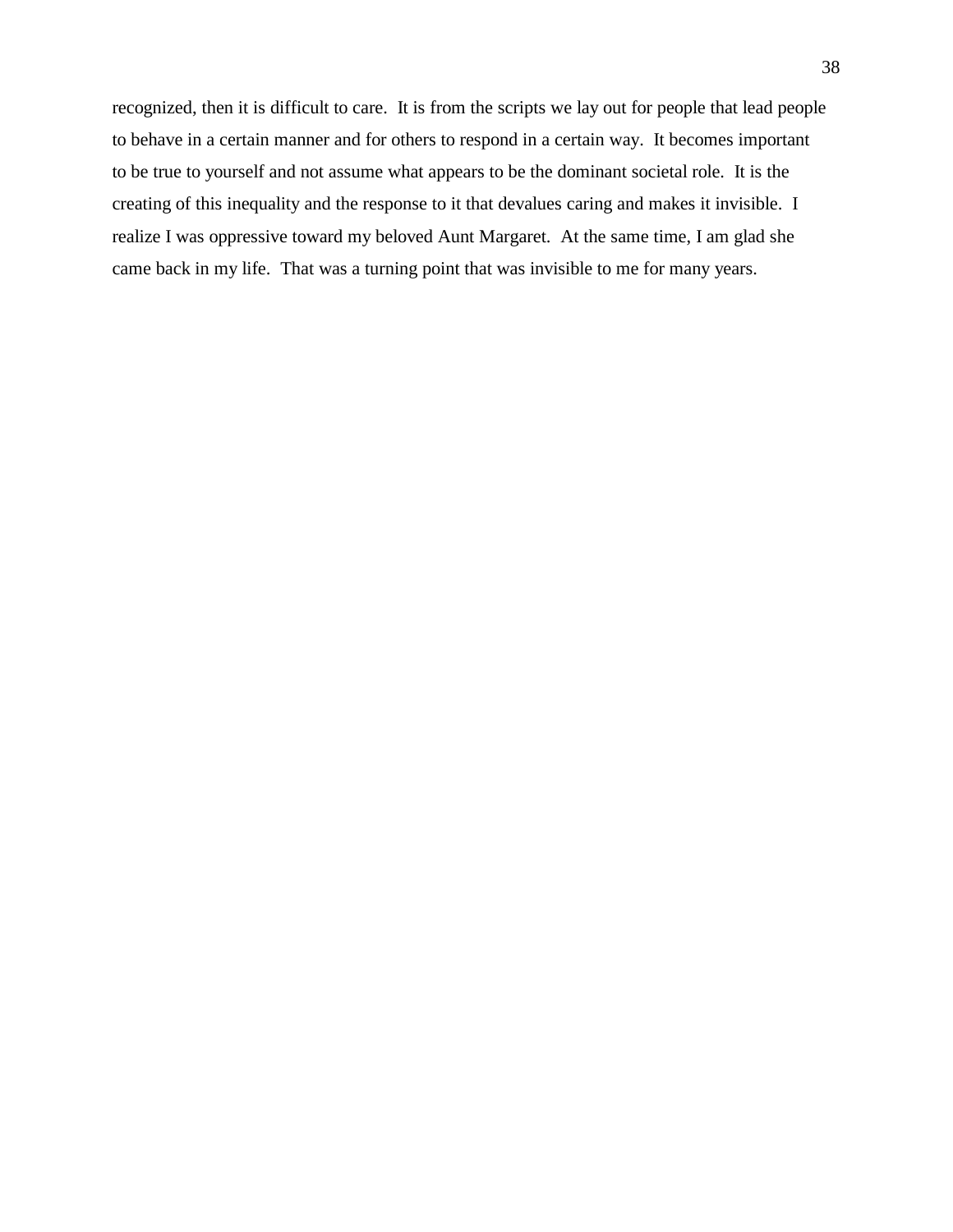# **Chapter Two: Caring Concepts**

Chapter one discusses the significant moments of my experience from which I derive an understanding of caring and its conflicts. Reflection is educative and allows me to incorporate new and past experiences to refine a personal philosophy about caring. Fisher and Tronto (1990) say that caring is naturalistic and rises from individual motivation. It is social interaction that involves conflict, and often revolves around resource allocation. The social, historical, and political contextual elements of caring are examined in this chapter within a nursing and feminist framework.

The American Nurses Association's revised Social Policy Statement calls for "the provision of a caring relationship that facilitates health and healing" (ANA, 1995, p. 6). They define this caring relationship as an essential element of contemporary nursing practice. Caring is the essence of nursing and the profession's moral ideal. To understand what it means to care as a nurse, the care phenomenon is examined from a theoretical perspective.

#### **The Phenomenon of Care**

Heidegger (1962) sees caring as a natural way of existing in the world, and Roach(1987) sees caring as the most basic mode of being. As an important component of the helping professions, the Hebrew and Christian cultures say caring is an essential for healing the sick (Gardener, 1992). Care comes from cara, which means 'anxious, exertion' and 'carefulness and devotedness.' Care means concern for, commitment to another and attending to others (Partridge, 1958). Currently care has many uses. The media urges us to care for the environment, care for our family and friends, and emphasizes caring for ourselves. Commercials promote health care facilities as caring. They deem caring is essential for health care workers, social workers, teachers, and others.

Leininger (1988) states that the word "care" has been used for more than one hundred years without being defined consistently. She states that many have equated care with nursing. Yet, caring is essential in all our lives. Leininger (1984) differentiates between generic care and professional care. She sees generic care as "that assertive, supportive, or facilitative acts toward or for another individual or group with evident or anticipated need to improve or improve a human condition" (Leininger, 1984). Professional caring is seen as "those cognitive and culturally learned behaviors, techniques, processes or patterns that enable an individual, family, or community to improve or maintain a favorable health condition" (p. 5). A closer scrutiny of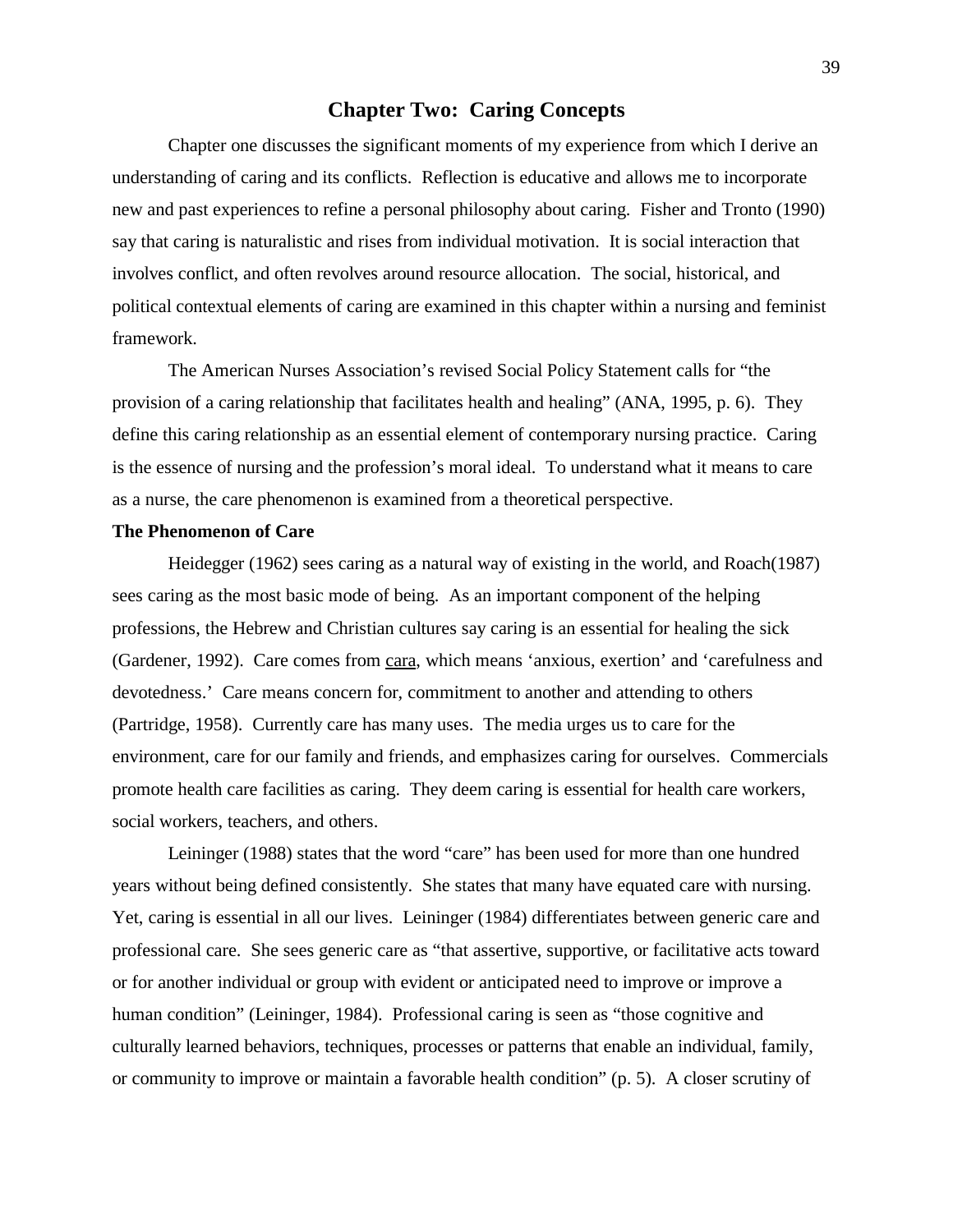the American Nurses Association's Social Policy Statement (1995) validates that professional caring involves cognitive goals and processes that meet the health care needs of patients. A precondition for professional care is sense of natural or generic caring. Sara Ruddick (1984, 1989) describes this intuitive sense of caring as maternal thinking. Maternal thinking as a discipline in attentive love stimulates the preservation, growth, and the acceptability of children. Mothers learn strategies through practice that help keep children safe and enhance their development. Ruddick (1982) says attentive love is a voluntary practice that validates the reality of the situation from a child's world view.

Ruddick (1989) sees attention as the capacity for empathy--the ability to suffer or celebrate with another out of a sense of understanding of the person's situation (p. 122). A former student told me about her experiences working on a skilled nursing facility. She uses attentive love while providing nursing care to her patients and attempts to understand their experiences and how it affects health. Preservation is displayed when the nurse helps the patient in compensating for the impact of illness and helps the patient in maintaining a state of health. This involves counseling and teaching the patient so he or she can live in their home environment. For this particular nurse, it means trying to walk her stroke patient to the bathroom every two hours to improve bladder tone and prevent "accidents." She says that placing a diaper on a patient is far too easy. She tries to do the same tasks that she delegates to others. She gets to know her patients, and she feels connected to her staff. This nurse feels that she role models how she wants them to be with their patients.

Ruddick (1982, 1989) describes how mothers think through situations and develop strategies to meet the demands of children. She also states conflict will occur between the preservation and growth of children. Nurses assess patient care situations and decide which strategies will enhance the well-being of patients. Benner and Wrubel (1989) define care in nursing as the alleviation of vulnerability and promotion of the well-being of patients while dealing with illness. A nurse may experience an incongruence with personal needs of the nurse and the needs of the patient. Ruddick stresses that we must acknowledge the separate selves of patient and nurse. This acknowledgment prevents the nurse from being overwhelmed by patient care needs. Ruddick (1989) says that the third demand of children is training to become an acceptable member of society. The nursing emphasis in this area is the patients' assistance in the achievement of a sense of well-being when dealing with the threat of illness and disease.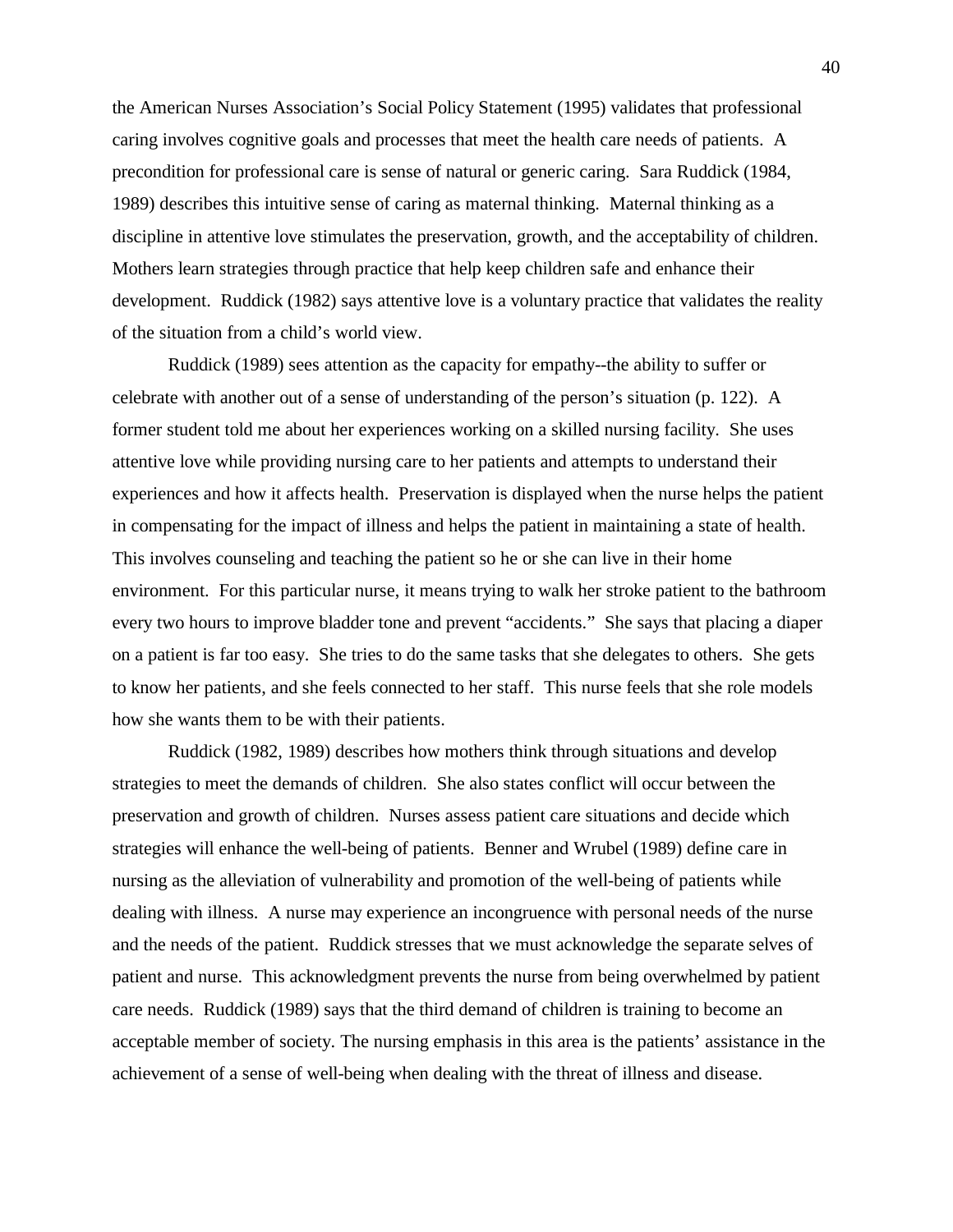Allen and Walker (1992) use Ruddick's theory while exploring how care giving daughters' meet the demands of aging mothers. They conducted in-depth interviews with twenty-nine care giving daughters. All daughters lived with or within a forty-five mile radius of their mothers. The investigators used the theory of attentive love as a guide through the data analysis. The authors examined the vulnerability of the frail mothers that required care giving. Their study involved the promotion of independence of their mothers and the prevention of further losses related their frail health. The authors emphasized the cognitive aspect of caring work rather than caring tasks. They examine how cognitive processes of caring are grounded in experiences and relationships. Allen and Walker (1992) stated that they best view family care giving in a relational context. This view allows one to see the unique opportunities and constraints when they give care to another. The authors stress the importance of considering the perceptions and experiences of the caregiver and the tasks of caring work. The daughters in the study had relationships and attachments beyond caring for their mother. These relationships may be a source of conflict for the daughters.

Nurses work toward the promotion of autonomy and prevention of loss in their patients. The cognitive thinking examines the uniqueness of patients and works toward the well-being of each patient. This process must consider the attitudes and values of the nurse(s) involved with the client. A closer examination of professional caring shows that activities and attitudes are essential elements in a caring practice. Griffin (1983) defines caring nursing activities as "assisting, helping, and serving that are mediated through the nurse-patient relationship" (p. 291). She elaborates that this relationship connotes more than an institutional performance of duties. She states that it involves assessment that requires recognizing the patient or student as a person. The relationship suggests a sense of connection and a way of being with others that energizes caring actions. Nurses need to examine the meaning behind their actions. This examination allows nurses to see what is morally ideal and valued. In the same sense, caring is confirmed and discussed within the nurse-patient relationship. This relationship unfolds during health assessments, health teaching, during physical care, or whenever they show concern for a client. Nursing knowledge directs nursing actions, but the feeling of concern or just being gentle makes those actions caring. Sally Gadow (1980) sees caring as supporting an individual client's meaning of reality.

Benner and Wrubel (1989) see caring as understanding the meaning of the illness for the patient. The authors stress the importance of understanding how the illness interrupts the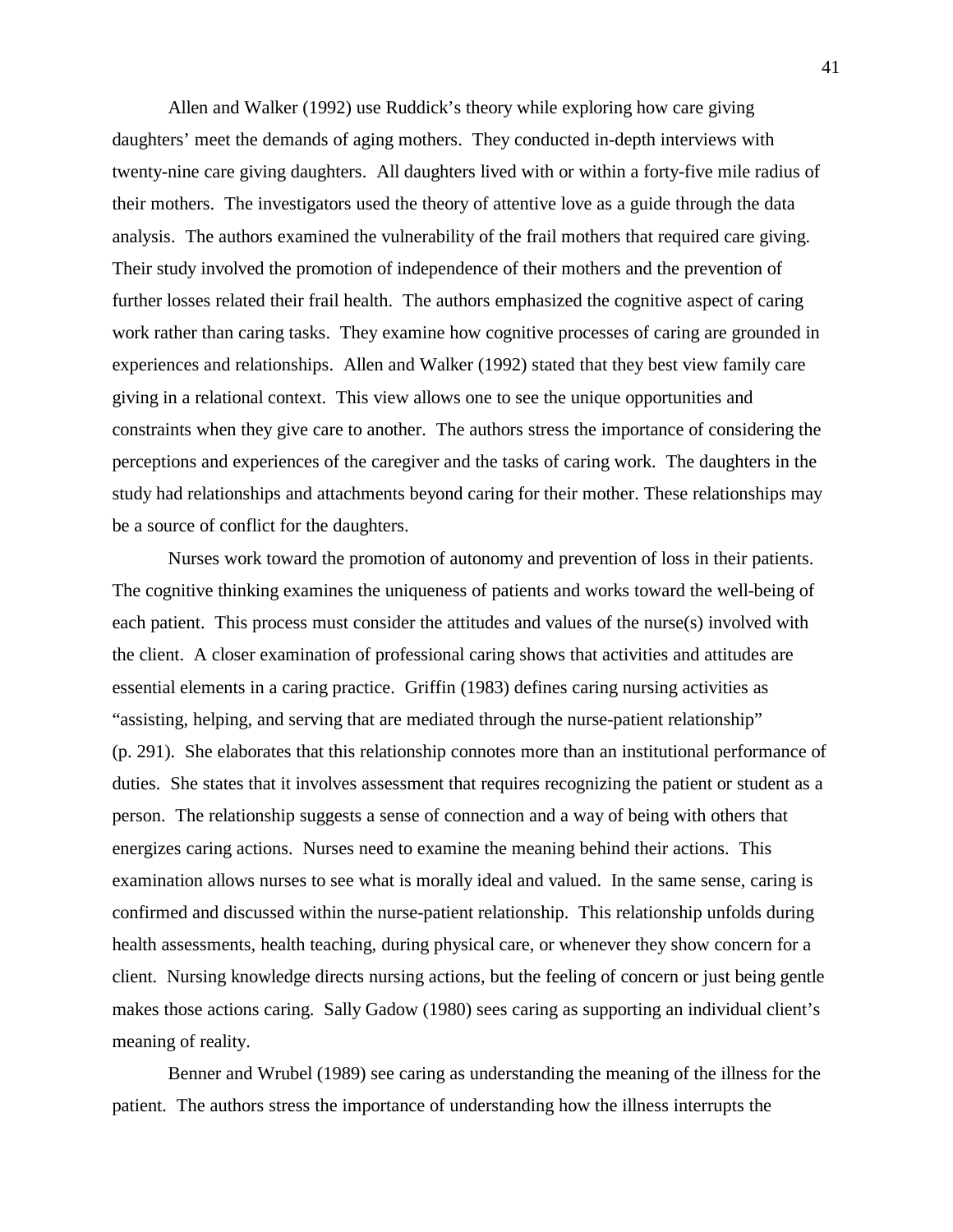patient's life. This understanding guides the nurse in seeing the patient in context. This context shows how each patient has a unique interpretation of health and illness. They learn this process in clinical nursing courses. Students learn to appreciate individual contextual elements and learn to "think on their feet." An appreciation of this interpretation leads to an intuitive sense about the patient and a moral sense of reasoning. I see this moral sense as nurtured while one is in a relationship. The following vignette is an example of how this moral sense of reasoning begins.

He is sixteen-year-old with a feeding tube and a venous access device. He has lost thirty pounds in the last six weeks. After several weeks of tests, the doctors know he has a neurological impairment with a poor prognosis. His mother is a nurse and she is always at the bedside. After weeks of frustration, she is beginning to talk about the pointlessness of doing advance procedures. He is a talkative young man with a bright smile who is unable to eat and keep down solid food. However, he is able to enjoy a few plain M & M candies in his mouth by slowly dissolving the chocolate. As a nursing professional, I look at him as a patient, and then I look at his mom and dad. I wonder how hard it must be to deal with a sick child. Barry is a teenager and a mother's son and he is Cassie's patient today. These are factors to consider when thinking about what is morally right for Barry. Cassie is a beginning nursing student who has a son just a few years younger than her patient. Various relationships must be considered as we decide the best method to give this young man nursing care. He is not a textbook picture or disease entity. He has the same interest as an any other sixteen-year-old, but he is very sick. As Cassie gives him nursing care and talks to him and his mom, I arrange for one of my faculty members to bring him some plain M & M candies tomorrow. These simple candies are really important to him in this situation. It gives some resemblance of the ordinary and everyday to a very grave situation. We are not going to prevent further loss, but we may promote his autonomy through a few M & M candies.

Gilligan (1982) says that female moral reasoning or the ethics of care consists of three stages and two transition periods. In the first stage, emphasis is on self and moral issues surrounding one's own individual needs. Next, comes a transition from selfish behavior to responsible care that balances self and others. Decisions evolve around what one should do best in caring and connected relationships. In the second stage, the individual has a desire to care for others and show concern for other individuals. It is as if they equate goodness with sacrifice, and this stage is similar to Kohlberg's stage three. At the next transition, the woman sees that care of self is equally important as caring for others. It is important that the person be honest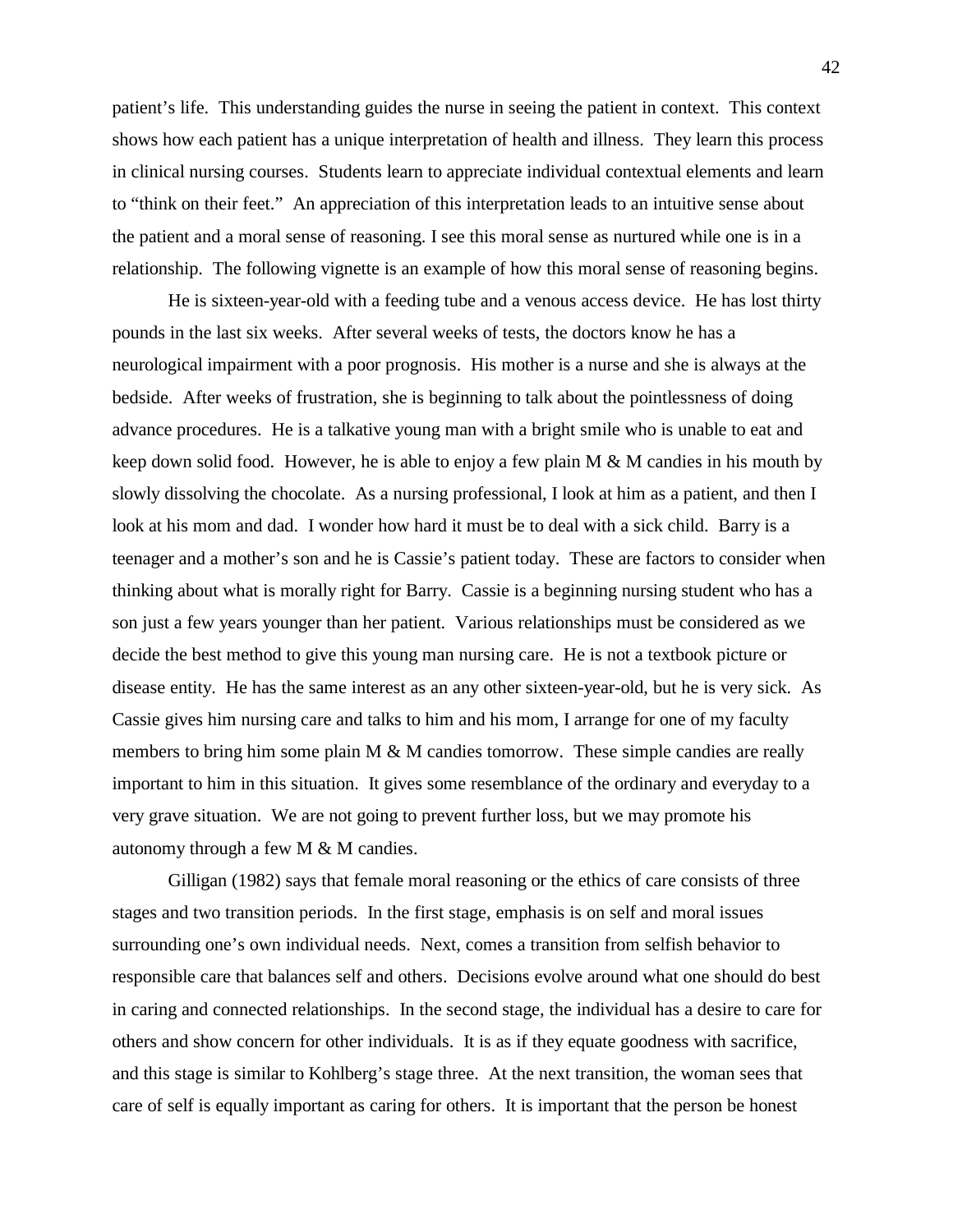with self and others. It is here that one becomes responsible for decisions that she makes. In the final stage, a morally mature woman develops when meeting her own needs are as important as caring for others. This person does not try to please everyone and recognizes that her own needs are an important aspect of social relations. This woman would not "use," hurt or inflict harm intentionally on another individual. This perspective is important for a nurse to learn, so as to more fully care when he or she is addressing another's personal needs. The mother of the sixteen-year-old exhibits these stages while she cares for her son and struggles with issues of care.

Sometimes an individual does everything for another person and fails to meet personal needs. My mother did this with my father and her children. My mother served my father constantly. I would do everything for my former husband and fail to do what was important for me. He did not ask me to be that way. I was trying to be the way I thought I should be. It was the script that I learned in my family of origin about women's work. I was in mid-life before I could more fully care for self. I see students study, cook meals, clean house, run to soccer games, and feel guilty because they are not doing enough for their children. I ask them, "What have you done for yourself?" It is okay to soak in a tub, see a favorite movie, or go out with your husband. Doing things for yourself allows you to energize your soul. If your soul is energized, then you can truly care for a patient when they need you to be there. If you do not care for yourself, then care becomes a burden and you resent the care that you give to someone. The care receiver will begin to resent their own caring.

Gilligan's (1982) In a Different Voice describes a moral development that addresses the conflict arising out of the need to care for others while deciding a course of action. Initially, Gilligan interviewed twenty-nine women who were facing decisions regarding abortion. The women were deciding what would be best for them and struggled with the fact their decisions may hurt someone. An extensive interview process examined choices, options, and conflict among individuals. The author studied how the decision affected the participants' sense of self and whether they thought that they had an obligation toward others. Individual choice centers on how a woman could care for herself, the prospective child, and others in her life. Gilligan (1982) talks of the formulation of truths and how this enables individuals to participate more fully in their experiences. These cognitive processes promote empowerment because it frees individuals from possible distorted perceptions and allows one to see connection with others. This set up the possibility for choice and growth in one's life. Nursing is contextual and nurses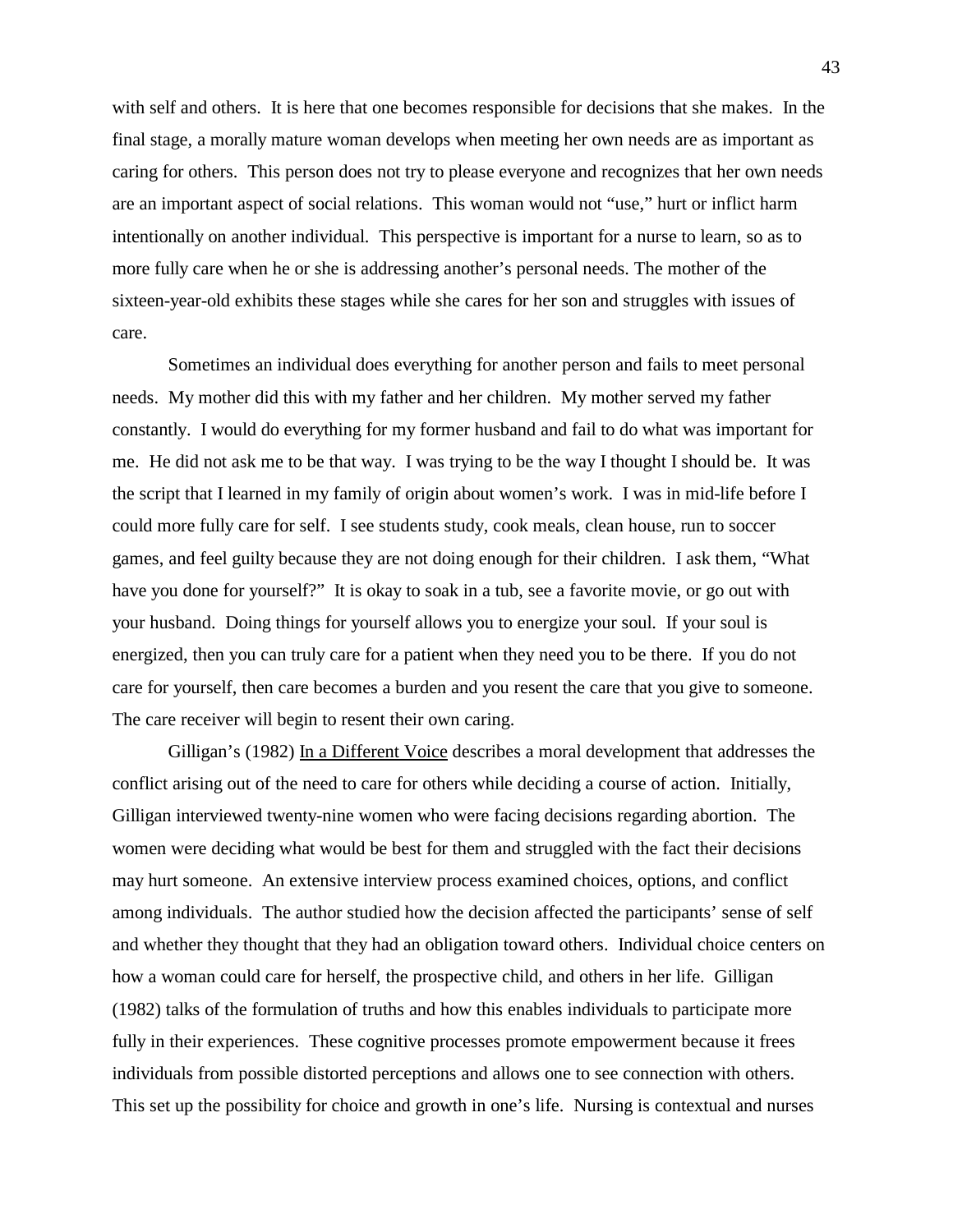experience struggles with the choices and decisions that they make. Nurses and patients need to understand this process to make authentic choices in health care. Similar to the dilemma in Gilligan's study, professional nurses reflect and relate to others while making choices that are in the best interest of their patients. Sometimes these choices may differ from the typical textbook procedure.

In addition, Gilligan completed a longitudinal study of twenty-five seniors in college and interviewed them five years later. The process centers on resolving issues and gives insight into the moral development of women. Lastly, Gilligan conducted "The Right and Responsibility Study" that was based on interviews of males and females between six and sixty years in nine age groups. Gilligan analyzed these interviews and examined the relationship of gender to the constructs of justice and care. She states that we must focus on women's moral difference rather than saying that women are morally inferior. Gilligan (1982) states that men and women may speak different languages, yet they arise from similar thought processes. It seems that they use the same words to encode different experiences of self and social relationships. Since the languages overlap in moral vocabulary, there is a propensity for systematic translation that creates misunderstandings. This process impedes communication and limits the potential for cooperation and care within relationships (p. 173). According to Gilligan, men see themselves as independent and objective while women view themselves as interdependent and responsible for others. This is why women do not do as well as men on Kohlberg's scale.

Gilligan (1982, 1993) thinks that women and men make contrary errors in their relationships. Men think that if they know themselves that they will know women. In turn, women believe that if they know other people, then they will know their inner self. Men build relationships that disconnect them from others, while women do not realize that they are moving away from their inner self. This leaves everyone with unresolved issues regarding care, power, and responsibility. I see these unresolved issues affecting the nursing profession. Do women care out of a sense of responsibility or because men have power over them? We can also state that nurses care because of a sense of responsibility or because of the power of the physician.

Brown and Gilligan (1992) examined part of this question when they studied caring and power orientation as young women approach womanhood. Is there anything that a young woman gives up as she approaches adult life? Brown and Gilligan (1992)state that one subject questions her parents' relationship and sees an imbalance of power (pp. 145-146). Other subjects reflect on the times their mothers use power with care and concern for them. Still, they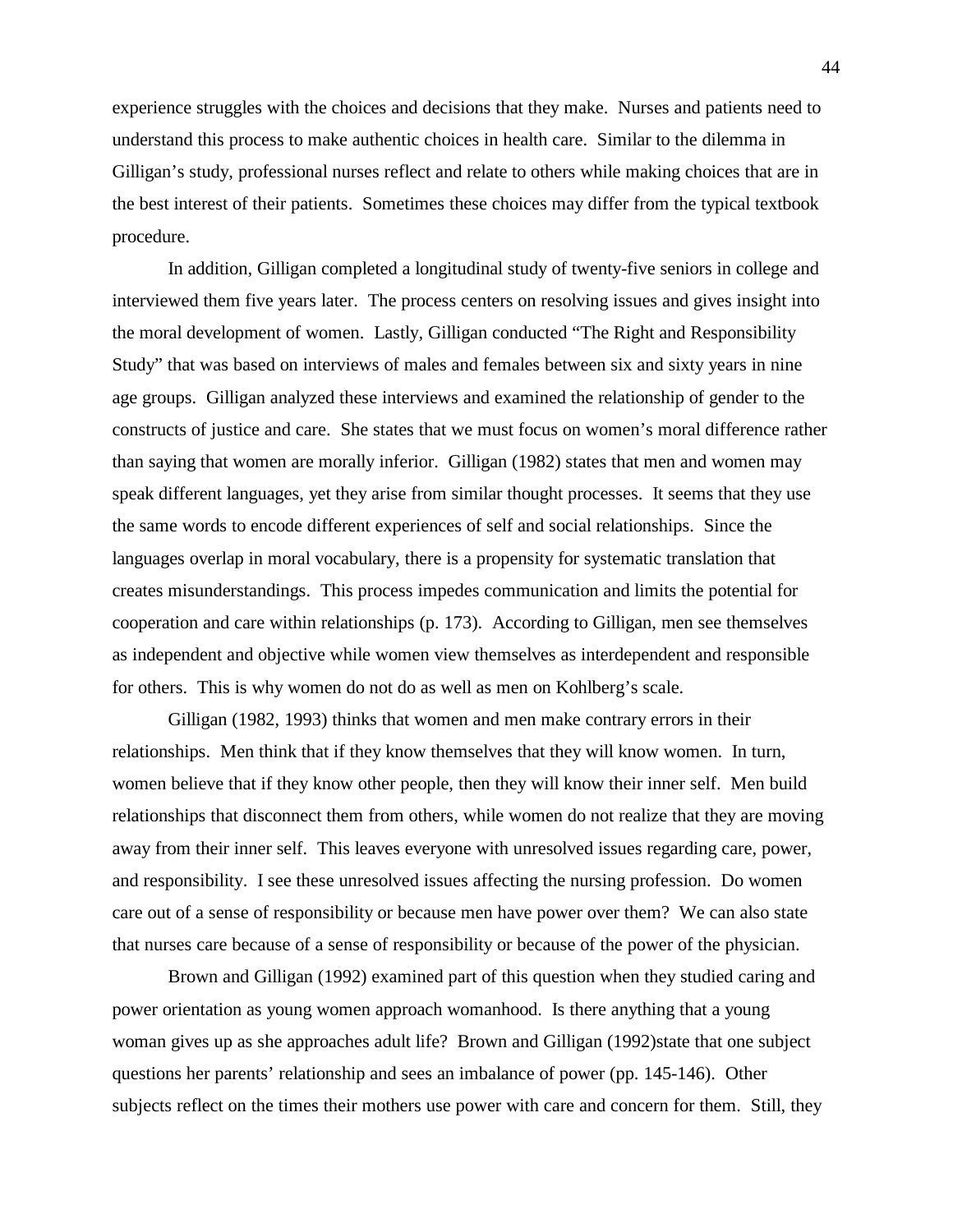explore power issues concerning teachers and people of authority where they may abuse power. The authors fail to address if "power over" and caring create the subordination of women. Their findings suggest that women struggle with giving voice to their concerns. The women in their study wanted to be visible when others wanted them to be polite and unnoticed. These issues are relevant to the nursing profession. I see this occurring whenever a physician's decision or order is questioned.

Jean Watson (1988, 1995) echoes Gilligan and Noddings because she sees caring as relational and the moral ideal of nursing. Caring nursing relationships promote the protection and enhancement of human dignity. Human caring involves values, a will, a commitment to care, knowledge, caring actions, and consequences (Watson, 1988, p. 29). This involves the intentions and actions that transmit or convey physical care. Watson (1985) sees transpersonal caring as giving the patient a sense of security while a mutual beneficial nurse-patient relationship develops. She sees caring as a multidimensional process that includes the "ability to be present, to be reflective, to attend to mutuality of being, and centering one's consciousness on wholeness and health" (Watson, 1995, p. 51). This consciousness centers on the client's experience or perception of health and illness. The crux of Watson's caring theory focuses on caring elements which address elements of being within the context of the health care environment. This theory lends support to a knowledge base and clinical competence that help the nurse in understanding the human condition. These caring elements allow nursing to have its own language and release it from the medical model. They address a caring knowledge base that assists in develop a language that makes these elements of caring more visible.

Watson (1985) says these factors are applied after the patient expresses his or her needs. They address values, instilling faith-hope, the development of a helping-trusting relationship, creative problems-solving, teaching-learning, and existential-spiritual forces that are evident in the practical situation. Health care needs should be examined with care and reflection. This examination allows one to find hidden meaning within practical nursing knowledge. A nurse who cares from this perspective is aware of outside forces that may hamper her or his ability to care for self and others. He or she does not assume the superior attitude of an expert with the patient but promotes active and mutual participation with the patient.

I work in a pediatric practice as a family nurse practitioner. Sometimes, I have parents who do not want to see me. They say that they are paying the physician rate for an office visit and expect a physician. However, I have some parents who want to see me. The managing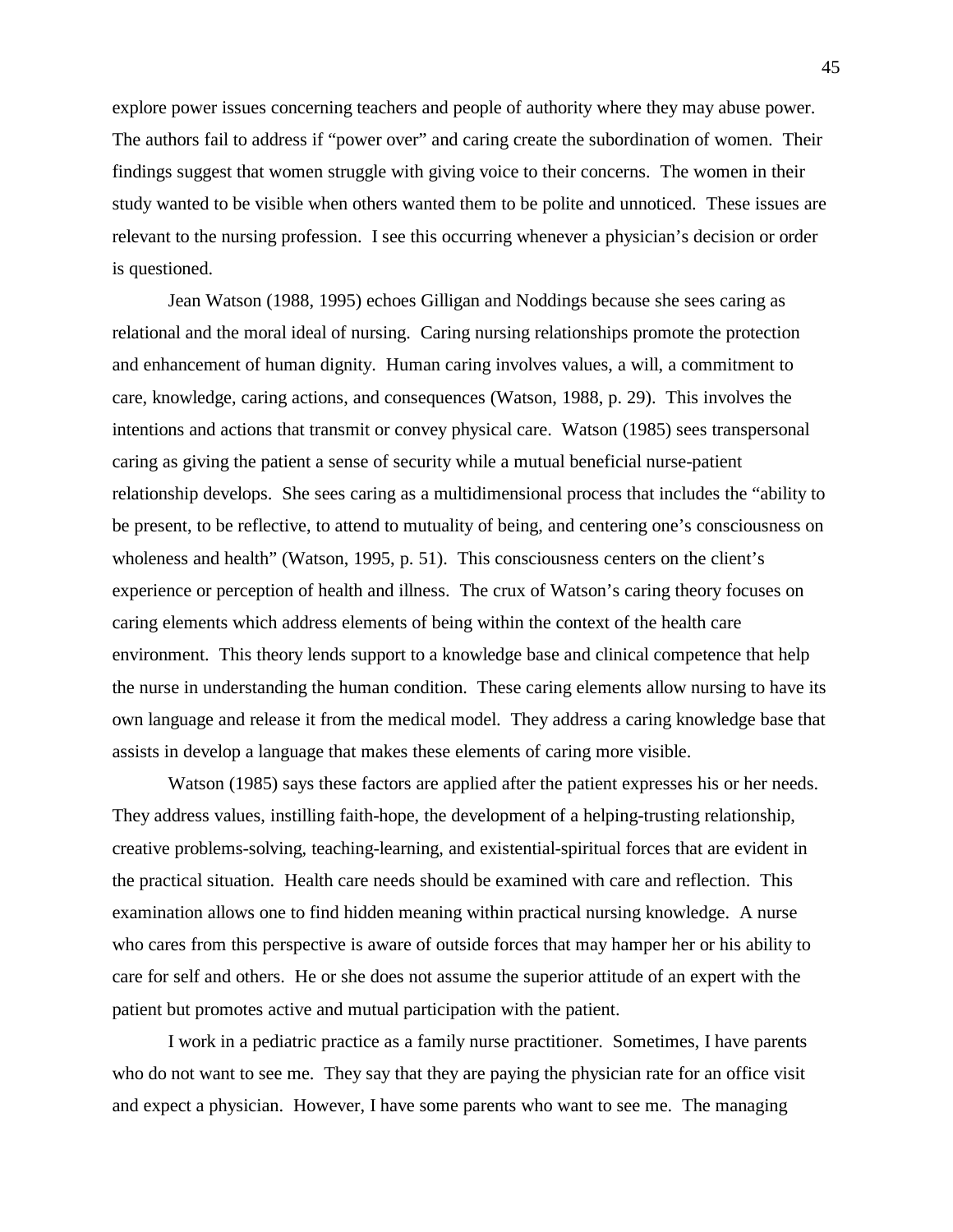partner in the practice says it is because I do more teaching. Still, I think teaching is just a small element of it. I try very hard to understand the parents' perspective and the child. A patient's mother is a part-time server at a local restaurant and a student in the vocational nursing program. Once when she waited on me at the restaurant and asked if I remembered her. She said that I treated her daughter and was very kind to her. She was coming back to see me the following Saturday in the office. I was not sure what I did that was of any significance. The physicians are very caring, kind and exhibit great patience. Still, I think that I really understood the mother's situation better than the physicians. Her daughter was a year old and had frequent ear infections with a very high temperature. She is a single parent who is trying to go to school so she will not always have to be a recipient of aid to dependent children. I provided care for her daughter in the latter context. It was more than just treating the ear infection with an antibiotic. I do not remember what I did exactly. She said that I listened to her concerns and that helped her stay in school. She was very frustrated about having a sick child, being a single parent, and a student. It is caring about the mother plus the baby. The mother is not my student but maybe she experienced my caring. Significant caring often occurs when the caregiver does not remember and the care receiver does.

I think you have to try to understand care to practice it. Individuals make nursing judgments and decisions because of the understanding obtained in relationships. Attentive understanding allows the nurse to examine someone's needs. It allows the nurse to be with someone rather than doing something to them. This was the central issue with my patient with frequent ear infections and her mother. A crucial element of care for the sixteen-year-old with the neurological impairment is how one interacts with him. The nurse's expressive elements of care must guide technical competence. I see an examination of caring as allowing both me and my students to uncover those elements that sustain care in this incidence.

## **The Concepts of Caring**

An analysis of the concepts of caring allows nursing to link caring to behavioral outcomes. Morse et al. (1990) examine the concepts about caring in nursing. They state that caring should be more than an internalized feeling if nursing is a legitimate profession. Morse et al. found five categories of caring from the literature. These categories are caring as a human trait, as a moral imperative, as an affect, as an interpersonal relationship, and as therapeutic intervention. They identified the client's subjective experiences and physical responses as outcomes from these concepts of caring. Auditors and reviewers scrutinize medical records for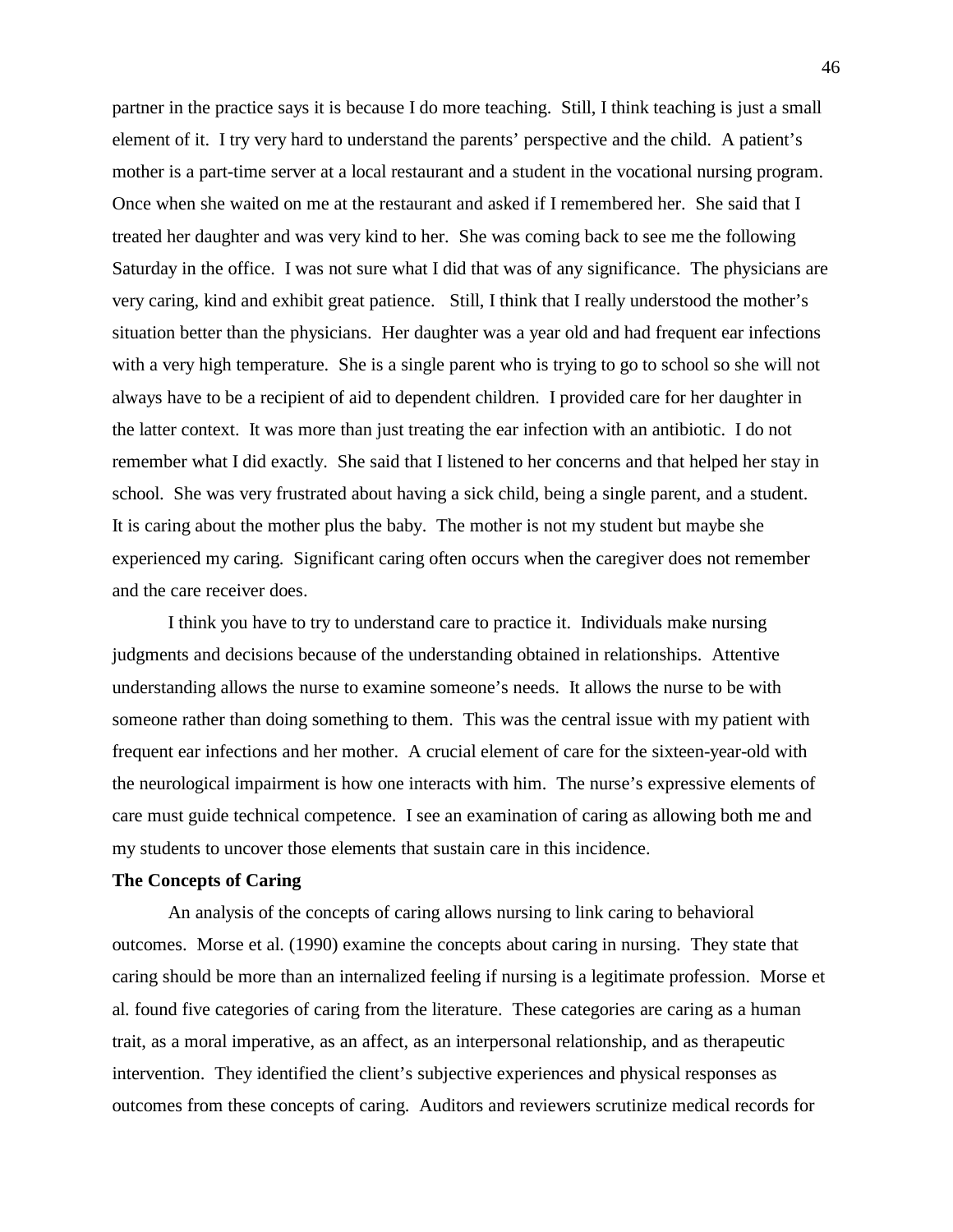indicators of appropriate care. Are the client's subjective responses a part of quality assurance? Is there institutional incentive to care in health care agencies? Caring is still invisible and devalued. A closer examination of these concepts may yield answers to the above questions.

Tronto (1994) questions why so many treat caring so marginally when it is a common aspect of human life. Tronto says that race and class distinguishes who cares in our culture. Tronto suggests that society equates "taking care of" with masculinity and public aspects of care. Women and individuals of color, by contrast, care about private or home concerns. Further, they often care for the privileged in society. These individuals will hire women and people of color to care for their needs, such as childcare, house cleaning, and meal preparation. This caring labor allows them to pursue other efforts in their social or professional world. Tronto believes that society does not value this type of work since it is invisible and devalued. The caregiver does not value his or her work but defines his or her purpose by the contribution that he or she makes to the care receiver's life. Tronto (1994) says that care is devalued in society as work and is held in lesser esteem in our culture's value hierarchy. Caring is not valued in the health care setting where the caring that is done does not tie behaviors into quality assurance or receive reimbursement.

Tronto (1994) wants us to evaluate care from these elements: attentiveness, responsibility, competence, and responsiveness. Attentiveness requires that we define another's needs before caring for them. It also requires that we address our own needs while caring for another. This is similar to the assessment skills exhibited by the professional nurse. Tronto's next element of care is responsibility which is found in cultural practices, which have different meanings depending on gender, race, class, sexual orientation, and hierarchy. It also rests on what the person accomplishes or does not accomplish. A female is responsible for raising and nurturing children in a marriage. A female may feel she is to blame when a child is ill because she failed to meet the child's need in a timely manner. A nurse may impede a patient's recovery by failing to meet a defined health care or spiritual need. The health care environment may say that a patient need is specifically a medical need or a nursing need.

Martin (1994) addresses educational practice, concepts, and concerns that gender influences. Martin thinks that traditional theories of education do not emphasize care, concern, and connection with others. These issues arise from the productive and reproductive processes of society. Martin (1986) is concerned about the role of a liberal education where it is important not to separate self from others or split mind from emotion (p. 7).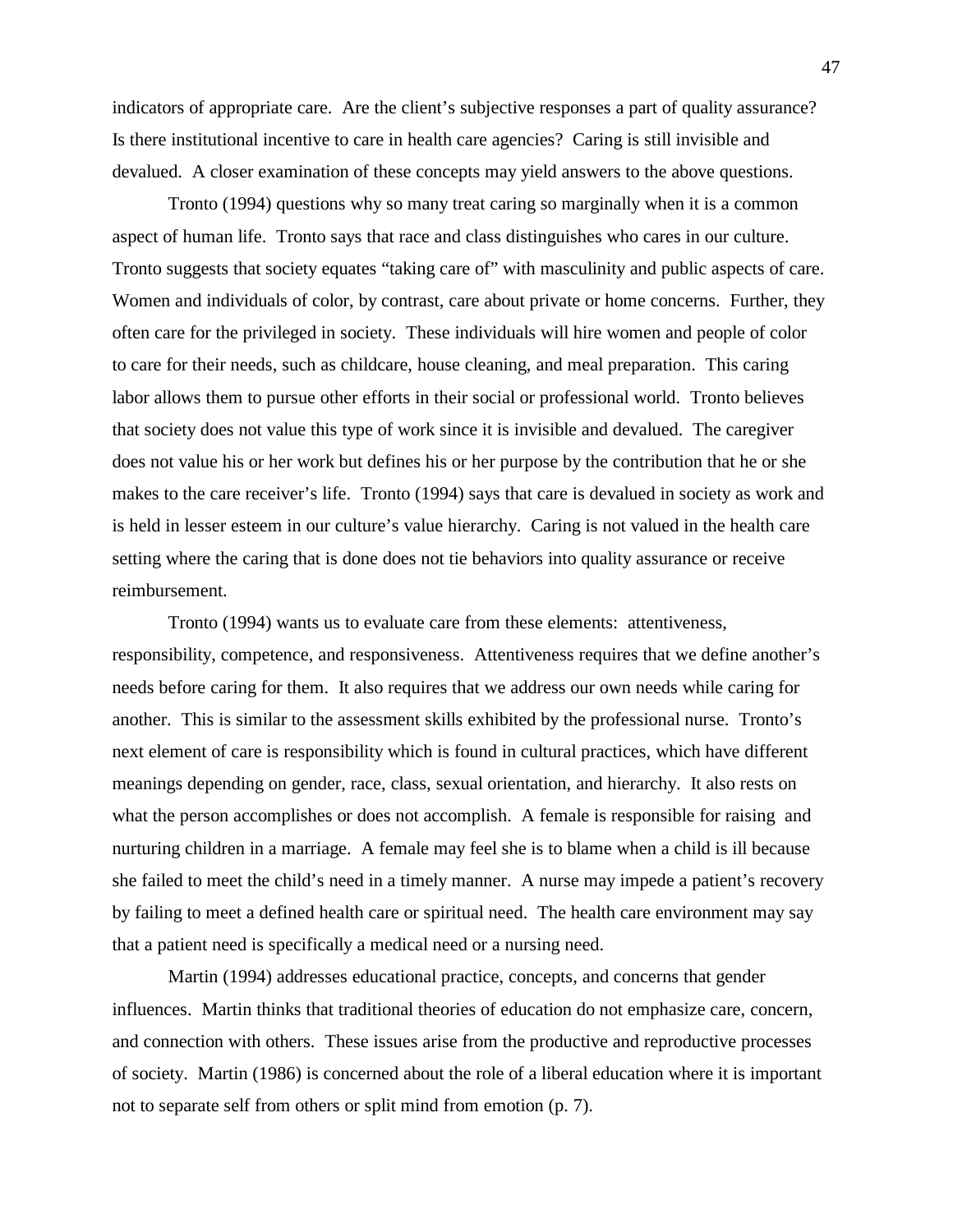In the chapter entitled "The Contradiction and the Challenge," Martin uses Woolf's metaphor of the bridge between two worlds to emphasize the need to move away from detached objectivity and dualistic practices. This bridge separates the "female" or caring professions of nursing, social work, and teaching from the "male" professions. Why are there so few women in those "male" professions? Is it because they settled for less or that they did not believe in their abilities? Why must they live a contradiction if they make it to the top? Is it necessary for those who enter the caring professions to sacrifice self? What role does the hidden curriculum have in answering these questions? In exploring these questions, I have the opportunity to analyze Martin's concepts and to examine alternative modes of thinking.

Martin (1994) challenges society to recognize that family life is educationally significant and is gender constructed. The author states that education chooses "the basics" and the "basics" need to be rethought. The educational significance of family life comes from Martin's distinction between productive and reproductive processes in society. Martin states that the reproductive processes include child bearing, child-raising, caring for the sick and elderly, and managing a household. Martin sees the productive processes as including political, social, cultural, and economic activities (p. 207). Our society does not value or want to link the reproductive with the productive. The reproductive processes are the responsibility of both sexes, and for this to occur, the reproductive processes need to be brought into the public educational realm. This has not occurred because historically men have been given the responsibility for productive processes and females have the responsibility for the reproductive realm. Unfortunately, society evaluates traits differently when possessed by men or women. They chastise a female for being a "rational" and calculating business person, but they applaud the male counterpart.

Martin examines Rousseau's Sophie and Emile to gain an understanding of gender issues in education. To Martin, Sophie and Emile's story is significant but is either absent or not discussed in theory classes. Emile is [portrayed] to be educated as a citizen in the ideal state and the patriarch of his family. Sophie is [portrayed] to carry out the reproductive processes she will "inhabit home and not be qualified to venture out from it" (Martin, 1994, p. 65). Also, Martin raises the concern that maybe Emile's tutor is a manipulator and is operating from a "hidden curriculum." Emile thinks that he is free while they are controlling everything for him. The answer is not to give Sophie the same education as Emile's because that is not considering who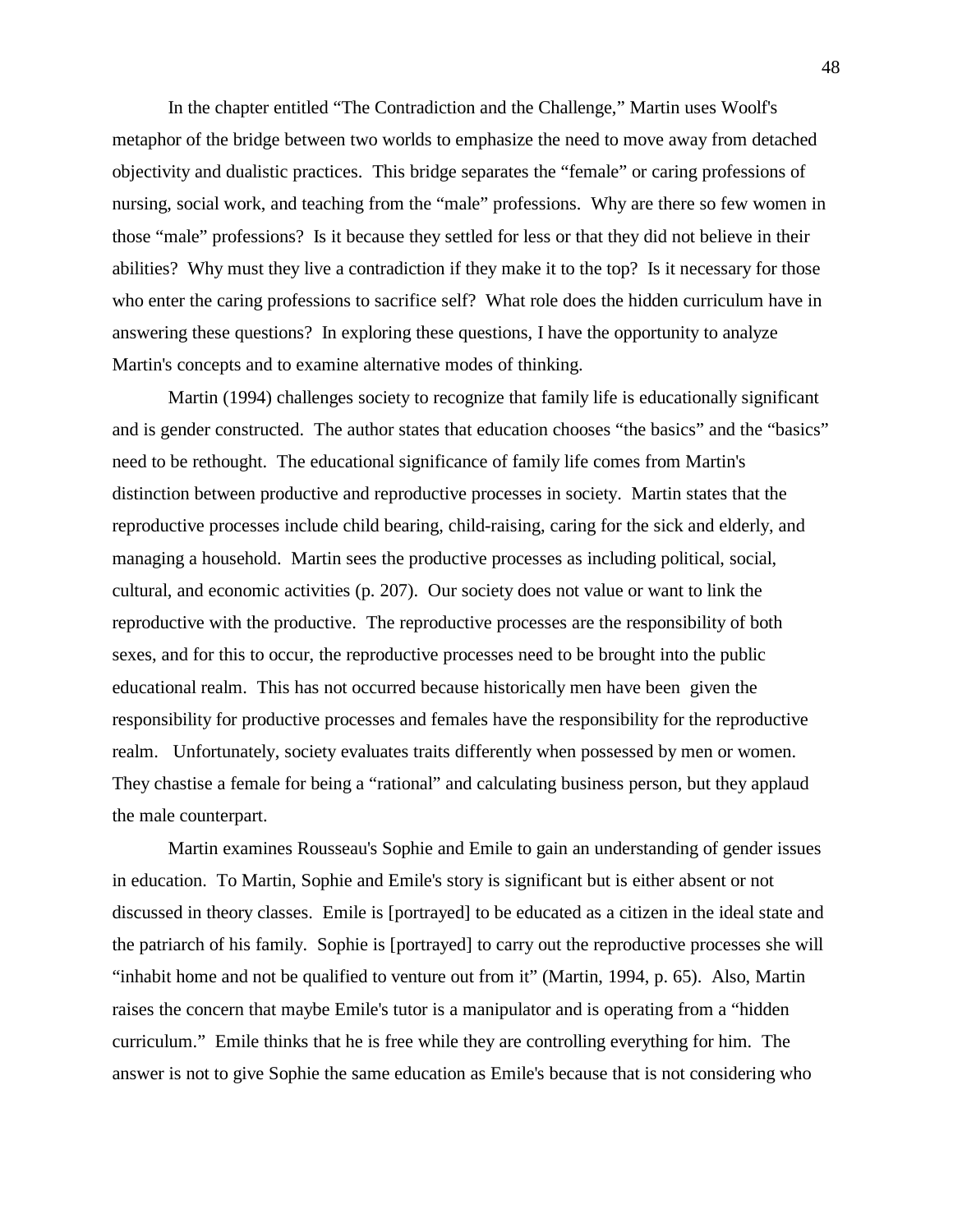she is as a person. History has treated Sophie by banishing her from texts or treating her superficially.

Martin states that both sexes lose when they exclude the education of women from the classroom. Women do not learn the value of their experience or their unique standpoint. Men learn not to value or appreciate the education of women. Education must not have a two track systems or a division of labor. The answer is not that a woman should endure a husband's wrong. Martin (1986) states that "education should seek ways of incorporating Sophie's virtues into the overarching ideal guiding the education of men and women today" (p. 9). Schools must value these virtues and create a "middle" position. Equal recognition does not mean elevating the caring professions at the expense of the "male" professions. An intelligent nurse does not need to go to medical school to receive recognition. An educated woman can still be a mother and a business partner. It is all right for men to care for children and ill family members. Martin wants to "redefine the long-standing value hierarchy that places the public sphere above the private, productive processes over the reproductive, and men over women" (Martin, 1986, p. 10). To Martin, the beginnings of change occurs with a new awareness that transforms negative ideas about women and what they do. This occurs when one realizes that removing the caring aspect when achieving a productive goal is not necessary.

Applying Martin's insights to my profession, I would say that nursing and women should not have the market on caring. Caring should be equally important to men and physicians. I was working in the pediatric office on a Saturday when several fathers brought their children in for "well child visits" and immunization. I thought of Martin's gender sensitive ideal. These fathers are young men who seem genuinely interested in their children. I think they want to be involved in their children's lives. When I consider this, I am filled with hope for the future. I see my own sons differently than their father because cultural norms and expectations are different. Also. I think that I raised them to be sensitive to the reproductive realm of thinking.

Martin (1994) applauds the women who refuse to "distance themselves from the interest and needs of their students, patients, and clients" (p. 114). I see several issues with Martin's statement. Sometimes, there are issues with your significant other and children that cause concern. These concerns make it difficult to be attentive to patients' or students' needs. It becomes very easy to distance yourself from the patient or student. When I was experiencing my divorce, it was very difficult to show presence to my students. By focusing on them, I was able to move beyond my personal problems. There are times when you must interact with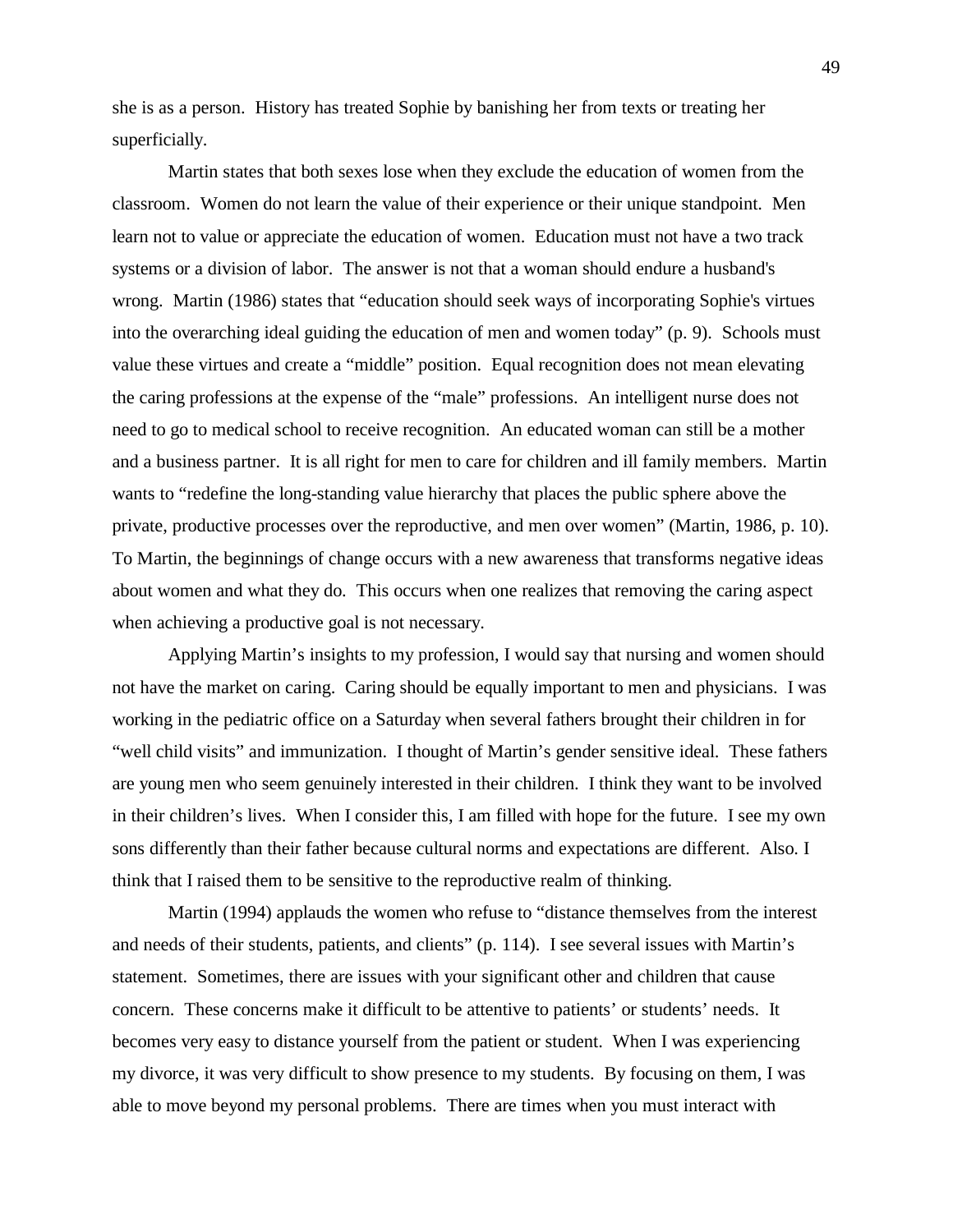people who are very difficult to deal with because they are angry and try to make it personal. I think working on being authentic, makes it easier to show up and be there for that patient or student. I think Martin recognizes the importance of authentic presence. In order to maintain presence, the professional must care for self. This caring for self gives one the spiritual energy to be attentive to another's needs.

A gender sensitive ideal of caring recognizes the desire to care is human. Roach (1987) says that they must affirm the capacity to care and actualize. Roach sees the caring behaviors of nurses exhibited through compassion that guides technical competence. Technical competence requires compassion if the nurse is to be responsive to individual patient needs. Compassion and competence allow the nurse to be confident in his or her abilities. Tronto (1994) sees responsiveness of care as examining issues of vulnerability in the care receiver that requires nurses to balance the caregiver needs with the care receiver needs. This requires seeing the standpoint of the care receiver.

Tronto (1989) wants us to evaluate what caring means to society and the moral questions that it raises (p. 185). Tronto is attempting to address how privilege alters one's perspective. Those with less status develop a standpoint that includes reasoning through issues that involve excluding others because of status or class. She recognizes that care involves diverse positions and participants. She also criticizes Noddings for having a narrow sphere in which to evaluate care. Tronto (1989) states that when "Noddings says she will respond to the stranger at her door but not to starving children in Africa, she ignores the ways that the modern world is intertwined" (p. 182). Care should be more than women's work and is an issue that must be evaluated from multiple contexts that are relevant to health care and nursing. Privilege affects one's perspective within the health continuum. The physician may be more privileged than the nurse and the nurse is more privileged than the nursing assistant. These perspectives must consider oppression and how it influences caring. Caring work leads to a type of rationality that helps in working toward the best interest of others. If caring is to be valued, then it must be visible across aspects of human existence. Sometimes it comes down to how one handles the privileges that one is given. I think that if you truly use care to improve your thinking, then you will be sensitive to these issues.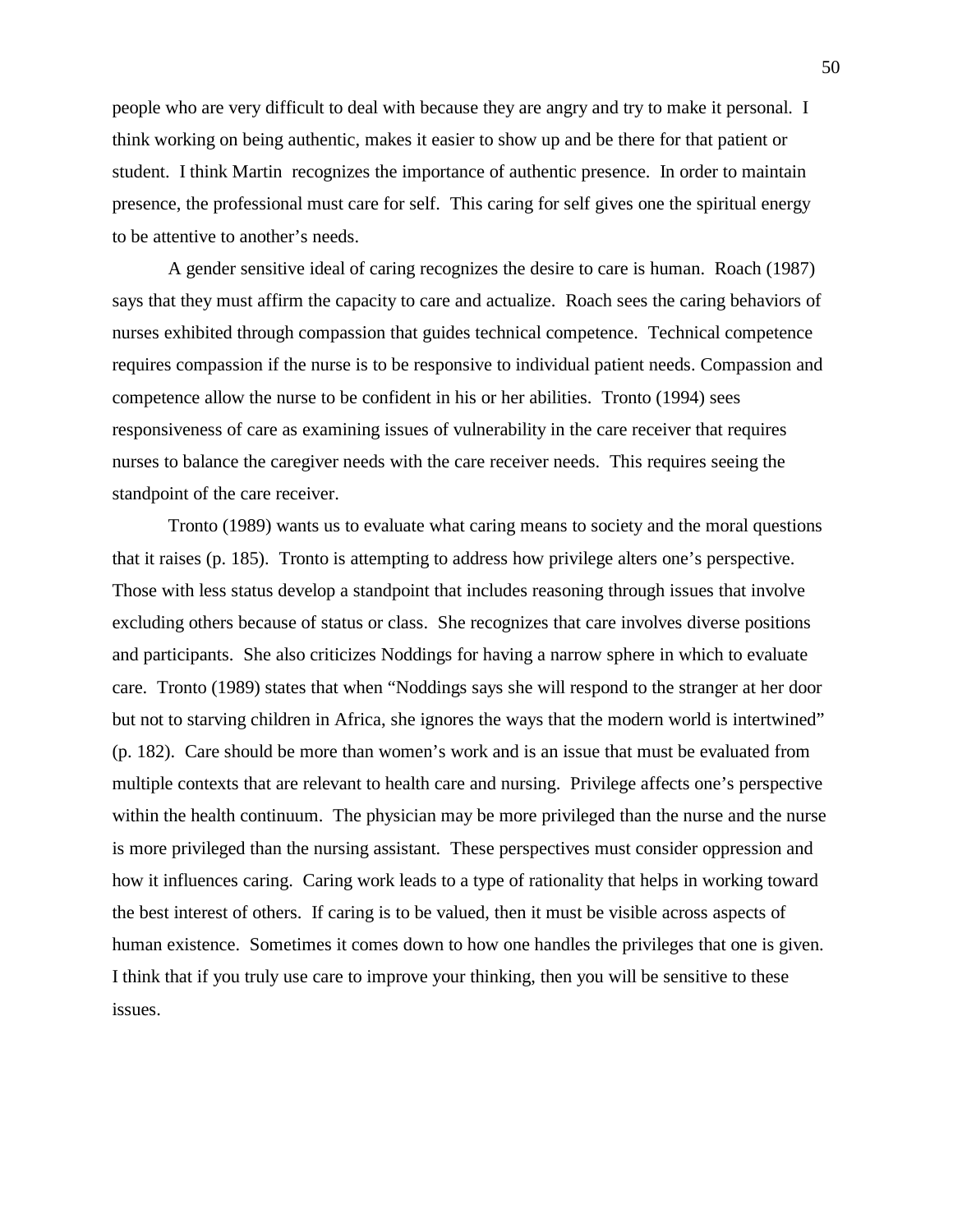## **Caring as a Human Trait**

Caring is a human trait and an essential way of being. Roach's (1984) work on caring in nursing is similar to Tronto's ethic of care. Caring is a process which involves knowledge, experience, and skills. It requires continued practice and encompasses a sense of dedication to another and provides energy to achieved positive outcomes for the patient or student. Roach says caring is evident in five attributes that allow us to identify expressions of caring. These attributes are compassion, competence, confidence, conscience and commitment. Roach sees compassion as an awareness of our relatedness to others. This way of living gives spirit to the technological procedures in health care. Nurses need knowledge, experiences, and skills to handle the technological procedures. This leads to competence in health care that requires one to be motivated to respond appropriately. Rather than being competitive with colleagues, this represents an authentic excellence in all clinical roles. Noddings (1984) cautions nurses to use feelings to avoid being too abstract while being technically competent. Roach (1987) saw confidence as the center of all trusting relationships. Confident relationships dispel fear and powerlessness. She further defines conscience as nursing's moral compass. It is the awareness of the "right thing to do" in each situation as it confronts an individual. A professional knowledge base guides this awareness.

Further, Roach (1987) sees commitment as investment in a task where obligation is not a burden. Roach (1991) sees caring as manifested in compassion and competent care. It is a trusted relationship in those informed decision-making and problem-solving skills that result in moral commitment to choices and decisions made (p. 134). It is nursing's challenge to identify those attributes in the conversations and the lives of caring colleagues.

Roach (1991) states that commitment is an attribute of caring which fosters the maintenance of the client's dignity. Commitment leads to the second idea concerning caring, that is, caring as a moral imperative. Brody (1988) says that caring guides nurses in the identification of appropriate nursing actions. These nursing actions are completed in a clinically proficient and technically competent manner. Chablis (1996) defines competence as a technical expert even under pressure (p. 71). Roach (1991) sees competence as involving knowledge, judgement, skills, energy, and experience. These actions begin with a quality of presence that enables the nurse to be sensitive and attentive to the lived reality of the client. This presence prevents dominance over the patient and prevents treating the patient as an object.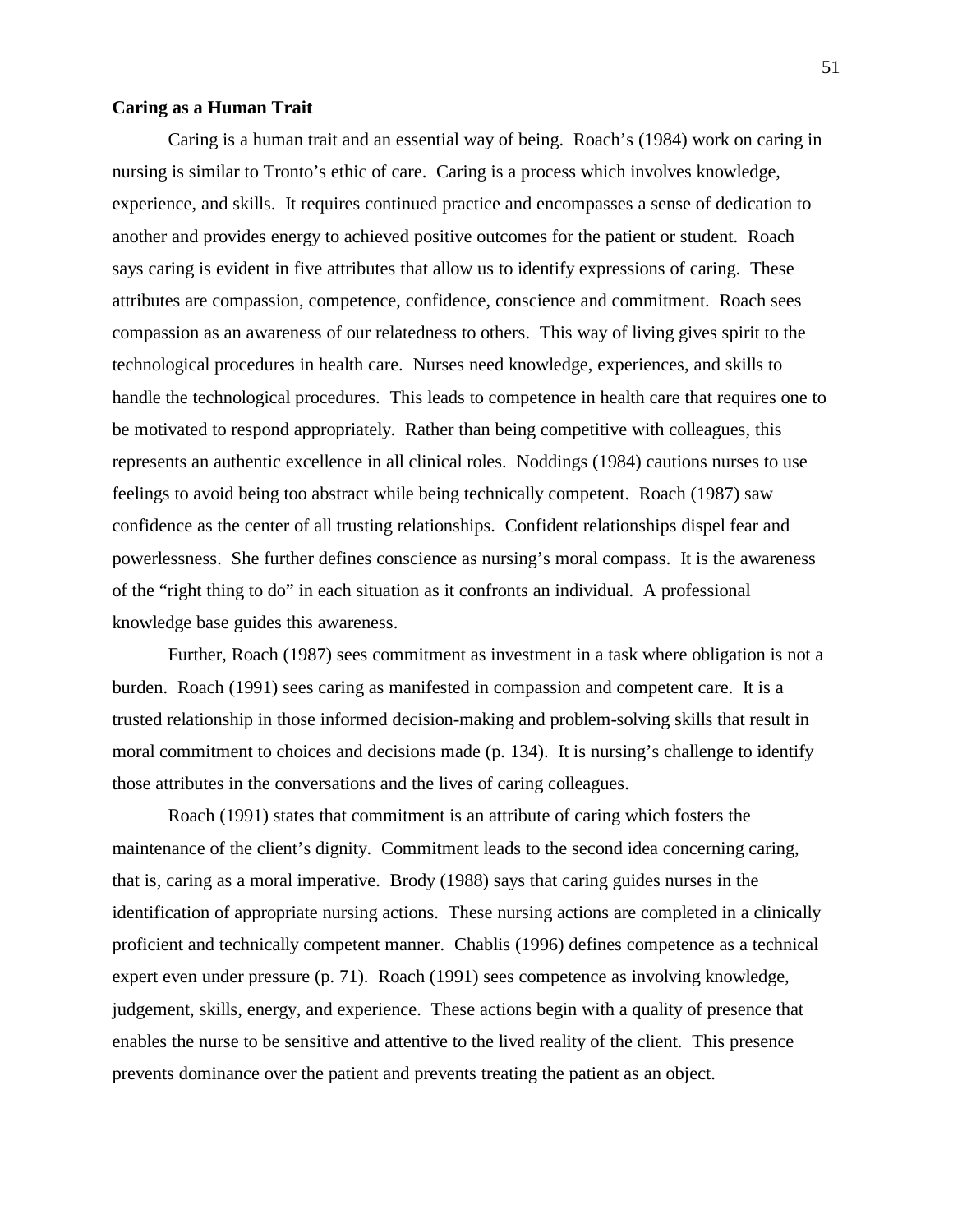Barry, the sixteen-year-old with the neurological impairment is never going to get any better than he is now. His pediatrician worries about him and what his illness is doing to his parents. The office staff comes to the hospital to see him. The caring circle around Barry is more than compassionate sentiment that raises a moral sense of obligation. Everyone involved in his care feels some sense of compassion for him. I wonder what it must be like for his mother. When I first talked to her, I had a sense of automatic connection. I see Barry as someone's son and as a young individual who should not have a grave prognosis. I know Cassie is experiencing some similar feelings. She writes about her feelings in her reflective selfevaluation. Her self-evaluation speaks of a general sense of concern for Barry. Cassie expresses this concern through her caring practices.

## **Caring as a Moral Imperative**

Watson (1988) elaborates further on a caring action as "affirming the subjectivity of persons and leads to positive change for the welfare of others" (pp. 74-75). This action is reflected in the spiritual growth of the nurse when he or she says that there is meaning in his or her experience. Nursing's sense of what is morally ideal comes from caring within the nursepatient relationship. The obligation to care for patients based on their needs is a constant in the profession. The forms of caring may vary due to constraints such as available time to spend with the patient or staffing patterns while caring remains a constant. Does caring have to be an effect to have this sense of what is morally ideal? How is it that the nurse knows how to click with a client? Is it not in this moment that a synchrony occurs in the nurse-patient relationship? It is then that a caring nurse attunes to the client's experience.

Noddings' (1984, 1992) theory has been criticized by feminist scholars who recognize the core element of her theory as the ethical self existing in relationships. They agree with Noddings that caring embraces the experiences of women, but are concerned about issues concerning both men and women. They are concerned that Noddings does not address the social, political, and economic contexts that continue to subordinate and oppress women and health care workers. Critics say Noddings' theory should address elements that continue to create oppressive conditions for women. Caring positions are low paying in health care since it is hard to attach a monetary value to caring work. The caring that the nurse wants to do is often delegated to others.

Watson (1988) and Noddings (1984) value caring relationships over outcomes and state what is important is the process of caring. Noddings (1984) states that we cannot separate means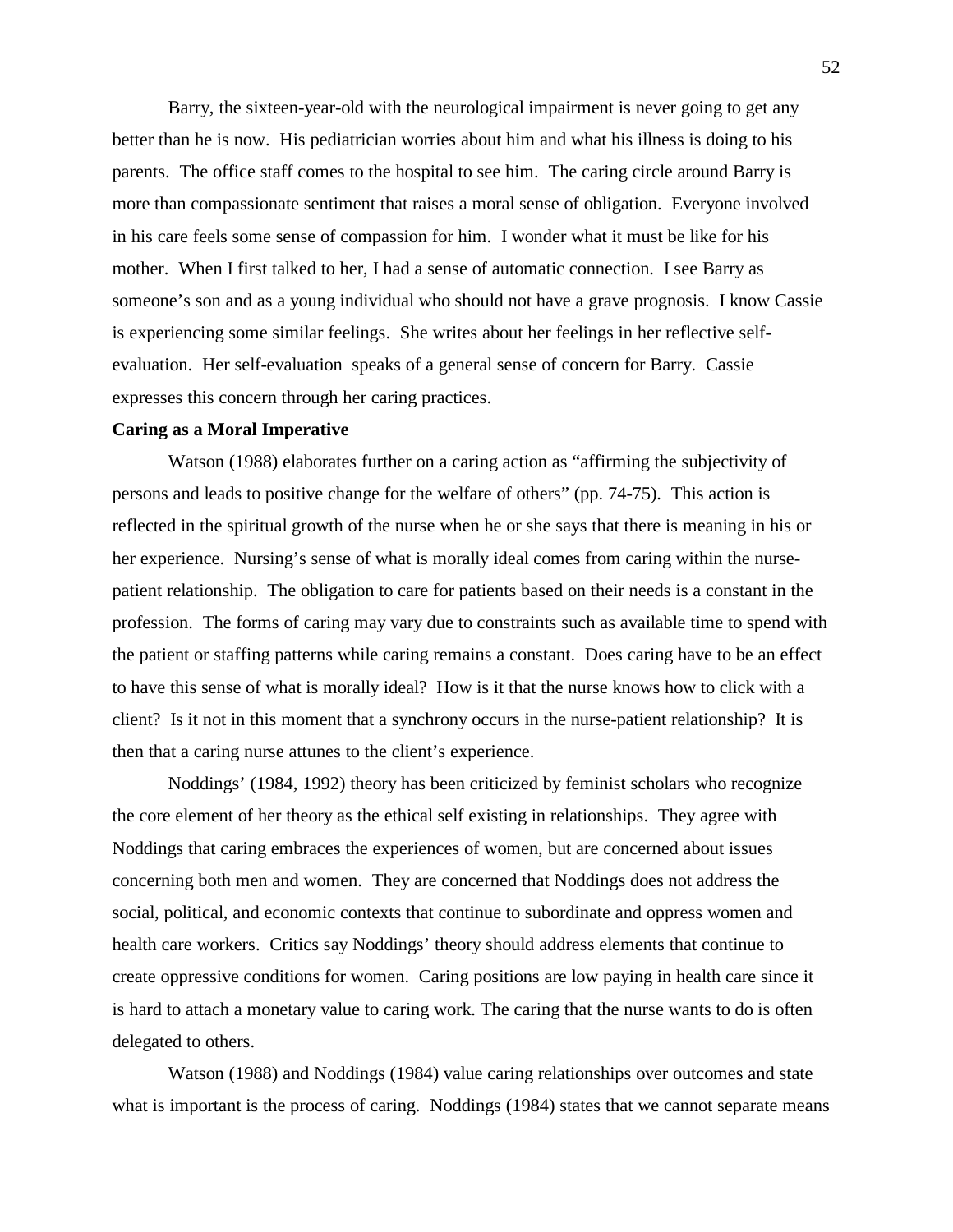and ends in education since the desired result is part of the process. The process stresses the notion of the person undergoing something and somehow being better as a result (p. 174). Card (1990) fears that if caring is the ethical ideal, then individuals will keep relationships that they should have dissolved.

Noddings (1984) sees caring as occurring "when one accepts the natural impulse to act for the present other" (p. 84). The person caring senses how the person being cared for really feels and begins to perceive what needs to be done for the cared person. Noddings says the memory of how one feels when caring, gives meaning to the interaction. Here one finds a congruence of perception and experience eliciting a response to expressed needs. This response requires active listening and a sense of connection. The perception allows one to be emotionally present to another individual. True caring nurtures another individual without diminishing the abilities of the caregiver or care receiver. There are engrossment and a motivational displacement by the one providing care (Noddings, 1984, p. 150).

The process of engrossment allows one to see the world through the eyes of another. Noddings (1984) describes "motivational displacement" as occurring when the one providing care incorporates the hopes, dreams, and plans of the one receiving care. Noddings views caring as relational which can also be unilateral. She notes that caring efforts can be measured primarily by how fully received by the other and whether the free pursuit of his projects is partly a result of the completion of my caring for him (p. 81). In a caring relationship, the ethical ideal is the vision of the best self (p. 84). The "best self" reaches out to other human beings. It is in this "reaching out" that human growth and meaning follow. The ethical self must be rooted as Noddings states "in receptivity, responsiveness, and relatedness" (p. 2). This determination of self in relation to others gives the professional the opportunity to make concerns concrete through practice. Noddings points out that rules and principles may harm the relationships that care is supposed to preserve and nurture.

Some feminist scholars have difficulty using Noddings' theory within the current context of women's existence. They believe that Noddings has not addressed how caring work is oppressive to women and how men express caring. Hoagland (1990) states that Noddings is directing care in only one direction with minimal acknowledgment to the caregiver. She sees this as causing women to become selfless and oppressive caregivers. She states that Noddings views caring as "disconnected from the political reality and social structure of the world" (pp. 109-113). Hoagland (1990) thinks that the lack of reciprocity in caring supports oppressive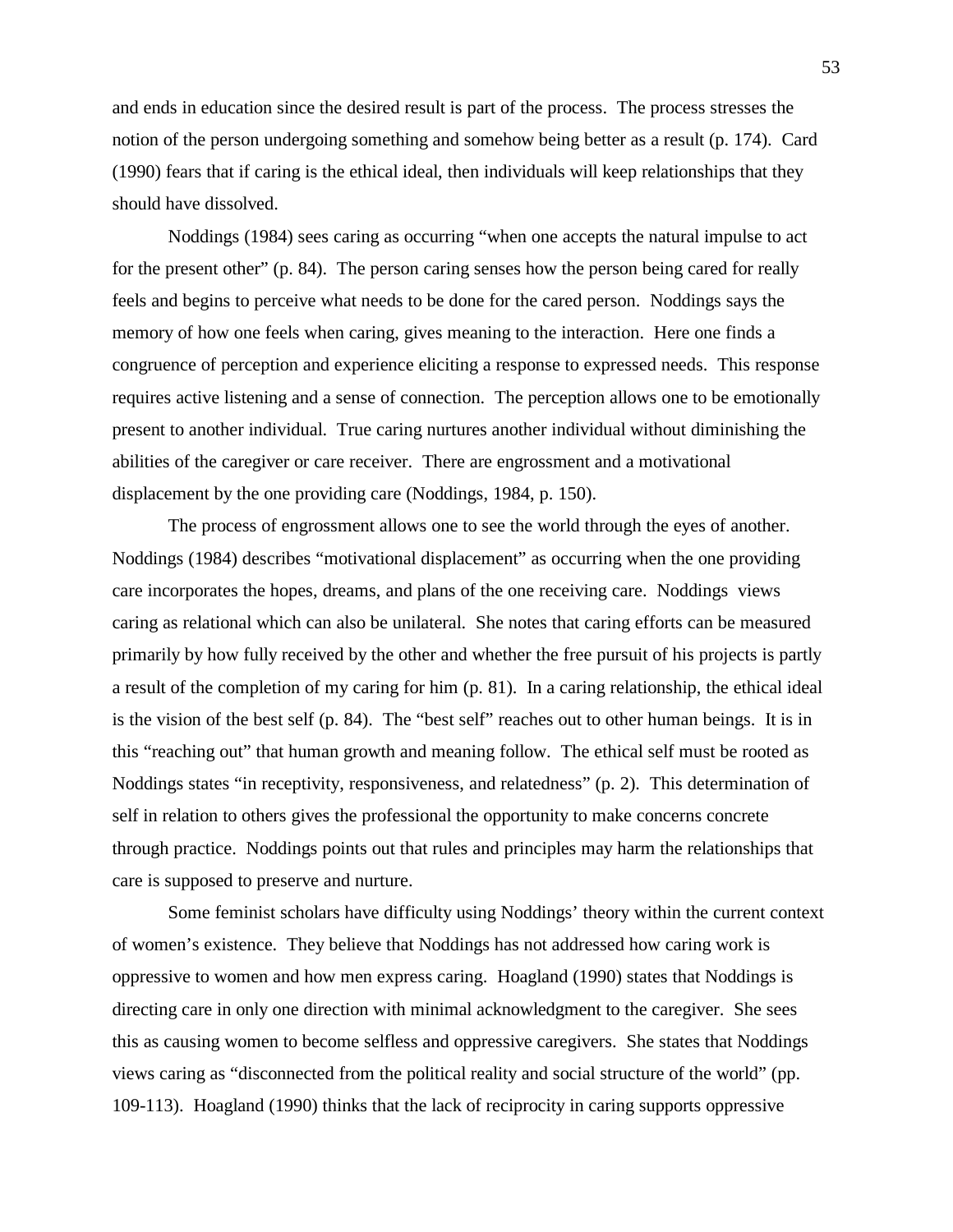institutions (p. 109). She fears that caring may not help women realize when they need to end a harmful relationship. I see this applied to nursing when nurses work to the point of exhaustion and forget their own needs. Fry (1988) asks nurses to give a realistic appraisal of each nursing situation since caring requires reciprocity. An awareness of this reciprocity helps nurses avoid being self-sacrificing and denying their personal needs. Educators must nurture and study the process by researchers.

Roach (1991) validates the importance of nurse educators and researchers to call forth the student's natural capacity to care and provide a caring learning environment. It is a caring stance that makes a nurse notice when an intervention is beneficial to a patient. They develop this stance through interpersonal relationships and involve an intent to care. Sherwood (1997) sees caring view as connecting the nurse to the patient and gives the nurse personal satisfaction. The personal connection promotes an awareness of a need with the intent to make a difference in the person's life. Specific interventions and interactions express caring based on knowledge. Roach (1991) sees this process as stressing connection and mutuality between caregiver and care receiver (p. 36). Morality in health care is best evaluated while in relationships that evolve from connection. This allows one to decide what is in the best interest of the patient. Keeping care as a gender sensitive ideal helps us in evaluating when care is important and what factors may inhibit care.

## **Caring as an Affect and an Interpersonal Relationship**

May (1969) sees caring as beginning as a feeling. The person acts on these feelings and turns them into caring behaviors. Caring behavior requires thoughts and is the ability to be receptive to the needs of others. It is the ability to see the patient as a person with feelings and beliefs rather than a dysfunctional body. Morse and others (1991) see care as more than emotion but a feeling of compassion that motivates the nurse to provide care for a client (p. 123). Roach (1987) says it best when she says it is a total way being, of relating, of acting on one's thoughts toward another. Benner and Wrubel (1989) define caring as thoughts, feelings, and actions. It involves being "connected and concerned" with the client so that caring sets up the possibility of giving and receiving help. It enables the client to cope and deal with what is stressful and to find meaning in a situation. The emotional nature of caring is devalued and invisible. The technological competency required by health care institutions sometimes makes it difficult to foster caring relationships. Institutional incentives for nurses to care do not exist. The hospital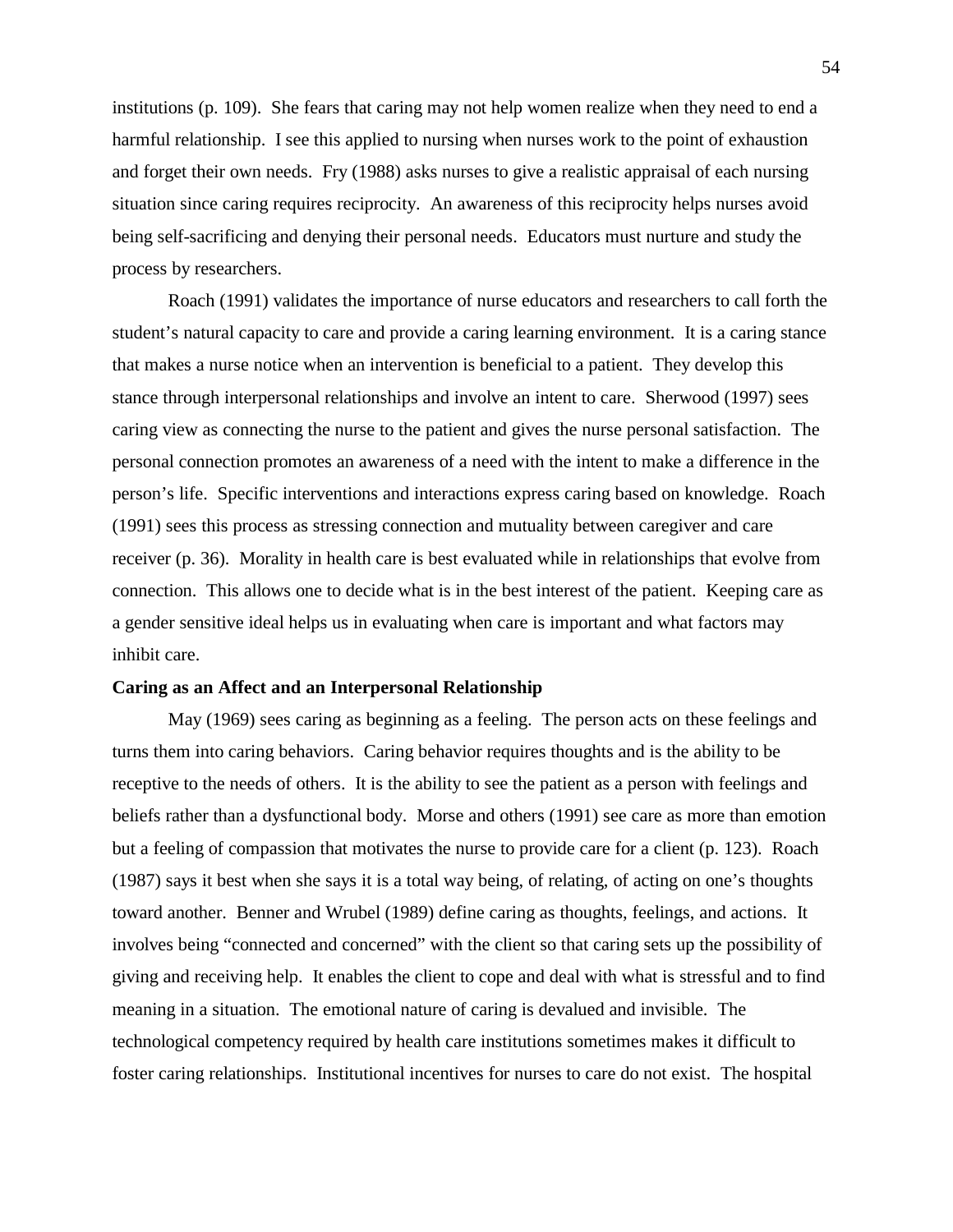environment does not allow nurses to document the value of caring interventions or the importance of nurse-patient interventions.

It is within the nurse-patient interaction that caring is expressed and defined. In this interaction, the feelings (affect) and behaviors (interventions) are, ideally, expressions of caring. Knowledge and skill need to be the basis of caring interactions. Caring interactions are as specific as attentive listening, touch, competency with procedures, and advocacy. The caring behaviors of nurses help individualize these interventions. Noddings (1984) focuses on the caring behaviors exhibited in human interactions. These behaviors have moral intent and involve receptivity, relatedness, and being responsive. Mayer (1986) sees the major components of caring as the attributes of the nurse and client, the interpersonal process, and the specific behaviors that convey caring (p. 64). If this interpersonal interaction is initiated to meet a client's goals, then it becomes therapeutic. They intricately tie caring to the nurse's beliefs about individuals and how he or she perceives and responds to these individuals. Caring understands which actions lead to actions and outcomes. Brown (1986) says when the nurse recognizes the unique needs of the individual patient, then nursing actions become therapeutic caring interactions. Caring is directly linked to the work of nurses.

Many people care for Barry, and no one cares more than his parents. The care that he experiences is similar to the care other patients experience and feel. Care is operationalized through dialogue, role modeling, confirmation, and practice. To sustain care, we need to talk about care in nursing and practice it. Caring becomes therapeutic when you are authentic in your practices.

#### **The Therapeutic Interaction of Caring in Professional Nursing**

Morse et al. (1990, 1991) delineate these caring therapeutic actions as attentive listening, patient teaching, patient advocacy, touch, technical competence, "being there," assisting with pain, patient assessment and observation, providing information, and offering reassurance. These interventions are patient centered because the nurse recognizes individual qualities and needs in the patient. Brown (1986) says that the nurse modifies his or her care to fit the uniqueness of the patient (p. 58). These interactions are expressive and instrumental expressions of care. Excellent nursing care requires physical, technical, emotional, and intellectual components. Caring nursing interventions are holistic in nature. Caring is a mode of thinking that sees the patient in context and promotes actions that meet individuals needs. The nurse attempts to see what the illness means to the patient and how symptoms have influenced the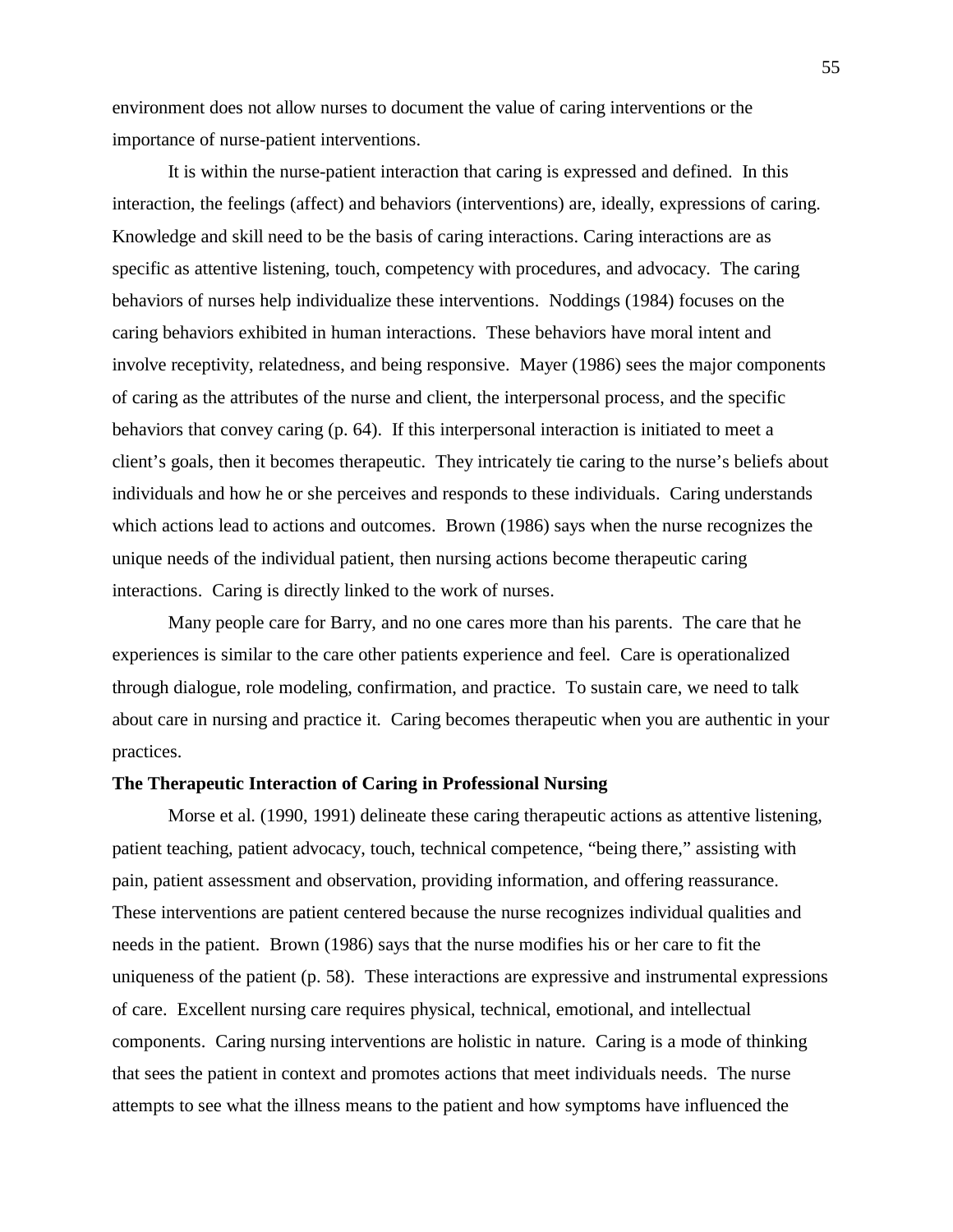patient's life. This is what everyone is trying to do with Barry. One of my former students was working at an extended care facility in an acute care hospital. She said that family was difficult for the staff to handle. She reflected that it helped her to remember that her patients were spouses, parents, and grandparents. If her spouse, parent, or a grandparent was ill, then she wanted their nurses to be there mentally, emotionally, and physically be there for her family member.

Watson et al. (1979) proposed a model of professional caring that describes instrumental and expressive elements of care in nursing practice. The expressive element is the affective component while the instrumental element is the physical component of care. These components of care are intentional and learned through formal education. Her group identifies two types of expressive caring behaviors that help in establishing relationships that offer support, comfort, and surveillance. Caring expressions are action oriented and are characterized by trust and empathy. They are considered healing modalities and are transmitted with therapeutic intent. The registered nurse who walks her elderly patient frequently to the bathroom does not want her patient to lose bladder control in the patient's bed. She shows empathy because she knows that an accidental wetting of the bed will harm the patient's self esteem. Maintaining the patient's self esteem and restoring bladder control is the nurse's therapeutic intent. The authors define physical-helping behaviors and cognitive-based behaviors. Physical-helping or instrumental behaviors include meeting basic human needs and technical competence, whereas cognitive-based activities include teaching, counseling, problem solving, and patient advocacy. Caring is the process by which nurses start nursing interventions.

Koldjeski (1990) links the expressive and instrumental nursing behaviors through three holistic indicators. The first indicator is being--a presence with the patient that involves compassion and interpersonal involvement. The second indicator, transpersonal caring, is relating on a personal, interpersonal and transpersonal level, seeing beyond the spoken word, and focusing on the whole client. It is seeing the patient as a person and not in a disease state while doing nursing interventions.

The last indicator is doing what encompasses nursing decisions and actions. This requires going beyond the nursing process and gaining a humanistic perspective of the client's illness experience. Benner and Gordon (1996) see caring practice as more than behaviors or strategies, since it involves being in nursing situations. It includes socialization and is unseparated from knowing or doing (p. 50). This ability is learned through formal classroom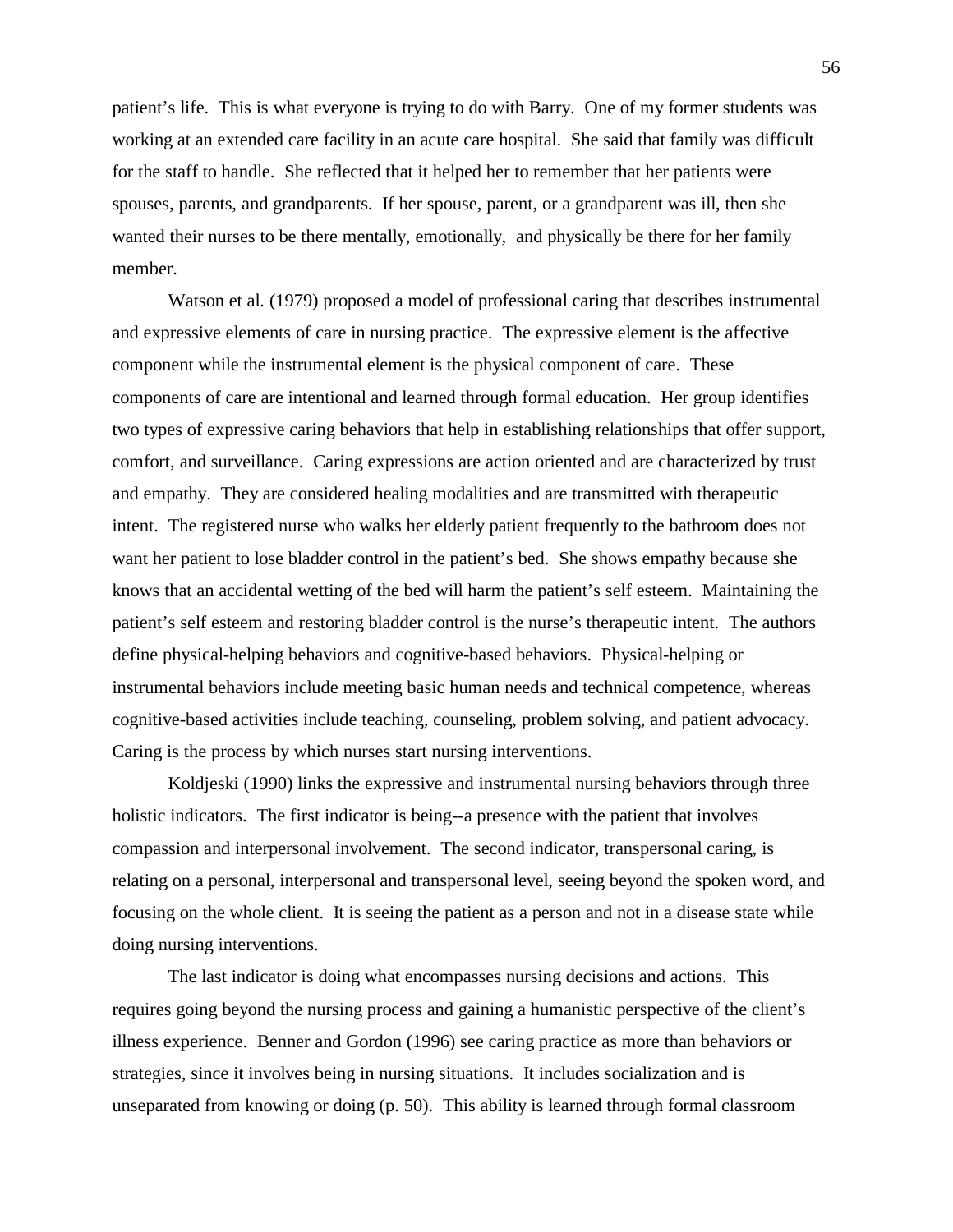work and the actual practice of caring. Since doing cannot be separated from knowing or feeling, the nurse must learn to be technically competent. With technical competence, an increased confidence enhances the nurse's caring capability leading to a balance of expressive and instrumental caring behaviors.

I see learning to be with the teenage boy with the neurological impairment as important as learning how to handle his tube feedings. Being in an actual nursing situation is something that a textbook cannot describe. The "being with" is as therapeutic for the patient as doing the procedure. It prevents you from treating the patient as an object. The student becomes more confident in the nasogastric feedings and others skills. Then, a caring stance can be used to note changes and individualize care for the patient.

#### **Watson's Core and Trim**

Watson (1995) expanded on the concepts of expressive and instrumental caring behaviors. Watson defined the "Core of Nursing" as therapeutic interventions that promote healing. Healing means obtaining balance in the client's life. "The Trim" is equally important but exists relative to the caring nurse-patient interaction. "The Trim" refers to the health care environment, technical procedures, and tasks that surround the nurse. This stance maintains the "humanness" of the nurse and client. Halldorsdottir (1997) says they should not reduce a nurse to a technician who only applies rules and does procedures on clients with specific problems (p. 115). If the nurse is only a technician, the patient becomes distant and merely an object. The nursing context and the health care environment shape a caring stance. This means that the nurse reflects on each new situation and client. They cannot use a "cookbook" approach in each situation. It also means that the social and institutional framework impacts caring.

Card (1990) expresses concerns regarding the lack of reciprocity in caring relationships leading to the development of oppression. She states that we are in relationships of which we are not consciously aware. She believes that Noddings ignores this when Noddings states that care is relational. She calls on an ethic of care that applies to our relations with people with whom personal and potential encounters connect us (p. 105). I see this as an awareness of when a relationship may not be good for you. Connection and a sense of community are both very positive attributes in nursing education. I think it is possible to get so involved with another that you want to do everything for them. Therefore it becomes important to be aware of your individual needs if you are a caregiver. This awareness prevents one from sacrificing individual needs when giving care to another. Card thinks that Noddings does not adequately address the

57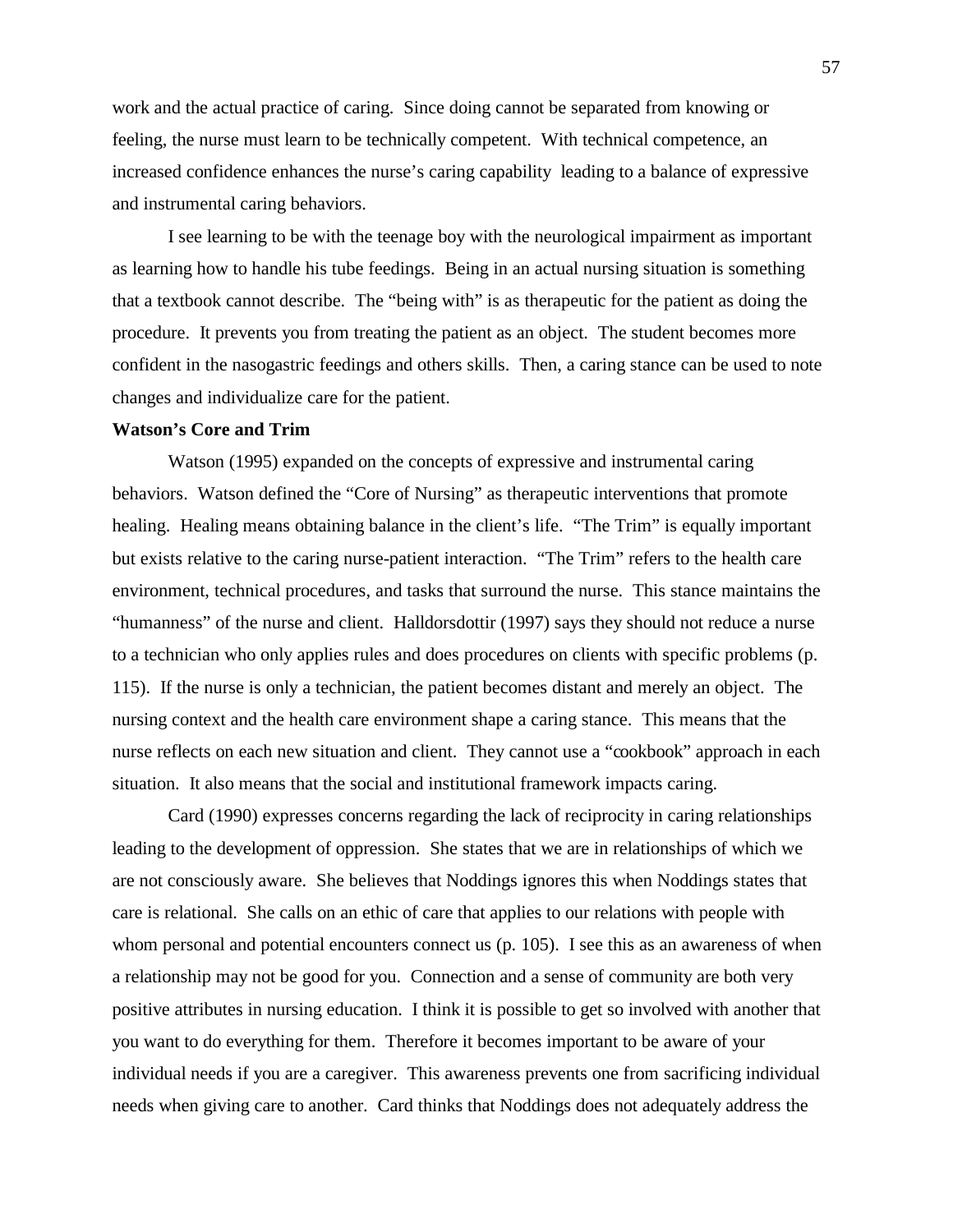ethic of justice. She thinks this may have something to do with the fact that Noddings distinguishes between a feminine approach to ethics that is attached and a masculine approach that is both detached and based on rules and obligations.

Card (1991)calls for ethics that involve both care and justice that enable a change in the values each individual affirms (p. 252). This approach to ethics recognizes what may be different or foreign to an individual, and it acknowledges a self that is related to and yet separate from others. Differences are appreciated and the individual can be begin to address the inequalities of sexism, racism, ageism, and homophobia. She states that it is only within a just society that people can begin to care for those who are different from them. The individual then can understand and appreciate the other person's point of view. This idea is especially relevant for nursing since care needs to be individualized to each patient's needs.

Collins (1990) describes an ethic of caring that celebrates each person's uniqueness. She compares the bright and different colors that make up a quilt when she elaborates on individual differences. These differences do not distract from the whole environment, but like the quilt, the colors add to the expressiveness of the environment. It is through dialogue that people can begin to understand the contradictions in human life and begin to deal with oppression (p. 215).

They must embrace and appreciate contradiction and difference to gain further understanding. People develop caring, attachment, and connection in relational contexts. Caring involves relationships, nurturing, subjectivity, and compassion that are valued qualities in health care and education. These traits are often associated with women and receive no monetary rewards.

It is of note that women do not have exclusive ownership of caring and nurturance. Caring becomes more androgynous in a reciprocal and liberating environment. A non-sexist and nonracial environment is supported by a gender sensitive ideal in nursing. It avoids defining individuals from a gender or reproductive perspective.

Nursing education must use inclusive language and be sensitive to the issue of gender equity. Most important, this environment requires that we remove people from the margin because their sexual orientation, race, gender, or class differs from us. At that point it becomes important to address health care access from social and cultural aspects. Social structures influence the private and professional lives of caregivers instead of biology. When issues influencing women and other minorities are introduced and discussed from various points of view, it allows us to see how cultural diversity affects an individual's health.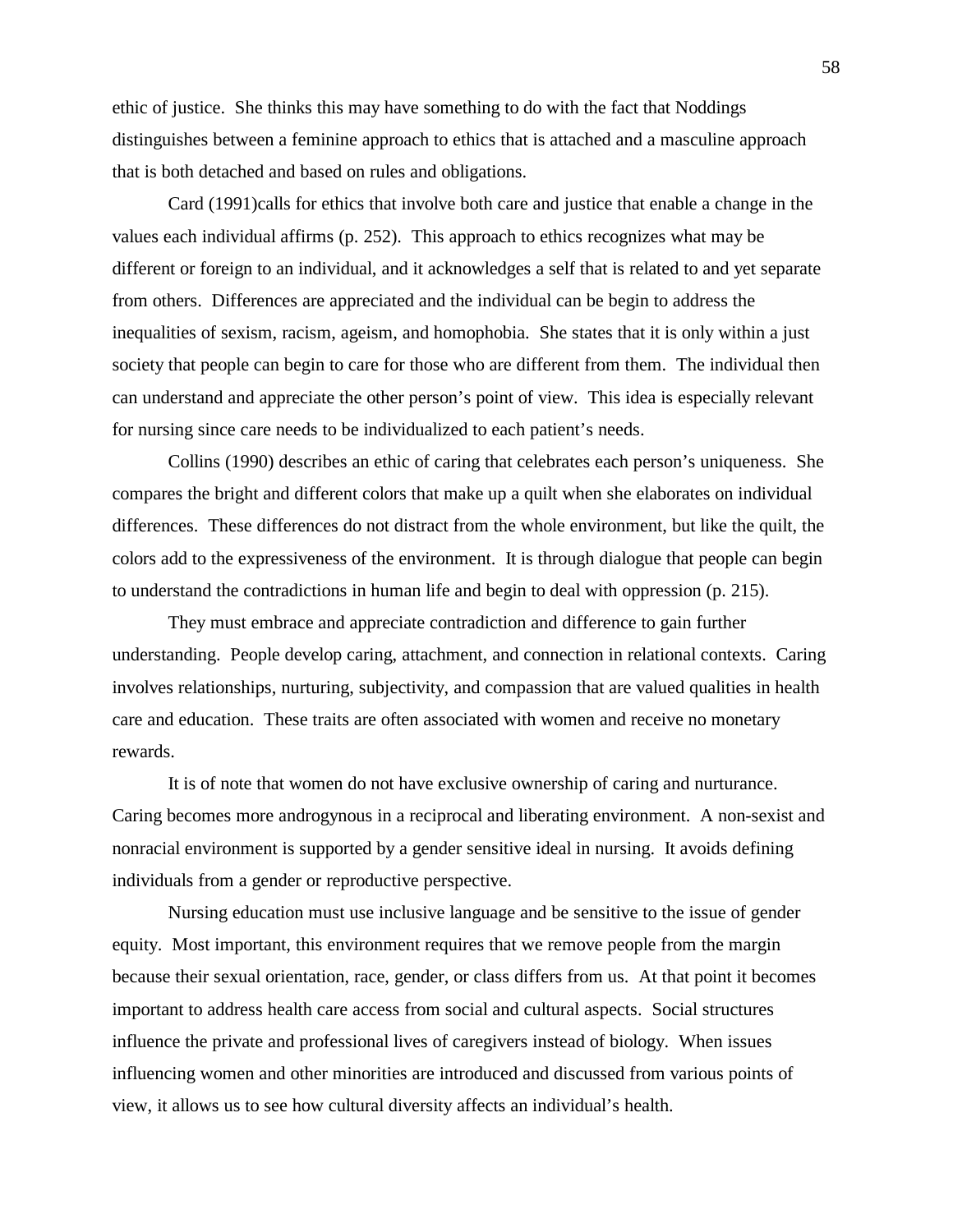Lewis (1992) relates how the dominant discourse of school knowledge differs from the student's own lived experiences of subordination. Gender and culture issues must address the experiences of the nonwhite race, women, lesbians, and lower socioeconomic classes. It becomes important to find ways of articulating knowledge gained from this experience (pp. 172- 173). The medical model in health care displays unequal or subordinate relationships. The physician seems to have more perceived power than the nurse. The nurse has power over the patient if the nurse is not aware that an unequal relationship may exist. When a patient needing an expensive medicine at discharge expresses that he cannot afford it, my power as the nurse is to be aware of the patient's unique concerns and to address them. Possibly, I can find a source of assistance in the community to help the patient, or I can collaborate with the physician so the patient can use a less expensive alternative. Otherwise, I can do nothing and let the patient throw the prescription in the garbage can. I think issues of sexism and ageism are subtle, and one must reflect on experience to address them. A nurse or health care worker must constantly be aware of whom that patient is. If you are not aware of the patient as a person, it becomes difficult to address individual issues. I think it is degrading for health care workers to use slang terminology to refer to parts of the male or female body. If a patient hears this slang, he or she may become reluctant to return to the provider for needed health care. Sometimes nursing and other health care workers will say that a patient is non-compliant to a medical regimen. However the medical regimen does not consider difference or the patient's experience. I see it as important for nurses to consider culture, gender, and age when planning a health regimen. As a result, it becomes easier for the patient to adhere to a plan of care.

Bowden (1997) relates how nurses participate in the parts of people's lives when they are vulnerable and meaningful life is sometimes at risk. An important element of caring in nursing becomes appreciation of differences. If future nurses are to gain this appreciation, they must learn in an environment that supports differences. The inclusion of these issues shows nursing's concerns for the uniqueness of each person. It must begin with an examination of one's values and belief system. When we care for patients, nurses must examine the contextual elements of the caring relationship rather than physical tasks related to caring. Caring is a way of thinking and that opens a possibility that comes with constraints.

Travelbee (1966) said,

No human being can be repeatedly exposed to illness, suffering, and death without being changed because of these encounters. They change the nurse because in being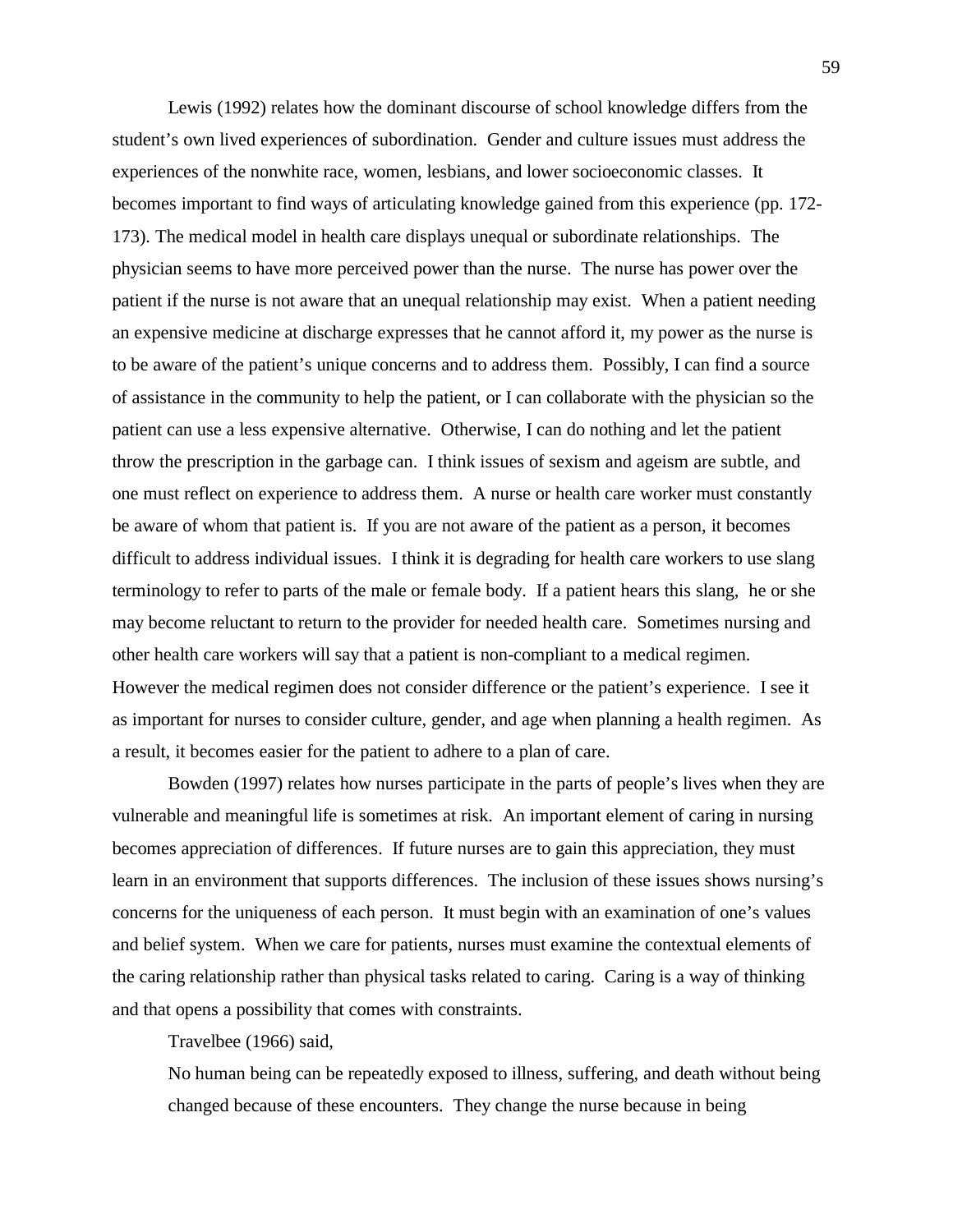confronted with the vulnerability of others, she comes face to face with the compelling

force of her own vulnerability, in a way that they cannot disregard (p. 45). I see the entering into of any significant relationship as making one vulnerable. This vulnerability brings one to evaluate previous ways of being, valuing, and understanding. It becomes as if caring must be learned experientially. This experiential learning creates a set of practices initiated because of a need or vulnerability in another. A nurse evaluates specific contexts in pertinent environments. This describes the personal aspects of caring. Health care environments create contradictory realities for nurses. Nurses must learn to balance personal realities with social realities when caring. A nurse may want to stay home with a sick child, but her institution does not have flexible time. She wants to care for her child while she is caring for her patients. Each individual is given the tools to deal with these issues within feminist scholarship and must decide how best to accomplish this balance.

An additional constraint on nursing is a predominately female caring profession functioning within the medical patriarchy. In addition, nursing relationships are developed around vulnerabilities, inequalities, and dependencies at many levels. Nursing care can be complex because its aim is to overcome the patient's dependency and prevent treating the patient as an object. Kurtz and Wang (1991) say caring behaviors should be included in any cost vs. benefit analysis in managed health care. Caring interventions, such as support, education, and therapeutic communication, all have significant impact on health care outcomes. It becomes important for nursing education to increase awareness of inequalities within the health care system. This awareness occurs within a non-hierarchical classroom that values different standpoints and experiences. This classroom is conscious of the effects of gender, class, race, sexual orientation, and ethnicity on pedagogy. Students must learn to value their personal sovereignty as well as the sovereignty of their profession. This occurs with conscious raising that examines all possible contexts of relationships and situations. One cannot understand the importance of caring without examining how the context of a particular situation influences it in time and place. This situation can be both personal or professional while engaged in caring work.

Hierarchal structures within institutions can be dismantled through conscious awareness of the inherent uniqueness and difference in each individual. It is this awareness that replaces domination with closeness. It is through this closeness that patients, students, and clients refuse to be passive recipients of service. Women may learn they do not have to be passive in the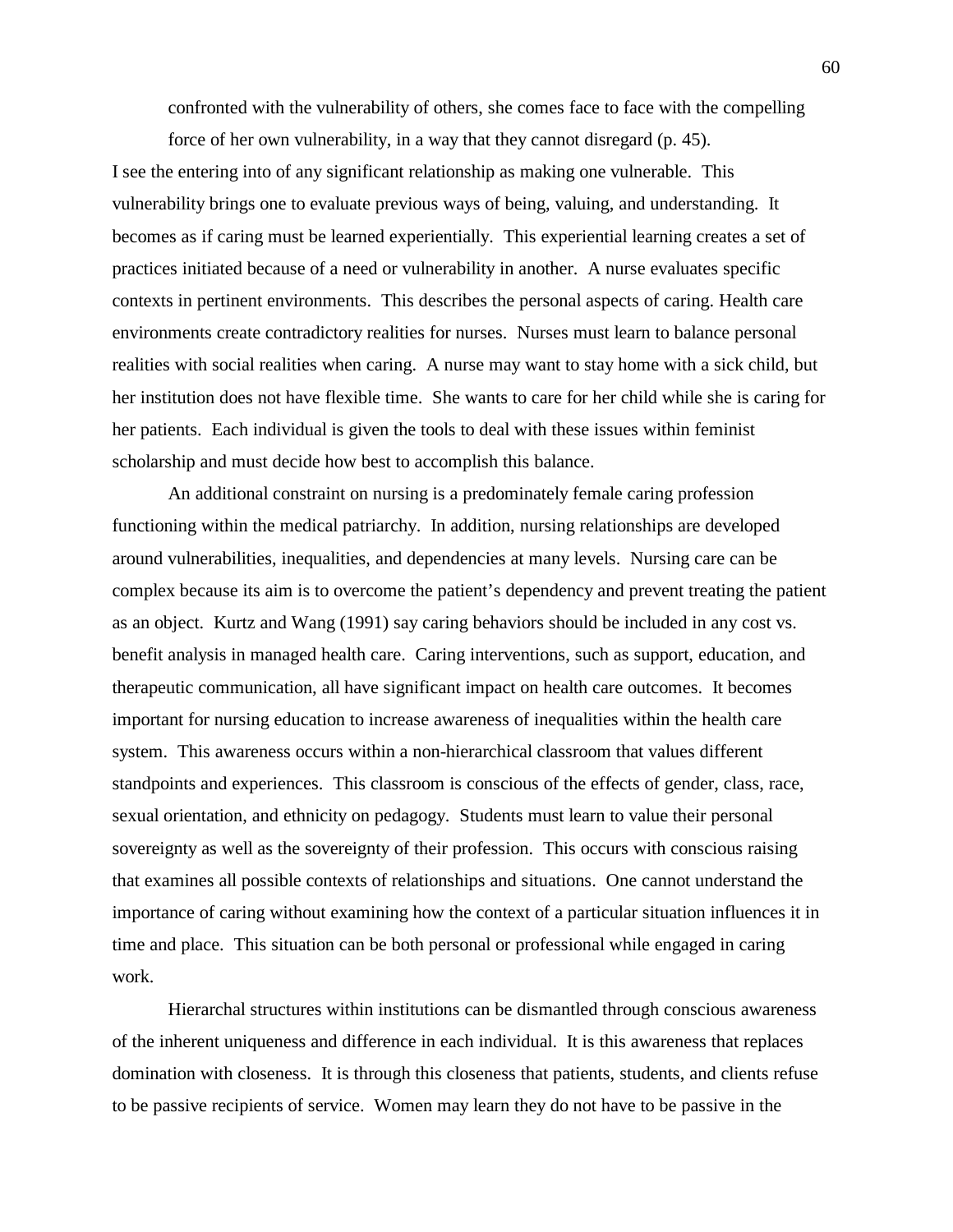workings of their lives. Most important, this awareness means the answer is not in women receiving the same education as men (Martin, 1986, p. 9). Women must consider generative love as necessary element for the survival of society. Generative love involves the cognitive processes that preserve nurturing capacities in individuals. It involves a balance of rational thought and relationships. Generative love sustains care which allows one to act in the best interest of another.

A gender-sensitive ideal of education recognizes care, concern, and connections are all important concerns for education. It removes the tension an individual experiences when acquiring traits considered not appropriate for one's sex. The educated ideal considers both reproductive and productive processes for both sexes. Martin (1994) considers gender when it makes a difference and ignores it when it does not make a difference (p. 83). A gender sensitive ideal guides curriculum decisions and learning activities that empower students. This knowledge is based on a heightened awareness of unintended learning outcomes of a curriculum that centers on cognitive learning states (p. 157). I see student nurses learning "how to be there" for patients when it is role modeled by faculty and staff nurses. An intended learning outcome of clinical courses is role socialization.

# **Barriers To Care**

It is caring as an affect that places the concept of care in jeopardy in certain public institutional situations. Care is still largely invisible and undervalued within the health care system. Insurance issues, government regulations, and requisites fail to recognize the importance of a caring nursing stance. Health care is an industry where the expressive elements of care do not direct. Incentives to care are lacking in institutions that socialize nurses to remain detached and "objective." It becomes difficult for a nurse to be objective when patients need a heightened consciousness from the caregiver or nurse. This heightened consciousness does not mean the nurse should work to the point of exhaustion. It requires a realistic appraisal of what level of care can be accomplished for the particular patient in time. This approach will help nursing control its professional destiny.

Martin explores feminist concerns and examines the unequal distribution of women in the reproductive and productive professions. She labels the "female" or caring professions as teaching, social work, and nursing. In the lowlands, she states that "you need not refuse to sell your brain for the sake of money, for no money is ever offered you; as for fame and praise, they reside on the heights" (Martin, 1994, p. 111). She sees individuals laboring in professions their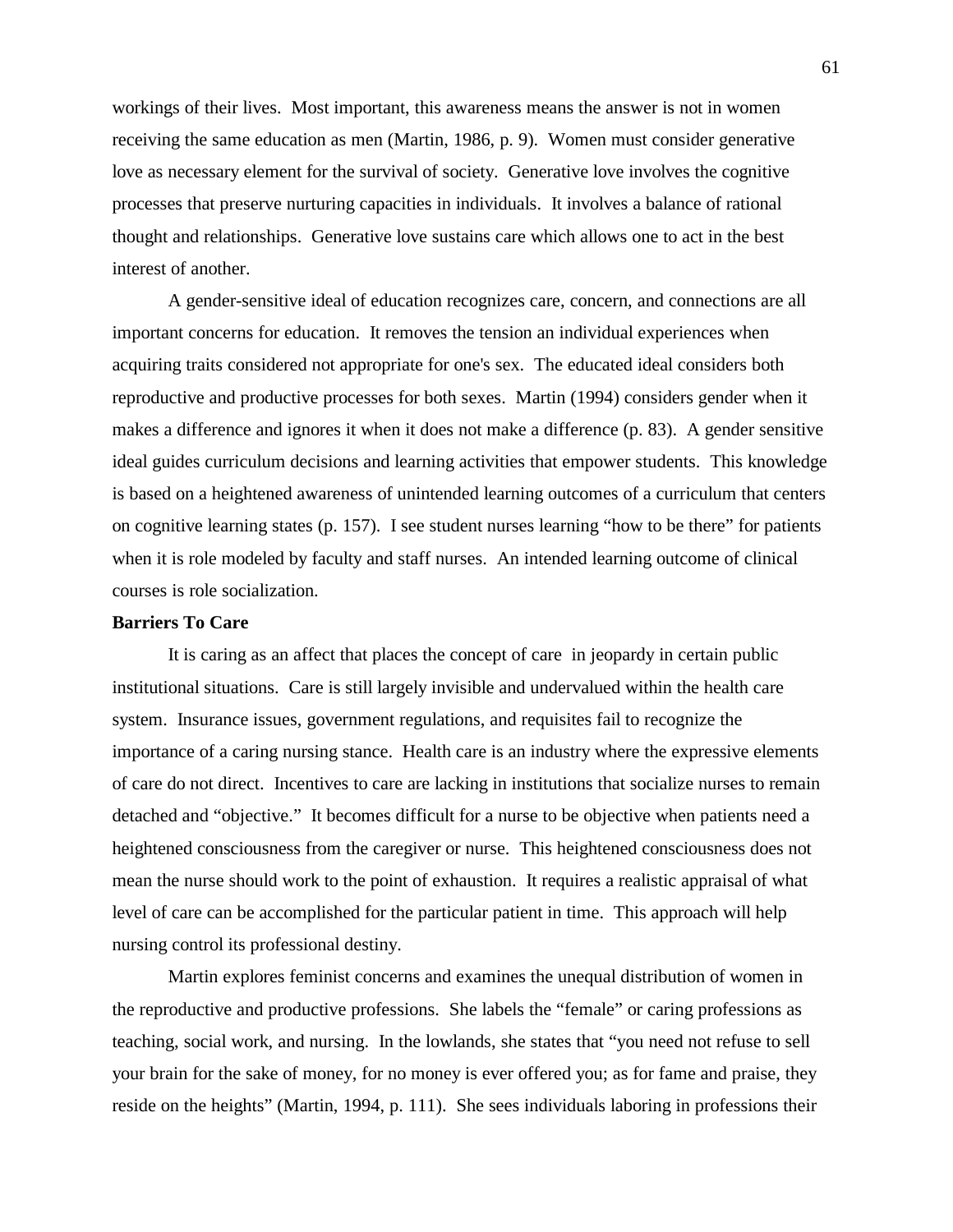culture devalues and then developing a sense of irrelevance. Martin expresses the concern that what happens next is the caring individual loses a sense of self. The sense of self is lost as the individual struggles to become what the culture views as a genuine professional. An additional concern is the caring professional may become self-sacrificing. Individuals "defy the odds" and develop new ways of thinking. Martin states that women should not have to bring qualities together that education and profession tear apart (Martin, 1994, p. 114). There should not be a discrepancy between a woman's education and the life she is leading. She warns that with "professionalization comes decivilization" if there continues to be a split between emotion and reason (Martin, 1994, p. 113).

Martin wants educators to rethink their thinking. This rethinking examines women's experience with children. She wants nurses to integrate examples of women who have incorporated caring and rational thought into the classroom. This action is not just to "showcase" women's achievements, but to offer alternative ways of thinking, perceiving, and acting (Martin, 1994, p. 115). She warns nurses that this is not enough and one must practice alternative modes of thinking.

Watson (1995) states that a caring stance heightens a nurse's perceptions and promotes early recognition of a client's problems. This stance enhances knowing the patient through informed awareness. Health care institutions do not tie care into patient outcomes or recognize it in reimbursement issues. Individual institutions want quality care while containing costs. Institutions are often short staffed. It is perplexing for the individual nurse who finds it difficult to overcome these barriers. A proxy often does the care the professional nurse wants to give, with support staff giving the care for the professional nurse. Supervision of care does not necessarily equal transpersonal caring.

Caring needs to occur spontaneously and without interruption. It becomes important to identify the unique contributions of nursing which impacts the quality of care for patients. Williams (1997) states nurses need to know what are caring behaviors and how these behaviors create a caring environment. Seeing faculty role model a caring relationship is valuable for student nurses. Knowlden (1998) states that the educational process needs to show how nursing actions reflect caring.

Martin (1986, 1994) relates that education has used the concepts of objectivity, rationality, and self dependence. Liberal education had emphasized these concepts and neglected care, concern, and connection. A liberal education teaches that care is important but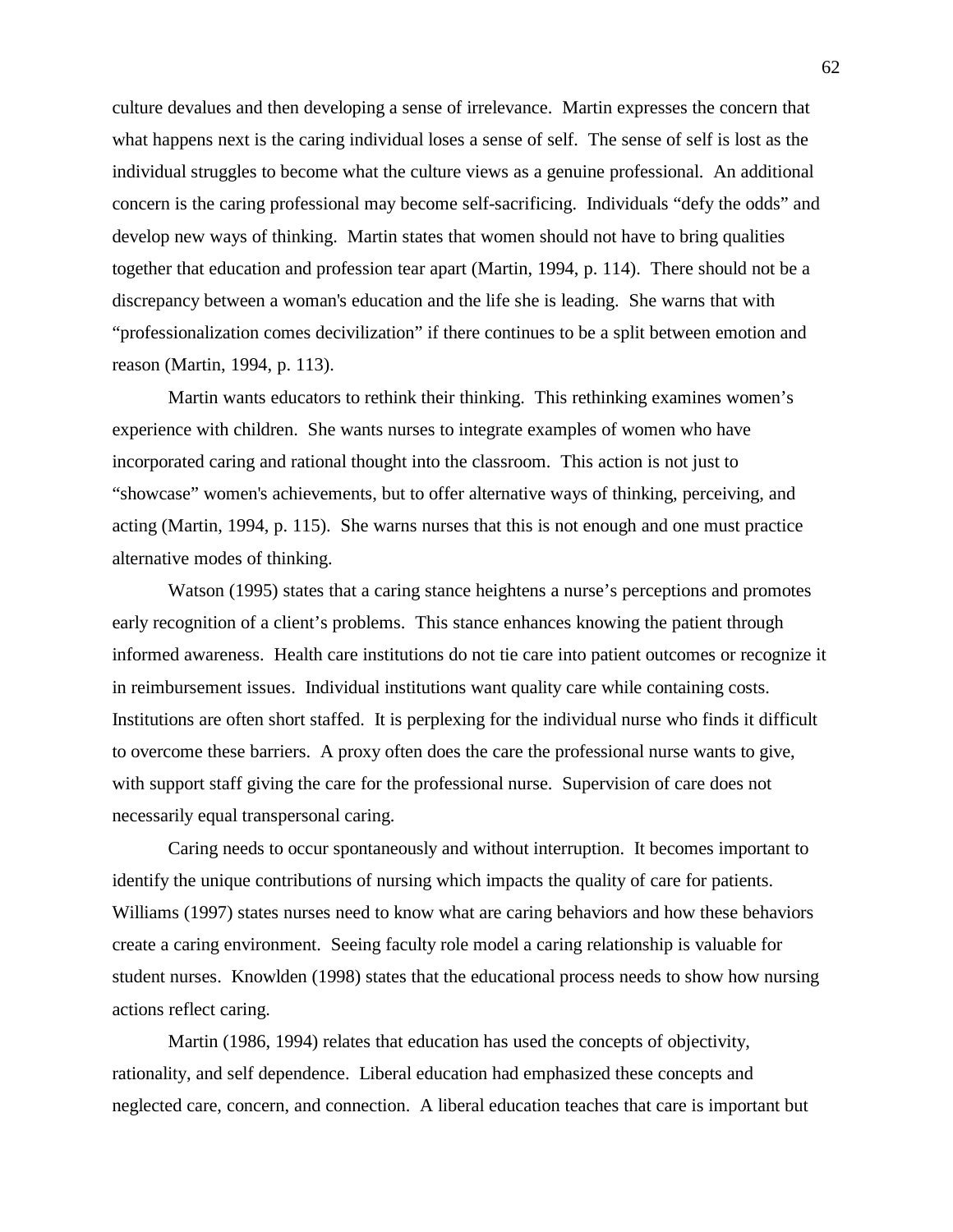neglects the process of caring. This position values rationality and objectivity and neglects the caring elements. This neglect leads to culture degradation that affects both women and men. Martin believes men learn to devalue caring, nurturance, intuition, and relatedness. Men will then have an impaired ability to experience their wholeness or humanness. Women learn to degrade other women and themselves. This devaluation becomes a part of oneself. Nurses learn that everyone else in the system is more important than they are. Like other females, nurses come to believe everyone else's needs must be met before their own needs. An important element of nursing for me is an intuitive knowing that develops from caring practices. Nursing education must address how students develop this ability and how they can nurture this process Caring of self is essential in fostering intuitive knowing.

The development of this ability is accomplished through various teaching strategies that encourage dialogue and reflection while providing the opportunity to practice caring. I see caring as a process of action rather than a set of specific behaviors. The individual practitioner acts through a model of caring that evolves from personal assumptions and beliefs about caring. If the profession expects future nurses to be caring with patients, students must learn in a caring environment where they feel connection with educators and practitioners.

#### **Conclusion**

Caring was role modeled by my mother and my great-aunt Margaret. They were very attentive to me and my siblings. My valued caring concepts evolved from my experience with them. Life has shown me how caring is invisible and should not be self-sacrificing. The writing of these experiences validate for me the role of education and caring in women's lives and their inherent paradox. The choices and decisions I make center around these concepts. I see caring as giving one a sense of intuition with others. It is through education that this intuition comes to fruition. Caring has detrimental effects unless it is viewed as a gender sensitive ideal. The use of narrative lets me see change in my life and others and work on making my caring gender sensitive. I write early in this chapter of the care surrounding the sixteen-year-old boy with the neurological impairment. It is something I can examine and scrutinize. I see care as relational and as promoting thoughtful and moral choices. I believe an individual must constantly reflect on his or her care giving. One can care best for another when he or she cares for self. Care surrounded me early in my life with varied contradictions and challenges. The tools to handle the challenges of care come with experience and relationships with others. It is the teacher's challenge to share these "tools" with students. These "tools"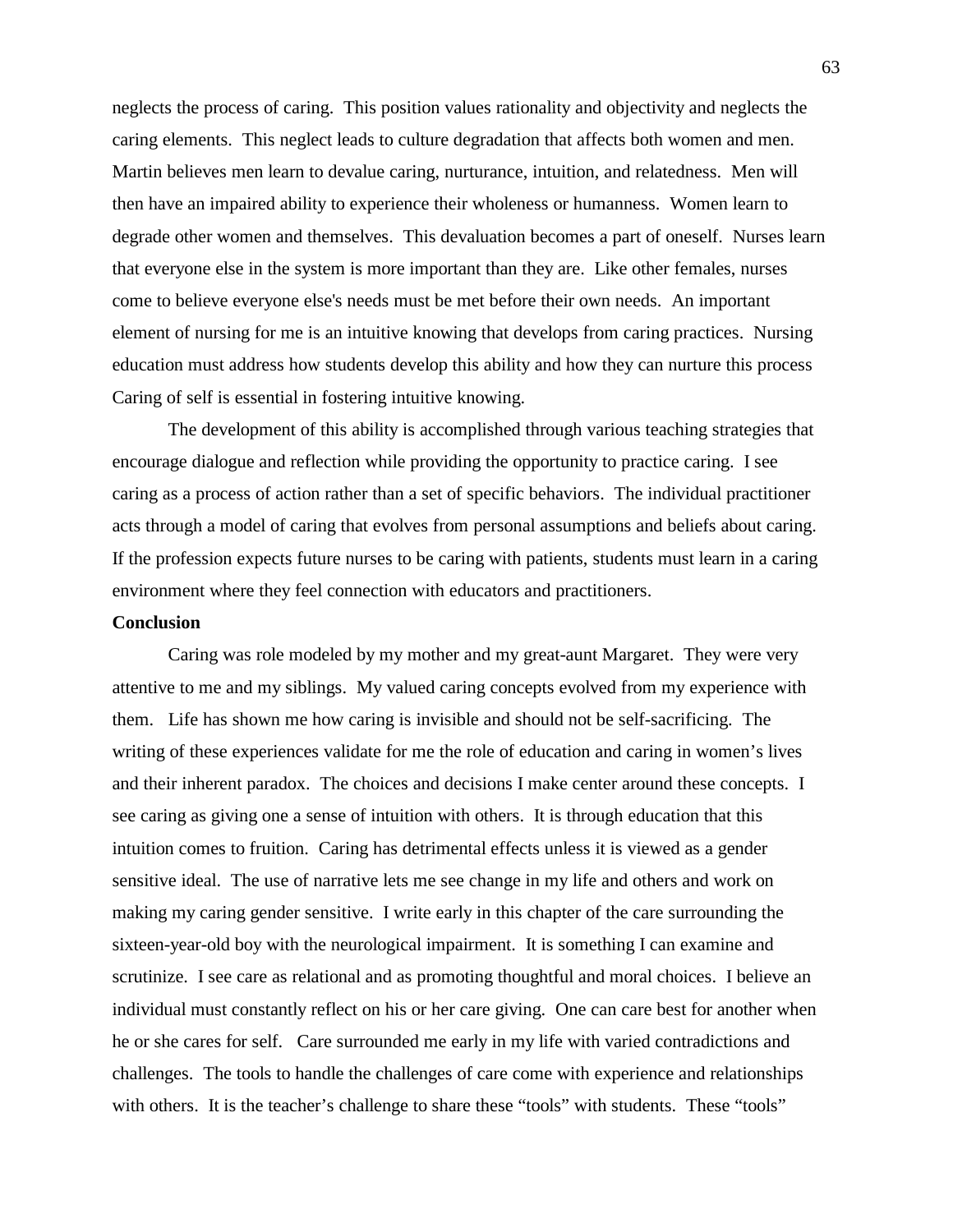come from the intuition one derives from a caring stance. This process means following your conscience rather than an organizational directive.

Martin (1994) writes about the contradiction and challenge by using the metaphor of the bridge. She deals with the issues of settling for less and not caring for self. It is very easy to settle for less than you are capable or less than you deserve. My study of caring has increased my scrutiny of gender sensitive issues. It is dialogue about lived experiences that heightens my understanding and allows for shared meanings between teacher and student. However, the student may not see this at times. I recently talked to a student advisee who is a licensed practical nurse. Before I could address her concern, I was mentally considering the following factors. She is divorced and close to my age. She is feeling stress now because the nursing curriculum is conflicting with her job at the hospital. She needs to work to stay in school and keep her health insurance. These are all valid and gender related concerns. These factors should not inhibit her from fulfilling her career aspirations. I perceive it is important that I at least acknowledge her concerns, and I am glad she is verbalizing them. I am also thinking of the male nursing student who is a displaced worker. I sense he works twice as hard as some of my younger students. He always follows through on the faculty members' suggestions. I always try to commend him on this accomplishments. For instance,when he made the highest score on the Nursing Care of Children examination, I commended him on his accomplishment.

Dialogue is the cornerstone of clinical nursing courses. In a clinical journal, a former student notes how close the cooperation is among the individual members of her clinical group. This cooperation stems from dialogue and examines the various attributes of care within the professional environment. I see this process as allowing the student nurses to learn and practice caring. If nursing is to keep care as a core characteristic of the profession, then we must give students an educational environment that values connection to others.

Care means many things to different people in various professions. In the description of practices, individuals relate how care is embedded in their practices. An understanding of how care is embedded allows one to keep instrumental and expressive equally important in nursing. Through the narrative process, I describe how I use care to grow as a nurse educator and to continue to talk effectively with students. This dialogue promotes the critique of practical knowledge and how one is with others. This shows both the teacher and students how to make sense of what one does as a nurse. I know I need to speak of what I do to make sense of my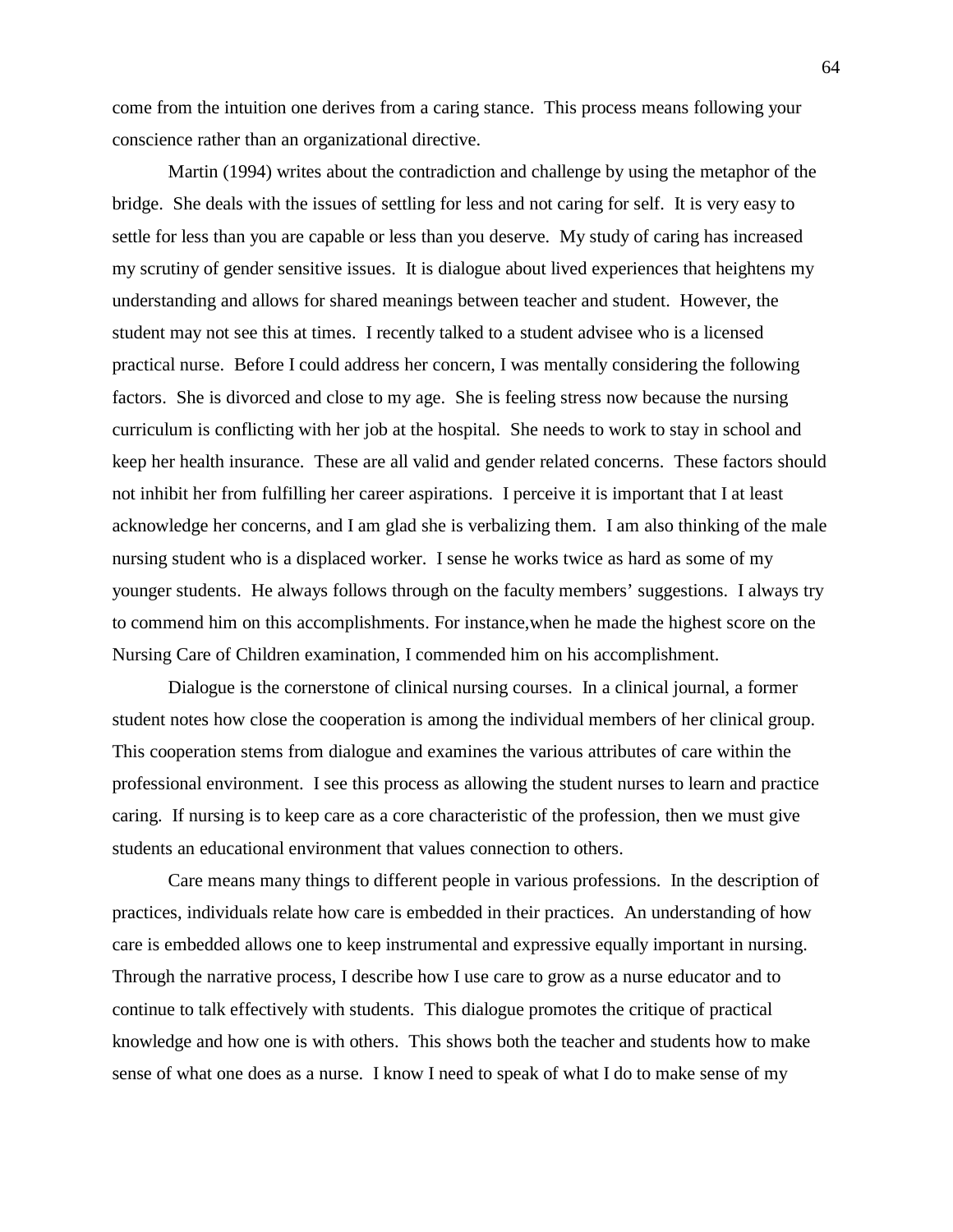work. If an individual gains a sense of caring work, then it becomes easy to value it and make it more visible to others.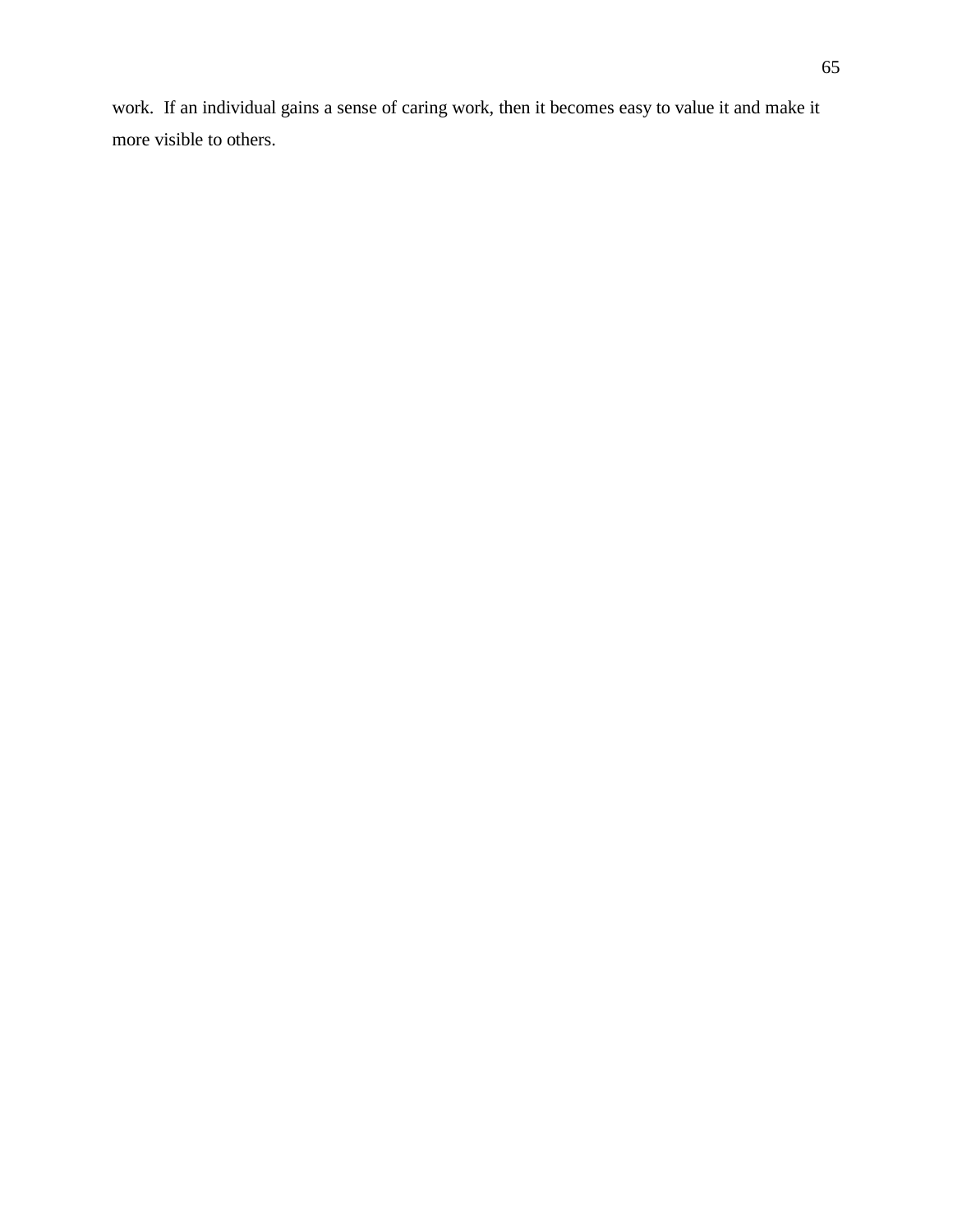# **Chapter Three: A Model of Caring**

Caring is an essential element of life and must be cultivated by each individual. Caring as an art form has been taken for granted. It is assumed nurses care because it is instinct and a part of the human condition. Like the artist who plans and works out the details of each painting, a professional nurse must study the theoretical basis of caring and work at caring practices. I see caring as an art and a discipline that is informed by the sciences within the nursing profession. Caring is more than instinct and needs to be reflected on and skillfully applied in one's practice arena. Bevis (1981) says that "something as important to life, as central to life's fulfillment as caring deserves thought, study, and practice" (p. 49).

As with any art form one must be committed to caring, so knowledge and skill development occurs. Noddings (1984) says that caring is relational and requires engrossment, an energy exchange and awareness of the other's hope, dreams and plans. There is more to caring than engrossment. The feminist and humanistic models of caring and their cultural attributes help the nursing profession examine the multiple realms of caring. This stance will allow me to explore what constitutes caring practices and what is required to be a caring professional within nursing and nursing education. Since caring practices are firmly fixed in society and culture, I will examine internal and external barriers to caring. Finally, I will propose a model of caring for nursing education that is relevant for current societal trends.

# **The Process of Caring**

Mayeroff (1971) sees caring as a "process, a way of relating to someone that involves development in time through mutual trust and a deepening and qualitative transformation of the relationship" (p. 1). It is within this definition I first viewed caring as a work of art. Natural caring is the way one exists and attends to caring in the activities of daily living. This natural caring is similar to Ruddick's "attentive love." Ruddick (1989) says that maternal thinking is central to caring work. She says "this loving attention represents a kind of knowing that takes truthfulness as its aims but makes truth serve lovingly the person known" (p. 120). This attentive love allows caring to grow from relatedness and guides one in doing what is in the best interest of the student and or patient. Actions center on preserving and promoting the growth of the care recipient. Ruddick (1989) tells how "a mother learns to ask again and keeps listening even if she cannot make sense of what she hears or can barely tolerate the child she has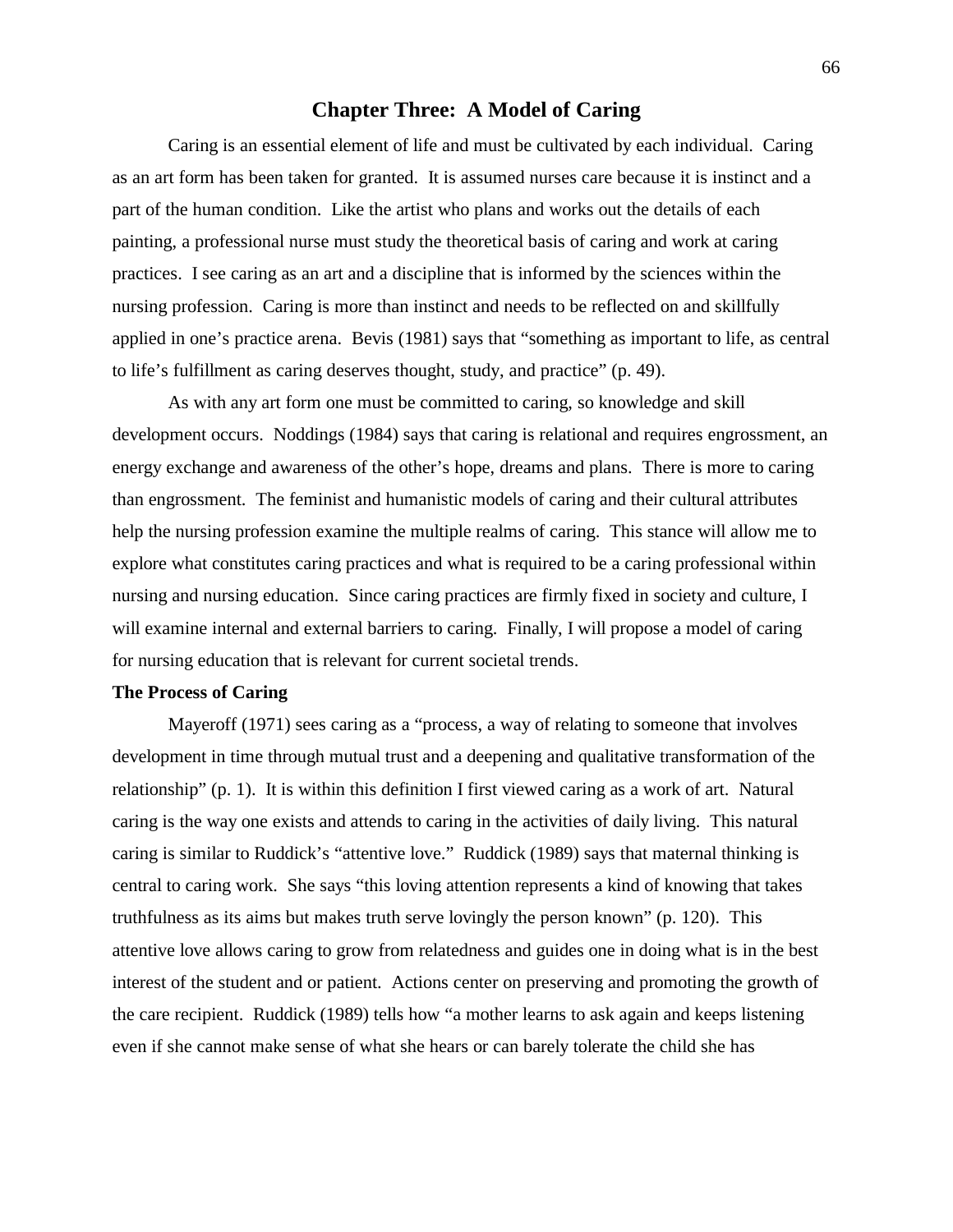understood" (p. 121). I see this as a voluntary practice that involves reflective thinking. This reflective thinking allows the caregiver to see the reality from the care recipient's world.

I do not consider myself an artist in the usual sense of the word, but I have spent time working on relationships. In the process of forming these relationships, I have learned to cherish and value individuals. I have also been committed to following through with this process and believed in the recipient of my care. Being committed to care requires an affective response; it is a way of being rather than a method of doing. Watson (1988) says this "way of being" supports the dignity of each individual. The dignity of the individual is supported when the person is sincere, because the one caring expresses feeling as it is experienced. Noddings (1984) says that caring as engrossment leads to being with another and then responding by doing for him or her based on need. Watson (1988) supports this view when she says, "It is art when the nurse, having experienced or realized the feelings of another, is able to detect and sense these feelings and in turn is able to express them in such a way that the other person is able to experience them more fully and release the feelings he or she has been longing to express" (p. 67). Watson speaks to the importance of nurse patient interaction. The centrality of caring nurse patient interaction is based on caring student teacher relationship. For it is in this relationship that students are nurtured to finding meaning in the learning environment.

I sense that Noddings and Watson are asking for an examination of the moral aspect of caring behaviors. I see it as a call to be responsive and receptive while connecting with others. Nursing is a caring profession that centers around meeting the individual needs of the receiver of the care. Meeting these needs requires the nurse uses his or her value system, while thinking through what approach best meets the patient's needs. It is not a call to be self-sacrificing when meeting another's needs. Noddings (1990) denies that her theory calls for self-sacrificing while feminist thinkers urge more emphasis on caring as valuable work. Yet, Noddings (1988) says that the caring perspective leads to an engrossment which promotes a sense of obligation that stimulates natural caring (p. 219). In a later work, Noddings (1992) states that engrossment does not tell the caregiver what to do but merely describes one's consciousness when caring (p. 16). It is engrossment that guides the nurse to do what is in the patient's best interest and should not hinder the well-being of the caregiver.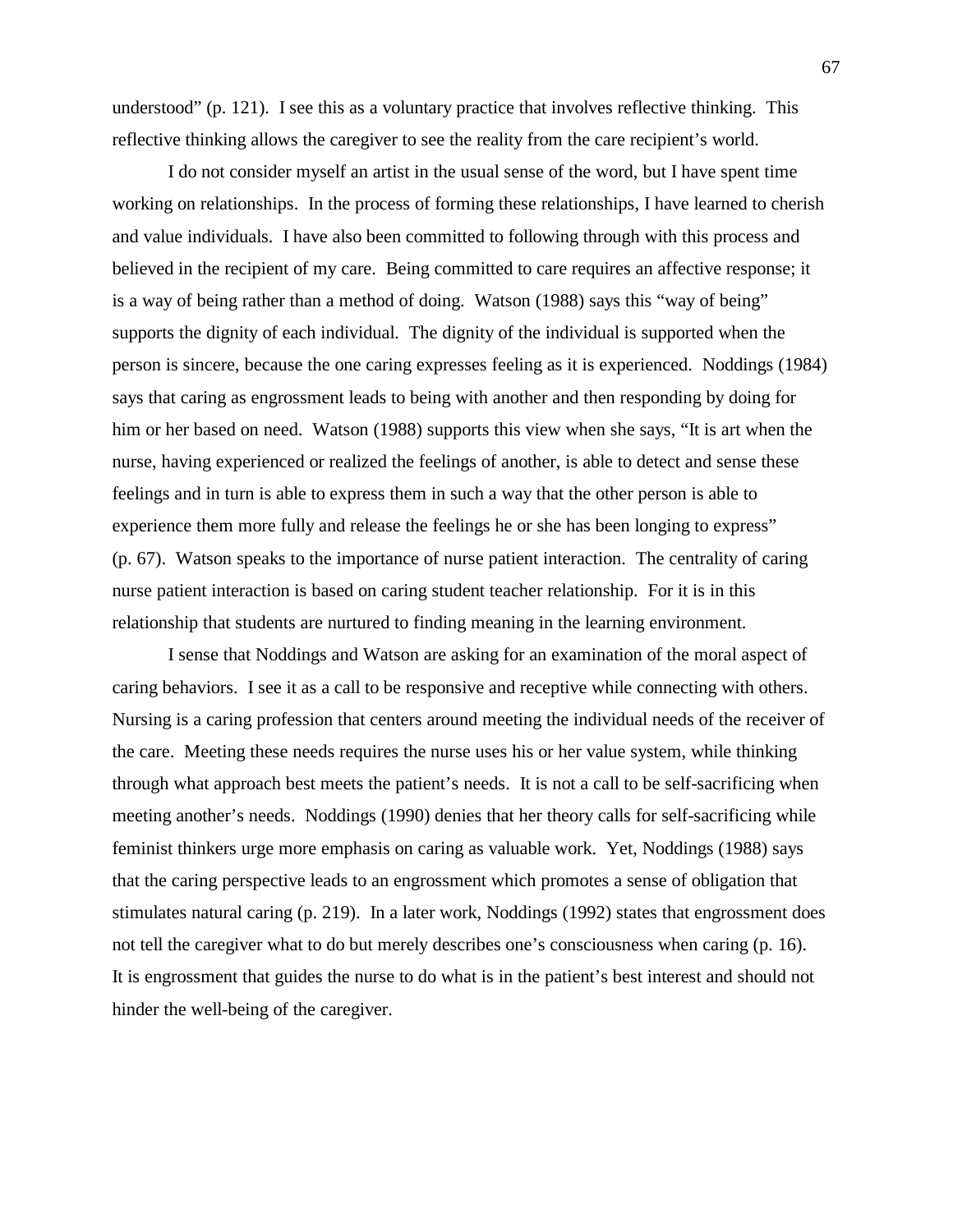#### **Addressing Power Issues in Nursing Education**

In the light of the foregoing comments, the following question needs to be asked: How does a caring stance celebrate the power of human contact without it turning into a laborious task or oppressive task? I propose the answer to this question is vital to a model of caring in nursing education. I believe nursing education must create a caring environment that promotes the growth of students. This environment allows them to navigate the contextual elements that affect their patients. It must also stress caring for one self while caring for others. Nursing students are experiencing increased stress and are having a decreasing support base. The nursing educator needs to instill pride in the profession while showing students they are valued. To paraphrase Noddings (1992), a caring learning relationship in nursing is the nurse educator as the "carer" who helps students develop their capacity to care (p. 18). The capacity to care involves being attentive and being aware of others' needs or vulnerability. I see this as reflecting on the circumstance or the moment and placing value on the individual's point of view. It is through dialogue that I come to understand my students and my patients. Understanding does not equate with agreement, but it leads to heightened awareness of the other's world view. It is through this awareness that one can choose a certain stance which involves judgement and to some degree power.

I believe caring in nursing requires that power issues be addressed from the feminist perspective. Power and human needs change depending on context and circumstances. Power to make change occurs in caring relationships. A person with legitimate power shares personal meaning and tries to understand the emotional components of a situation. This sharing of meanings enables the other in a relationship. This understanding allows the educator to assist students in exercising their own inherent power from being a part of a learning community which enables them to accomplish goals. Students derive power from sharing values and beliefs within the student-teacher relationship ,which is central to the learning process. A nurturing environment is open, honest, and genuine with goal setting and mutual decision-making. This caring environment often remains hidden and unidentified. Paterson and Crawford (1994) state that nurse educators exhibit caring when they defend a student to a staff nurse or when they spend time with a student who is experiencing difficulty. These examples are caring practices that often are not discussed with others and therefore are invisible. Role modeling is a primary method for students to learn caring in the clinical area. Cohen (1993) views caring nursing practices as knowledge constructed from lived experiences in education and practices (p. 624).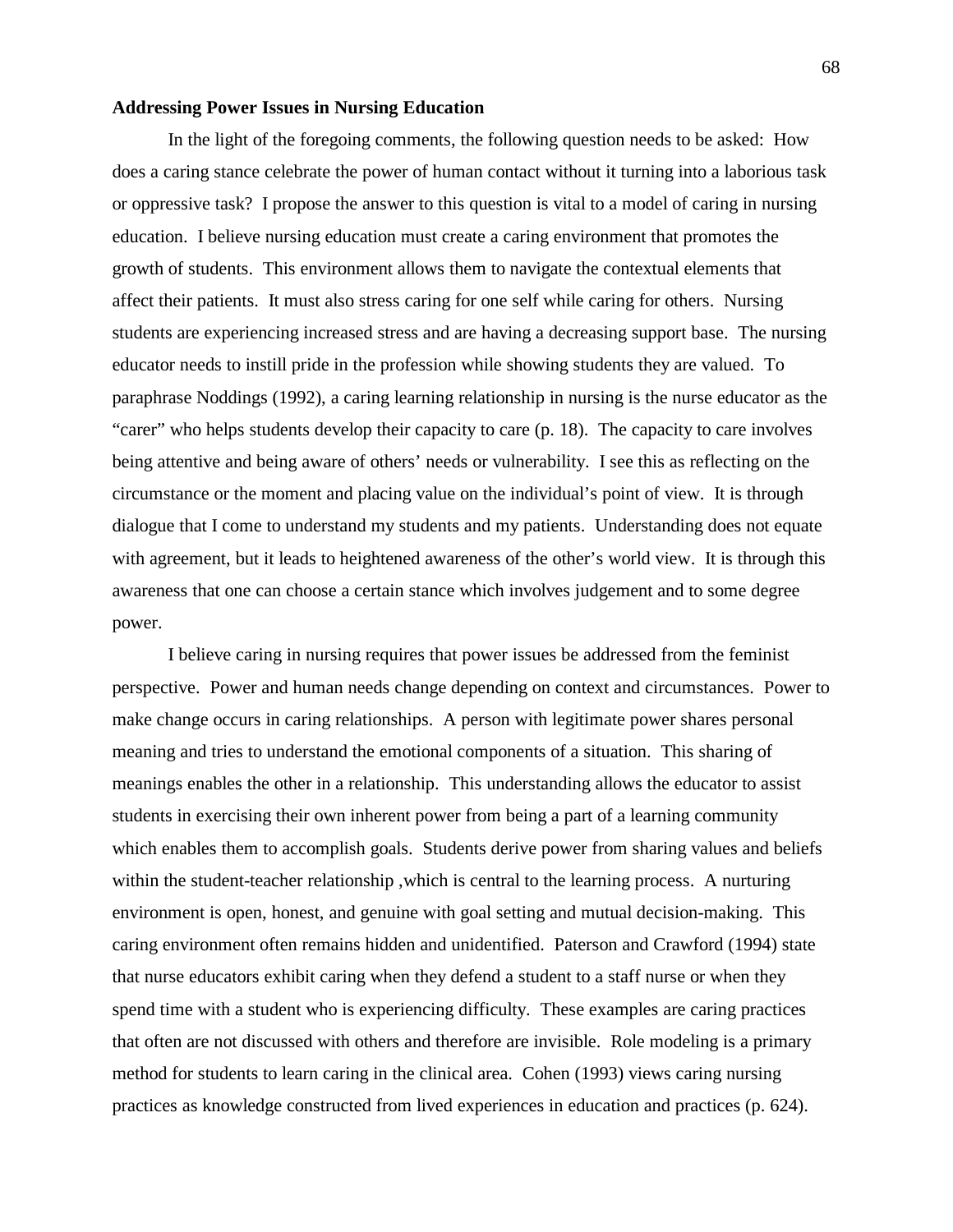Belenky et al. (1986) studies how women understand their world and learn. This research describes five categories of knowledge deployment documented from extensive interviews of women with consideration of developmental changes. Constructed knowledge involves a positive sense of self with the knower an intimate part of what is known. Nurses must listen to their own voices to balance issues of power. This involves moving away from "either/or" distinctions and being aware of one's internal contradiction.

There exists the possibility to exert power over another in the nurse and patient relationship. The process of receiving care can accentuate feelings of dependency in patients as well as students. It is important for student nurses to feel empowered so as to facilitate positive change in their patients. I believe this comes from egalitarian relationships within the professions. It begins during the educational process and continues with the encouragement of mentor relationships. It starts when a individual recognizes the importance of not doing violence toward self and others. Empowered students work at problem solving and strive to improve their communication skills. Educational empowerment encourages dialogue that leads students to understanding their patients' dependency needs. This deliberation prevents an individual from giving power away because of failure to care. Failure to care means one is passive and accepts the status quo.

Faculty need to care about the power they have with and over students. Personal development is fostered by believing in the student and showing them that power comes from working together. In working together, faculty and students see what exists and then envision alternative ways of responding in a situation. This requires reflecting on real situations and generating ideas for solving the problems. Knowledge is gained through active reflection that permits one to know how and why something occurs. I see this as active learning and essential in nursing education since nursing students must apply theory in a variety of clinical settings.

### **Reflecting on the Idea and Ideals of Nursing: A Vignette**

Nursing students must link and reflect on ideas, ideals, and thoughts and then develop personal meaning while learning. In one clinical situation recently, I decided my nursing students needed to do some brainstorming and come up with their own solution. They needed to resolve this because they need to be active participants in their own destiny. If they are active participants, then they will see a need to be supportive of each other. Allen and Farnsworth (1993) state "reflexivity is a critical process of increasing self-awareness and sensitivity to the experiences of others" (p. 351). This reflexivity considers multiple contexts and considers the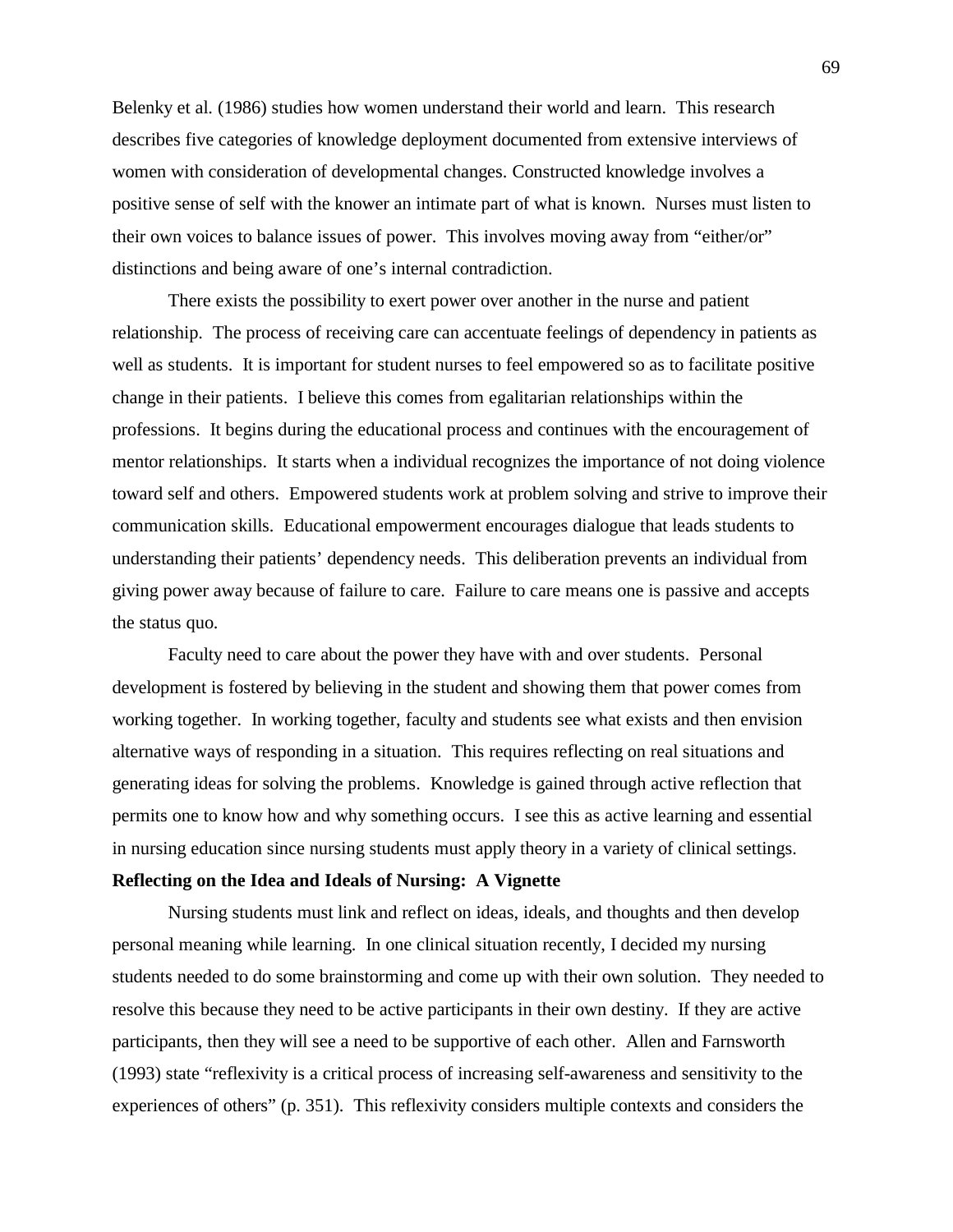lives of teachers and students when considering pedagogical practices (p. 352). The following vignette exemplifies both the use of reflexivity and problem-posing in the clinical area and there are multiple paths to learning. Hokanson Hawks (1992) states that problem posing allows the educator to situate learning within the student's environment and this process is congruent with empowerment (p. 615). Problem posing challenges the existing environment and requires student nurses to actively examine how their beliefs and views impact their didactic and clinical learning. Nursing knowledge involves more than the transmission of rules and facts but involves multiple world views. Benner (1994) says that caring is integral to this knowledge and involves skill and being in relation to others (p. 45). It becomes crucial that students examine the impact of relating to each other in a caring learning paradigm.

My student nurses, Darcy and Penny, need to gain knowledge through reflecting on what should be done regarding the potential health cleanliness and professionalism issues of selected colors of nail polish that have arisen in our clinical group. Our group was in the midst of the team leading experience. Each week a student team leader grades the team members on their nursing performance. Penny is upset because Amy deducted points on professional responsibility because she had nail polish on last week. Penny comes to me because this week's team leader, Darcy, is wearing the same shade of nail polish that Penny wore last week. By the end of the clinical day, I am sick of the nail polish debate. I think it would be easier to lower everyone's grade who has worn nail polish in the hospital setting. I see that the involved students can chart the best course of action as I ponder why they are making this an issue. These students take good care of their patients and are otherwise very responsible. A correlation between the color of the nail polish and the quality of their nursing care does not exist. This issue should not hamper the group process. Is the issue of wearing nail polish an old nursing ritual? I ask them to reflect on the nail polish issue and what is happening to their group. They need to be supportive of each other, and the strife is hurting each of them. I tell them to decide how our clinical group should handle the nail polish issue. I ask them to analyze why the color of nail polish created conflict and decide what constitutes a professional appearance. Darcy says in a whining voice, that I am the teacher and have the final say. I respond that you are graduating in May and can come up with a solution. You should tell me what constitutes professional nursing attire and what you can begin to do now to support each other. I am not going to just lower everyone's grade who wore nail polish to the clinical area. I am posing this as a problem and expect those involved to find the solution. In your professional career, you will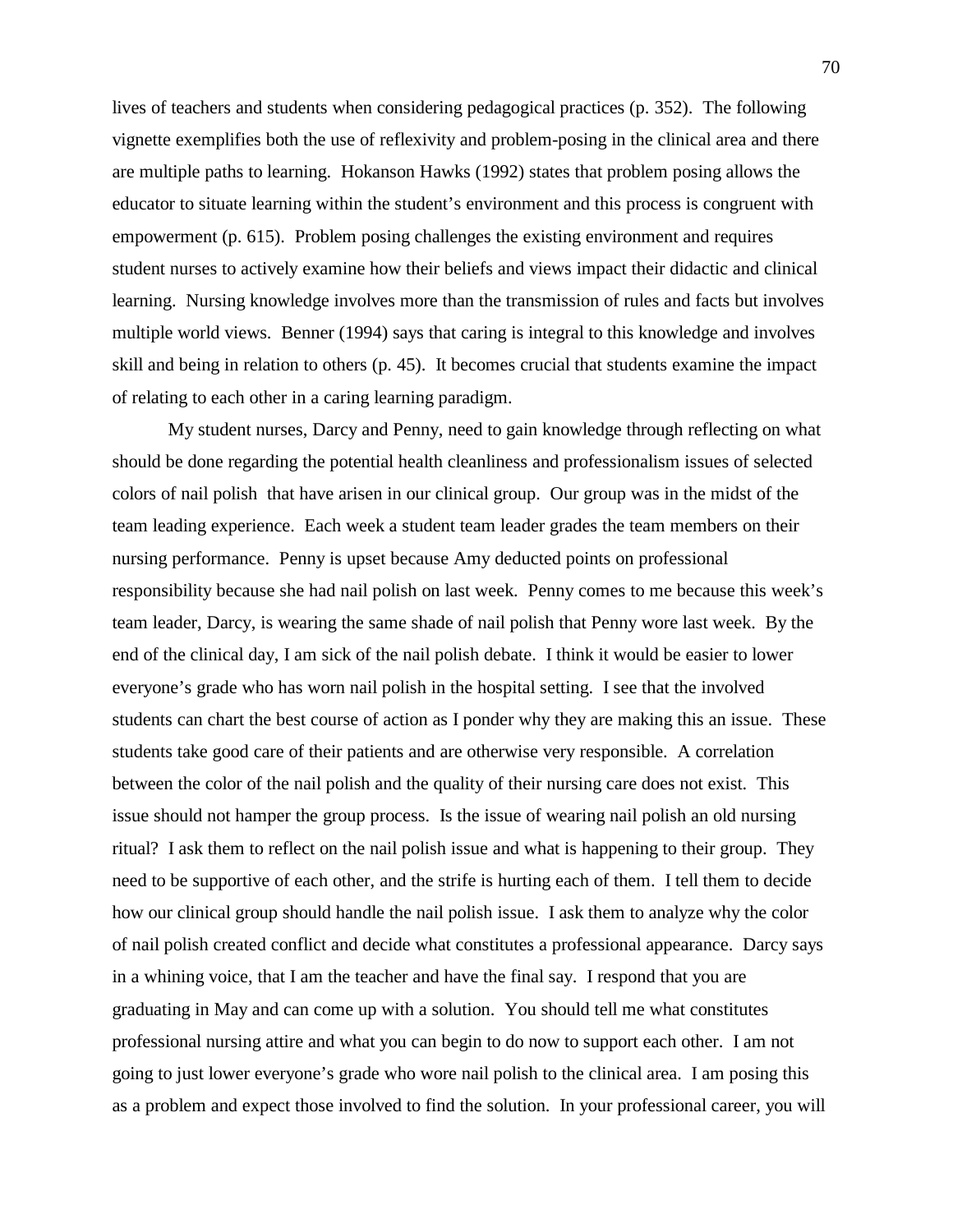need to be proactive about issues facing registered nurses. There are multiple ways of completing a task and understanding a situation. Both I and the clinical group can learn from what you conclude.

They debate the issue and decide wearing nail polish does not impact their ability to care for patients. It is decided that chipped nail polish looks sloppy in the clinical area. They feel power became an issue when Amy gave Penny a lower score because of the nail polish. They decide it is too close to graduation to be arguing over trivia. However, I am not sure if they see the need to be active participants in this process and why I believe it to be necessary. The issue of personal power to institute change is not stressed or nurtured in most nursing curriculums.

Student nurses need to be proactive in professional decisions and motivated to care for patients. This starts with faculty who avoid "power games" and who will not tolerate it with students. First, faculty must support each other when the need arises and celebrate each other's accomplishments. Unfortunately this does not always happen, but it should be the ideal model for students. I am not sure I have the answer to this except that it can begin one person at a time. I try to commend my colleagues when they accomplish something and walk away from the gossip and innuendoes. It is important to be supportive of each other for the profession and the students. If it is role modeled for students, then role inculcation may occur during the educational process.

Faculty care about students when they recognize the times students have done their very best under circumstances by acknowledging this. This process involves avoiding being harsh or judgmental when the student is less than perfect. Sometimes the nurse educator needs to be the "co-learner" rather than the expert. It involves being more interactive and less rigid in the cognitive process. Faculty need to learn to listen from the student's perspective and not their own agenda. This is hard because many faculty have been educated in an oppressive paradigm.

#### **The Feminist Perspective on the Process of Caring**

Feminist perspectives are important because nursing is affected by a changing health care system and a history of oppressive roots. Staffing patterns vary within institutions and managed care impacts how care is given and by whom. In today's health care system, caring is still invisible and undervalued and nurse caring is often done by proxy. Most important, future nurses need to care about the profession and what it has to offer the health care system. This process starts by caring for self first. If nursing is to be valued professionally and publicly, then emphasis needs to be placed on caring practices and their impact on health. It is now time for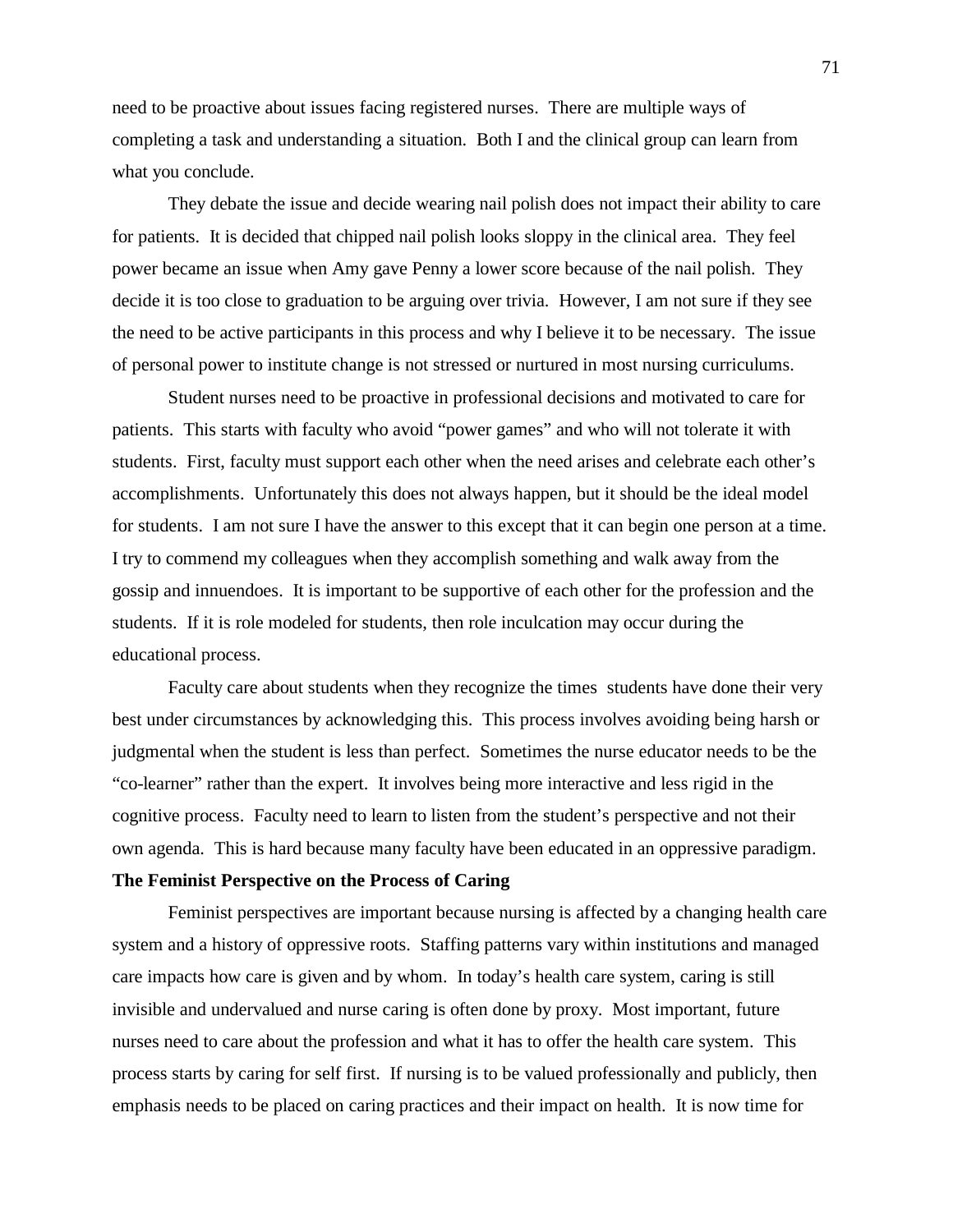nurses to be more autonomous in deciding what is the "market value" of their caring. Nursing students need to be consciously aware of the inherent uniqueness and differences in each individual. This awareness allows us to begin making connections with others in the profession. This heightened consciousness allows students to come to care about things they may not have always seen. This process allows one to identify domination in the environment and to begin to reconstruct it. This requires thoughtful and caring inquiry about nursing practices and how these processes impact lives.

Caring involves autonomous thinking and acting on what one sees as the best course of action in a situation. A caring stance centers on what it means to be human and guides technical competence. A caring nurse needs to be technically competent. A technically competent nurse allows caring to guide technical procedures. Caring promotes the good use of science in health care. For example, one of my colleagues is an adult nurse practitioner at a free health clinic where she has been treating a middle-aged women with fibromylagia. She sensed the antidepressant the women was on was not working, and she taught this woman guided imagery, stretching, and yoga. This woman comes back to the clinic every two weeks to practice what she has learned under her supervision. When I covered for my colleague at the clinic when a family emergency arose, she told me that I can cancel this woman, but she thinks the patient needs to have the contact since she is feeling better and is following through with imagery and exercise. I know I can do the imagery and stretching, but I am at a loss with the yoga. I review the chart prior to meeting the patient and then do a brief examination. I am amazed with her progress with the guided imagery, and she is anxious to start stretching exercises. I show her all the stretching exercises I think will help her trigger points, and in return she demonstrates what she knows. I think nothing of it until my colleague stops by my office and tells me how my stretching exercises helped this woman and what progress she is making with the yoga. The patient wanted me to know the stretching helped her pain at the trigger points. I am gratified she is telling me this. I think it is really important to listen to patients and to try different modalities. Nursing is about healing the spirit as well as the body. Just treating the body does not heal the patient's spirit. I think this patient's spirit was healed because she was maintaining her health.

I want my students to know when our profession can guide someone to a sense of wellbeing and when it is appropriate to use science or technology. Nurses must be attuned to the patient's environment to adapt or guide the technical competence to meet the patient's needs. To do what is in the best interest of the patient, a nurse must know the patient as a person and have a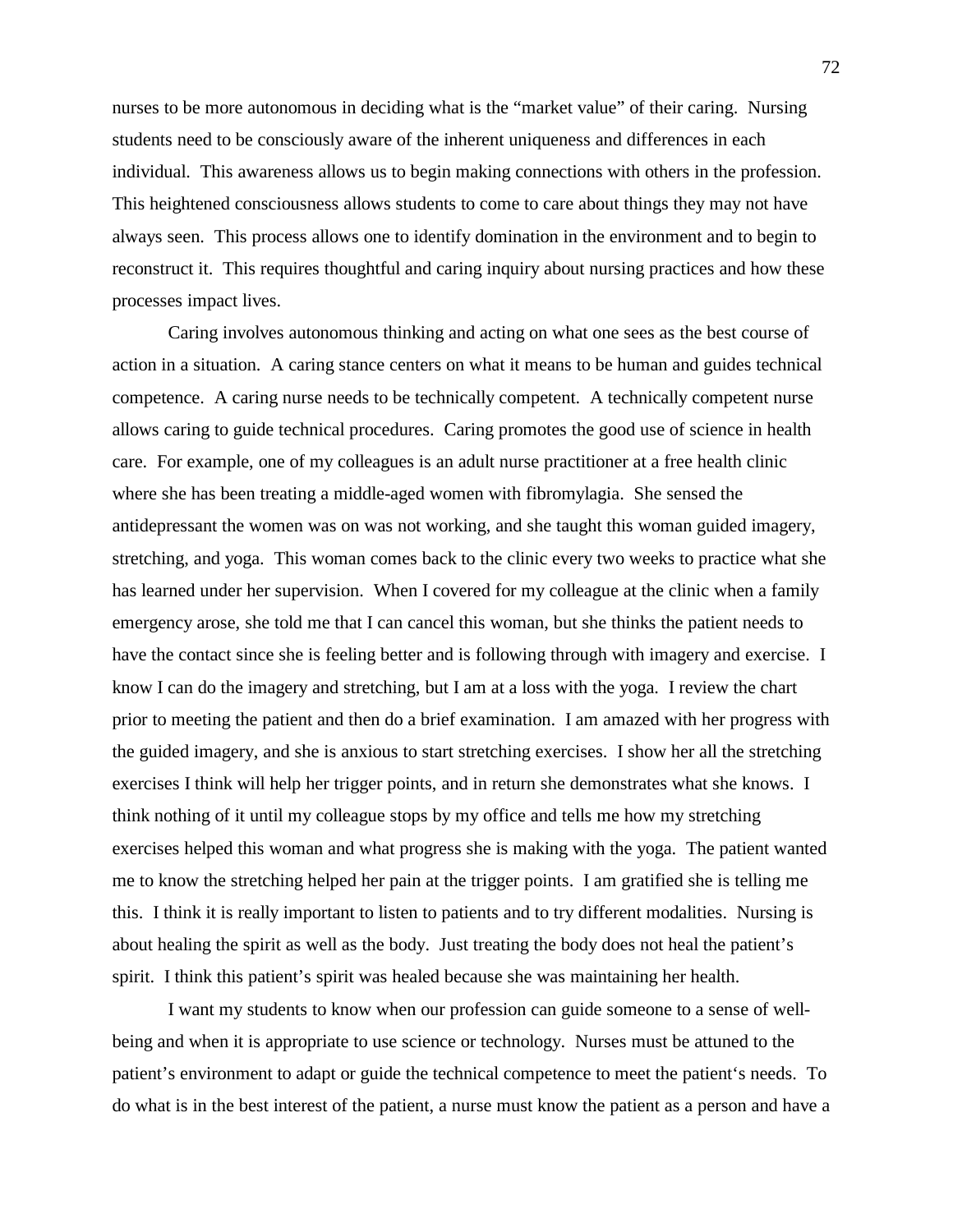sense of the environment. Most important, the nurse's sense of concern guides knowing the patient and then doing what is in the best interest of the patient. It is the nurse's spirit that allows connection and growth. Simone Roach (1987) views caring as the source of conscience and conscience as the call to care. My conscience called me to question a situation recently and not accept the status quo. I needed to examine the internal and external barriers to caring within the present health care environment.

#### **A Vignette: Illustrating My Model of Caring**

It was my first day back with the second year nursing students, and we are ready to report to the floor. Jane says she does not understand why we need to make those home health visits and do discharge planning. She feels it is such a waste of time for us, and we need to be taking care of patients since we are close to graduation. I shake the table with my hand, just enough to spill my coffee. I say, "Jane, you need to care for patients and know what it is like for them at home. Then you will see what obstacles each patient face at home, and you can care or plan for them better in the acute care setting." Jane slightly smirks and Lea giggles as we leave the conference room for the floor. Jane is caring for her two patients in room 14 when I hear from the charge nurse that the patient Jane is assigned to in room 15 is going home. I rush to Jane to question whether she knows that her patient is going home. She is very surprised and says, "No, but I will check with the charge nurse." I am reviewing with the other students when Jane says, "Ms. Dragich, Mr. Balling is going home now and the volunteer has him in the wheelchair. The charge nurse gave him his discharge instructions, and I did not have a chance to even talk to him." Jane speaks to Mr. Balling now, and I suggest she may be able to make a home visit. Jane discovers Mr. Balling is walking home and no one is accompanying him. Home is a downtown motel that has been converted into efficiency apartments. The charge nurse wrote a message on the progress notes that Mr. Balling crumbled his prescription slip and put it in the garbage can because he cannot afford it. Jane informs me the medication is Celebrax. I tell Jane that he can take the prescription to the free clinic and get it filled. She says that Mr. Balling does not know about the free clinic. The charge nurse says that he is ready to go home now, and a volunteer is ready to take him downstairs. I tell Jane that she needs to talk to him right now about the free clinic and set up a home visit.

I speak with the charge nurse, who says that he is ready to go, and confirms she gave him discharge instructions. She is a nice person, very good to students and patients, but something just does not feel right. When I ask her about the Celebrax, she says that she documented it in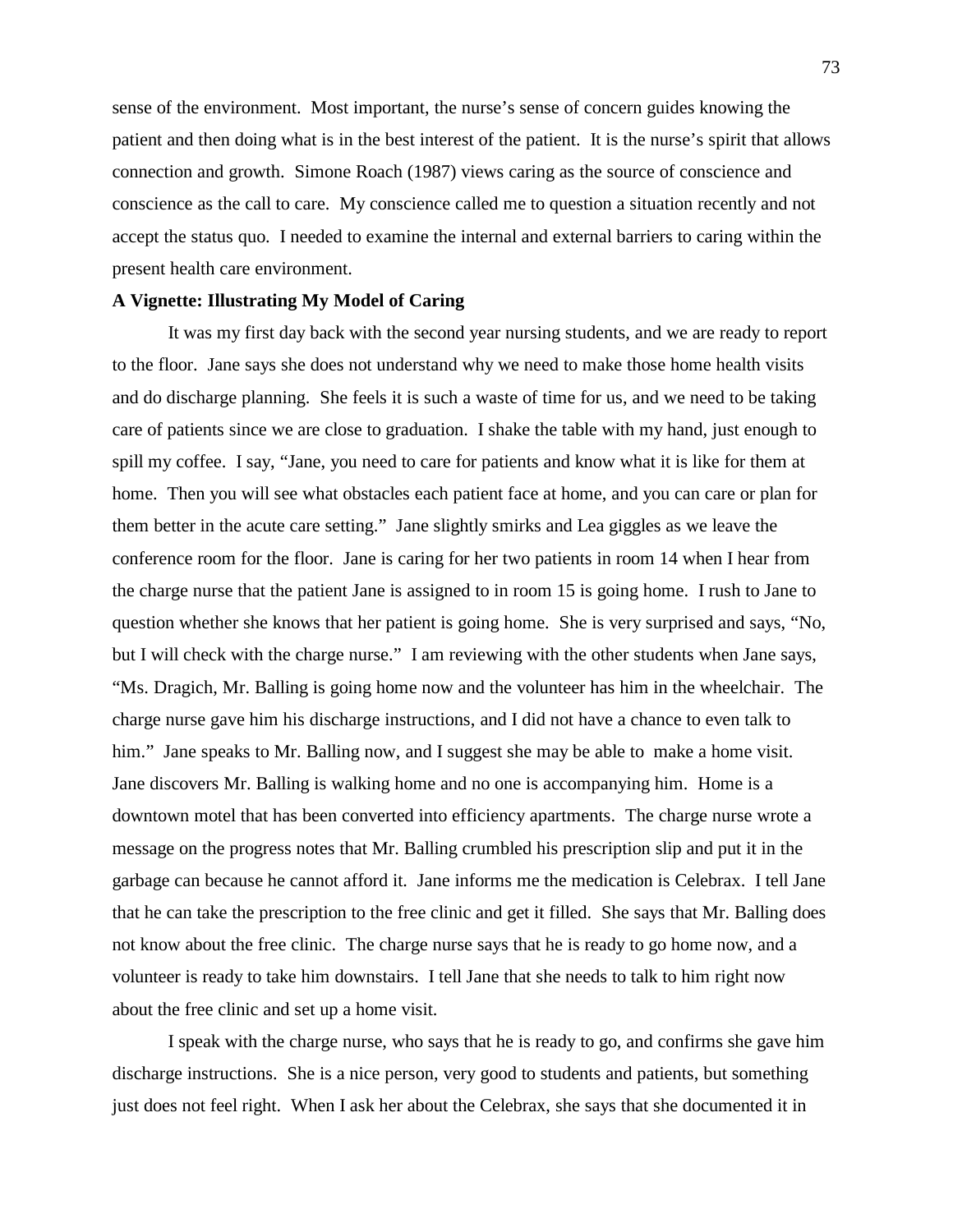the chart that he cannot afford to buy it. I neglect to question why she did not have one of the case managers see if they could get the prescription for him. I am questioning this patient's imminent discharge, but I am not really challenging it. I am not an employee of this institution, and I am thinking about all the things that I have yet to do. Casey and Tam need to do a dressing change and they picked up the wrong packing. I am hoping they are looking for the right material now. I contemplate what Fisher and Tronto (1990) say about the components of caring. Tara, the charge nurse appears to be caring, but is she really taking care of Mr. Balling by just making a note in the chart. I ponder this because there seems to be an inherent contradiction in what she says and what she is doing. It is as if she has adopted the norms of the dominated culture, and I seem to be doing the same thing. Then I tell myself this is not my job, but maybe it is my moral responsibility. There are two registered case managers on the floor, and they are at their computers and not managing Mr. Balling's care. I want Jane and her classmates to see caring is more than benevolence and that it includes recognizing a person's need or vulnerability. I try not to be critical, but the routines in the current health bureaucracy concern me. I am certain most nurses want what is in the best interest of the patient. I cannot presume I know what is the best interest of the patient. Is it that the institution has defined what nurses are allowed to care about so as to transform into a beneficial activity? Jane comes toward me and starts talking about Mr. Balling while I contemplate these issues.

I made an appointment with him so I could do a home visit for the community course. Jane goes back to caring for her patients in room 14. I am wondering about Mr. Balling and hoping Jane sees the value of these home visits now. This visit is valuable to the patient since the student plans an individualized teaching plan. Jane may develop skills in perceiving and attending to things that impact her patients' lives. I wonder if she and the other students are seeing caring as "a practice involving certain ability factors, such as time, material resources, knowledge, and skill" (Fisher and Tronto, 1990, 41). I am having trouble seeing why Tara allows Mr. Balling to crumble the prescription and place it in the garbage. This situation involves Mr. Balling's lack of resources and someone's lack of the ability to see or the skill to attend to his need. It may simply mean that care as defined by an individual nurse differs from how the nurse's employer defines care. I wonder how this impacts one's autonomy and ability to care. I certainly did not go overboard and speak up for Jane's patient. My role is to encourage Jane to question why alternative medications or resources are not explored for Mr. Balling.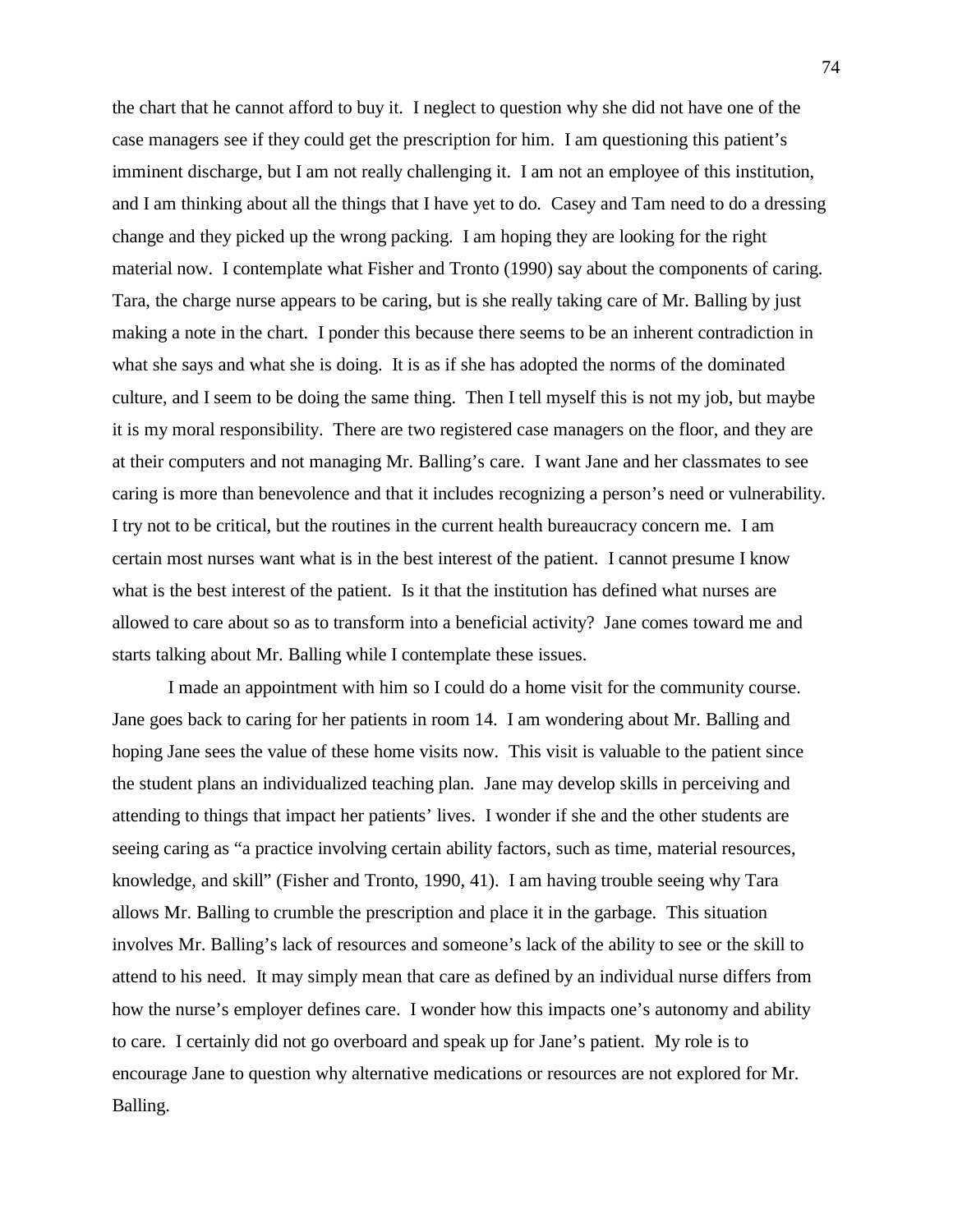When we are in the conference room later, I ask Jane to talk about her experience. She relates that she cannot believe he walked home by himself and he lives in a motel. I say that caring for Mr. Balling involves more than the narrow sphere of the hospital. Making home visits allows you to see your patients holistically, and this facilitates care and thinking beyond the acute process. When Jane tells everyone he is living in the downtown motel, her classmates cannot believe it either nor that he walked home alone. Jane says Ms. Dragich made her point because she sees why we need to make these home visits. As we leave the hospital for the day, I think I have just connected with Jane because she shared my concern about Mr. Balling.

I start my second week with the fourth semester students on the medical surgical floor where Tara is the charge nurse. Tara attentively listens to all the concerns the students take to her and offers helpful suggestions to them. I see where she is very patient when others would be "short" with them. Sandy comes to me and says that Tara is one of the nicest charge nurses to the students nurses and what a good role model she is. I brought it her attention about one of the patients needing to use inhalers after the heated nebulizer treatments, and we went together to talk to the respiratory therapist. She makes me feel what I say matters to her. I agree with Sandy, but I am wondering about last week with Mr. Balling. I see this as institutional socialization with Tara, and she may not be aware of it. I am wondering about my own socialization and thinking.

There seems to be an inherent paradox in her behavior or she just does not know about these outside resources. There is a shift in thinking, but it is Jane and her fellow students that have benefitted from it. Most important, I sense I have been too quick to judge and mentally criticize Tara. I see this as a fault because I believe nurses are sometimes their own worst enemies. I want to improve and work on relationships between practice and education. My students learn from Tara and maybe Tara may learn something from them. I am in deep thought as I see Jane come toward me.

Jane says that she and the community instructor, Mrs. Thomas, are making a home visit to see Mr. Balling at his efficiency apartment on Friday. Jane spoke with Mr. Balling on the phone and talked to him about the free clinic in the Union Mission where he can obtain his medications free of charge. She says he seems very interested in going there if he can get a ride to Bluefield. Even though Jane comes from a very rural area of West Virginia, she giggles and says she cannot believe that he lives in a motel since his wife died. It is incredible he lives in a motel because she thought everyone could at least afford a house.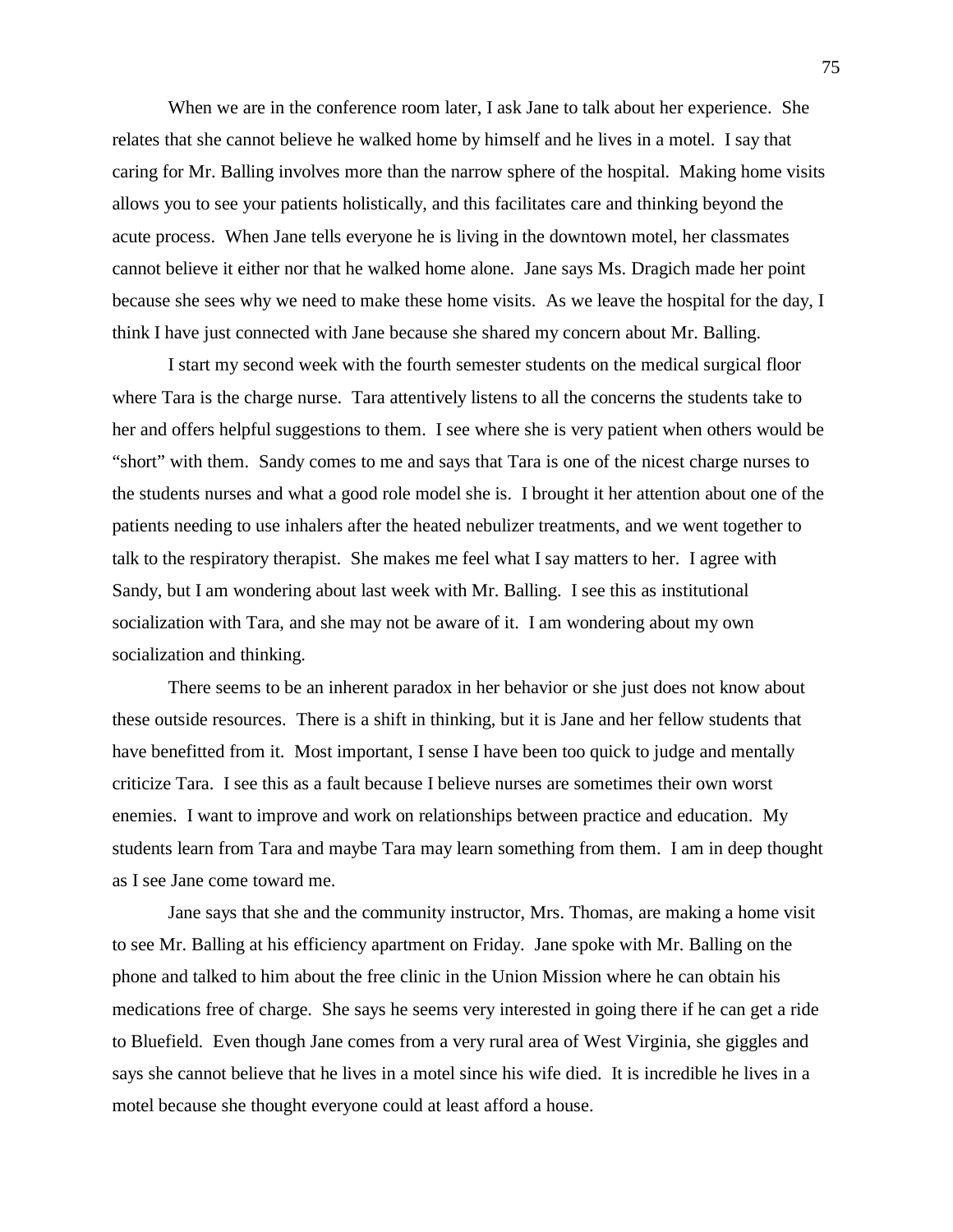After talking to Jane, I ask the case managers, Patty and Kathy, about what do you do if you have a patient who cannot afford medications. Patty is not sure and says since she just started she would ask Kathy. Kathy knows about Health Right, but she cannot explain why "the system" did not work for Mr. Balling. I am sensing he did not have technical procedures or physically involved care, and he was marginal to their sphere of things. His need was invisible until Jane came into his immediate realm. I guided Jane toward the free clinic because I work there, and I know that population I serve. I am not the community instructor, but I feel an obligation to Mr. Balling, the community instructor, and her classmates. This sense of responsibility is intricately tied to my model of teaching. I see it as a process of inquiry that involves values, beliefs, knowledge, and skills. This vignette demonstrates that through thoughtful inquiry students, teacher, and charge nurse are all co-learners. In the process of learning, it is important to understand there are multiple ways of understanding or arriving at the truth. This stance permits understanding of difference and one's actions may marginalize another. It is the why and the how of doing something which leads to questioning outcomes. Questioning permits problem posing and the seeking of alternative solutions. Problem posing demonstrates the importance of situating learning within the environment that students know. This leads to the students' active involvement in knowledge acquisition and fosters the development of values. Students begin to understand the meaning found in a health or developmental challenge. The process of caring shapes understanding of the meaning behind a situation. Caring practices make one more receptive to the unique needs of the individual.

### **Teaching Caring Practices**

I view caring as a cultural and social practice that is embedded in my way of life. A teacher needs to reflect on and foster students' inquiry on what is going on around them. Every student comes with an individual history and differences that have innate meaning. It is important to get to know each student individually and to decrease his or her anxiety. This way a student is less an object or a number to me. Caring requires unity of thought and action. I believe as a nurse educator I need to help students recognize their patients are vulnerable. Patients are vulnerable because their choices about being cared for are limited. I also need to let students know I care for them. In this sense, I set the climate or make the environment for caring. It is through interaction that the climate is set that fosters receptivity and relatedness. I am stressing interaction because it involves being attuned to what the student is saying or doing. I think emphasis should be placed on the endeavor and not the outcome. You cannot reach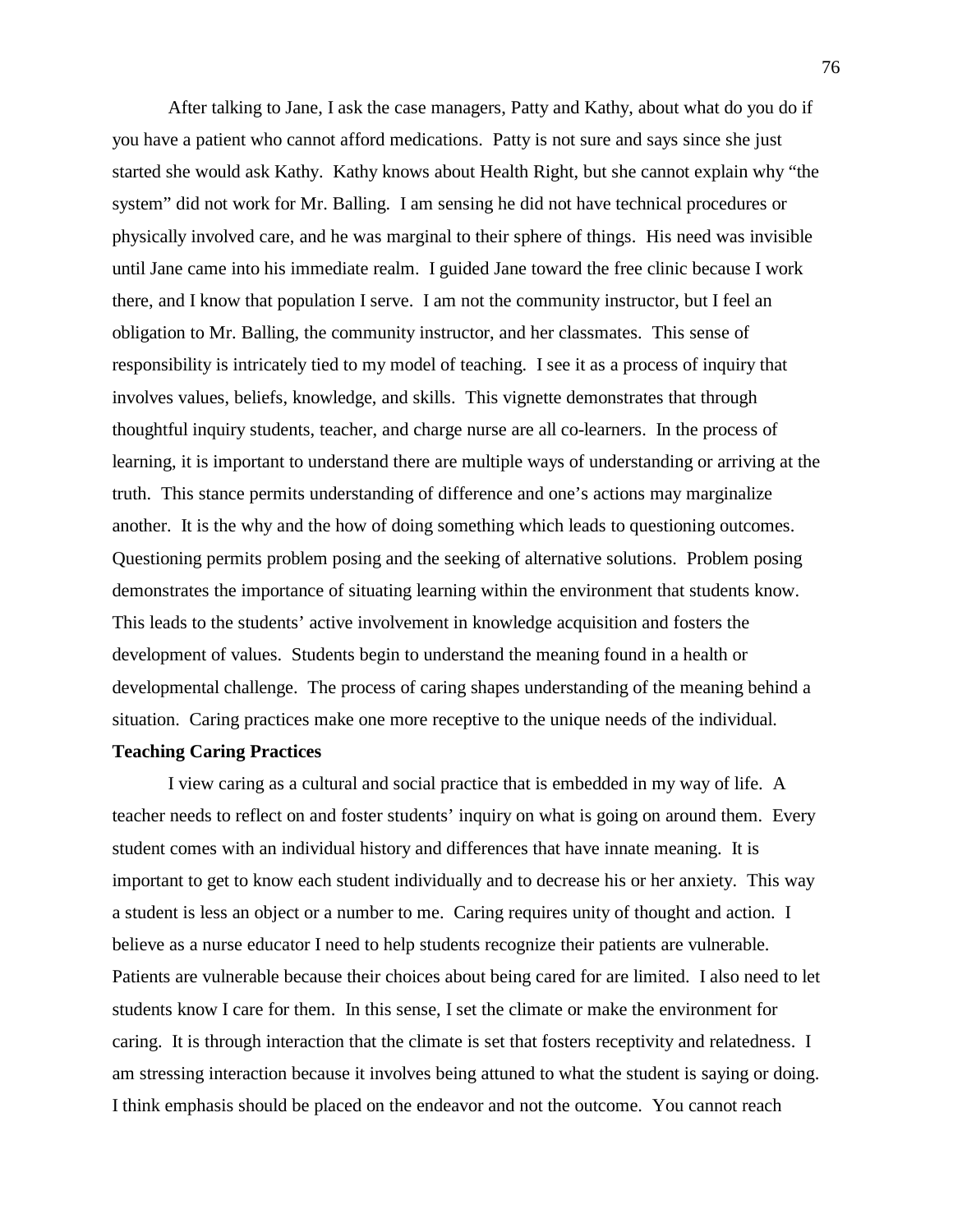everyone with every encounter. In an encounter a teacher can begin to connect with a student, and it becomes easier to see things from their perspective. Seeing things from their perspective helps in assisting them to see beyond the dominant culture and allows them to see the patient's perspective. This stance models being an active participant in what is occurring around you. Future nurses need to learn to navigate health care institutions which are bureaucratic. These institutions tend to be standardized and see a good employee as one who is passive. A nurse needs to be an actively involved employee for self well-being and do what is in the best interest of the patient. Caring is still so invisible in these institutions because it is something that is not measurable and cannot be quantified for reimbursement.

Teaching caring practices requires we celebrate and talk about the times we see nurses and students caring. Talking about caring permits us to validate encounters and relationships that do make a difference in the outcome for patients. The outcome may not be what is anticipated because context and circumstances differ. Because contexts and circumstances differ or are unique to individuals, caring is needed to guide technical competence. One needs to understand what meaning contexts have for patients. This approach allows us to examine what is caring and not caring, and what leads to controlling or oppressing behaviors. It is essential to consider current and past contexts because people do not fit into exact molds and learning needs to be situated where the student is now with respect for his or her way of being. For the student to receive optimal benefit, this situated learning occurs where patients live their lives. Therefore professional nursing is more than doing procedures and taking care of diseases and relates more to promoting health and well-being. It includes a world view that recognizes community and each individual is connected to someone or something. Gordon (1996) says that caring exists in relationship and flourishes or sours depending on social context (p. 262). The social context guides one in "how to be with people" (Benner and Gordon, 1996). If you know how to be with a person, then the connection will guide the use of technology and recognize when a caring therapeutic relation is in the best interest of the patient. This sense of community values the student's previous experience. This connected teaching permits the expression of alternative views and nurtures the student's learning.

Hedin and Donovan (1989) state that "education with a feminist intent is integrative and inclusive rather than exclusive of people and ideas" (p. 9). This means to understand social context, one needs to be conscious of gender, race, class, and ethnicity. This consciousness follows what Noddings (1996) says is the receptive modes of caring where energy flows.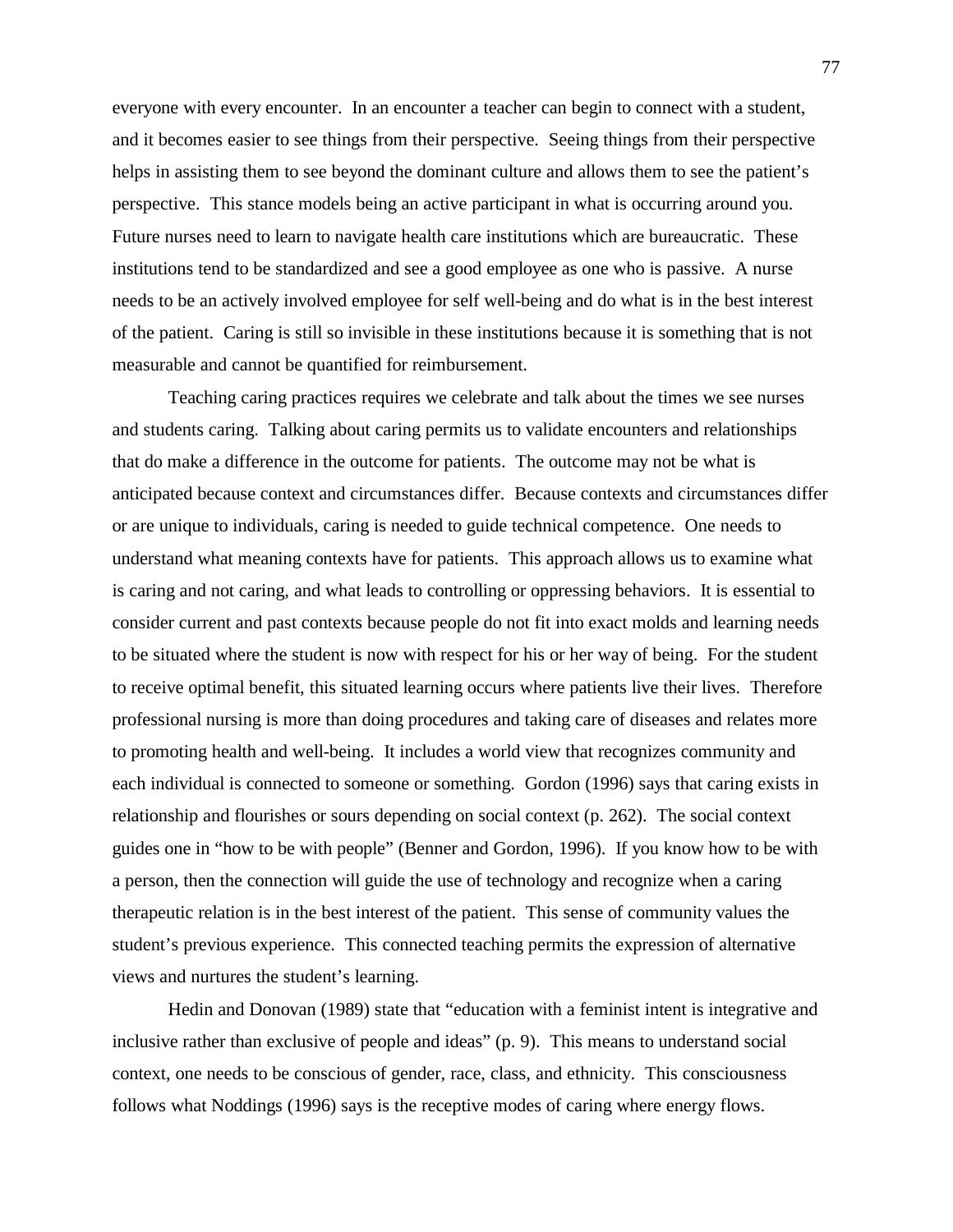An important element of connected teaching in nursing education is the discussion of care by proxy and how practicing nurses should deal with it. Care by proxy is the trend in health care institutions to hire caregivers to assist licensed nurses in the delivery of care to patients. It becomes important for the nurse still to make contact and connect with the patients through the routines of life and what may appear mundane. It is easy to forget this type of care because it is still invisible and not valued by individuals and institutions. There are times when a patient will say something during a bath that he or she will not mention during an interview. I propose if we start with students valuing the mundane tasks, then nursing professionals will document the time doing the inconsequential task may make a difference in a patient's outcome. This documentation of outcomes makes visible and reimbursable professional nursing care. This is a major step and may be a very nebulous undertaking, but needs to be done because it is not business as usual in health care facilities. It requires nurse educators be attentive to current health care trends and realize it is important to be there for students. By being there, I mean to show up mentally and physically for the students, and this requires attentively listening and working on relationships. I regard my students as intelligent and hard working individuals. I challenge and encourage their commitment to the profession.

A teacher must recognize the value he or she brings to each encounter and help the student develop self-confidence. It involves attentive listening and not just hearing from the instructor's perspective. I always tell my students not to tell me what they think I want to hear but what they see, hear, and feel. It is very important to be honest and allow them to see they are worthy of being here. Unfortunately, there are students who doubt their self-worth. I make the attempt to connect with each student and encourage his or her optimal development by first telling them they are worthy individuals. Sometimes it is not easy to do this because people are different. People do not act as you expect them to do. I have learned not to be attached to the outcome because outcomes can turn out to not be as one had hoped. I still try to show concern for a student without accepting second-rate performance. This comes with time and lots of mistakes with individuals because it is easy to get attached to the outcome. It involves rethinking what is important about what is taught and realizing some things are beyond our control. Hokanson Hawks (1992) views connected teaching as acknowledgment and validation of prior student learning and experience, and this helps student recognize what they already know (p. 615). This realization is a starting point in making lasting change in one's personal and professional environment. Hedin and Donovan (1989) stress that feminist education involves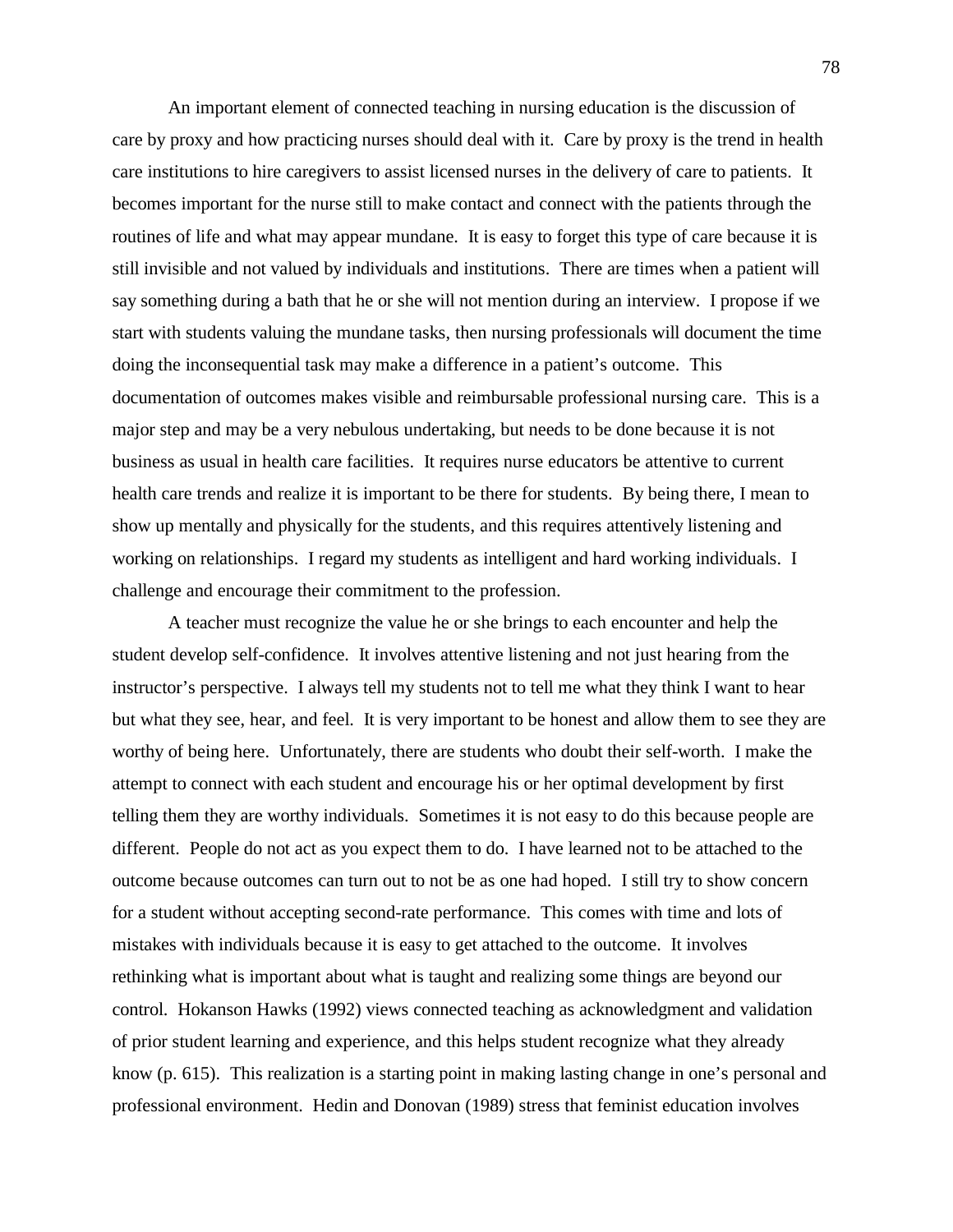relatedness and connectedness. The connectedness allows learners to see power comes from the process of working together (p. 9).

The crux of the caring process involves caring for self as well as others. Brody (1988) states that a nursing ethic of care rejects selflessness and nurses should not work to the point of exhaustion (p. 94). Brody (1988) says "nurses must accept an honest appraisal of what level of care nursing is capable of providing that nurses will control practice and be truly capable of sustaining the caring aspect of their profession" (p. 94). Pinch (1996) supports Brody's concerns with the following statement: "A continual focus on meeting the needs of others--without renewal, re-energizing, and respite wears out the person caring" (p. 86).

I see this as an important construct in a caring model of nursing. Nursing students must be guided to see caring as an androgynous ideal. An ideal that centers around balance within one's personal and professional life. The balance requires the individual care for self as well as others. I think caring for self allows one to be caring in the moment, when one faces the desire to be uncaring.

#### **Conclusion**

Care is a way of being with others that evolves from human experience. Such experience connects us to each other while offering reciprocal presence. I see presence as enabling a human connection that values human dignity. This sense of presence allows the caregiver to tend lovingly to another person. This attention allows one to begin to know another and permits you to see what that individual needs at a particular time and place. I believe this requires a person to be authentic with others. An authentic person or nurse does not abuse power and is true to self and the profession. I see this as leading to increasing self-awareness and self-esteem. A self aware and authentic nurse sees the good in others and the nursing profession. This empowering stance encourages students to solve problems rather than the educator in the authoritative role telling the students what to do. This is exactly my standpoint with Darcy and Penny. I think constantly telling people what to do can be oppressive and leads to passivity in those individuals. I want students to be active participants in their education and in the nursing profession. Since this chapter illustrates my model of caring in nursing and nursing education, I would like to illustrate this point with a concluding vignette.

#### **Vignette**

It is my first clinical day with the fourth semester students since returning from a National League of Nursing meeting in Chicago. I always enjoy being with the graduating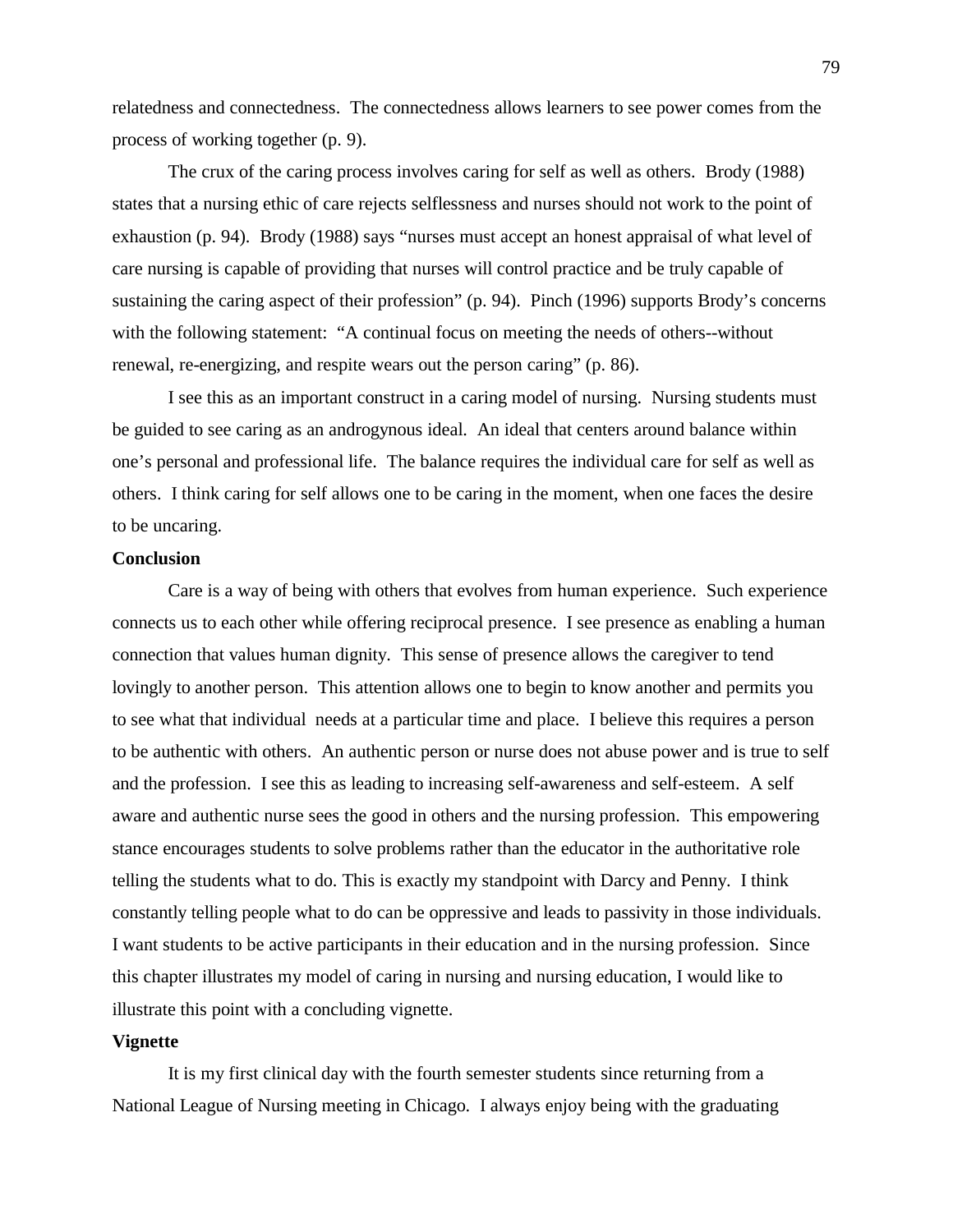students in their last clinical course. Jason is one of my students; he reminds me of my two sons. I am Jason's advisor, and I had him fall semester for the mental health clinical nursing course. The instructor who covered for me while I was at the conference sent an email stating how she is concerned about Jason. Jason seems "down" because he did not pass a test in another course. In her opinion, Jason has met the objectives for the clinical day. I think she would not have sent me the message if she had not sensed something different about him.

I usually introduce myself to all of my students' patients. One of Jason's patients is in a private room away from the nursing desk. The patient is in isolation because of a decrease in his white blood cell count. The gentleman is very vulnerable with his current health status. The isolation is increasing his vulnerability since the caregivers need to put on a mask and gloves when they enter. Jason is vulnerable because he has concerns over the test he did not pass. I am concerned when I arrive at this patient's room because Jason is not there. I see the patient's intravenous bag is almost empty. I could change it, but this would be too easy of a solution. I excuse myself and go looking for Jason in one of his other patients' rooms. However, I find him in the computer room looking up some information. I softly express my concern that he has not been attuned to the basic needs of his patient. He says, "I did not notice the intravenous bag when I was in the room. I am sorry." I could have scolded him at this point or reminded him that he would soon be graduating. Jason knows these facts and it might adversely affect his fragile self-esteem. I simply say you need to be there for your patient, Jason. Jason's story does not end here. I keep seeing him at the nursing desk and talking to his friend. I pose questions to him, and he seems to answer them. After I dismiss the students, his patient in isolation puts on his call light. This patient has increased swelling around the site of his intravenous catheter. He has developed an infiltration, and I would have hoped Jason would have caught it earlier. I am thinking I should have made him stay with his patient more. The quick way would have been to exert my power over him. This approach would not have addressed what is in the best interest of Jason. As I ponder this issue with him, I realize Jason lacks presence with his patient

I decide to present this issue to Jason and will listen to what he has to say about my concern regarding his lack of presence. I will offer him some suggestions on how to increase his sense of presence. This sense of presence leads to intuitive knowing and is as important as technical proficiency. This intuitive knowing and presence is hard for beginning nurses and students to grasp; however, I have seen some nursing students grasp this concept easily while caring for patients.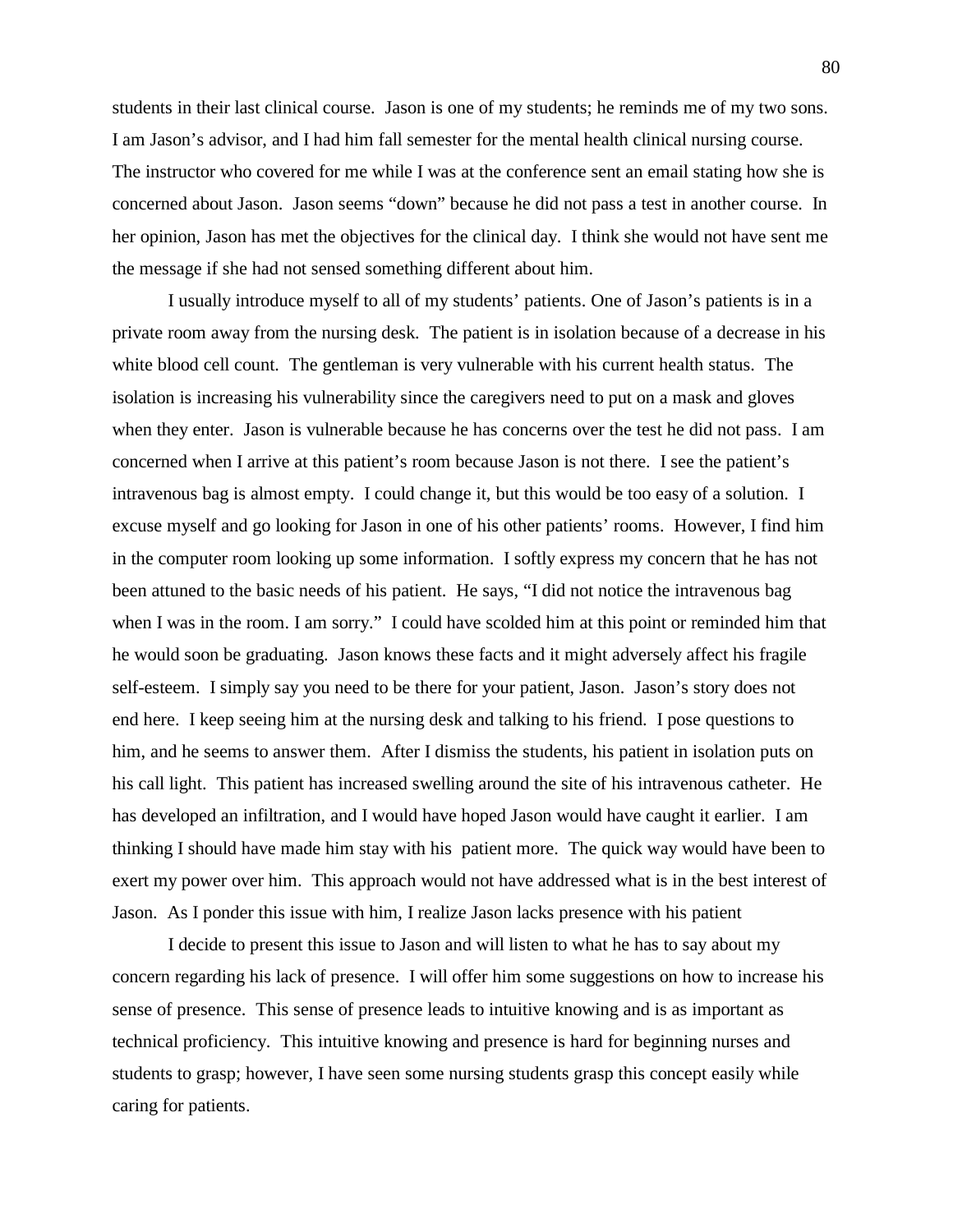One of my colleagues who accompanied me to Chicago mentioned this lack of presence indirectly. Sally was stating how students want to do multiple complex procedures. By doing so, they think they are very involved in nursing. However, sometimes they forget to hold a patient's hand, to listen, and to offer a comforting touch. This requires showing up and being there for each patient. Jason has this capacity because I have seen him being authentically present on other occasions. I think he just lost sight of his caring stance. I need to be authentic and caring for Jason as I address this issue with him. My task in the next several weeks is to engage Jason in thoughtful inquiry so he will care better for himself and his patients. Then he may have increased self-awareness regarding his strengths and weaknesses. Another outcome for him is that he will be there for his patients. This vignette summarizes how I practice caring within nursing education.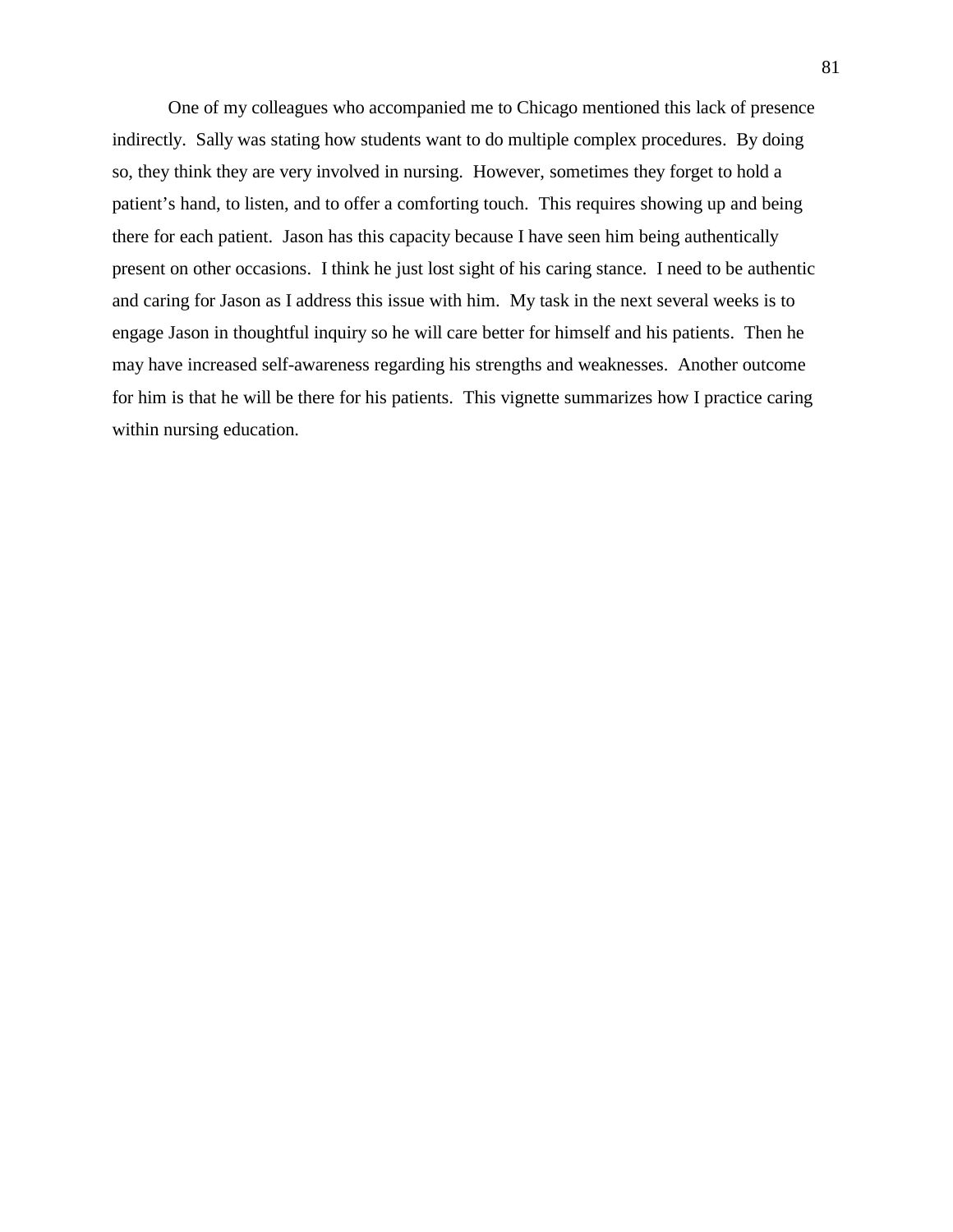# **Chapter Four: The Practice of Caring Within a Nursing Curriculum**

## **Introduction**

A model of caring is carried out in the nursing curriculum and involves the lived experiences and interactions of teachers and students. A learning outcome of a caring-based model is student-teacher interaction that empowers students and patients. Student nurses develop caring naturally and discover the meaning and use of care while they are learning and doing. Students find meaning by considering what an individual patient needs in a specific moment in time. The outcome of this process is a balance of the expressive and instrumental elements of care within a health care environment. Students exhibit attentive love for a patient, and I see this as a hallmark of a caring professional nurse. I want to share a scenario where my nursing students seem to know what a specific patient needs at that moment.

It is spring and my fourth semester students are anxiously awaiting graduation. They are assigned to a medical surgical unit for their last practicum course. Barbara is a quiet thirtyeight-year-old single female with multiple sclerosis who has a decubitus dressing and is on an air mattress. She requires much physical care, but something else is bothering her. The staff says she is an ideal patient for nursing students because she needs constant and individualized attention. Barbara is on a very busy nursing unit, and the staff cannot seem to make her happy. They easily accomplish the instrumental or technical elements of her care; however, she is a difficult patient emotionally and physically. Barbara says she is trapped inside her body and seems depressed. She does not have a strong social support system and feels powerless over her care. The patient needs to eat to heal the decubitus but does not want to eat. Barbara believes she is a burden to all caregivers. She needs nutrition and someone needs to assist with her feeding, but very slowly. She wants someone to listen to her and doing things her way requires extra time and involvement. The nursing staff says Barbara does not realize they are caring for other patients. She needs a lot of emotional care and presence from the nursing staff. This sense of presence is hard to document in tangible terms, and it can cause the caregiver stress.

Susie, a fourth semester student is assigned to Barbara and two other patients. When I check on Barbara, she is mumbling something about not having a care partner. I see Tonya has come to help Susie care for Barbara. Barbara is talking to them about how the multiple sclerosis has affected her life. Later that afternoon, Susie, Tonya, and I talk about her and her nursing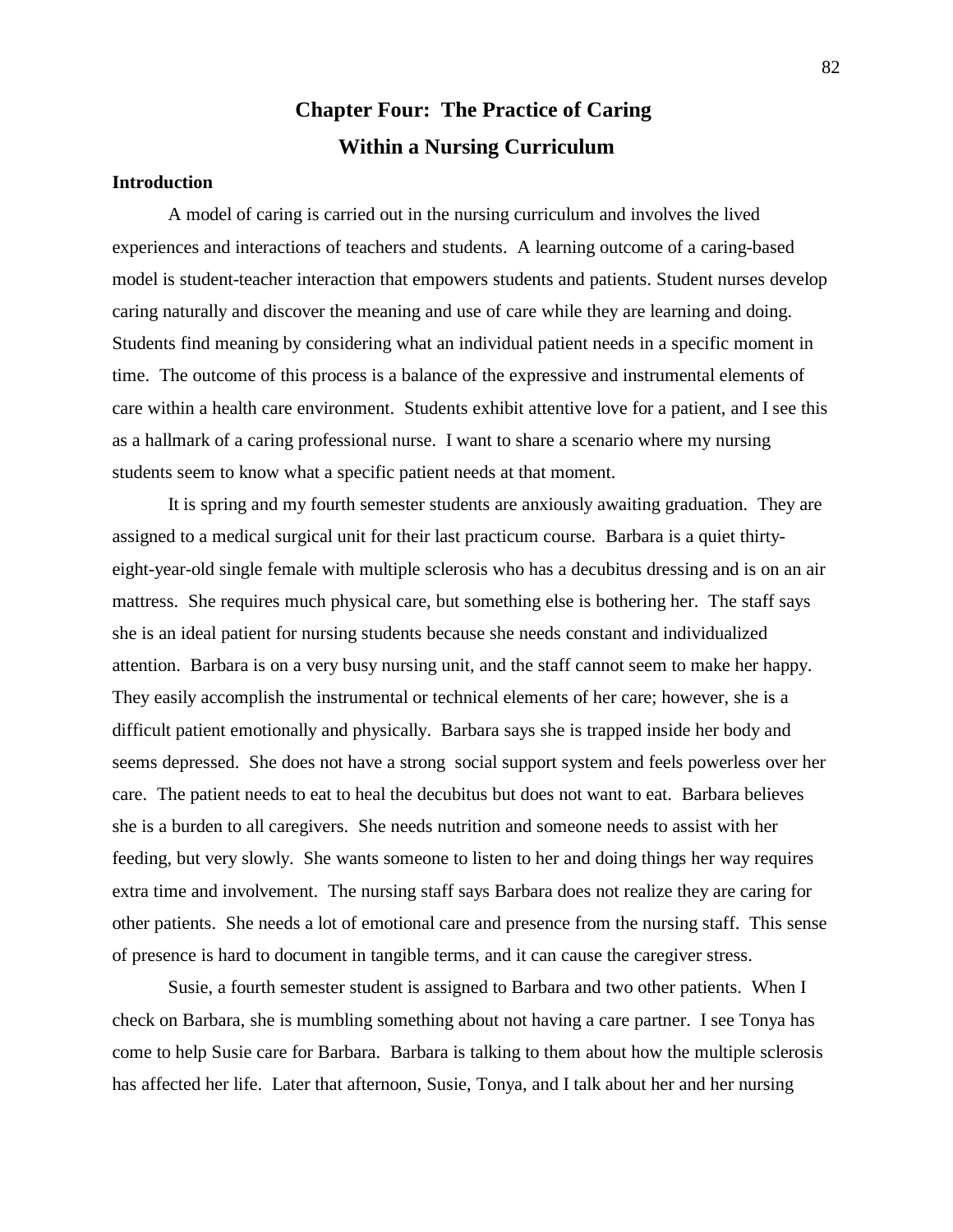needs. This patient is both a textbook case and not a textbook case. Susie and Tonya express that dealing with her anger is hard, but they want her to express it. Susie says that the anger makes her an active rather than passive recipient of care. Tonya says that Barbara needs someone to listen to her because Barbara feels the doctors walk away from her. It is the walking away that bothers Barbara because she cannot walk away.

Susie and Tonya say it is through the interaction with staff, faculty, and patients that they have refined the process of giving care to a chronically ill patient. I see this occurring through guided instruction in clinical nursing courses. This gives students the opportunity to use caring concepts while providing technical care. The students see compassion as important as technical competence. I see this as giving a heightened consciousness of what morally is right because of a sense of relatedness. The result is the empowerment of the nurse and the patient. Susie and Tonya handled this patient well and were attuned to her needs. They did not walk away from a difficult task. Their abilities to meet her needs were empowering to them as soon-to-be graduate nurses. I want to reflect on what factors helped care in this nursing situation.

Leininger (1986) defines care facilitation as factors that enhance or allow nurses to discover the full meanings and use of care within their thinking and doing (p. 2). I propose that care in nursing education is enhanced through dialogue and role modeling. Dialogue with instructors, clinical nurses, and fellow classmates allow individuals to enhance the capacity for attentive love. This leads to an intuitive sense that examines human concerns while learning technical competence. This intuition is enhanced through role modeling which also leads to an awareness of the factors that inhibit care. Caring is difficult to quantify and is not perceived as cost efficient. For care to be more visible, it needs to be discussed and practiced in education and the professional environment.

Bevis (1989) sees curriculum as those transactions and interactions that take place between students and teachers with learning as the intent (p. 72). These interactions are opportunities for faculty to role model caring and technical competence even when their actions may fall short of the students' expectations of the faculty. Leininger (1986) calls on faculty to be competent care clinicians and role models to nursing students. She also says that nurses who value and practice care are excellent role models for caring (p. 4). Students reflect on their experience with professional nurses and see how compassion, commitment, confidence, competence, and connection are all equally important when caring for patients. Noddings (1988) supports this when she ties the relational ethic of care to experience (p. 218). The task is to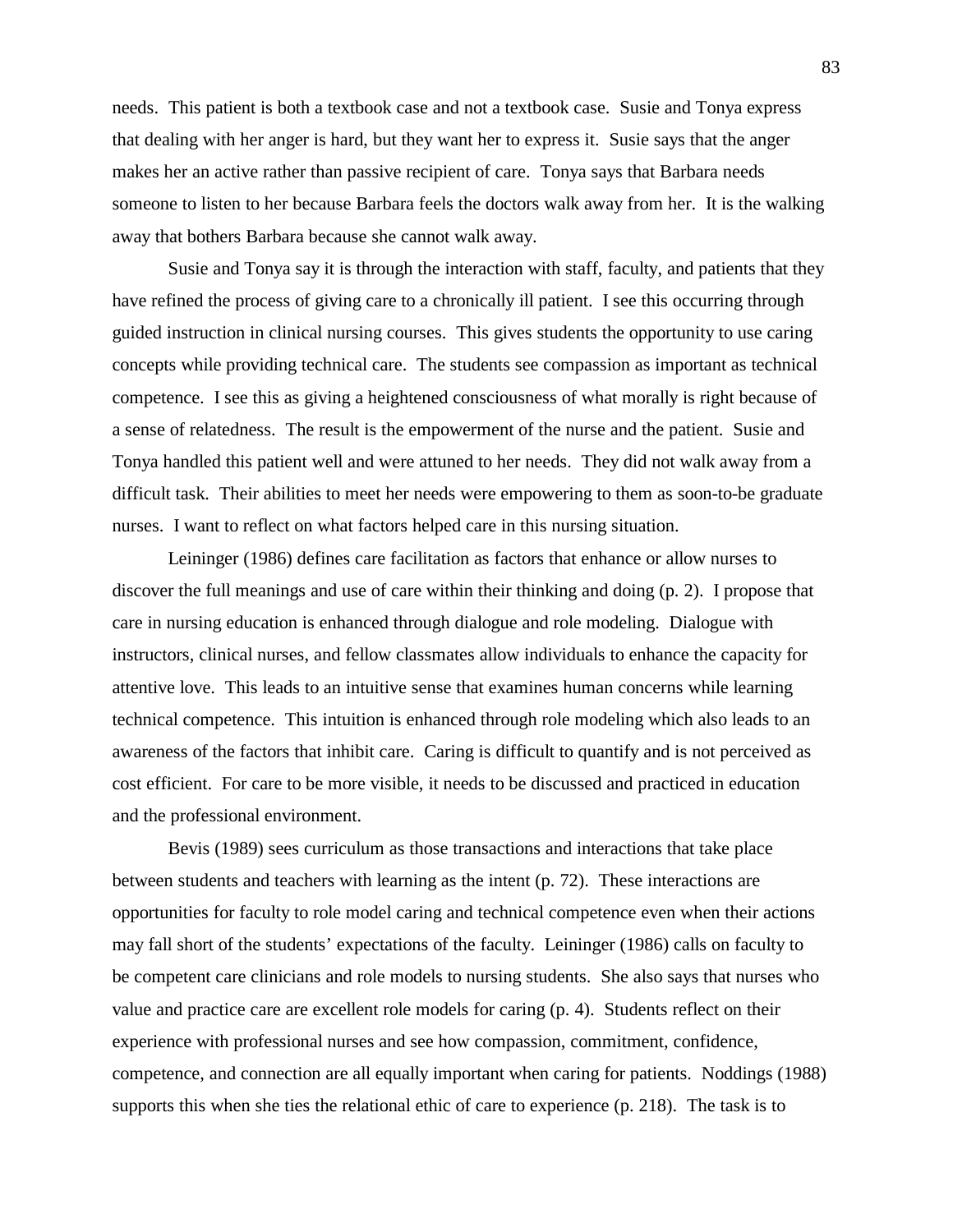examine how the culture of nursing education facilitates care as the crux of the curriculum. Caring interventions are essential nursing knowledge and make nursing contributions more visible.

Care in nursing education is enhanced through dialogue, role modeling, and reflection. The student learns to examine human concerns while learning technical competence. This stance is obtained when the individual is aware of factors that inhibit care.

Leininger (1986) examines those factors that limit or impede the use of care in nursing (p. 2). Resistance to care remains in nursing education because curriculum is still content driven. A content driven curriculum places minimal emphasis on the process and impact of care. Reflection on diversity allows students to apply theory in different situations. The study of difference moves away from a strictly medical model to a more humanistic model. This humanistic model values listening and connection with the patient. Susie and Tonya listened and connected with the patient in the vignette. They used these skills as a starting point to give Barbara individualized nursing care. This type of care includes observing, comforting, presence, and touch. If you know the patient, then the care needed for the diagnosis can be individualized. These care skills have no reimbursement value because they are invisible and take some time.

The nurse educator must reflect on what each student brings to the culture of nursing education. Student nurses sometimes are socialized to think they have limited knowledge. Students require guidance to see how extensive their knowledge base is. This reflection examines the positive qualities a student brings to nursing situations. This process gives students the opportunity to know what it means to care as a nurse as well as knowing that the teachers care for them. Knapp (1994) says the caring curriculum creates an environment that promotes the growth of students and enhances their inner knowing. Students will learn to think critically and enhance their knowledge through the understanding of the other's experiences (p. 11). This understanding occurs with reciprocity becomes a form of existential experience. Student nurses go from knowing what the text says to being in a situation.

In my program's community course, students develop a therapeutic intervention for a population they have selected. Their population is based on the consensus of the group and in an area of mutual interest. Their selection is based on a treatment that the group wants to learn more about or develop. The students research how this intervention is needed in their chosen community. This learning activity increases the students' self- esteem and validates the power that they have within themselves.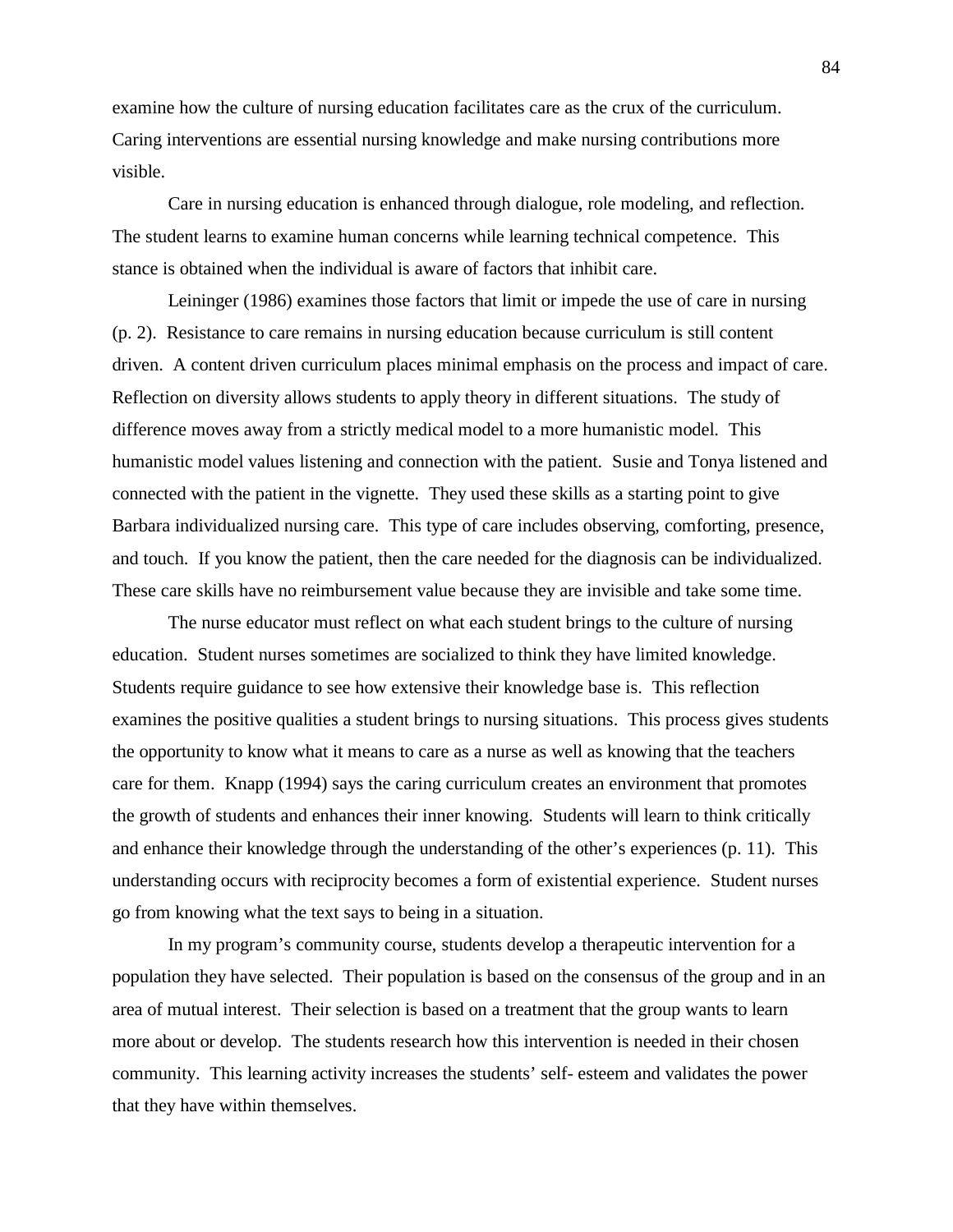One group learned of an increased incidence of diabetes and heart disease in a local community. They validated this through research and collaboration with local health care agencies. A local hospital donated equipment so students could check blood sugars and blood pressures at the local mall for area residents. The students and instructors involved were overwhelmed with the amount of people that participated in the health fair. They originally planned to be at the mall four hours but stayed an extra hour so they could see everyone. They learned collaboration with other professionals can be successful. The students developed referral skills and enhanced their teaching skills. These outcomes occurred because decreased structure and learner maturity are valued. The faculty members who planned this experience recognized that objectives of a course may be met in multiple ways. Students were able to develop their own learning goals based on course objectives. These students experienced increased selfesteem because they saw that this intervention had a positive impact on their community. The students learned they had the power to make change.

I see caring as already occurring within the nursing curriculum. This caring is student and patient centered in nontraditional settings. In order to facilitate care and prevent its hindrance, caring needs to be explicitly discussed and recognized within a group of learners. Caring is fostered through relationships and interactions. This process connects students to teachers and nurses to patients.

#### **Dialogue and Interaction**

As a feminist thinker and nurse educator, I reflect on my actions to improve and develop new practices. This reflection considers how students interpret and understand these experiences. Denzin (1989) says that individuals have experiences that involve meeting each other, confronting, passing through, and making sense of events in their lives (p. 33). I want to develop practical knowledge of how to sustain caring practices in faculty-student interactions and nurse-patient interactions. I always reflect on events in the classroom and clinical area. I guide students toward reflection that allows each student to see all the possibilities in a given situation. This process encompasses affective and often personal elements that are involved in learning. This consideration guides students to look beyond the textbook when planning care for their patients. Susie and Tonya looked beyond the textbook when caring for their patient with multiple sclerosis.

Benner and Gordon (1996) say caring practices must be sustained and the sustaining strategies must be worked out in public discourse. These nurturing strategies must be examined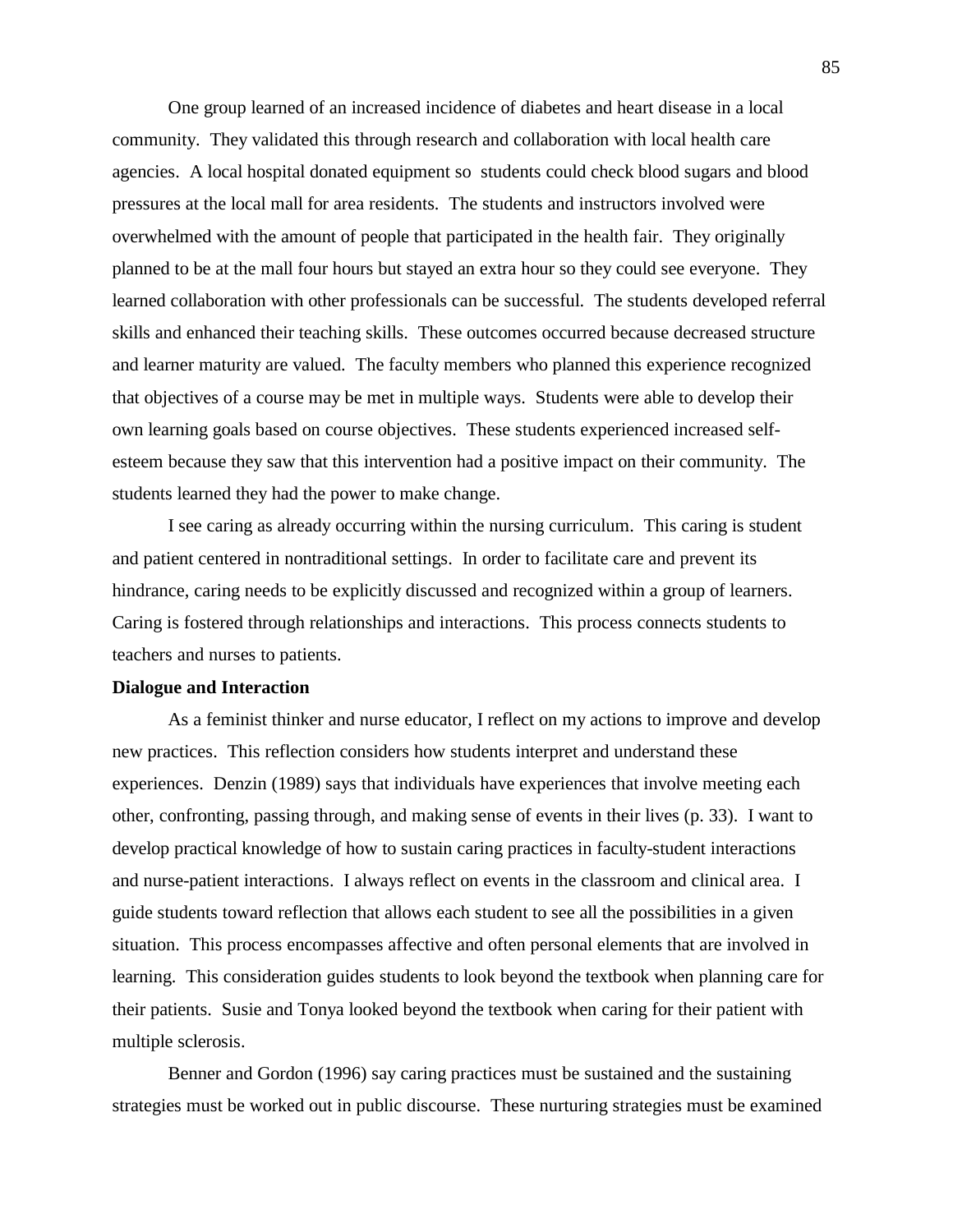at the interactional and environmental levels (p. 49). I believe the quality of these interactions rests on the educator's ability to role model caring to the student. This role modeling is one component of the caring interactional process. The nurse educator must role model caring so as to promote caring dialogue and practice that offers confirmation to students. Noddings (1984) speaks to the one caring as an educator who creates an ideal wherein another human is able to request, with expectation of positive response, an educator's help, advice, and assistance, and a promotion of caring as a moral ideal and ethical affirming. I think it is important for students to do reflective writings with their clinical assignments. Within this realm, they can ask for help and the educator can validate their positive attributes. In one of my courses, there is an older male student who is a displaced worker. John works very hard completing assignments and taking care of his patients. He struggles with communications skills and how he presents himself to others. Both I and another faculty member always try to commend him on his accomplishments. He will come to us for advice, and he always follows through with our suggestions. I want him to be successful because I admire his dedication and think he will be an asset to the nursing profession.

Nelms et al. (1993) use a qualitative approach in exploring whether students learn caring from faculty role models. The following themes emerged from interviews with student nurses. Student nurses learn caring from faculty role models as well as practicing nurses. Uncaring experiences in a clinical setting taught the value of caring to students. Students observed uncaring behaviors of nurses and these left an imprint in their minds. The participants related how the uncaring nurses were emotionally distant from their patients. These observations showed the students it was necessary to use caring behaviors with their patients. Nelms' participants thought these behaviors were achieved through observing, identifying, and incorporating what each participant saw as acceptable (p. 19). They thought this might involve how a nurse did a procedure and how he or she taught the patient about the procedure. In their observations, a caring nurse competently chose what action was in the best interest of the patient.

Forrest (1989) says from her observations that nurses incorporate caring behaviors in their practices that they see role modeled. I see role model caring as an excellent clinical teaching method, but the exact process or attribute of caring needed may vary according to context and individual. My caring approach with patients guides students as to how they should care for patients. My caring creates an environment that promotes the students' ability to learn in any given situation and stimulates inquiry. I usually see each assigned patient with the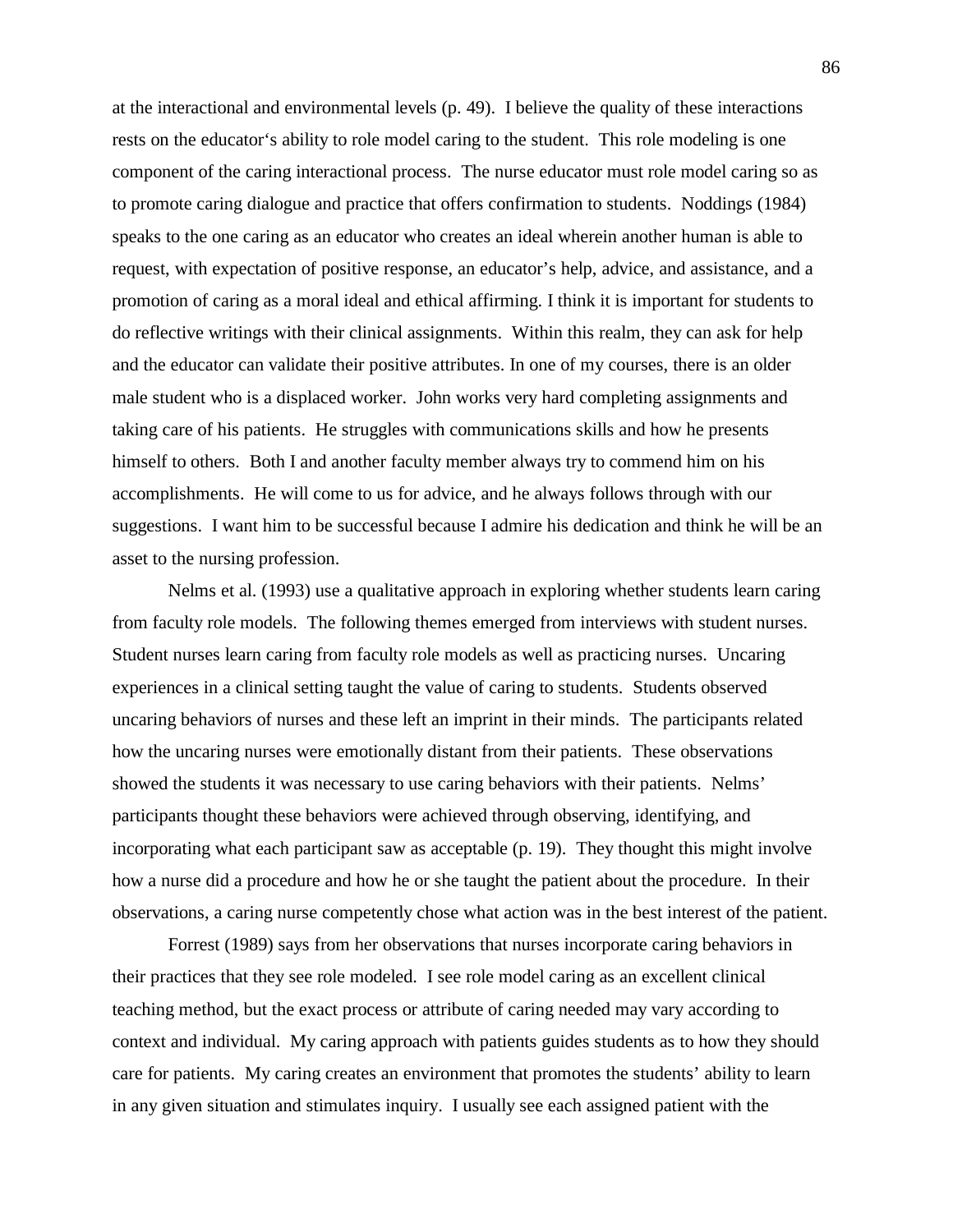assigned student. I try to validate each student's knowledge base and comment on the care that he or she gives to the assigned patient. With this process I emphasize the affective and caring components necessary to guide the technical procedures and how best to act on behalf of the patient.

Any given student in any moment may be faced with a new clinical situation that requires the application of didactic knowledge. The student learns how to do a Foley catheter insertion in the college laboratory but then must face doing it on a laboring patient on the obstetrics floor. A patient in labor is uncomfortable and upset. The contextual elements make the clinical situation unique and unknown and therefore, the student is nervous. The caring instructor recognizes the context doing the catheterization is different from what the student has done in a college laboratory. Foremost, the student needs to understand he or she has the instrumental abilities to do the procedure. The teacher anticipates the concern and supports the student by creating a climate that promotes the student's self-esteem. This climate encourages the student's capacity to exhibit care while learning technical procedures. The student is then able to reflect on what it means to be holistically present to the patient. This reflection is encouraged because the student feels care from the instructor. The instructor is the coach in a learn-by-doing clinical situation. The student nurse's use of the nursing process and choice of action are guided by the teacher. This is essential in beginning clinical courses because a student will struggle with what Schon (1987) calls "the low swampy ground." The technical rationality has to be balanced with caring rationality or the nurse is emotionally distant to the patient--the "gallbladder in Room 334." Problems will defy technical expertise and must address the human condition in a social context. A nurse needs to trust his or her intuition when dealing with patients. My students acted on their intuition with the women with multiple sclerosis. If one knows what is wrong with a patient and knows the patient as a person, you can intuitively sense when there is a problem or a defined need.

Schon (1987) states that reflection-in-action decreases anxiety in students and is facilitated by a trusting relationship with faculty. The student completes the technical procedure while approaching the client as a laboring patient. Schon's three methods for coaching can be applied to nursing situations like the catheterization of the patient in labor. The nurse educator sets the climate by his or her approach with the student that promotes the internalization of caring behaviors. The first method is called "follow me" and involves telling and listening and is foundational. The teacher demonstrates caring for and caring about and the student imitates.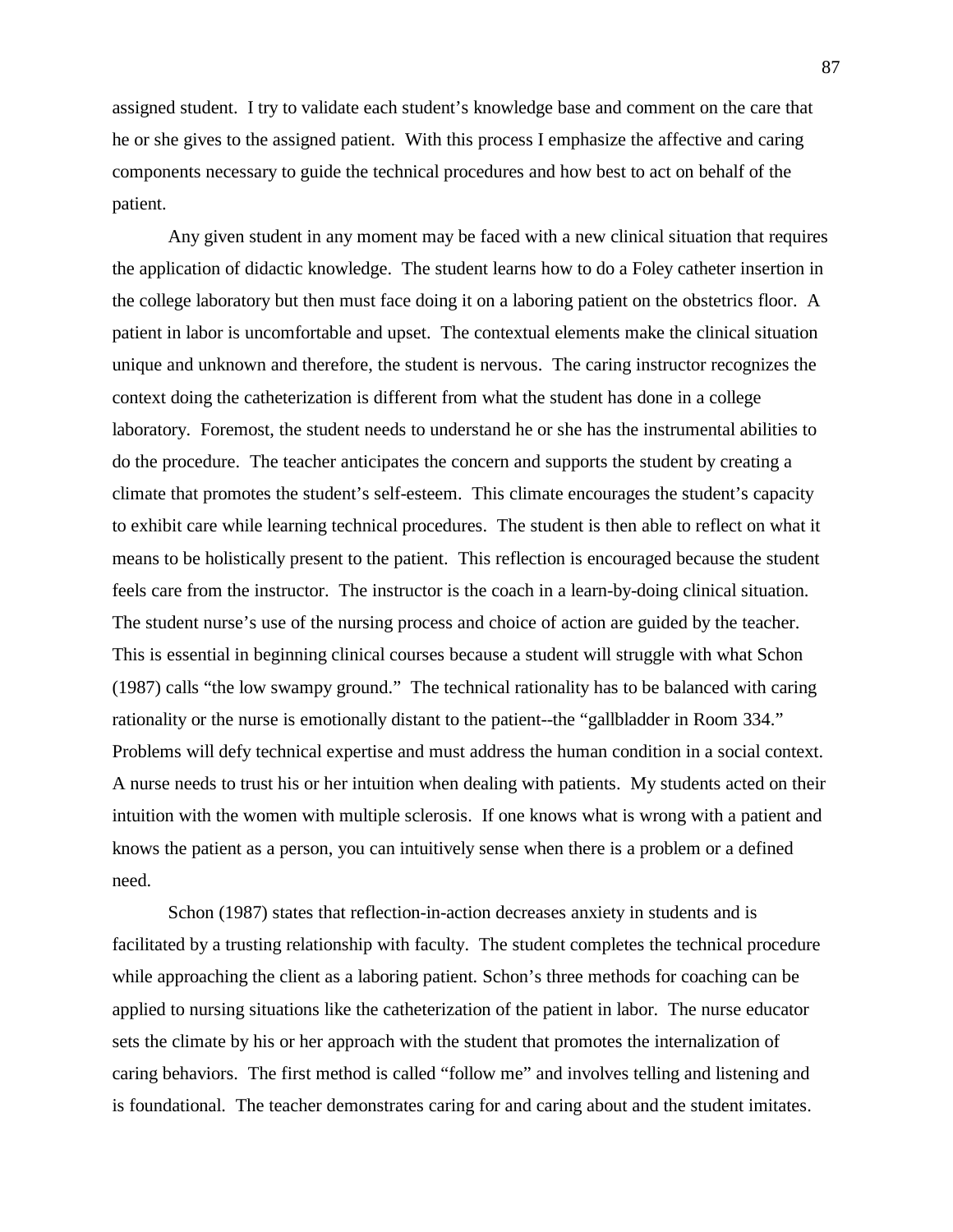The second method is "joint experimentation." The teacher and student jointly explore and analyze a situation. I feel this occurs frequently in beginning clinical courses. As a guide, the teacher helps the student frame the nursing concern and guides the student in the implementation of care. This process involves the exploration of various courses of action. The "hall of mirrors" is the third method of coaching. This method entails the student's attempt to acquire competence. The student practices what the teacher demonstrates and reflects or evaluates the action. The student sees how the clinical situation is unique for each person and implements care or change because he or she has tried to understand the situation from the patient's perspective. The student successfully inserts a urinary catheter in the laboring patient because she considered the factors that made the situation unique. Susie and Tonya offered the woman with multiple sclerosis authentic presence through their understanding of her psychological needs. These examples are desirable ways of interacting in nursing education that involve intelligent inquiry.

Noddings (1988) speaks to climate and interaction in the following statements: "In a classroom dedicated to caring, students are encouraged to support each other, opportunities for peer interaction are provided, and the quality of that interaction is as important (to both teacher and students) as the academic outcomes" (p. 223). A sense of community is created that leads to increased self worth of students. Community is increased through clinical groups and collaborative learning projects. This is accomplished if the educator presents himself or herself as a member of the class rather than the ultimate authority. I think that students appreciate this sense of collaboration.

Tebben (1995) conducted an exploratory study to examine factors that influence student satisfaction and success in a college anatomy and physiology class. The class consisted of 119 students enrolled at a small, private, Midwestern college. The most significant findings resulted from an examination of the survey data. The students stated that they experienced more satisfaction while learning when the teacher made a conscious effort to create community. This sense of community came when the students had an opportunity to both help each other and to experience help. The participants said that the process was facilitated when the teacher showed personal interest in the students (p. 341).

I guide students before a new experience to connect the theoretical concepts and their application to a particular nursing situation. Next, I ask each student to critique what they have done for their assigned patient(s). Students need constructive feedback that starts with positive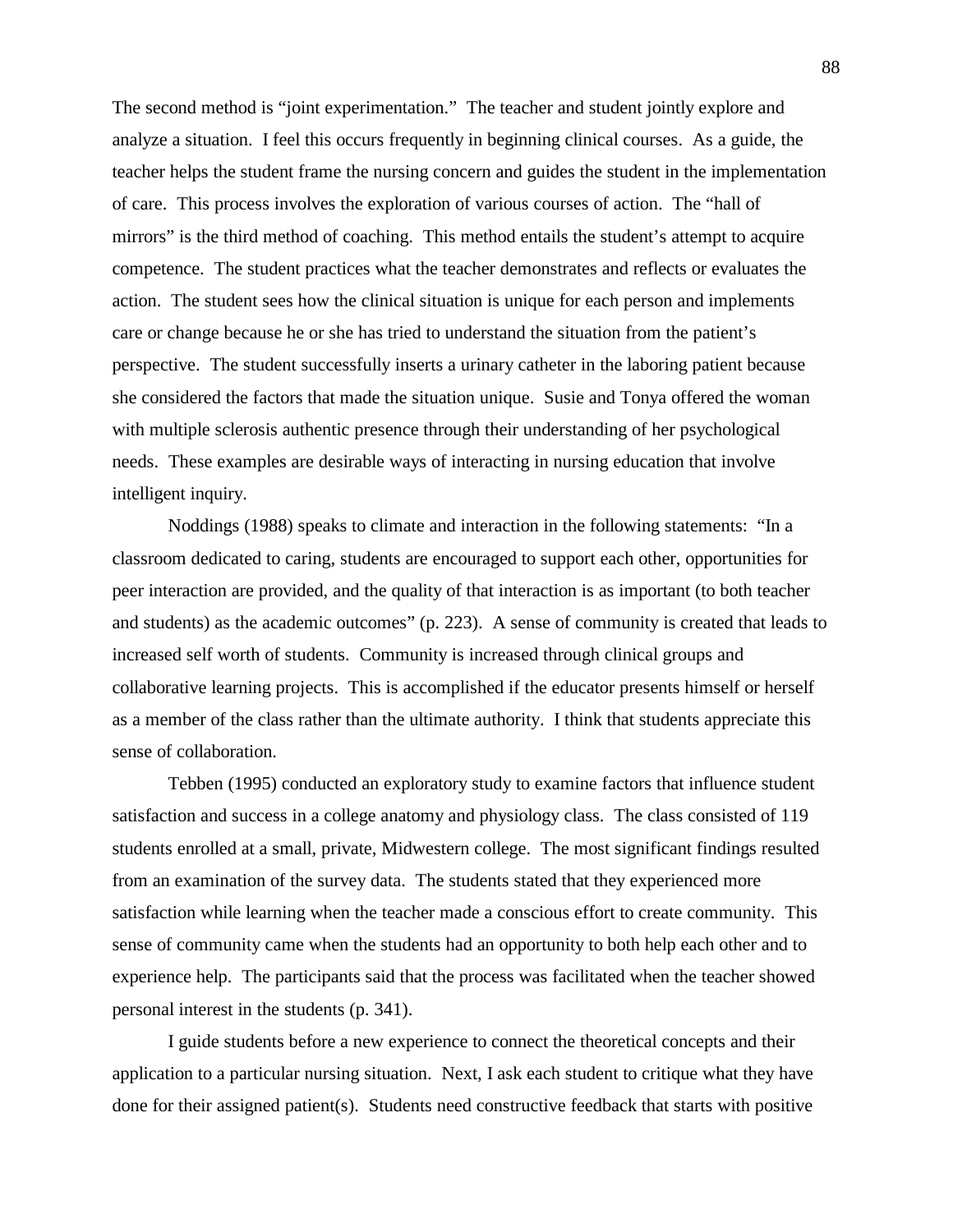comments, since I believe students are harder on themselves. When I was a student, it was difficult when the instructor demanded perfection. Although I demanded perfection when I started teaching nursing, I have reevaluated this stance over the years. I give students credit for doing the very best when in a difficult or new situation. This perspective gives students a chance to reflect on their actions. They must deal with the realities of practice in order to arrive at critical thinking. Critical thinking starts with assessing the situation and planning nursing care based on the patient's needs or the clinical context. The instructor's guidance is available if needed by the student.

Beck (1991, 1992) defines the components of a caring nursing student-faculty interaction as attentive presence of the educator, showing respect and valuing the student, and not passing judgment on the student. This type of interaction allows for the expression of emotion and the sharing of experience. The student feels safe to express emotion, and the instructor appears more human when emotion is expressed. When experience is shared and discussed, those involved appreciate diverse perspectives. A more educative paradigm is permitted and involves more than training. This world view deals with the everyday realities of modern nursing and permits problem-posing. Students see how assumptions apply in the clinical areas and learn to search for the meaning behind words. I listen to students and then see if there is meaning behind their words. Student nurses learn to listen to their patients and evaluate the meaning behind their patients' words. Susie and Tonya examined the meaning behind the words of their patient with multiple sclerosis. They saw that her greatest needs were psychological and she needed some sense of control over her health care situation.

Garrison (1997) states that "inquiry mediates between being in some undesired present actual situation and looking toward a desirable future possibility of some better situation, some stable form, some end-in-view, that each of us strives to create through intelligent transformative practice" (p. 92). The unknown and the unexpected are the driving forces for inquiry in nursing education. Sometimes inquiry involves finding out what is best for the patient in a particular context and time. Students need to look beyond the obvious when attending to details or context. This process for the student nurses involves knowing the theory and knowing the patient. I do not think that this process of inquiry works when students are fearful of the instructor or question the instructor's competence. I think a caring instructor encourages the patient's confidence in the students. The student needs this to respond to the patient's physical and psycho social needs.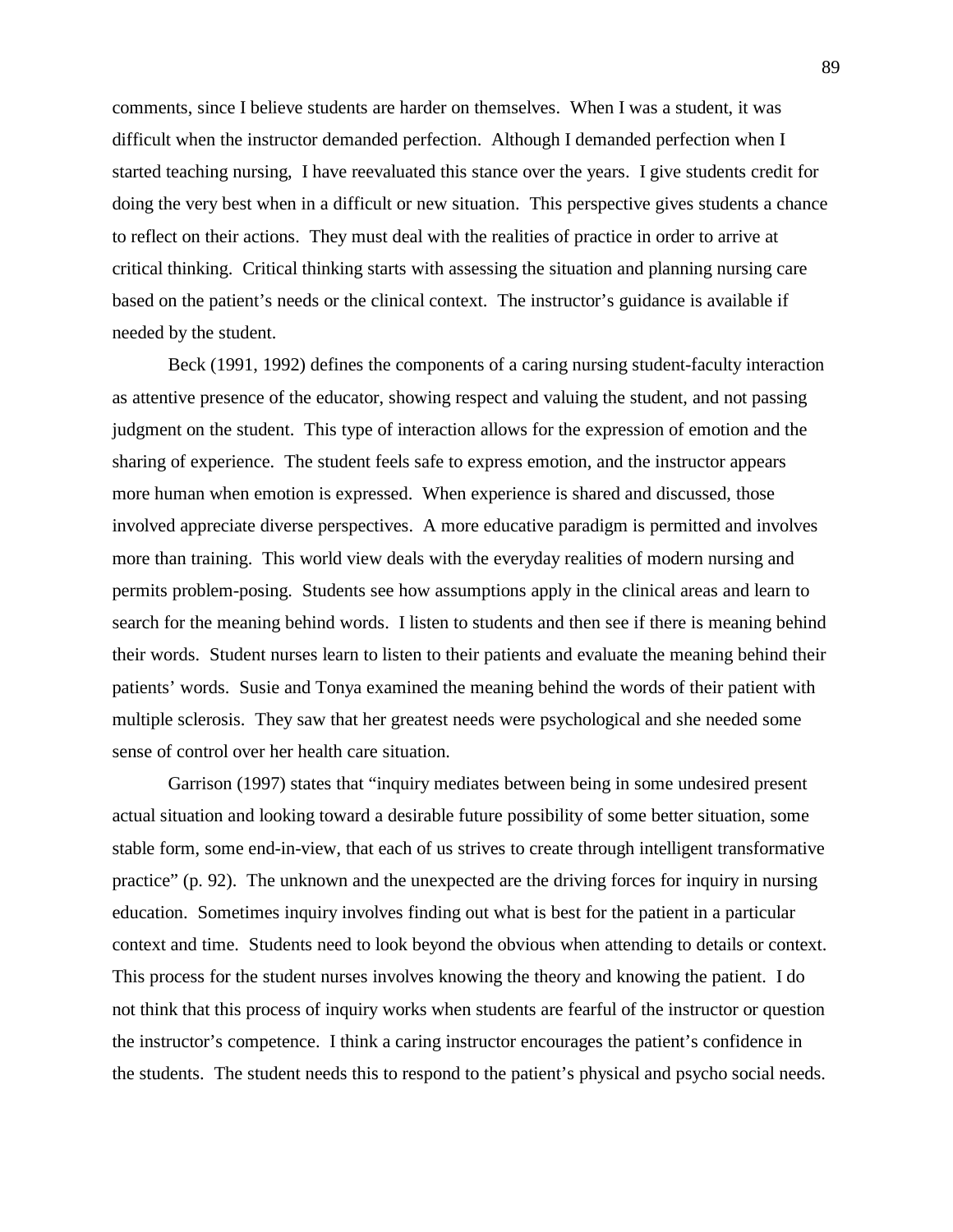Garrison (1997) says the "moral task of caring is responding appropriately to needs, desires, and dreams of others." He relates how perception and responding to the needs of others are central to teaching, loving, and logic (pp. 56-58). Teaching-learning activities with realitybased objectives are less prescriptive to certain outcomes. These objectives facilitate learning which reflects the competencies of the graduate nurse and are practiced oriented. The task of the nursing instructor is to value each student with loving bestowal so as to create an educative environment that connects didactic and clinical knowledge. This environment encourages the student to use new knowledge in new contexts. It is opportunity to see connections and make judgments based on intuition. I think this is frightening and rewarding at the same time. The key element is a heightened perception that permits one to see relationships behind assumptions and to question them if needed. Students have to be encouraged to see those relationships and make those connections. Noddings (1988) encourages students to support each other and promotes peer interactions. The quality of the interaction is as important as the outcome, since it leads to a sense of community and occasions for caring for students and patients.

#### **Connection and Community**

This perception promotes conscious connection with others and is an occasion for caring. This consciousness guides and directs what the learner does with the information from lecture. It allows the student to use the contextual elements that he or she sees to plan individualized care in the clinical area. It is how the student finds meaning and uses that meaning in actual situations. Nursing care becomes more than mundane instrumental tasks. It involves seeing the patient as both a person and someone that could be a member of your family. The patient's needs are valued and considered while providing competent care. There is involvement with the information and reflection on the meaning behind one's relationships.

Clayton et al. (1991) state that connection occurs before caring does. Connection is seen as the transpersonal experiences and feelings that lead to attachment (p. 155). Watson (1985) says that in any human encounter there is the possibility for a caring occasion. This occasion is a focal point in space and time in which experience and perception take place, but the actual moment has a field of its own that is greater than the occasion and the moment itself (p. 116). This field of interaction involves the instructor, the student nurse, and the patient within the context of nursing. I know I experienced this with Barry, the teenager with the neurological impairment, and the student nurse, Cassie. I knew this had to be overwhelming for Cassie, and she immediately made a connection with Barry and his mother. There have been other moments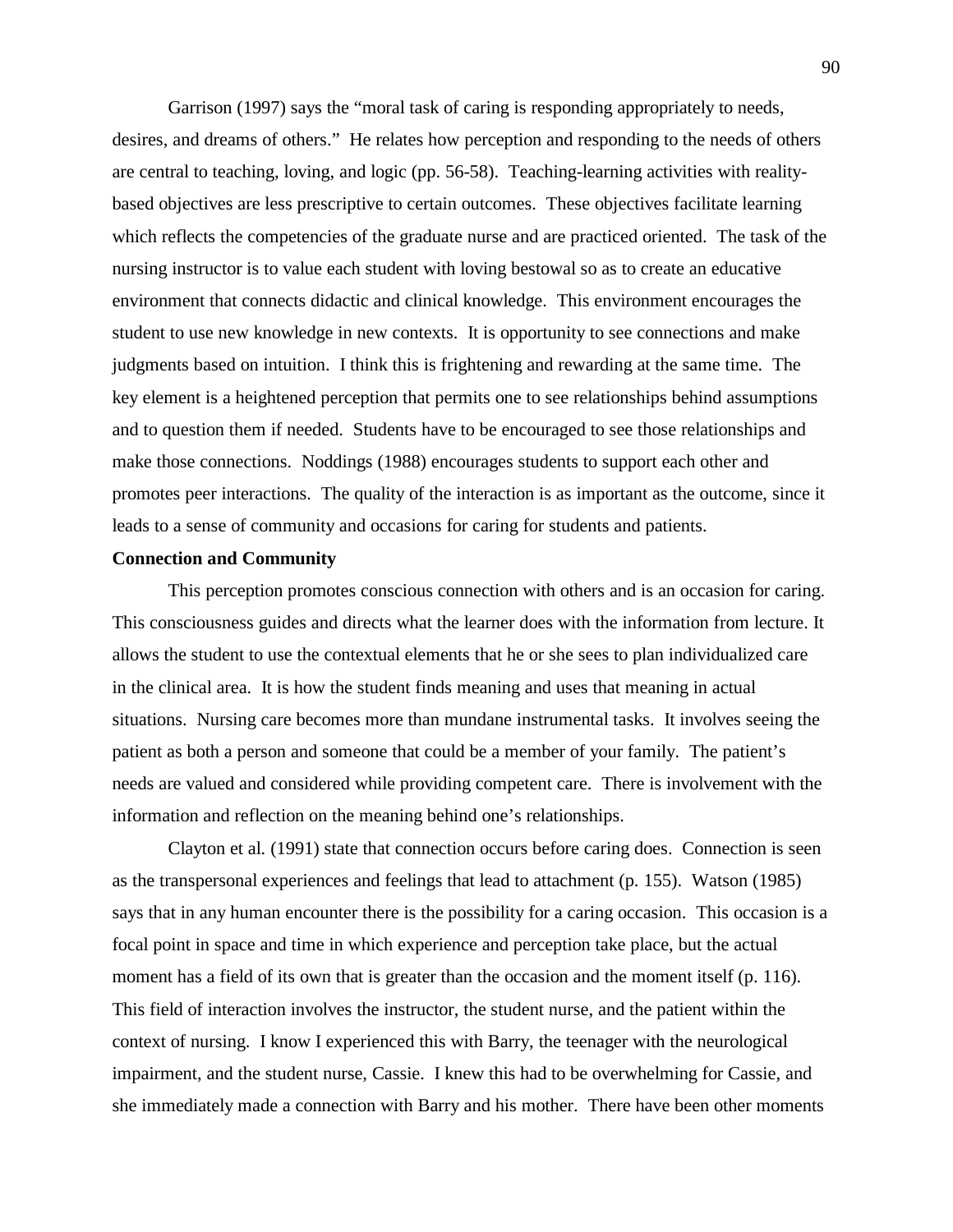with Cassie where we made connection during a caring occasion. This sharing of experience has allowed us to be more comfortable with each other. I have had Cassie for two semesters in separate clinical courses. She is always willing to help others when she has completed her assignments. While with a staff nurse, she was taking vital signs and a patient complained of pain. She volunteered to give this patient an injection for the pain. Cassie and I went to the patient's room with a prepared injection. She identified the landmarks and prepared to give the injection when the patient starts this "blood-curdling" scream. Cassie looked horrified at me. I reassured Cassie that she is doing fine, and I asked the patient if there is a problem. The patient responded, "Honey, I just like to scream." Within this interaction, I tried to make a connection with Cassie and the patient that prevents reductionism. I knew this was a terrifying experience for Cassie She thought that she did something wrong. I attempted to balance Cassie's needs as well as the patient's needs. Cassie and I had a similar experience in another clinical course with a two-year-old who was receiving an antibiotic injection for an ear infection. Cassie was calm and collected with perfect technique while giving a crying and scared toddler an injection. They were two similar yet different experiences which we shared in different moments of time. Cassie came to help Tom, another student nurse, take care of his patient who was in isolation for a viral infection. Tom's patient is a two-month-old and grandma was holding the baby. Tom and Cassie were making the bed. I noticed the baby was following Tom with her eyes and watching him. Later in the conference room, I commented that this baby was very alert and watching Tom. Cassie said, "The baby is stimulated by Tom's hair." Tom has dyed his hair bright canary yellow. Tom laughed and said that he is trying to cover his "salt and pepper" hair. Maybe it was funny in that moment and time because of the way that Cassie delivered it, but it was a connection that brought our group together.

Each person is important in the group since a sense of community is evolving. These meetings involve deciding how to be and what attitude to take with each other. There may be sharing of thoughts and ideas, and yet silence may be embraced. This silence allows one to think about one's initial reaction and its impact on others. This process encourages sharing individual experience which leads to understanding that there may be different paths in problem resolution. The teacher facilitates or encourages connection and the climax of this connection is a caring occasion. These caring occasions create an environment that is conducive to learning

There are personal factors that promote connection and caring and center around values and feelings. The nursing student needs to learn to reflect on the social political environment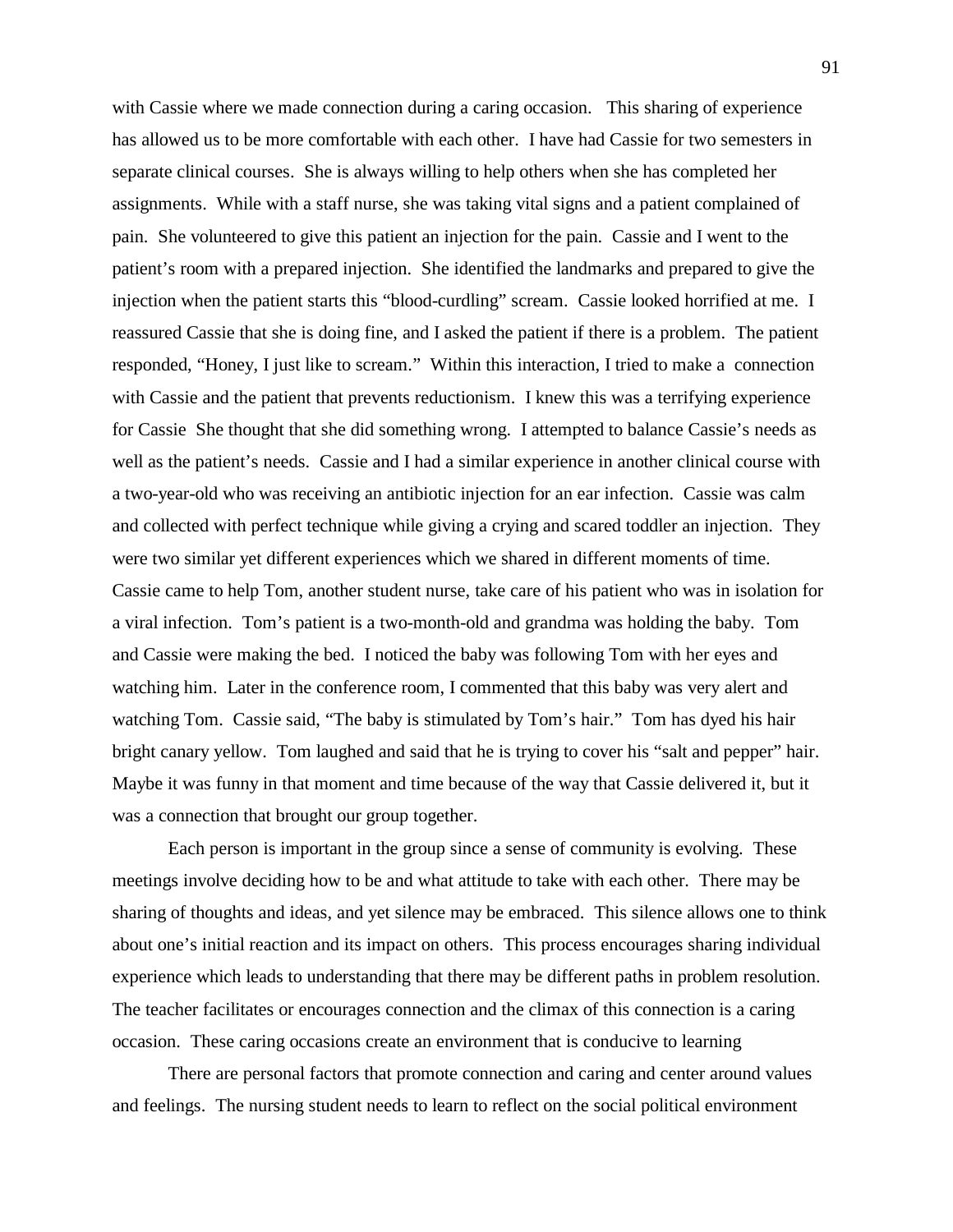and how it impacts health. This reflection makes the client the center of the curriculum and not the discipline. Nursing students need to develop an understanding of how different environmental context impacts a person's experience of health. Compassion, concern, and connection are dependent on the context of the situation for the patient and for the nurse in that moment in time. The student must learn that the patient and nurse cannot become mere objects in this incidence.

This involves examining the particulars of one's lived experiences. These particulars are elements of the practice setting, procedures, rules, relationships, and the characteristics of the social environment. Students need to learn how their education connects to the social environment. The teacher can facilitate this by keeping current in issues relating to practice. This process evaluates the curriculum and assists in improving teaching methods. The faculty at my school did this several years ago when we refined the curriculum. Several faculty members were practicing as clinical specialists and advanced nurse practitioners. We noted that patients were not necessarily in the hospitals. We worked on providing our students the opportunity to care for patients in multiple community settings. I think this process makes our curriculum more person-centered rather than being content-driven and procedure oriented.

In my Nursing Care of Children course, students spend time in the hospital caring for children who are ill. The Nursing Care of Children course also encompasses well child care and care of children who are at risk because of developmental issues. Our students go to local Head Start Centers for a day with their clinical group and instructor. It is an opportunity to examine health care concerns in the preschool period, and the student has the opportunity to provide anticipatory guidance for the teachers. Each group member develops a teaching plan on a common health concern in this age group. Some of the topics include scarlet fever, chickenpox, ringworm, scabies, lice, lead poisoning, and child abuse. The group teaches a health lesson from the "I Am Amazing" series. Last year, the lessons centered around healthy bodies and the five senses. This year our health lessons are on safety and healthy nutrition.

We also are working on a special project called "Hands Are Not for Hitting." After the children have an opportunity to trace their hands on a placemat, we talk about positive things that one can do with one's hands on the opposite side of the placemat. The nursing students can see some actual social issues related to ending family violence. This intervention prevents violence rather than treat the consequences of violence. Our college will laminate these placemats for the children so they can use them in their homes. The Head Start visits provide the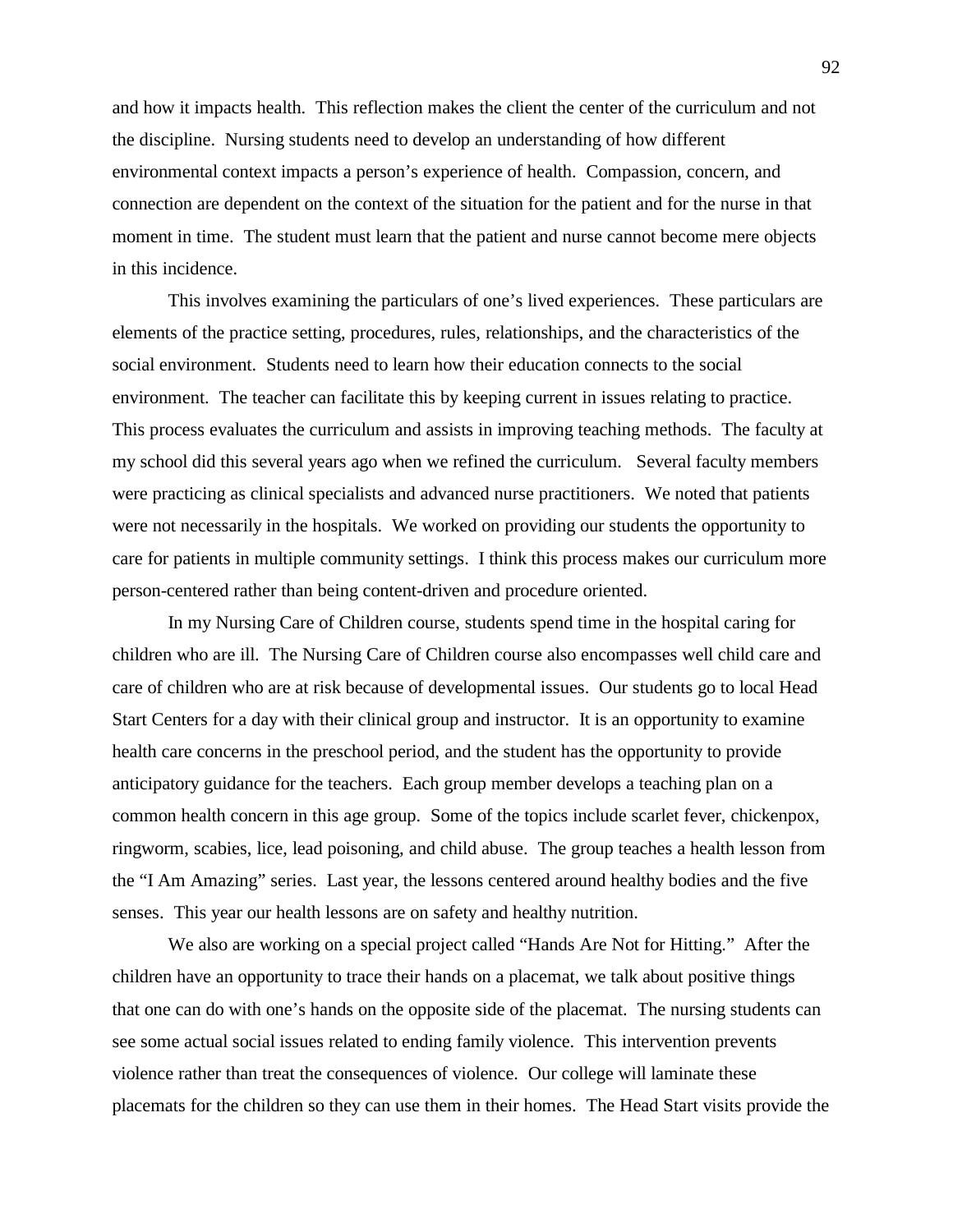student the opportunity to learn rather than be taught about preschool development and health problems. It is an opportunity to interact with children and to see how nursing can impact their development. This relationship with Head Start children allows the nursing students connect with a particular age group and how health concerns impact them. This experience shows the students that our college is communicating and addressing needs in our community.

The nurse educator must place emphasis on how he or she interacts with students and patients. The process recognizes learning is personal and private and may occur in obscure circumstances when you least expect it. It is important for the teacher to recognize learners can learn different things from the same experience. Learning outcomes are intricately connected to student teacher relationships. Caring is learned through relationships that allow the student to internalize caring behaviors.

It is within caring occasions that individual learning occurs while a sense of community is created. This sense of community promotes a climate of caring that nurtures those involved. Hughes (1992) conducted a qualitative study involving student and teacher interactions. The results of this study describe a caring climate as one where stress and anxiety are acknowledged. A caring climate gives students the opportunity to express opinions and concerns without reprisal. The participants of this study interpreted caring climate according to the instructor's behavior. Caring faculty behaviors were described as uplifting, and the students thought they could overcome anything. Students in the study said they dialogued with faculty members who role modeled caring behaviors and conveyed presence. Uncaring faculty behaviors negatively impacted the participants' self-esteem. It is through community that better relationships are developed between student and teacher and patient and nurse. It is within these relationships that caring behaviors enhance an individual's capacity for growth and a culture of caring. Students who learn in a caring environment will learn to use caring when doing nursing interventions for patients. The individual is not a passive receptacle subject to the teacher's control. Knowledge becomes valuable to the student when it becomes a part of their lived experience.

Jim's first experience with children was in my Nursing Care of Children practicum course. This course encompasses few technical procedures but involves communication with the child and family. This communication is important because student nurses are often fearful since handling a child is different than an adult. Some children are unable to tell you exactly what is bothering them like an adult can. Jim wrote in his clinical journal that he learned how to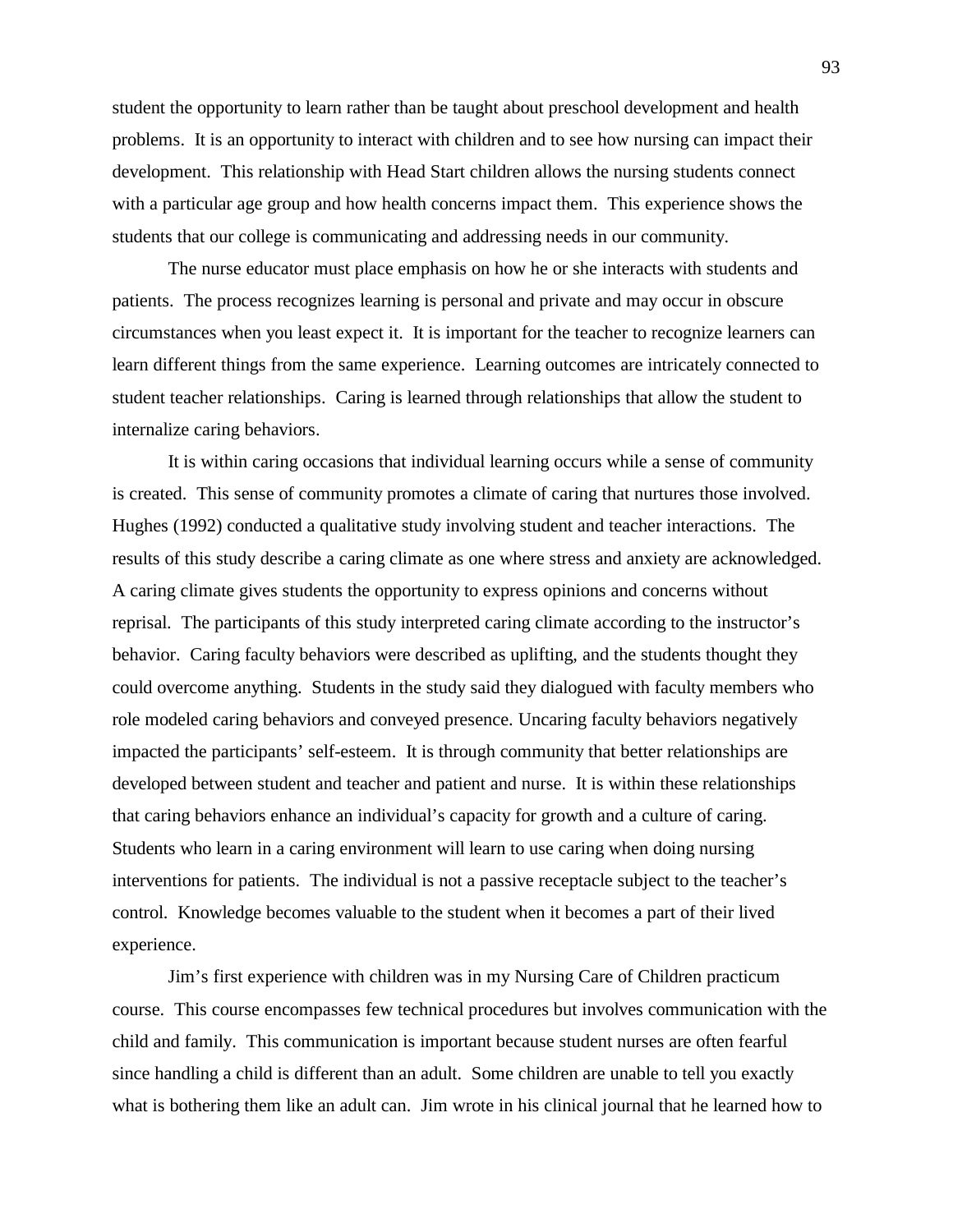talk to children during the clinical course. He stressed how you have to be specific and use common language when talking to them. It is important to find common ground with them. It seems if you find something in common with them, then they trust you more. This understanding allowed Jim to connect what is happening around him so he could provide holistic care to his pediatric patients. This journal assignment fostered dialogue and allowed Jim to make meaning out of his clinical.

Dieklmann (1990) speaks of dialogue as engaged listening and sharing of histories. She says that dialogue involves seeing the curriculum as involving our lived experience and just a puzzle to be solved (p. 301). I think the author is saying that not everything about curriculum can be analyzed and made explicit. Socialization is a hidden part of the discipline and the curriculum. Reflective activities like narratives and journals allow one to make sense of experience. The individual sees how he or she has grown as a person and professional and how particular experiences help this process. Reflection allows the individual to see the particulars of a situation. This process also shows the complexities of human experiences that occur in nursing and health care. Making sense of experience assists with role socialization and development.

I think it is important for students to talk about the woman with multiple sclerosis. The students see that curing and technical proficiency is not always what some patients need. Susie and Tonya knew that Barbara needed their presence because their presence allowed them to listen to her concern. This reflection on a situation connects new learning with experience so as to shape future learning. These students were able to individualize theoretical considerations to meet Barbara's needs and address her vulnerabilities. They saw how important it was for nurses to address the individual's needs within the community and the needs of lay caregivers. I could only lecture from two preschool chapters in our pediatric texts. I see the Head Start experience as more meaningful than lecture. It allows students to reflect on the classroom knowledge and apply to actual children.

Knowledge development must consider how educational experiences are affected by social institutions with traditions. These traditions involve socialization that seems mundane and invisible in the profession. The acknowledgment of these traditions within nursing raises awareness about rituals and traditions and what can be learned from them. This awareness moves nursing socialization within the legitimate or illegitimate curriculum. Nursing is taught and practiced under guided supervision so students can go from novice to expert nurses.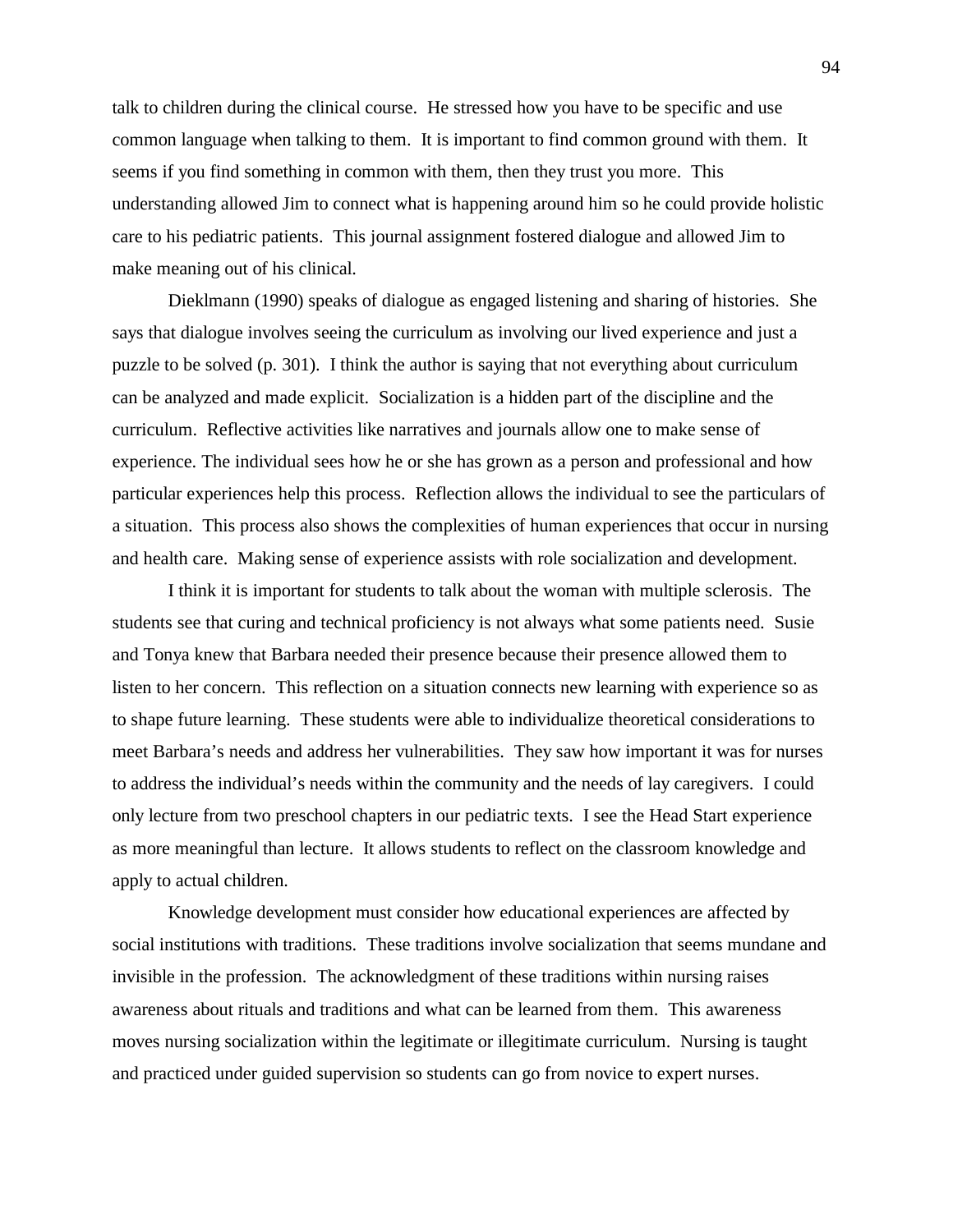It becomes very important to consider what it means to be a nurse in a clinical setting. A clinical setting is filled with ambiguities and varying contextual elements. These realities are not addressed in a textbook. It has been my experience that influential learning occurs when I relate or interact with students. The student nurse sees a patient as the patient is and has to assess the patient's needs at that moment. The student nurse must then implement and evaluate a clinical intervention. This process requires a cognitive recognition of what is important to the patient emotionally and physically.

This attentive presence is guided by caring and enhances the nurse's power of perception. Perception is guided by a caring stance that allows the student to apply theory while giving individuals patient care. This process shows each student that he or she has personal power in clinical situations. This power centers around impacting the behavior of others. It centers on doing something to initiate a change in the behavior. The power comes when the student realizes that he or she can meet the patient's need for care. A student who successfully masters this process will facilitate empowerment in his or her patients. It may involve developing a teaching plan for a new diabetic patient while considering the Appalachian culture. It could involve simply listening to a wife tell stories about her comatose husband. Most importantly, it is about the power to make a difference in someone's life and the power to appreciate each person's differences.

My students cared for a very verbal little boy who had two mothers. The mothers were equally involved in his care. One student commented that this situation was a strange one. Another student reflected the little boy is a lucky child to have two mothers who loved him dearly. This discussion gives us power to discuss differences and how each person can learn from the experience. The group learns that the traditional family does not always exist or is in the best interest of the child. Situations are only strange because individuals make them strange. Unwillingness to explore different perspectives or context make individual situations strange. In order for students to master this process, it is important for the educator not to abuse power with students.

Farley (1991) says that nurse educators often play "power games" with students after they have done their very best. As I read her article, I thought about my practice of teaching nursing skills. As a nursing student, I remembered having trouble putting on sterile gloves in the school laboratory. I had to get in front of my class and put on gloves over and over again. I thought that I would have gotten it right, but my instructor yelled at me and called me stupid. I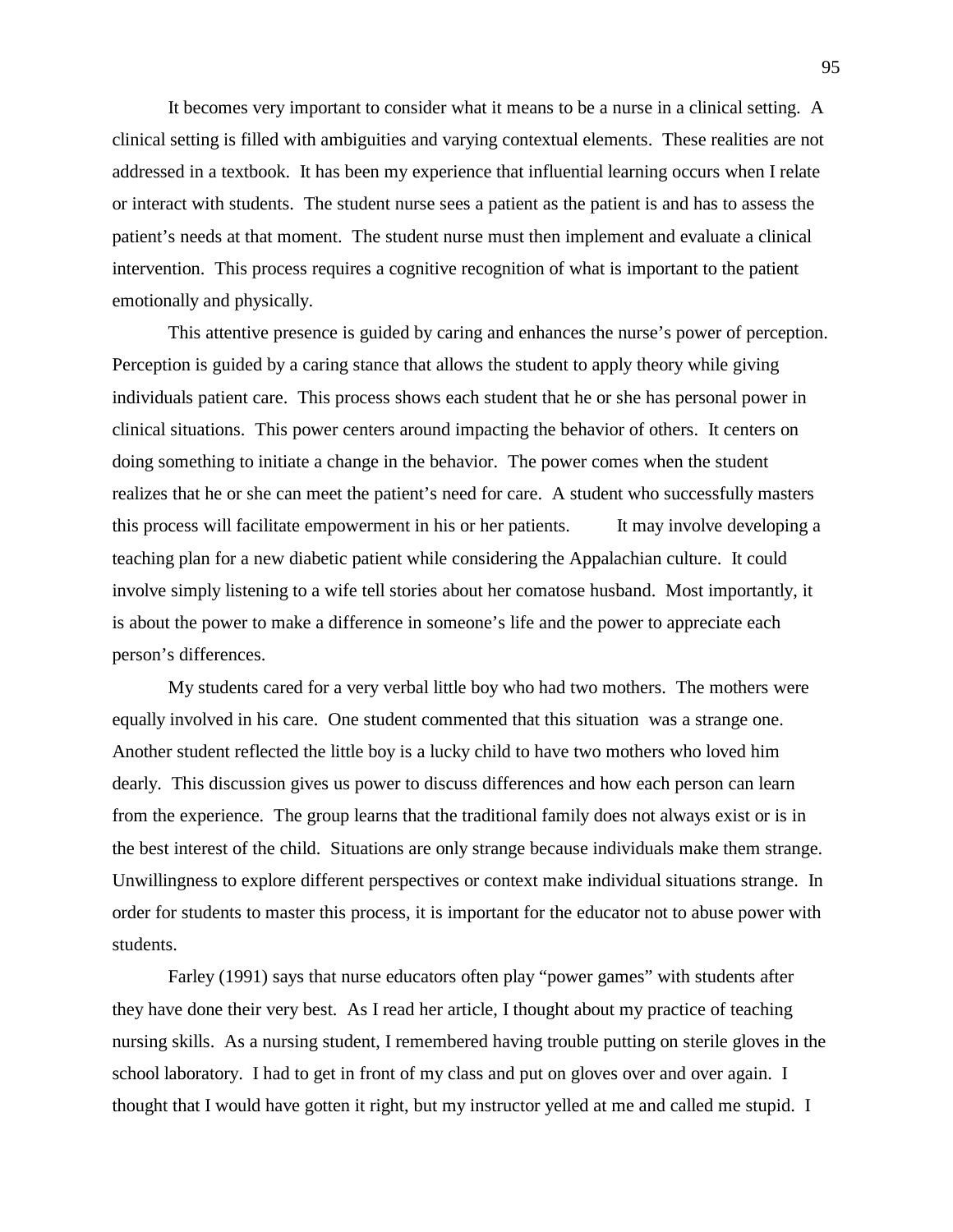had trouble making sure that the gloves covered the cuff of my gown--I wanted to quit the program. I think in my early days of teaching, I got impatient with students. I did not recognize when they did their very best.

I implemented Farley's ACE model of clinical teaching. She says that nurse educators need to acknowledge, create, and empower students (p. 91). I use this to avoid the control, order, and predict (COP) model which causes such stress for students. When faculty offer students nonjudgmental acceptance, then unproductive moments can be turned to productive moments of learning. If I sense students are fearful of me or if they struggle with a procedure, I will tell them how I had difficulty with putting on sterile gloves. This story eases tension and fear. It shows me as human being who has an appreciation of their position. This is a process that addresses the illegitimate, hidden curriculum. Curriculum must also be legitimate and explicit.

Bevis (1989) says the legitimate curriculum is acknowledged and used by the faculty. The illegitimate curriculum teaches caring, compassion, power, and its use and accountability (p. 75). These are issues that involve insight and patterns that emphasize process and the holism of the individual participant. This process embraces difference within a caring learning community that fosters individual agency in each person. Agency involves competency and self affirmation that is encouraged through dialogue and being open to the meaning behind a student's behavior. This fosters the student's critical thinking which is vital to functioning in a changing contextual health care environment that cannot be addressed in behavioral terms. It is through this critical thinking that a student sees in his or her own terms what he or she needs to know. Learning is educative since it addresses relationships based on theoretical concepts and allows for intuitive decisions. Bevis (1989) also describes the hidden curriculum in nursing education. She says faculty are often unaware of this curriculum. It involves the messages that are given by the way faculty teach courses. It involves the how and why of interacting with students and staff. It includes priorities that are set in the classroom and is subtle since values and attitudes are used (p. 35). Faculty who are aware of the hidden curriculum encourage questions from students and foster exploration and reflection. Martin (1994) supports this concept when she says that a hidden curriculum involves learning states. A learning state is an unintended learning outcome. She explains that faculty need to examine what is learned from the practices, procedures, rules, relationships, and physical characteristics of a given setting. Nursing faculty need to be consciously aware of how internal and external factors impact the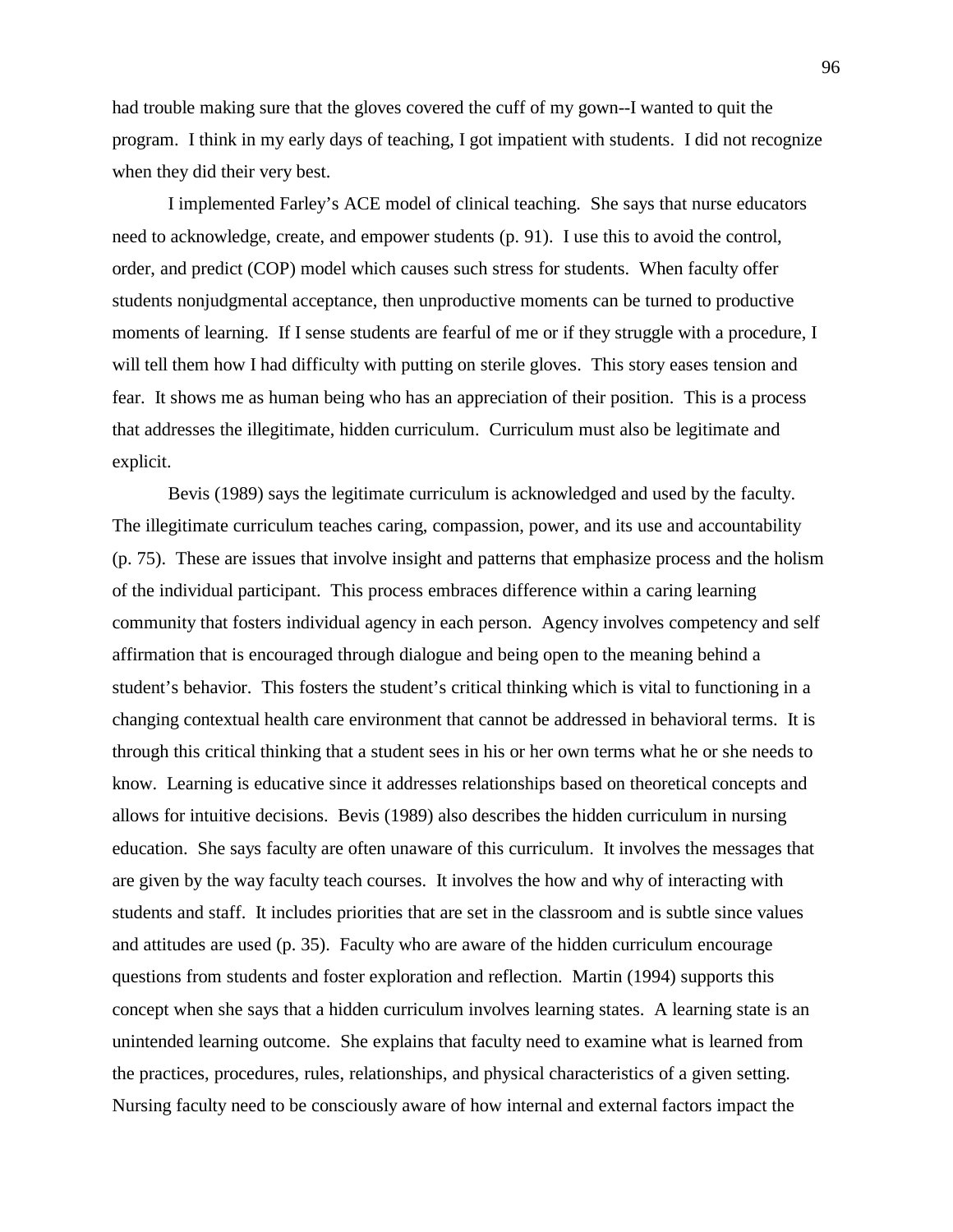learning environment. I was thinking about what this means to me. I was stopped in the hallway by Molly several times. She wanted to review the test she failed by three points in my class. I really did not want to stay until five when her class was over. I looked at her and knew she was upset. I said that I would stay so she could review her test. My initial impression was she did not do well because she did not study. Molly came promptly to my office, and I saw my initial perception was wrong. Molly was so concerned that she would flunk out of the nursing program because she gets very anxious with tests. Molly is probably studying so much that she is not caring for herself. She is not doing the things she likes to do. She is not going out on dates, and she is not exercising. I told Molly to take care of herself and to concentrate on small successes. She is constantly concerned she will fail, so she is not seeing anything positive in her life. She starts to cry because it is Valentine's Day and she does not have a "Valentine." I cannot do anything about the Valentine's Day issue, but I saw why it is important to her. I am glad I stayed and talked to her. In some small way, I made a difference in her perception of herself. I could have been an external determinant if I had left before we had a chance to talk. The teacher's approach is important in a caring curriculum. This approach reflects what the teacher values in education and practice.

#### **Linking Dialogue and Role Modeling**

I see the caring curriculum as a combination of the illegitimate hidden curriculum and the legitimate acknowledged curriculum. The caring curriculum centers on dialogue and role modeling. This dialogue is dependent on the teacher being perceptive and receptive to students while they are learning. Noddings (1984) defines modeling as the enactment of behaviors that indicate to another that one is a caring person (p. 178). Caring is in the perceptions of the recipient of the behavior. I thought I was role modeling caring behaviors, but I was not entering into dialogue with my students. I have struggled with this apparent paradox with my students. In this struggle, it has become apparent that presence is key to the perception of caring. Garrison (1997) speaks of,

teachers as moral artists; they, too, have their potential actualized by the students and by the creative activities in which they engage that allow them to respond in ways that promote the growth of their students. In caring for others, we not only come to know ourselves but we must explore our interests, develop our abilities, and try out new ideas and attitudes (p. 45).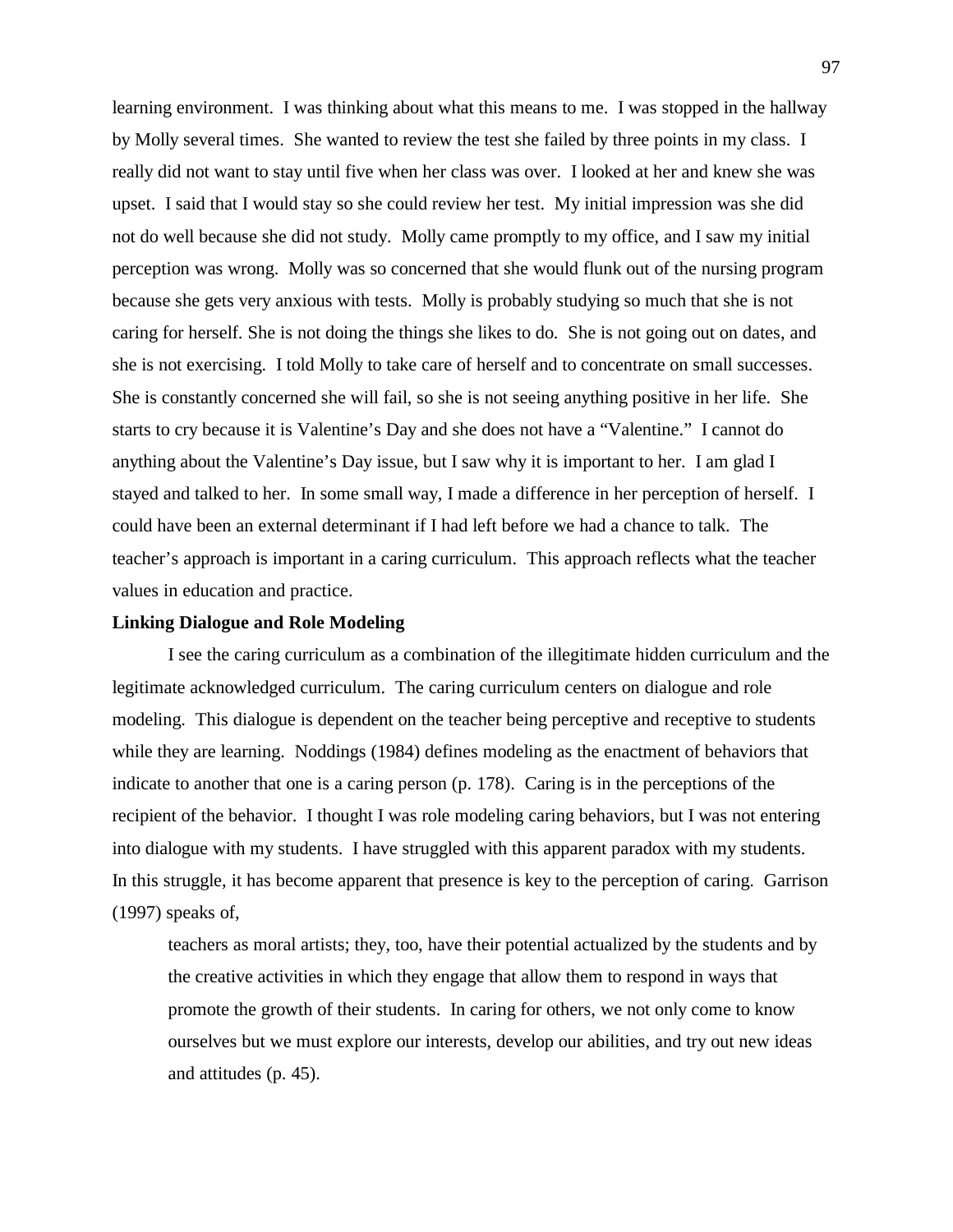This thought has been in the deep recesses of my mind as I tried to be a caring professional. I always felt I was caring, but this process has made me examine it more closely. Nursing speaks to caring but the profession does not tell how to be caring. I fear it is an expected outcome with no clear directive as how one should be caring. I say I am caring, but am I really caring to my students? This process comes to fruition as I search the theoretical aspects of caring and then try to actualize them in my practice. This is an ongoing process and requires being open to personal growth and change. It requires redefining what is important and prominent in my life. I began to write poetry about my students to aesthetically express what I see as important. I feel that my relationships with my students over the years have made me a better person. Any activity that makes you a better person promotes growth, and through growth ideas and attitudes are changed and expanded. A key element is dialogue that contains presence. I see presence as being fully there when interacting with students. Sometimes it is easy to get caught up with what happened at home last night or what is going on with your family. An individual forgets about presence at that particular time with a particular student. Studentteacher interactions will lack dialogue and personal connection. The receptivity that comes with presence will be lacking in these interactions. The teacher will have difficulty in understanding the student's needs and reality.

Noddings (1984) says that the person who cares must be able to receive the other person's reality and put his or her interests aside to understand the other's reality. This statement supports the notion that learning is dependent on context. Educators may not always understand the context of the situation for the individual student, but dialogue allows the educator to appreciate the student's perception of his or her reality. This requires presence on the part of the instructor. It is easy to show up for class or clinical with thoughts of family or social activities on one's mind. If this happens, then it is difficult to be there for each and every student.

Tagliareni (1993) says that it is important for faculty to be there for students, to care about them, and spend time with them. She states that this means that the educator and the student must be willing to be changed by the experience (p. 6). The student must be willing to be changed by the experience and must be willing to keep trying even when skepticism prevails. It requires effort to be aware of individual students and what each one brings to a learning environment. This places value on the student as he or she is now and not on what he or she may become.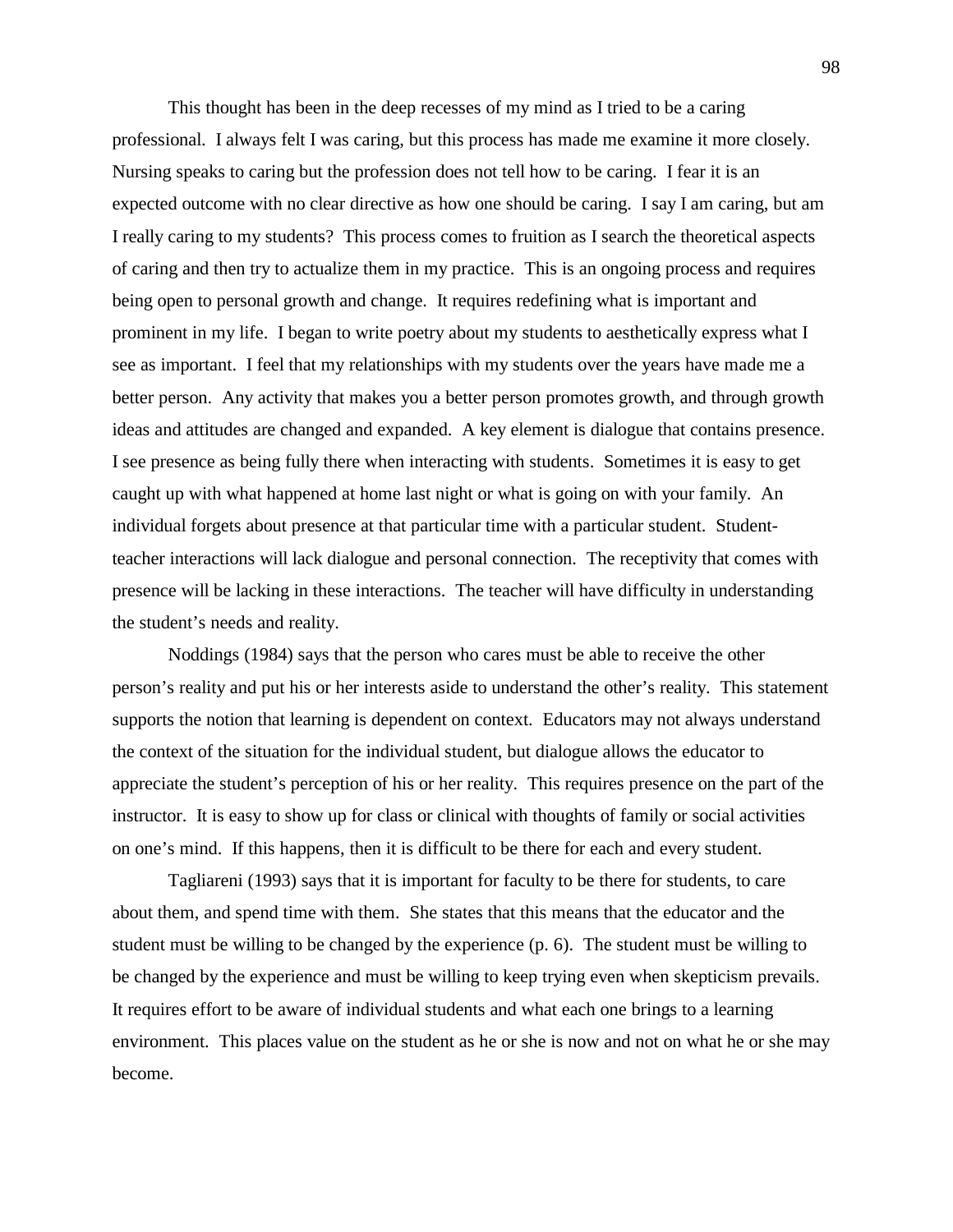Nola, a fourth semester student, came to me and asked for change in her Adult Health clinical rotation. I started to say that I cannot accommodate you because I need to limit the number of students. I noticed her eyes were beginning to water. I asked her to come talk to me in my office. I wondered what was going on with Nola. She is an excellent student who gives outstanding care to her patients. Her widowed father had just had major surgery in Bristol, Virginia. She needed and wanted to see him for more than a few hours. I made the schedule change and made the necessary adjustments. I asked her how her father was doing over the next several weeks. On graduation day, she thanked me for being there for her. She was very complimentary about the nursing program. She suggested to the curriculum committee that faculty do more to increase self-esteem in students.

### **Student Teacher Relationships**

Halldorsdottir (1990) says that the first step of the professional teacher-student relationship is the initiation of attachment. This phase promotes reciprocity that encourages mutual acknowledgment, the second stage of this relationship. This stage validates the uniqueness of each person and progresses to the third stage which involves developing boundaries in this relationship. The boundary setting allows for professional intimacy where the student feels safe enough to ask questions and to negotiate learning outcomes. Negotiation of learning outcomes is the fourth step of this relationship and involves dialoguing. The teacher sees the student as an individual and is supportive without fostering dependence. It is within this stage that students develop goal directed work. Halldorsdottir says that this leads to the fifth stage where the teacher is able to understand the student and his or her world. This understanding promotes independent thinking which leads to the last stage which involves graduation. The author says that at graduation the caring teacher invites the student to a different relationship--a relationship that is close to friendship and is situated in the academic world (pp. 99-100). I think that this relationship is closer to mentoring. I see mentoring as way of being in the professional world. I think Nola and I entered into dialogue the first year of the program. She flourished in one of the collaborative projects that replaced the health promotion paper in the course Nursing Care of Children. I acknowledged her creativity in class projects and how well she cared for her patients. She was a student that met the challenge when posed with a problem. She was a respiratory therapist prior to entering the nursing program. I always encouraged her to call on her experiences to enhance her nursing goals. This as how we developed mutual respect for each other.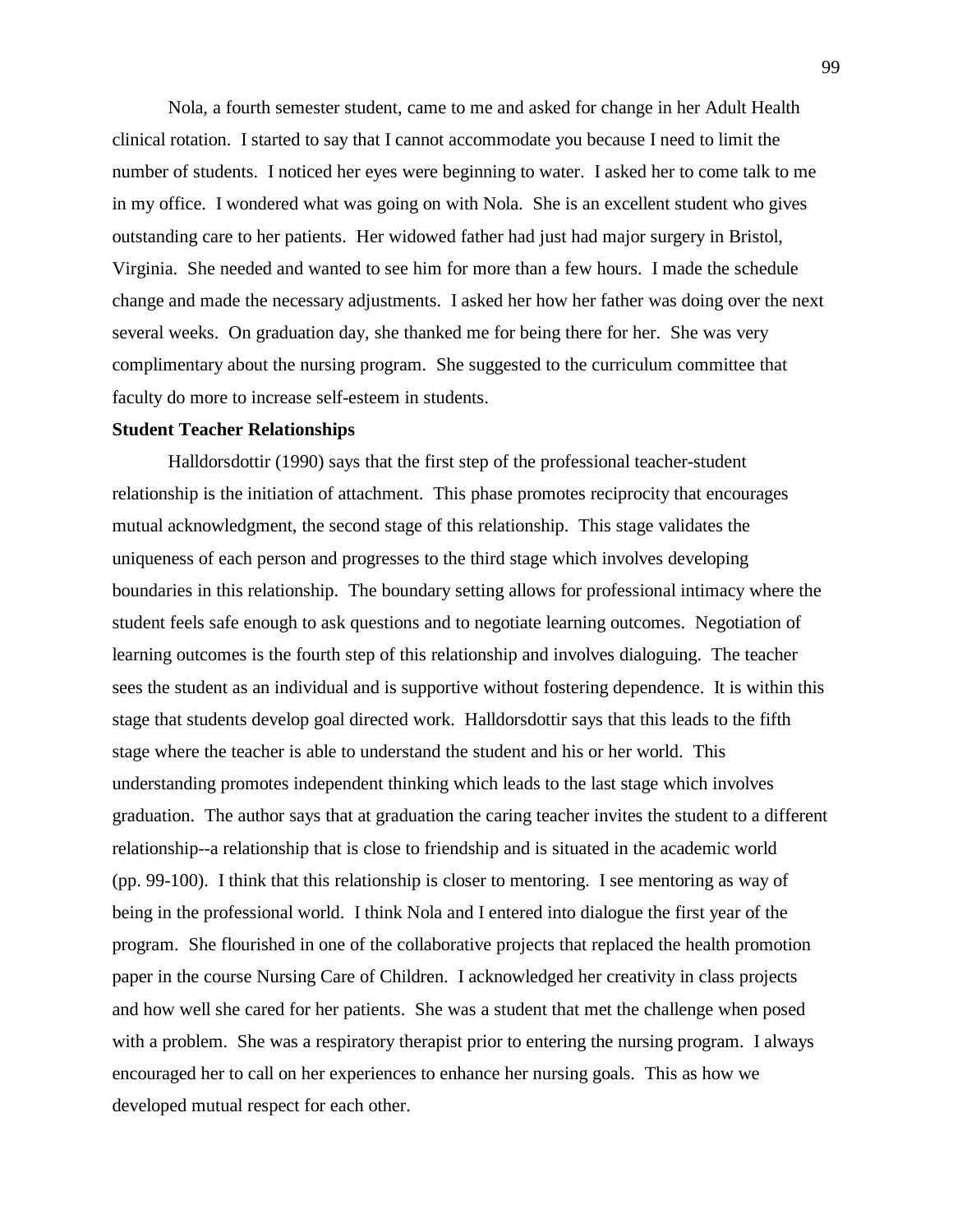I have studied and scrutinized this concept of caring relationship within the curriculum. I think caring dialogue is centered within clinical teaching. It is with clinical teaching that I have come to understand my students and the contextual elements of their lives. The key element involves an interpretive process which leads to understanding the meaning behind what is experienced. It is in the clinical area that the student has a variety of experiences that cement what they have learned in the classroom. While you can read and be tested on how to care for a child who has diabetes, it really comes together for the student when they care for a child with diabetes and see how the disease impacts the child and his family. A student may have a child about the patient's age and remark about how well the child does in a certain activity. The student works with the parent to adapt the child's meal plan so they can benefit from the school activity. It is within these moments that student and teacher discover learning is more than learning technical skills. I believe these moments are important in clinical teaching. I believe more expert teachers are needed in undergraduate clinical nursing education.

#### **Clinical Teaching**

It is clinical teaching that cements didactic education and centers on contextual understanding. The expert teachers should be those who are doing clinical teaching, but often novice teachers are hired for clinical courses. An inherent paradox exists with this statement. The novice teacher may have excellent clinical skills but lack teaching experience and advanced degrees. The expert teacher may be a good didactic teacher but lacks clinical skills. This lack of clinical skills comes from being away from the clinical area and in academia. Therefore, a crucial element is that the teacher must be clinically competent. Clinical competence requires a large investment of time and energy, and it is difficult to balance this with research. The other side of this dilemma is that adjunct faculty are often used to teach clinical courses. Dialogue requires a reflection of the inherent paradoxes within nursing education. I am not sure most adjunct faculty can adequately address this issue. Doing clinical allows an educator to relate clinical issues to classroom discussions. Connection with students is enhanced by the shared experience in the clinical area.

Reflection is my constant companion while I write and while I practice as a nurse educator. How is it that reflective dialogue and clinical competence come to be at the center of a caring curriculum? I see dialogue as a crucial element of learning in the clinical setting. Dialogue is the center of some caring relationships and fosters role modeling of caring behaviors. It is within the clinical area that I have been able to dialogue with students. It is in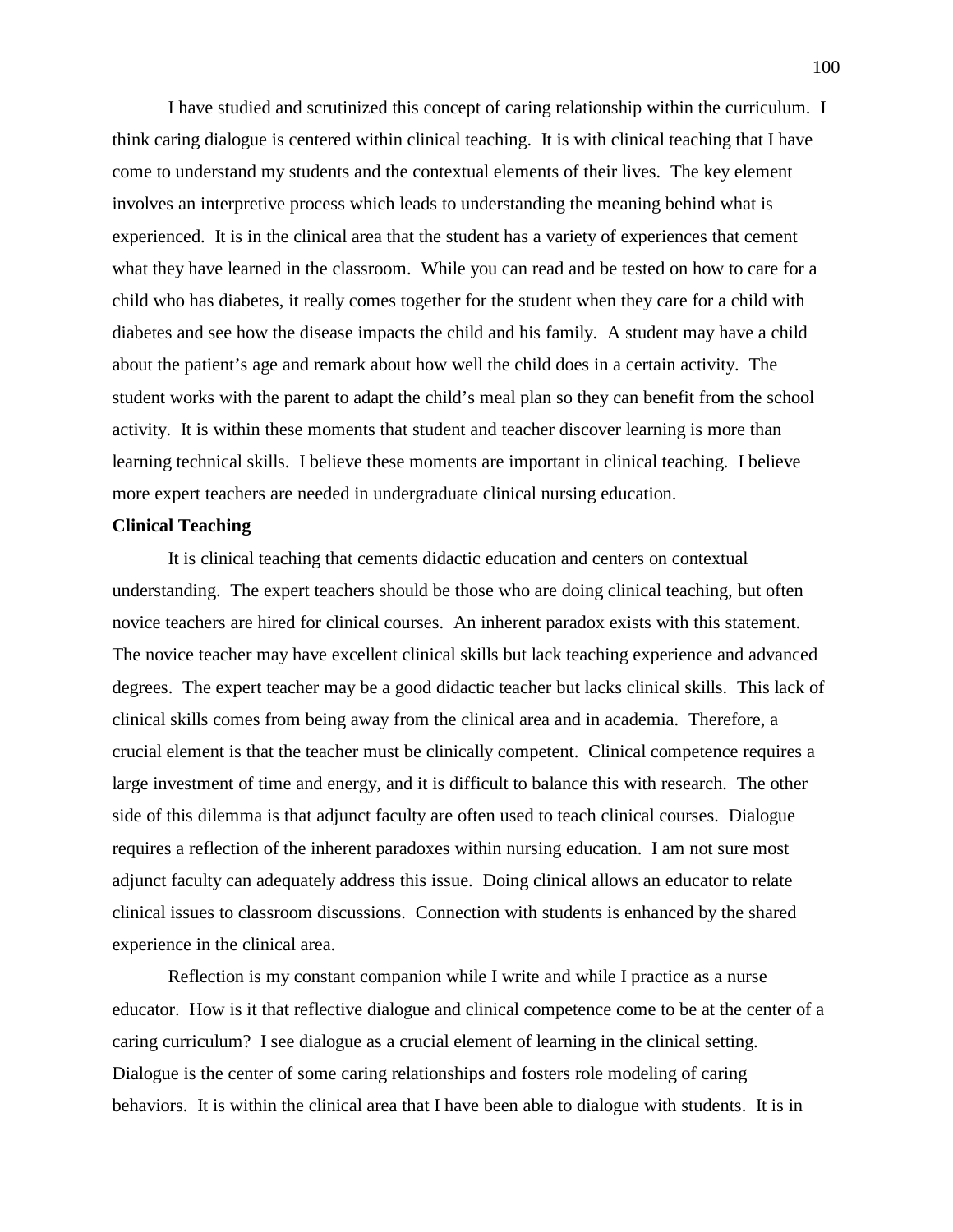clinical teaching that the quality of the interactions has been as important as the learning outcomes. It is easier to create a sense of community in the clinical area. It is always a unique and context driven experience, and it is where I have seen students grow and develop before my eyes. Montgomery (1993) states that caring is expressed by participating in an experience with a patient. She says that it is contextual and dependent on the intensity of circumstances and shows the power of communications (p. 20).

As I am walking down the hall in our administration building, a secretary asks me if I know anything about contractions. Yes, I do know about contractions, because I am presently teaching an obstetrics clinical group. I walk in the room and meet Jan for the first time. Jan is having contractions and is expecting her second baby any time. I reassure Jan and tell her that she is handling the contractions effectively. Since I have students on the obstetrics floor, I will probably see her when she gives birth. Jan says that she does not mind if I assign a student with her for the delivery. I ask Connie, one of my older students, if she would not mind being with Jan when she is admitted. Jan is a single mother and her father stays with her daughter while Jan's mother is working. Connie stays with Jan through the late stage of labor and during the delivery. I know Connie and Jan connected and Connie was a support person to Jan. Connie thanks me for this wonderful experience and how much she learned from being there with Jan during the delivery. Jan keeps thanking me for assigning Connie to her and how helpful she was to her. I am overwhelmed because I am doing my job. Connie shows caring by being with Jan and anticipating her needs for support.

With clinical teaching, I see elements of creativity that I do not necessarily see in the classroom. This environment requires the student to think about his or her thinking. This metacognition promotes the critical thinking while caring for patients. Clinical learning promotes role socialization that cannot be learned from a book. Role socialization is promoted through caring relationships with faculty and staff nurses. I think this is an aspect of the hidden curriculum that must be embraced and openly recognized.

#### **Personal Vignette**

I often have personal revelations when I fly back to West Virginia after attending conferences. While my plane has left San Diego and is flying over the San Diego harbor, and I am thinking about when I will see the West Coast again. My students come into my mind, and I am glad to be going home. I am coming home to what gives me a sense of worth and a connection. These feelings are something my friends and family do not quite understand. It has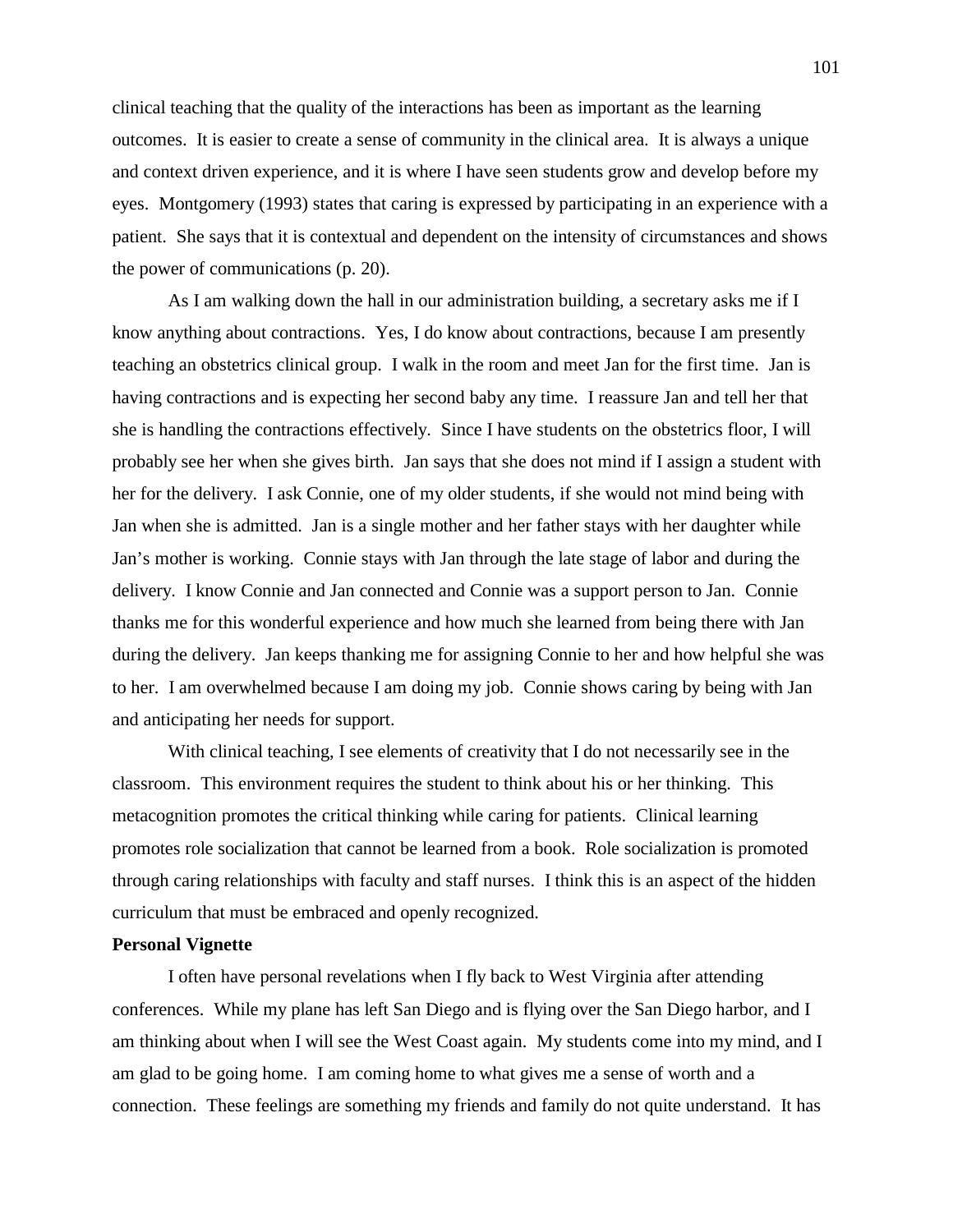not been easy staying in this rural, mountainous region and a small town where everyone knows your business. Sometimes leaving seems the easiest thing to do. I have grown personally by staying and changing. This change has evolved from my personal growth as an educator. I am thinking about the college as the pilot orders the flight attendants back to their seats. The orange juice I am drinking goes flying across the tray table when we hit a pocket of intense turbulence. I try to concentrate on my clinical group I will have tomorrow and my work-study students. I will arrive later in the evening in Charleston, West Virginia, and will drive about ninety minutes before I arrive home.

Lynn is my work-study student who just graduated from the practical nursing program. She is several years older than the other students in the clinical group. Lynn's mother was one of the first nursing graduates at the college. Lynn is struggling with some of the support courses when she comes and asks if she could volunteer Thursday afternoons in the nursing center at the college. She said that she is going to be in my Women's Health Practicum in October if she stays in the nursing program. Lynn is very upset and she talks frequently of quitting. She was in the associate degree program in the late 1970s. She dropped out of the program then, although she continued to work in hospital settings. She is raising a son with Down's Syndrome and her husband is disabled. I attentively listen to what she was saying because she is so distraught over the stress in her life. I kept thinking what is going on with her. I knew she was first in her class at the vocational school and had graduated in August. It seems the general mathematics course is very frustrating to her. Judy is also a volunteer at the college's nursing center and is working with me that day. Judy volunteers to help Lynn with some math problems. Judy has already had the course, and she makes plans to meet Lynn. Later Lynn tells me how helpful Judy is. Lynn says that she never thought to ask Judy for help because of the difference in their ages.

Over the next several weeks, I listen to Lynn and validate what I see as her positive attributes. Lynn seems to blossom when she is helping me in the nursing center. We talk about how she continues to pursue her dream to become a nurse like her mother and how the path is complicated for her. Lynn stops talking about leaving and seems more confident. It is something that happens over several weeks. She comes faithfully to help me every Thursday afternoon in the nursing center, and I listen to her and offer suggestions as how she should approach things. I encourage her to take the advanced placement examination for pediatric nursing for the spring semester.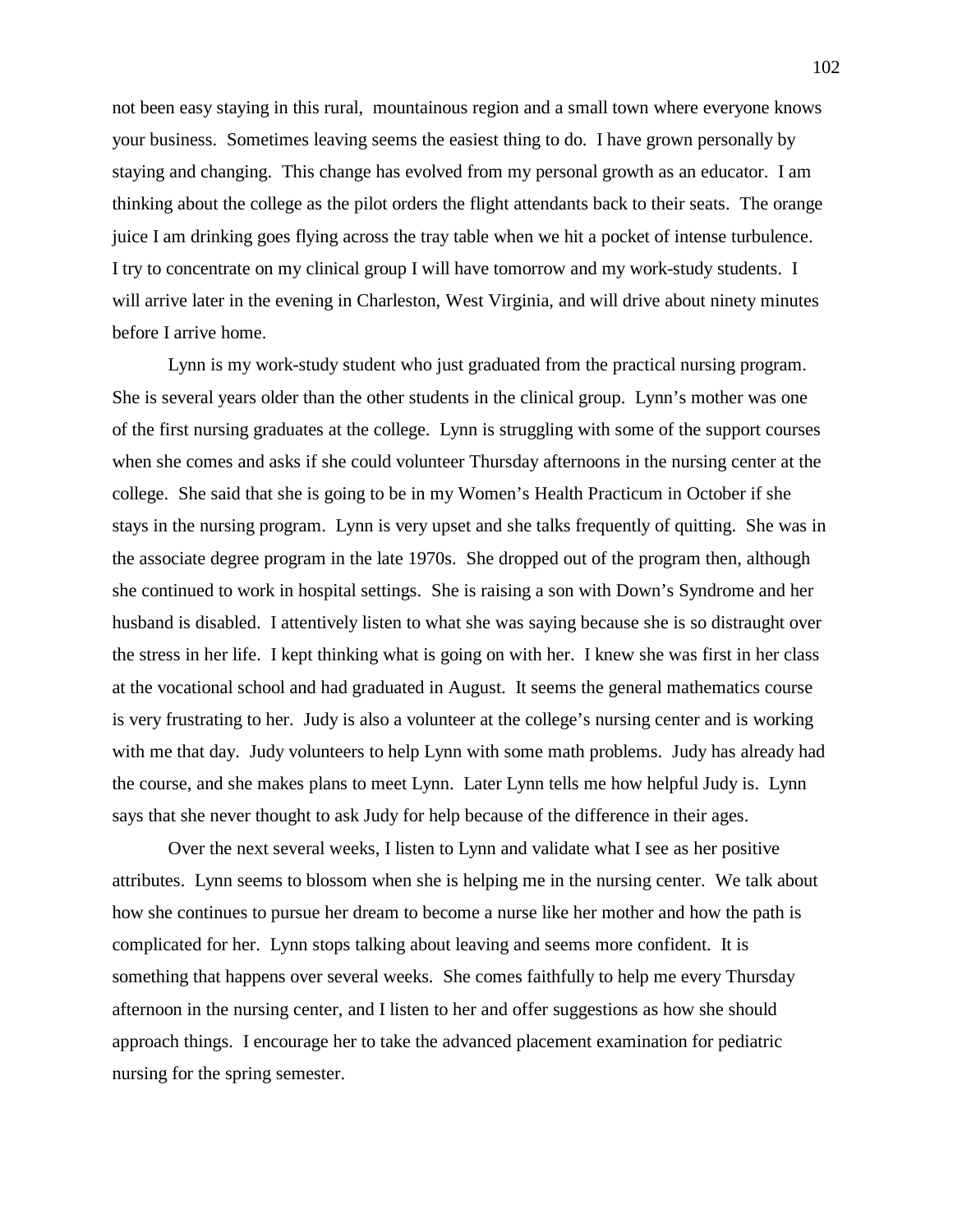When we start the Women's Health Practicum, Lynn is supportive and encouraging with the younger students. She shares with them some of her experiences with patients when she was doing clinicals for the vocational program. This is helpful for the beginning students because they have not been with patients. She is role modeling the way I was with her. Early in the semester, I seized the opportunity to be Lynn's guide on her educational journey when I tried to understand what she was experiencing. This understanding comes from actively listening to her concerns related to her age, family's needs, and adjusting to college classes. She came and offered her help in the nursing center because she needed to be connected both to someone and the nursing program. I think the nursing program may have lost her if she did not have that sense of connection. Thoughts of Lynn and others take my mind off the "bumpy" plane ride to Washington.

At Dulles Airport I sit in the busy commuter terminal awaiting the boarding call for the small commuter to Charleston, West Virginia. I think about the hidden curriculum and the messages my profession conveys to others and its students. I am wondering if I can ever express what I feel to be the truth about teaching. As with Lynn, I know sometimes it takes being a good listener to understand the student's reality. It is when you begin to understand the students' reality, that you begin to dialogue with students . I think when you try to understand the diversity of students, you can teach and connect with them. I see difference as enriching and not something that needs to be mellowed or shaped into the teacher's way of thinking. An examination of difference has always given me a fresh perspective on my environment. I look at the quiet, dark sky and the misty mountain ranges, and think of home. I care about my nursing students, and I think I understand some of the challenges they face. I hope I am giving them the message that what they are doing does matter to me and others. I stay because I care about what I do and the area where I am doing it. The crux of this caring comes from practicing from a heightened consciousness. This allows me to reflect on personal experience and connects individuals to each other and to a profession. I developed a connection with Lynn and Judy. Judy is going to graduate this year and plans to continue her education. I have seen her grow professionally as a nurse and as a person. When Lynn needed to take a leave of absence from the program, I offered her my help and tried to convince her to stay. Lynn is struggling with some of the same issues that I had early in my life. I understand she needs time to establish her own identity after some troubling marriage issues. While I respect her need to address these issues, I think coming back to school is one method for her to care for herself.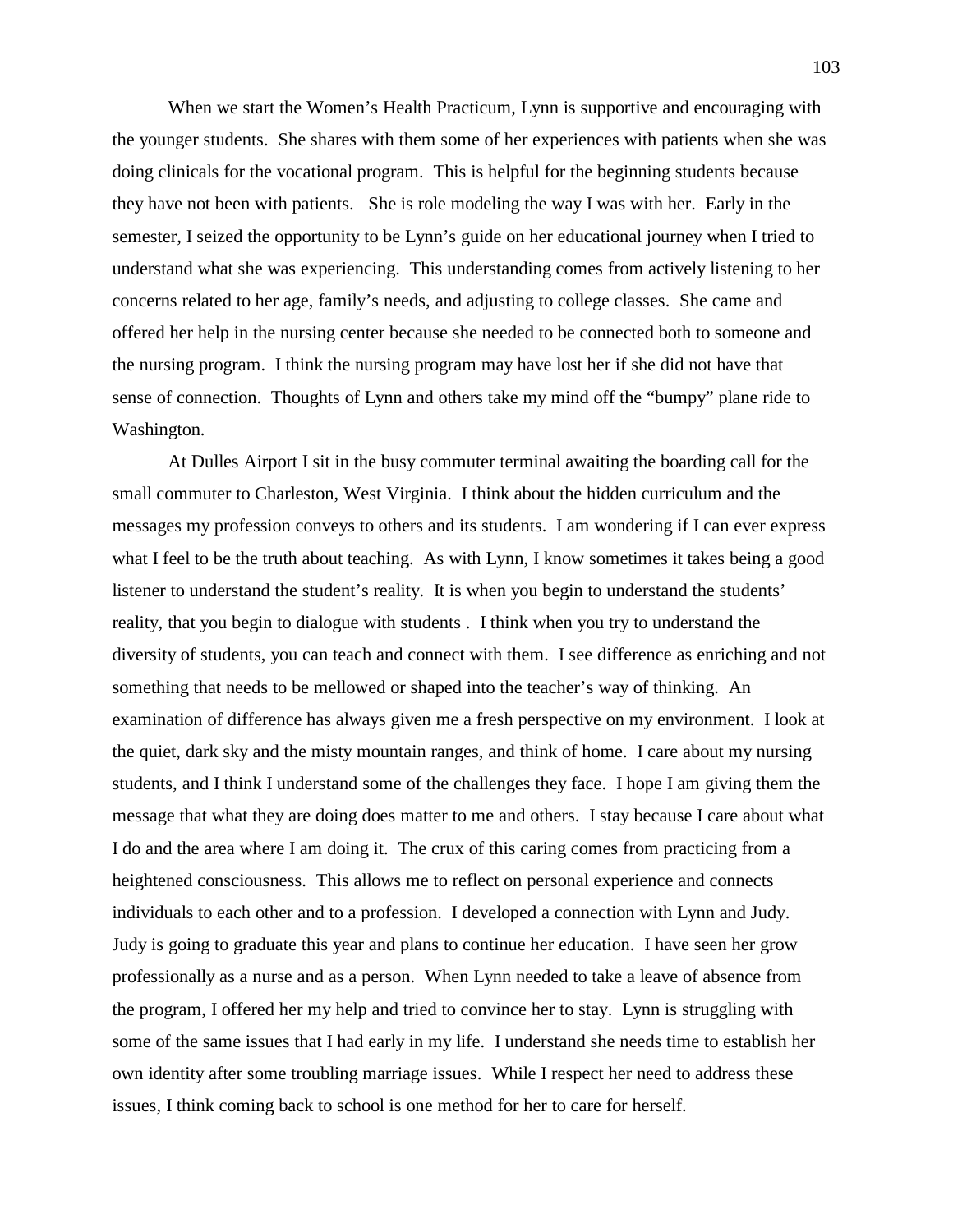Henderson (1997) defines consciousness-raising in nursing practice as the process of being increasingly aware of the various internal and external constraints that impact professional and personal freedom. Fonow and Cooke (1991) place emphasis on the fact that the learning outcomes from conscious-raising increase professional insight and increase activism. I want students to see what is learned in the classroom influences how they are with others. What is learned is internalized and should change how they live in the world. My priority is to appreciate the uniqueness of each student and what they have to offer. I look for ways to show students they have inner knowledge that will guide them in new situations or with different problems. This is accomplished with the encouragement of questions and the fostering of reflections on experience. Students spend time reflecting on real situations and thus generate solutions for current concerns. In the validation of inner knowledge, old assumptions and beliefs may be altered.

This examination shows how dialogue allows one to reflect on the hidden curriculum and how this reflective process promotes caring. Watson (1989) says that caring and teachinglearning are human processes, not products or commodities. A caring curriculum provides a transformative paradigm because moral conscience guides knowledge and skills (p. 55). Such a curriculum must express a conscious intent to see it from the student's perspective and to examine how teaching methods lead to certain learning outcomes. The student then engages fully in the learning experience. The benefit to the teacher is in seeing the student's growth. I will also propose we have often treated caring as the null curriculum that we have described with great rhetoric but never implemented. Nurses talk about caring but never give any direction about what it means to care or how we learn to care for others. Caring is nebulous and a word often taken for granted that is tucked away in a philosophy.

Several years ago I thought I was caring or at least attempted to be caring to my students. I was going to graduate school and had two teen-age sons at home. While I am wrote about a caring nursing education, my student evaluations said I was not caring. I was pretty involved with myself and not open to others. I needed to examine the incongruence between my perception and the realities. If I was to grow as an educator, then I needed to be open to change. To change, I examined my actions and how they created a hidden curriculum. This examination allowed me to see what messages I was sending to students. I changed the environment I created by altering my practices and procedures. It is more about responding to individualized contexts than altering processes. In this contextual process, I have learned being a better teacher involves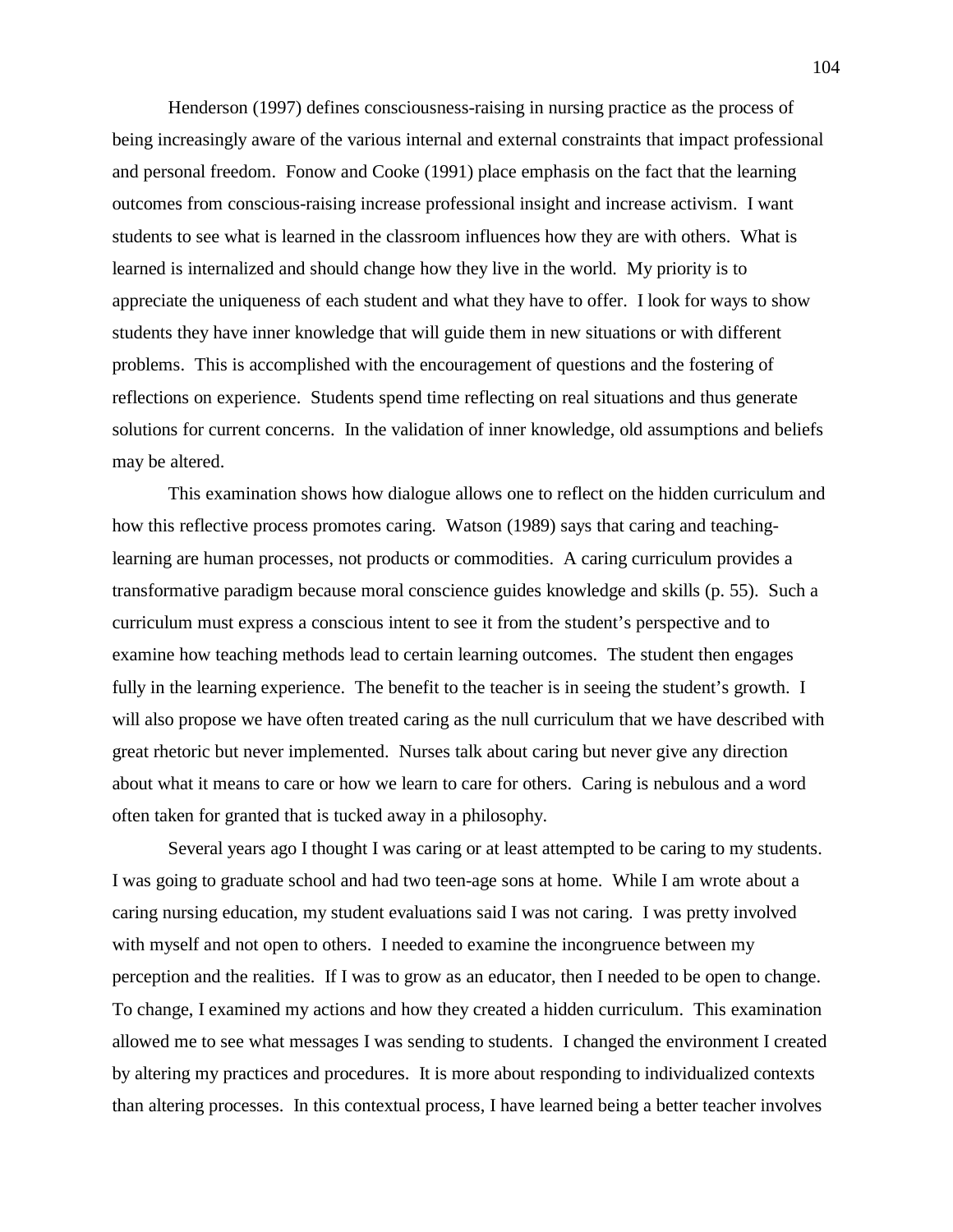being receptive to the needs of others, even if that requires one to change. I also require my students keep reflective journals because they encourage me to be more attentive to my students. Dialogue through the journals challenge domination in the classroom.

This process makes the teacher reflect and learn from his or her experience. I see writing as distancing students from the experience and allows them to reflect on what they have not considered. The journals promote visualization of meaningful relationships within the clinical and theory courses. I learned from my students' journals what they perceived as their learning needs and concerns. Sometimes it differs from my perceptions. I am able to see each student's stance or perspective and how they perceived different situations that may differ from my perception. The students' self-worth is validated while students learn to reach their potential in nursing. The journals allow students to return to the experience and attend to emotional responses that occur with the experience. The process allows them to connect new thoughts with old thoughts and allows for validation of insight. I see this insight as the ability to think critically in any given situation. It involves responding to each individual patient's needs. It means the students need to engage in the reality that surround them.

#### **Conclusion**

I use narrative to articulate my everyday practice as a nurse educator. The use of narrative allows me to interpret my experience and validate growth in myself and my nursing students. Sometimes the process needs to take precedence over the task. I see caring practices as evolving from our relationships and discourse with others. This discourse should be challenging for the student while at the same time not promote the fear of reprisal. These interactions may seem inconsequential moments but are significant when they express authentic presence. These moments may show an individual does not have all the answers, but is willing to work on a solution to a concern. I see this as leading to a caring rationality that guides technical competence. This caring rationality can recognize a new problem or a new situation and allows one to uncover knowledge in this situation. This process shows an awareness of interrelatedness and guides a sense of responsibility in the educator and students. I think this sense of responsibility encourages connection and concern with others. In clinical courses, nursing students come together as a connected group, and students learn to listen to their voice and others within the nursing community. I see this as a sharing of ideas and information with each other that promotes critical thinking. They learn what is right in any given nursing situation is dependent on the context. The woman with multiple sclerosis needs someone to look beyond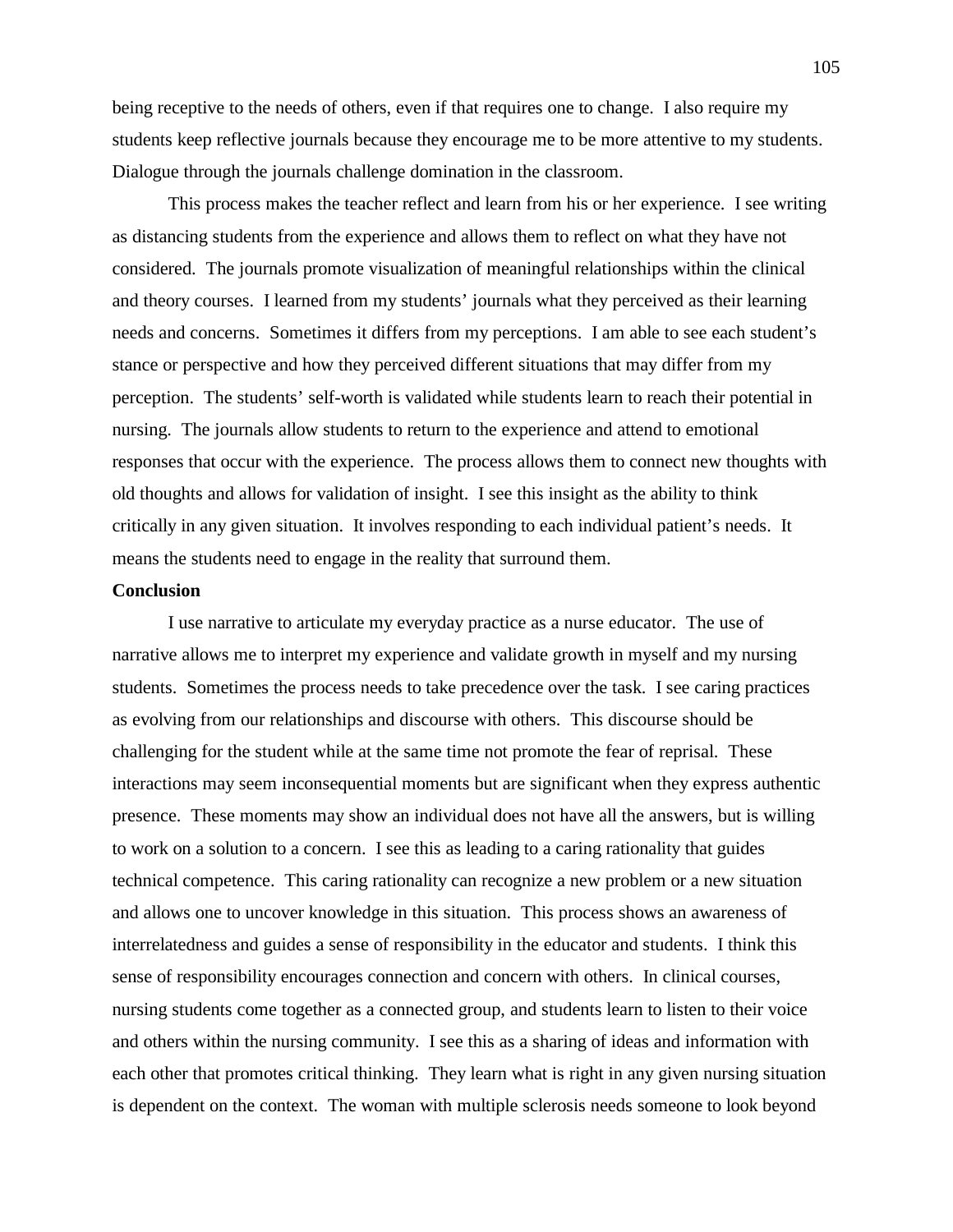the medical model and to examine the "here and now" of her situation. It is the same for Barry, the sixteen-year-old with the serious neurological problems. A caring curriculum is the process by which faculty implement didactic and clinical courses. This process makes the client the center of the curriculum as faculty guide students while they care for patients. This process allows one to examine individual differences and act in the best interest of others. There will always be difficult patients who pose difficult moral and personal issues. A sense of community without power games fosters dialogue and shows the individual student, nurse, or patient he or she is not alone when struggling with these issues.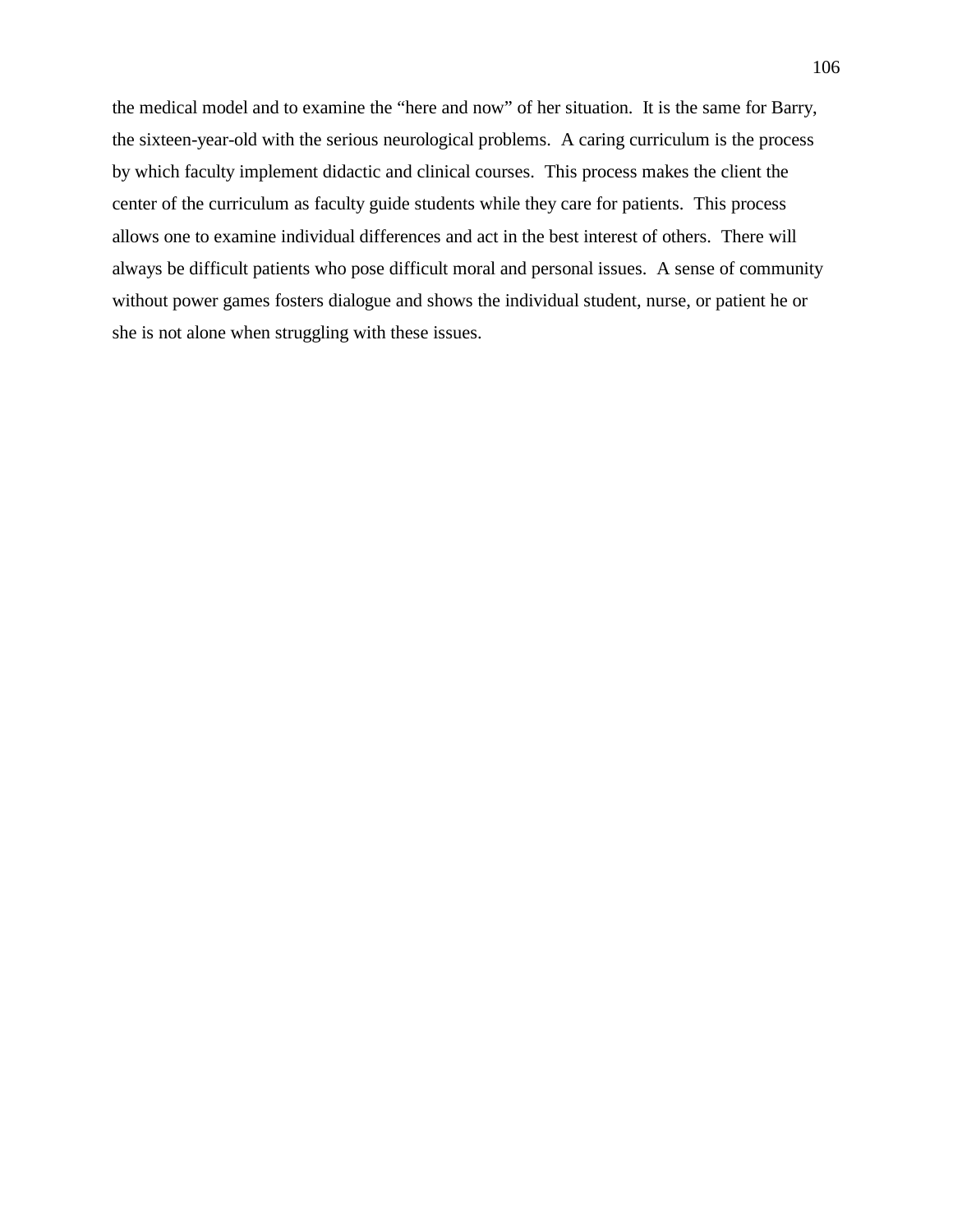## **Chapter Five: Concluding Remarks**

My dissertation strives to give voice to my beliefs regarding the vital relations among caring, nursing, and education. As I learned to give voice to my past, the use of narrative permits me to understand evidently or work through the various passages of my life. The use of narrative has allowed me to engage more fully in my caring practice. A look back in time is historical in nature and permits one to see experiences and behaviors from various perspectives. This dissertation includes vignettes that represent a mosaic quilt of what I believe is caring in nursing education. In the center of this mosaic quilt lie my commitments to caring and feminism. These commitments set the stage for a discussion of my assumptions about caring as well as how I strive to implement them in nursing and nursing education. I have come to understand the essence of my beliefs about caring center around my Great Aunt Margaret and my mother. My mother and Margaret preserved and facilitated my growth as a woman and a professional. My core assumptions about feminism emerge around personal meanings involving my relationship with my father. My father strongly believed women should be educated and yet he raised me in ways I now find were oppressive. My father said he wanted his daughters to have an education although I am not sure he was aware of the liberating effects of education.

I wanted to practice professional nursing. As I became involved in my profession, I saw I was capable of making decisions and accepting responsibility. There were times my father thought I was not capable of doing certain things. For example, one afternoon while I was driving through Fairmont in a snowstorm he made me stop the car and change drivers because he knew he was the better driver. He saw his sisters ask their husbands for permission to do certain activities. My father was always making decisions for my mother. I was always bothered when my mother was passive with him. I learned this script in my family of origin. I was socialized to be subservient, but my education made me question this socialization. I realized I was capable of making decisions without assistance, although while growing up, felt my family and I were different from my peers and their parents. After marrying a doctor, I convinced myself I would no longer have to worry about being different since we left West Virginia and the world my family lived in. My family thought I would now be secure for the rest of my life. Security has to come from within an individual and not from being an obedient wife. However, it would take me time to learn this lesson. Before I learned this fact, I had to come to terms with the dichotomies in my life. My father was sending me different messages. I had to learn I was a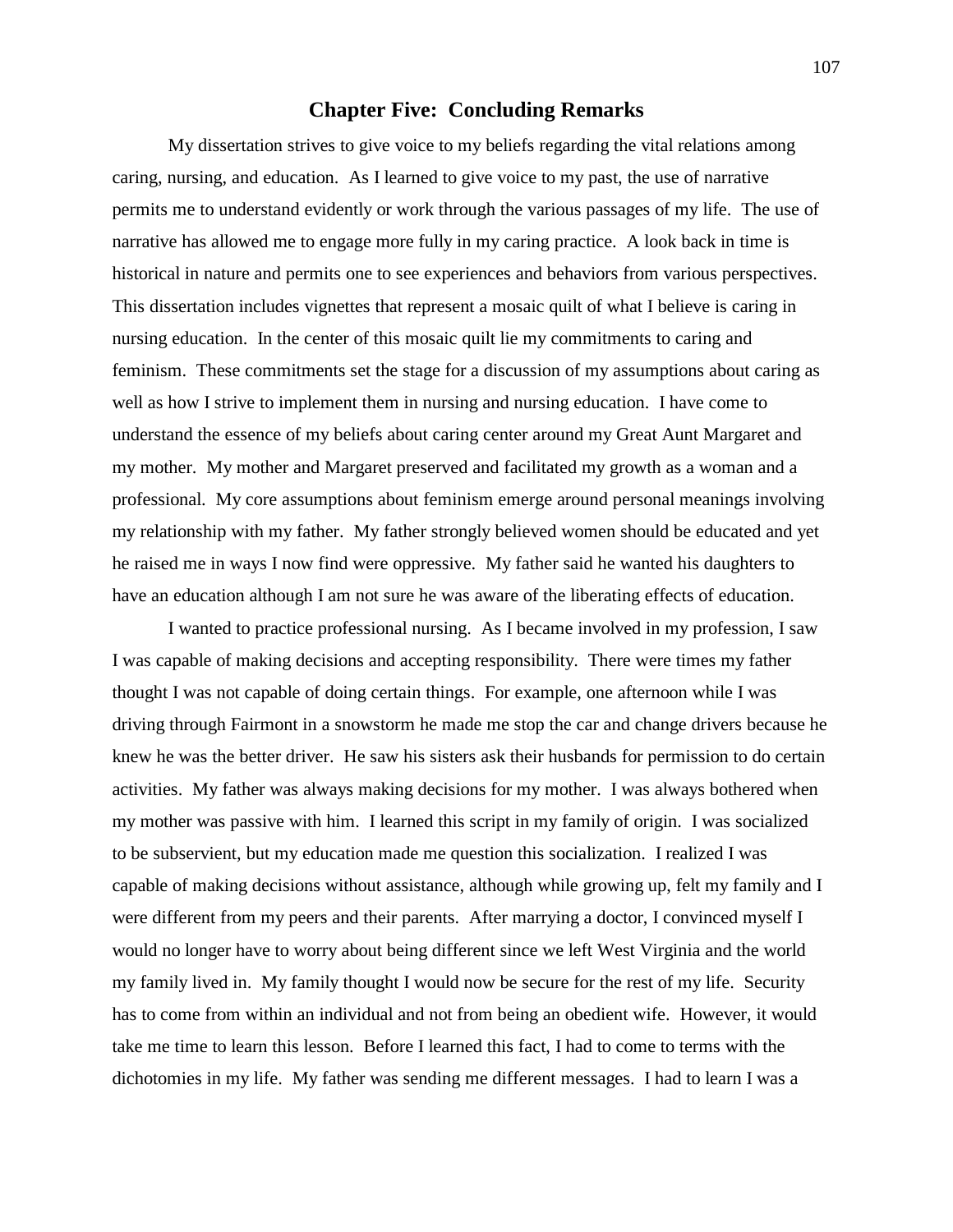strong woman and could make my own decisions. I had to risk the security rather than stay in a marriage where I was losing myself. These issues contributed to the assumptions I was developing relating to feminism, education, and caring. My vignettes are significant in how they prepare me to acknowledge new theoretical constructs and articulate my beliefs. One's beliefs guide how an individual behaves in this world. My writings are a method to give voice to the significant moments of my life. By giving voice to these moments, I can come to care more not only for others but about what I do and who I am.

Caring is a way of being with others. It involves being open, compassionate, sensitive, and includes self-awareness. Caring is still considered women's work, invisible, and undervalued. My mother and Great Aunt Margaret were very caring women who were treated oppressively by the significant people in their lives. As I was growing up, I was nurtured and cared for by them. I began to question how they could be so good and treated so unfairly. Here, I am questioning how they were treated and not realizing I am also placing them on the margin.

Growing up, I realized I was different, and I tried not to be different from others. I internalized the values of the dominant culture and was not aware of my true self. I was still developing, evolving, and becoming. I wanted to become different from my family. This is one of the reasons why I embraced a marriage that was not good for me. At the same time, I did not believe I had the right to be global or challenge my horizons. I thought my only option was one of the caring professions, like nursing, teaching, or social work.

I entered nursing at a very authoritative and oppressive time. Nurses were still considered the physician's handmaiden. The nursing journals questioned why nurses gave up seats for doctors, asked if they wanted coffee, and waited anxiously for their next word. Caring theory was not explicitly explored. In the middle to late seventies, the early nursing theories about caring were published. In the seventies, I was very involved in providing nursing care and caring for others, but caring for my self seemed of lesser importance. Over the next several years, nursing and nursing education changed as I changed. I believe the most influential events in a life are those that occur in relationships to others. This dissertation helps me document the significant and inconsequential moments of my life history. These moments explore what happens in interaction with others. It enables me to reflect on my reality along with how it validates and helps me understand my professional work.

I read Jean Watson's Theory of Human Caring while working on my master's degree. It did not seem like something to include in my theoretical framework at that time. Caring was the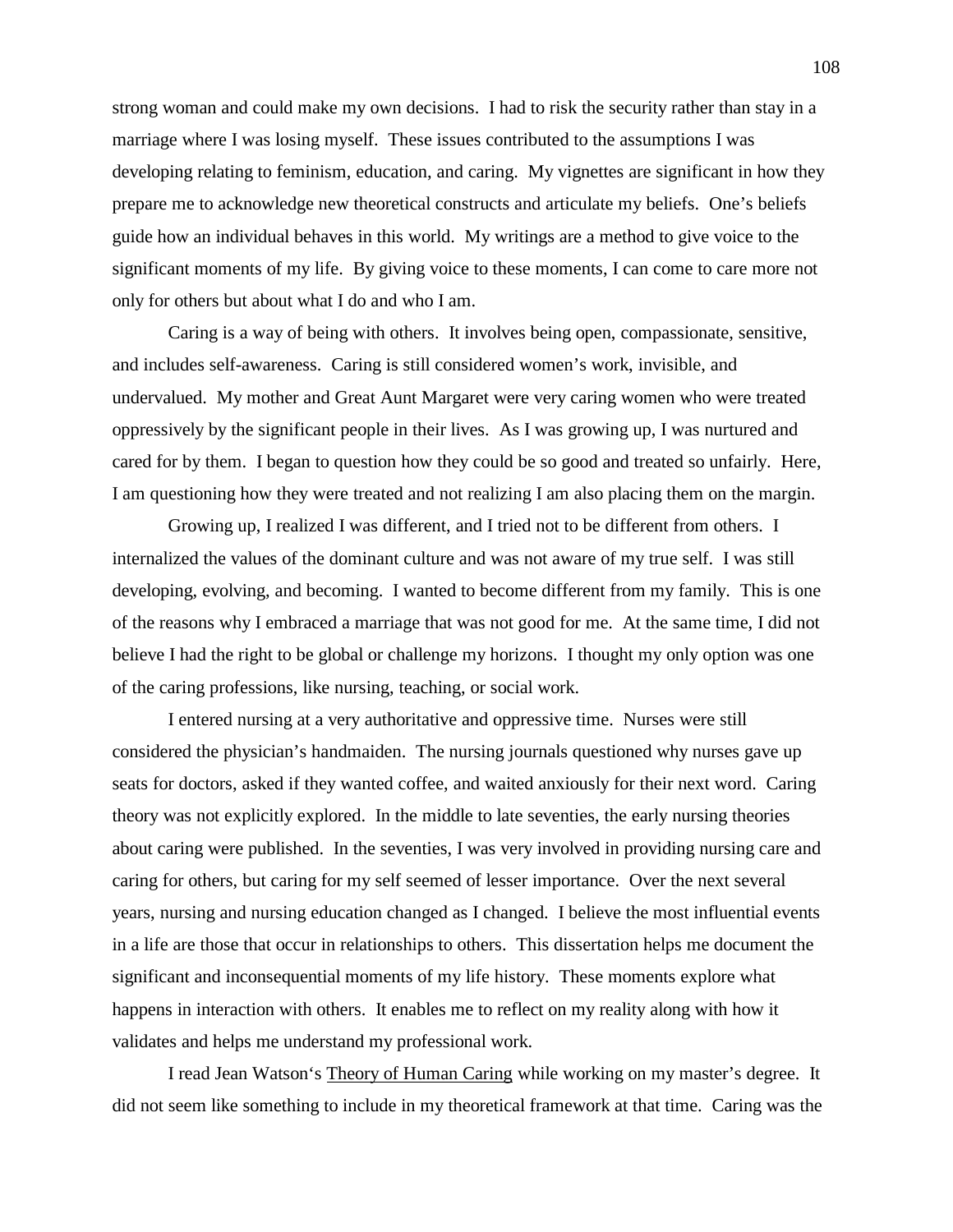essence of nursing and advertisements said caring was the heart of nursing. I was already teaching nursing, and I assumed everyone was caring so why bother studying it more. My caring views were in limbo until I arrived at Virginia Tech in the summer of 1994. My advisor suggested a course called "Analysis of Educational Concepts." I was very scared because it appeared to be a very difficult course, and I was unsure if I could handle the difficulty. This course introduced me to Nel Noddings and feminist concepts. I then re-read Jean Watson with new enthusiasm. I saw nursing as not having sole ownership of caring concepts. I started to see how my life experiences reflected the need for caring to be gender sensitive. I experienced a sense of community and connection with others in this class. My master's degree courses gave me some sense of community, but I did not experience the connection. The professor in this analysis course made the difference through his use of dialogue. I started to question and really began to examine what I believed about caring. Later, the same professor introduced me to Jane Roland Martin and Changing the Educational Landscape. In the chapter entitled "The Contradiction and the Challenge," Martin (1994) talks about Virginia Woolf's Three Guineas where there is a bridge connecting the private and public world and the world of female and male. Martin retells the story of the bridge and says there are two roads after one crosses the bridge and one leads to higher ground and the other to lower ground where the caring professions are. I stand on the bridge looking at higher ground and evaluating my life for a very long time. I am trying to figure out how to balance critical thinking and rationality with care and concern. I read this chapter every night because I am on the bridge mentally with my Great Aunt Margaret and my mother. Martin asks us to find a gender sensitive ideal where all individuals are free to exercise their intellect.

My mother died twenty-one years ago, but I feel like she is always a part of me as well as my Great Aunt Margaret. I have been taking mental trips to the bridge looking at the high ground. Since my mental trips, I have captured my Great Aunt Margaret and my mother in personal significant moments. Aunt Margaret used to walk with me part of the way back from my grandmother's residence to the school of nursing. I used to turn after I had walked a block up the hill and I would see her waving furiously at me from under the street light. She would be there in her wool shirt, dress, apron, and knee socks. When she accompanied my mother years later to North Carolina for cancer treatments, she would be there holding on to my sick mother and waving until she got my attention in the same apparel except for the apron. They seem to stand out in a crowd because they were different and not part of what I wanted to embrace. Now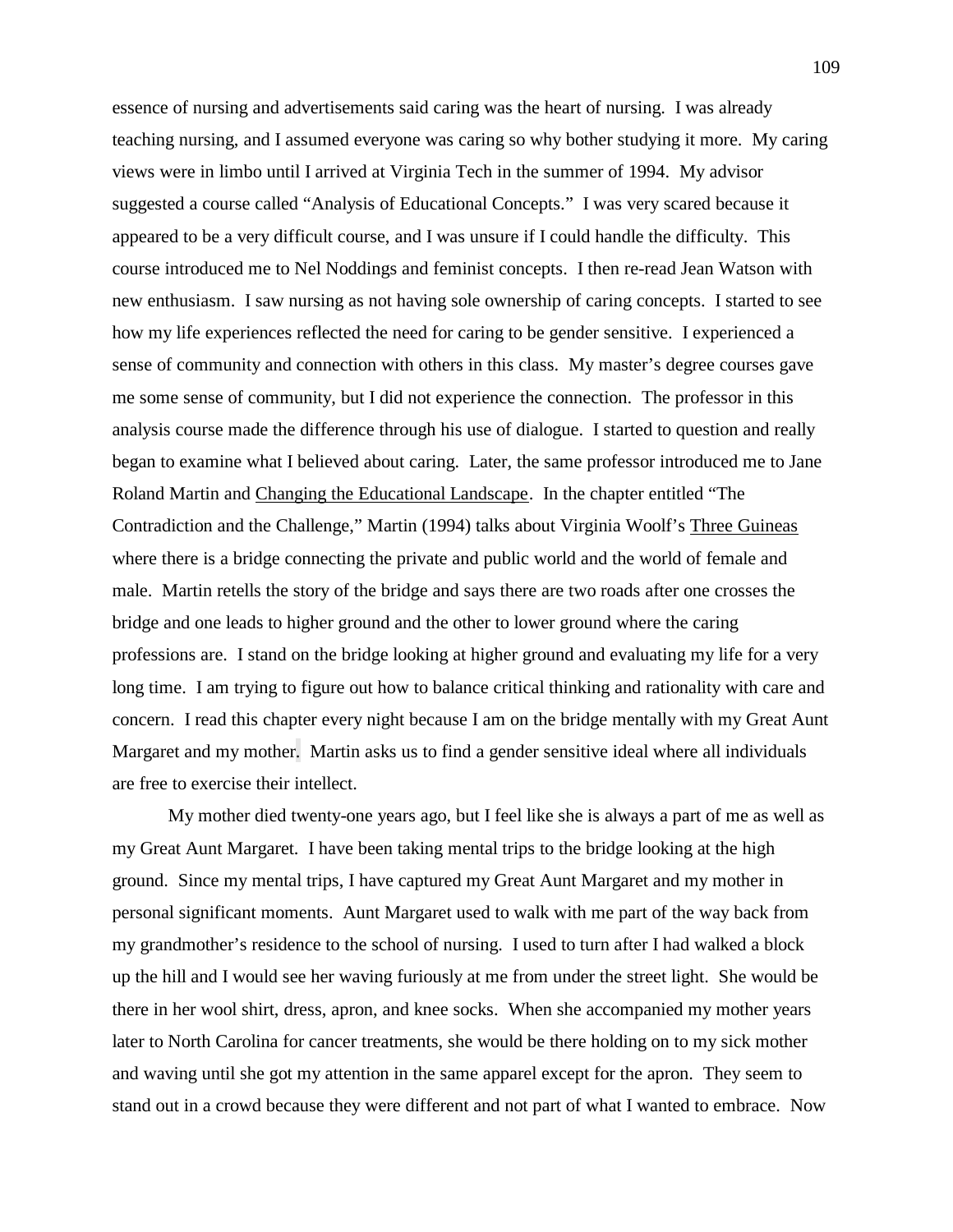years later, they are with me on my mental journey on this bridge, as I try to figure what I see as important in sustaining care in my personal and professional life. I see how important they were in my life as well as how they influenced my beliefs and attitudes about caring and women's work. I am constantly working at maintaining this gender sensitive ideal. Also, my thoughts are on Florence Nightingale, the founder of modern nursing, and the early monograph, *Cassandra* that she wrote before Notes on Nursing. Langston (2001) writes of the three attributes Nightingale said were unrecognized in contemporary women in the middle of the nineteenth century. These attributes are passion, moral activity, and exercise of intellect (p. 58). I see Martin as wanting women to have passion about what they are doing while they are having opportunity to use their intellect. I struggled with these issues early in my professional life. I see these as still relevant issues that must be addressed for today's nursing students.

The middle ground holds the best potential to maintain a gender sensitive ideal about education and aspire toward passion, intellect, and moral activity or commitment in nursing. It is important for nurses to reach their full potential. Within the educational process, I see caring as the guiding force in the self-actualization of students. A caring educator assists students in valuing their personal experience. I was not able to move forward until I understood how my everyday or embedded experiences are validated by theoretical constructs. Theory supports the practical knowledge I gained from seemingly inconsequential moments. Practical or ordinary experience is needed to support theory. This forward journey requires an examination of how behavior is often influenced by the prevailing discourse. I needed to examine the multiple meanings of care I experienced directly or indirectly. In this understanding, I see how the reproductive and productive realms are equally important in my personal and professional life. In making sense of this, I have come to understand the importance of practical knowledge. I view practical knowledge as making sense of what is important to the people around me as well as bringing forth their potential. This process is what I experienced in the Analysis of Education class. It is what I now try to bring to my students.

Caring is sincere and evolves over time. It is something most individuals learn, hopefully in their family of origin. A family gives an individual a sense of relatedness. The individual's growth is nurtured through attentive care and concern. I think that if you experience attentive concern you learn how to be with people. This process is more than doing something for someone. It involves sensing when someone needs guidance or direction in a particular area. This is hard to define or quantify, but it is an essential element of human relationships. Nursing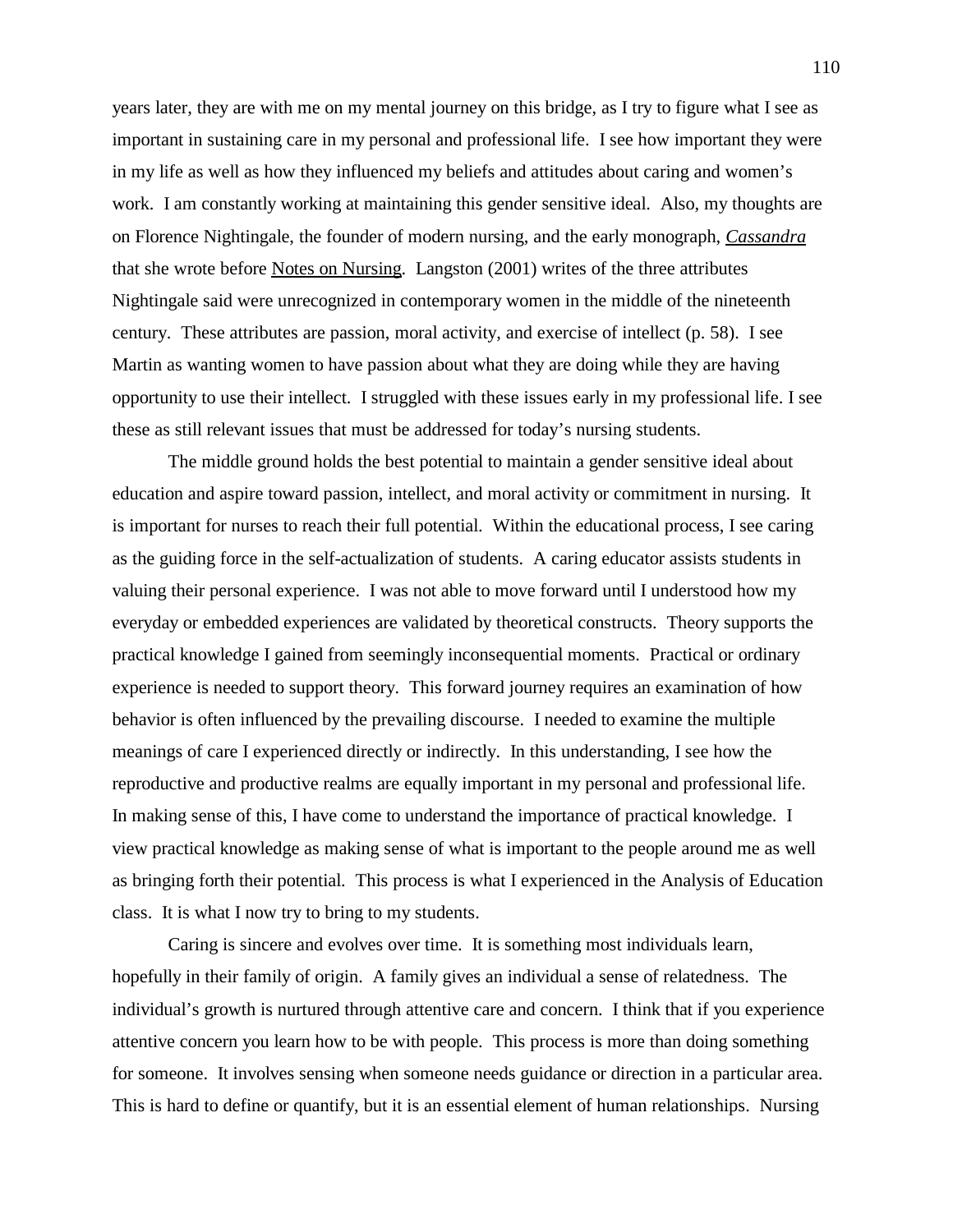and teaching requires a balance of caring behaviors with thoughtful inquiry. This balance requires an appreciation of difference. People are not always going to respond, behave, or perform as one expects them to do. This aspect of people makes experiences more subjective. In health care, it is important not to make the patient an object needing a treatment.

It is my responsibility to teach students technical skills. My profession sometimes catches itself up in the acquisition of technical skills. It is equally important to exhibit caring behaviors when performing a procedure. This caring stance allows you to see changes and to make astute observations about a patient or student. I personally think if this stance is lacking then the patient or student is at risk of being treated as an object. In education, it becomes important to understand why a student is not doing well in a class. Sometimes it is beyond the educator's realm. When a student does not do well in my class or turns in the wrong material, it could be entirely the student's shortcoming. However, before this conclusion is drawn, I feel a teacher needs to ask what can I do to help this student. The educator needs to work with the student until the student identifies his or her problems. In this identification process, the teacher and student should both work toward a resolution to the identified problem. An appreciation of difference enhances the caring exhibited to a patient or student and leads to understanding of his or her environment. I have several thoughts about how difference makes human situations unique.

In nursing, you often deal with people who are very sick, old, have a poor disposition, or someone you just do not like. Before a nurse can begin to meet the needs of an individual, the nurse needs to try to understand where the patient is coming from and who he or she is. It becomes important to attentively listen and offer someone some touch or form of human contact. I was looking through a copy of the American Journal of Nursing, which covered one hundred years of nursing in the United States. I found an article, "How Can You Bear to be a Nurse?" by Mallison. Mallison (2000) says patients are often old and very sick. It must be very difficult to think that your care will not make a difference. The author answers her question with the following statement:

Wait until you have used your hands, eyes, and voice to dispel terror, to show a helpless person that his life is respected, that he has dignity. Your caring helps him to care about himself. His helplessness forces you to think about the brevity of your own life (2000, p. 39).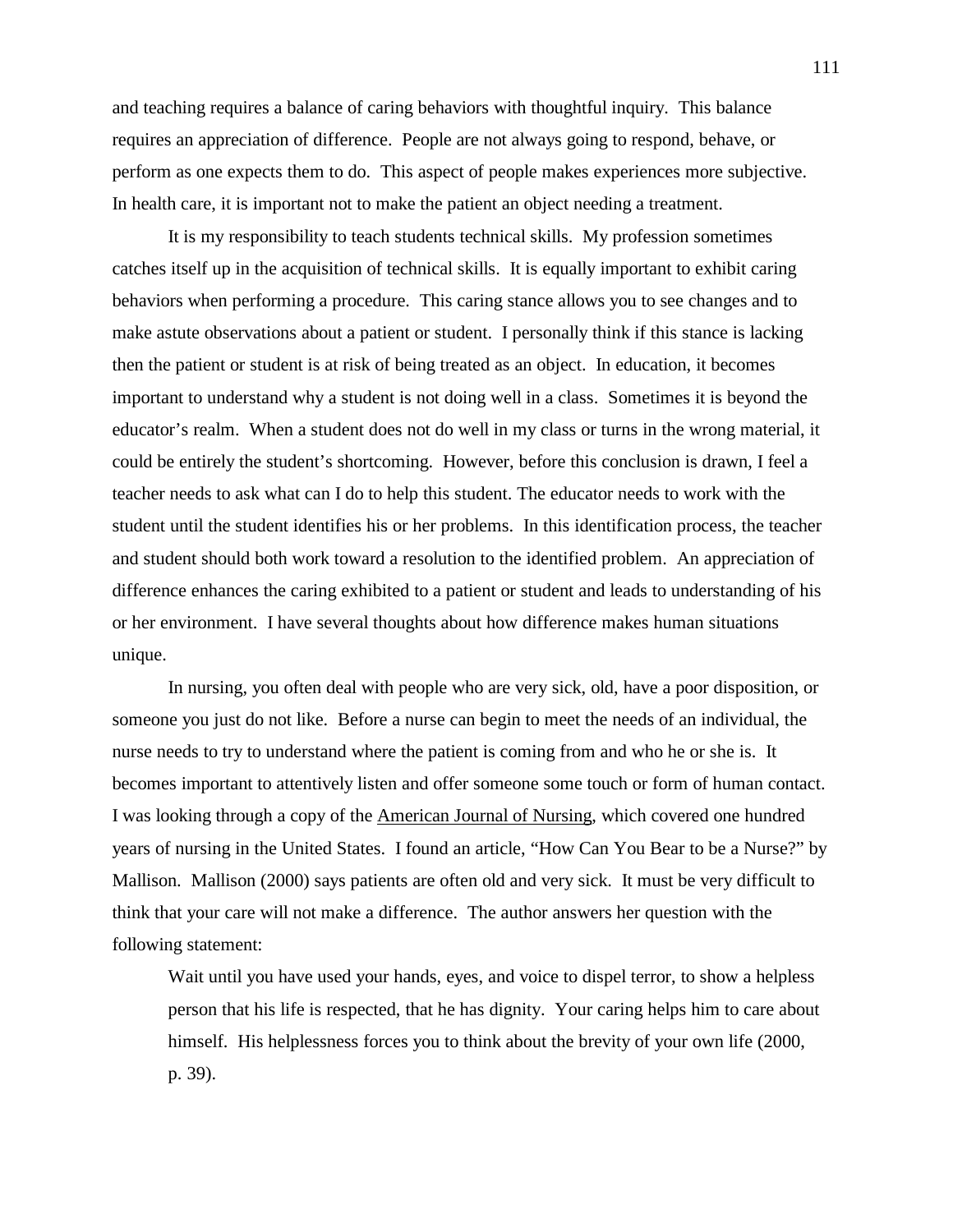This caring connection is what Cassie experienced with Barry, her patient with a neurological impairment. Susie and Tonya also experienced this with Barbara, the woman with multiple sclerosis. I think this connection leads to an intuitive sense about individuals. This intuition can be learned but not necessarily taught. I believe nursing needs to talk about this therapeutic connection with patients to make it more visible. The nurse educator can guide students toward this stance through thoughtful questioning and attentive listening to the students' concerns. As I write this, I remember a John Dewey reading. Dewey says you cannot teach a student what he or she needs to know, but for them really to learn, the student must see it on his or her own terms. I used this several years ago as a starting point to change and enrich my perspectives. I started to view myself as a coach in the clinical area. This view moved me from being a content-driven teacher to being more process oriented. I question and listen to students until they arrive at an acceptable answer. I do not give the correct response, but I guide the students until they arrive at an appropriate response. Students who are unsure of their abilities respond well to this approach. The students then feel caring from the teacher and are more apt to incorporate caring in a beginning practice. I see caring as allowing one to think through nursing actions and to be able to meet what the patient needs at a particular moment. Sometimes a nurse will not know whether a difference is made, but the nurse needs to try to connect with a particular patient. I see students learning this through dialogue, role modeling, and confirmation. First, the educator must appreciate how his or her students are different from one another as well as what they bring to the learning environment. If the educator starts with this insight, he or she can avoid pre-judging students' interests and abilities. In an earlier chapter, I comment about a student who is a displaced worker. He has a true Appalachian dialect and sometimes it is very apparent that he is struggling. He tries very hard in all his endeavors. When I first encountered him, I made myself listen carefully to what he was saying. It would have been very easy to draw conclusions about him because of appearances.

It amazed me how well prepared he was when caring for his patients. Another faculty member and I were talking about how he always follows through on suggestions from his instructors. He is our student and we care about him. We want him to be successful and value his efforts. There are also students whose world or generation is not my own. Sometimes it is hard to understand what point students are trying to make. In trying to understand, I have learned there are no right or wrong ways of knowing. This approach enhances an individual student's self-esteem because the teacher is showing faith in the student and giving him or her a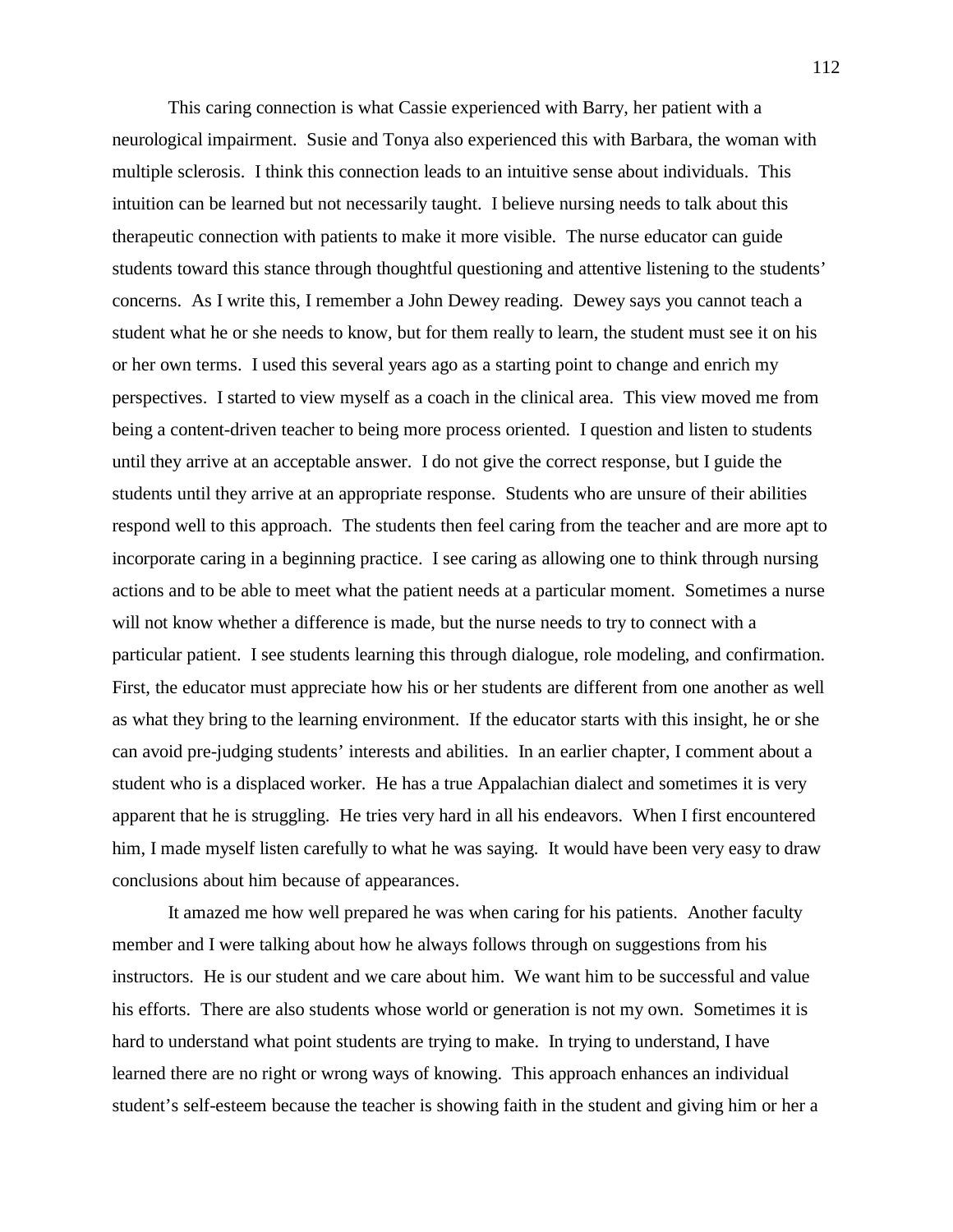sense of control. This approach is caring and enabling to a student and leads to dialogue. The dialogue between a student and teacher allows both to gain new knowledge while in new situations. Nursing students need to know more today as they deal with a changing health care environment. Tagliareni (1993) says it best when she calls on nurse educators to show up, be attentive, tell the truth, and accept what happens. I know I have to work hard on this to be effective. I see it as a method to maintain care in professional nursing education. Care is an interpersonal skill that allows one to be responsive to another. I see the process of care as involving cognition and interaction that translates into some type of behavior. A fully present teacher notices problems in students and assists the students in finding and implementing the solution. If a teacher follows through with this process, the teacher can tell the truth and accept what happens. Some students will not follow through with faculty suggestions or students make mistakes in the clinical area. Since a clinical course involves people, the teacher must be truthful. I see this process as helping students recognize the power they have within themselves to facilitate change within themselves and others. I also see this process as respecting difference in students and not expecting them to conform. I feel this is a good method to show students how to be with people because it helps establish connection. This sense of connection allows the student to value his or her experience and this increases receptivity. A nurse who values personal experience and connection will allow care to guide the use of technology. When care is used to guide technology, it becomes more human and addresses the subjective experience of the patient. A nurse who is attuned in this matter can notice subtle changes in a patient's cardiac status before the monitoring equipment does.

There are two important issues I would like to address regarding this caring connection with patients. A student learns this stance from competent teachers. I see different degrees or paths to competency in educators. I believe a nurse educator must practice to maintain passionate scholarship about the subject. This unifies theory and practice for students and makes teaching reality based. Next, I think an educator needs to value clinical learning for nursing students. A colleague spends hours the day before her students' come to the hospital to prepare for their clinical experience. I admire what the educator does because she works on being competent before the students arrive. She does this because she really cares about the experiences that her students will have. The second issue is health care organizations tend to value instrumental procedures rather than intuitive knowledge that the nurse exhibits. I think this intuition is equal in value to the technical expertise. It is not a reimbursable commodity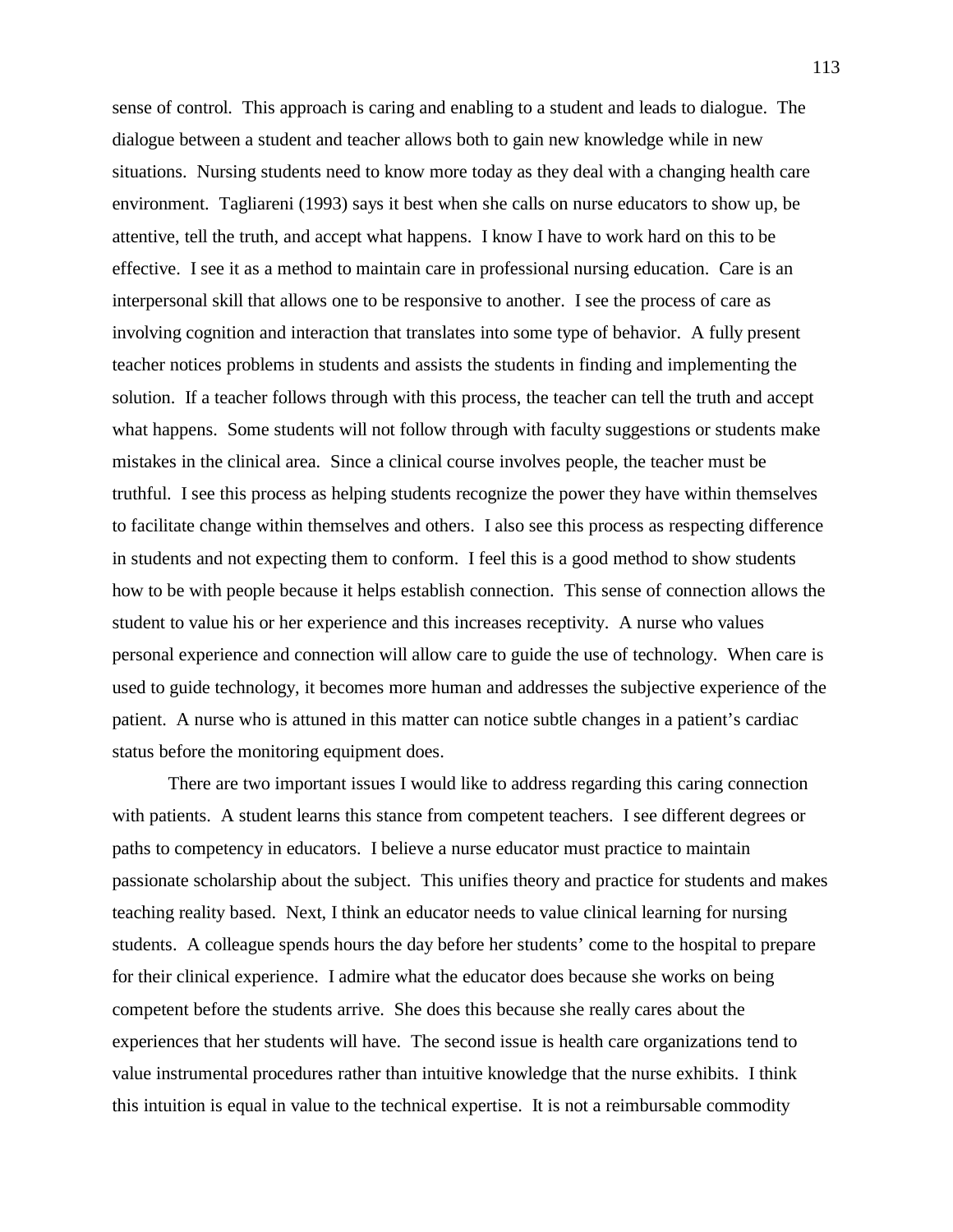because it is invisible. It is invisible because we do not talk about it. I see my role as making it more visible to a student. By referring to moments when caring made a difference to a patient, I make it more visible to the student and other nurses. This process requires a continuous focus on meeting another's needs for care. This leads to the third issue related to clinical caring in nursing. This intense involvement requires nurses to care for themselves. As a predominately female profession, nurses get so involved in doing for others that they fail to care for themselves.

Caring for yourself allows the individual to nurture and refurbish the inner self. This affords one to have more energy when caring for another or patients. It vitalizes the individual nurse to "show up and be there" for patients. If this is not done, the individual lacks the heightened awareness that leads to intuitive knowing. After some time, it becomes very easy to become disillusioned with the profession. I encourage students to take time to care for themselves and do special things with their families. This permits them to be more fully present during their educational process. I think this caring for self is the exception for nurses and nursing students and not the rule of practice. Since nursing is predominately a female profession, I see females being socialized to think it is their responsibility to do everything for their families. They spend all day in class and spend several hours preparing for clinical at the hospital. Then they go home, help their children with homework, and cook meals. The students fill every minute of every day with an activity. The fact they want to enter a profession where they care intensely for patients complicates their caring for self. At the end of the day, it becomes important for someone to care about them as students and individuals. I believe it is crucial to guide them to care for themselves. This process begins by trying to understand the student's reality and then by conveying to the student that you have faith in their abilities. Then, the educator can see what events having significance to the student.

The educator can start this process with reflection on experience activities, such as keeping journals. This process allows students to see different choices, understand their experiences, perceive problems, and work toward resolving those problems. It also helps them remove bias from the experience by giving them a greater sense of personal control. Most of all, the process of reflection helps students pay closer attention to themselves. This allows them to get in touch with what they need as a person. A student may struggle with an instructor, or content within a clinical course. I think it is hard sometimes to determine if it is the instructor, the content, or both. It is hard for the instructor to admit that he or she may be the reason why a student is having a problem. I think that journal writing is an excellent method to diagnose why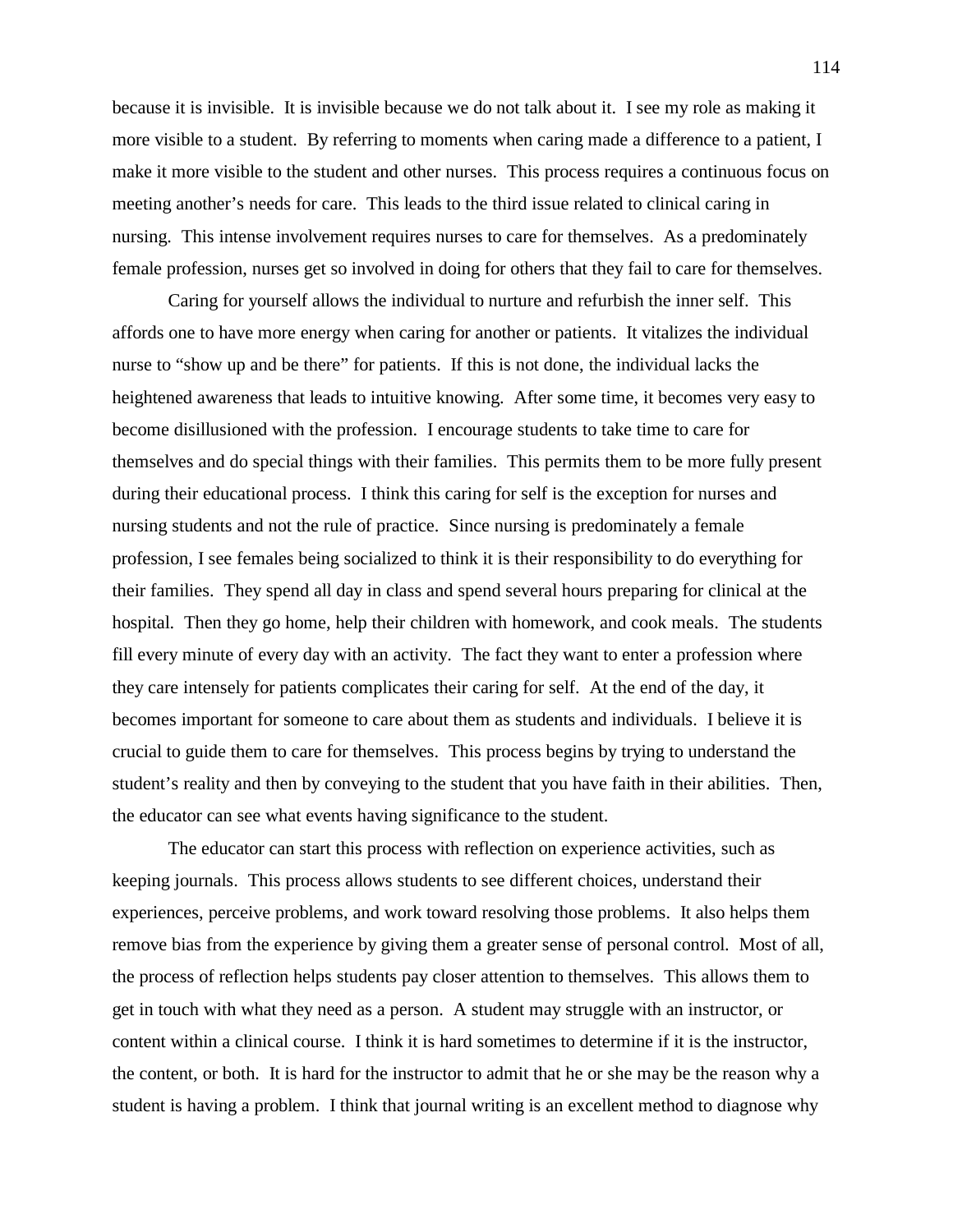a student is having a problem. The student and the instructor have to both be open to the fact that they may be changed by this process. The use of clinical journals helps a student construct and evaluate their knowledge base and learning. I see journals as a way for faculty to care more fully for students. Journals help the teacher see and appreciate when another's perceptions differ from the teacher's perceptions.

I see another pressing issue about care and nurses. It is something important but not addressed in this dissertation. Health care institutions are facing impending shortages of nurses. It is time for these institutions to care about nurses. Schedules, weekend work, and mandatory overtime makes it difficult for nurses to have both a rewarding personal life and a professional life. It becomes hard to balance natural caring and professional caring. In a way, nurses become vulnerable like their patients. I am sure I do not have all the answers. I know the nursing profession and health care institutions must work on this if they want to sustain caring practices. It should also be asked how the nursing profession would maintain caring among nurse educators.

I believe caring occurs in nursing education through student-teacher interaction. The teacher facilitates caring dialogue. The student feels caring through verbal and nonverbal communications. The verbal dialogue may include talking about feelings and attitudes, clarifying expectations, asking and explaining, and most important laughter. Students need to see the teacher as a human person. The nonverbal dialogue involves eye contact and connecting with the individual to convey value and respect. The other person should know by your nonverbal behavior that he or she is important to you. An educator may have a problem with a selected nursing student. The student does not seem well prepared in the clinical area. However, the educator knows the student has been successful in previous courses. I think you always need to be truthful with students. Sometimes it may mean telling someone they have not done well. The student needs to be encouraged to identify the problem. Instead of telling a student they were unsuccessful educators should work with each student to help identify why they are experiencing a problem. Educators should work with all students to bring forth their potential.

It is very important for nurse educators to experience caring within their educational institution. My director is a very caring person and sets the climate for the faculty and students in my program. Holly makes faculty members and students feel as if they are important to her. She has an open door policy with faculty, staff, and students and therefore is very accessible.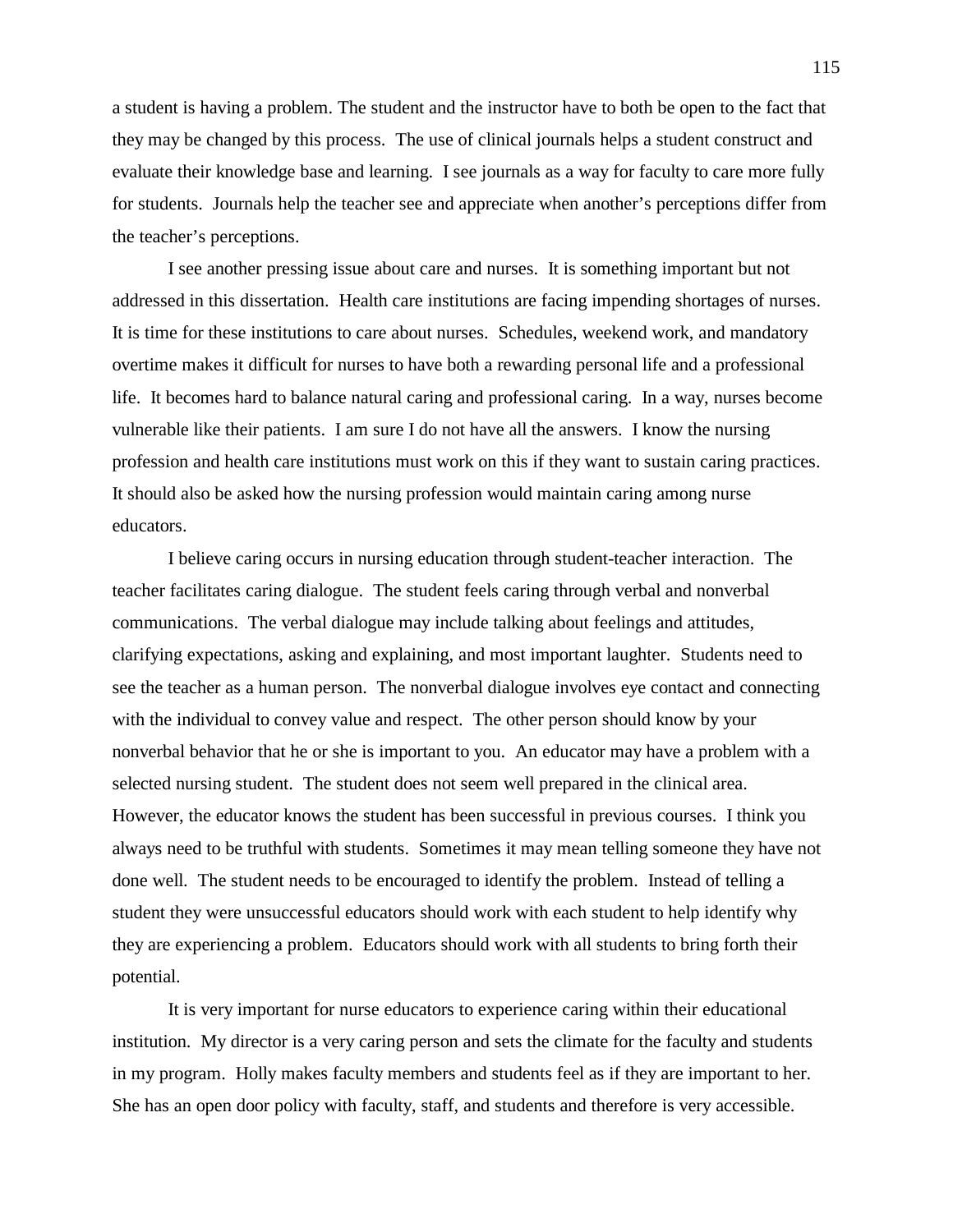Our students know from the first day of class that she wants to hear what they have to say. Holly shows presence and understands the meaning behind words. She shares decision-making and creates an empowering work environment. I think she is secure in her use of power and wants her staff to reach their unique potential. Holly works to maintain her clinical competencies. She does not expect individuals to do what she would not do herself. The best thing I can say about Holly is that I want to keep working with and for her. I see her as setting the stage for a caring educational climate. Students need to learn in a caring climate because there are many challenges to caring their patients.

Nursing is practiced within a system that places emphasis on economics rather than care. It becomes important for nurses to talk about care in practice and education. I see narrative as a method to show how care is embedded in everyday practices and how nurses make sense of what we do. Narrative allows me to center on change and growth within my professional and personal life. This change or growth is seen through the experience of doing something as well as the result of some action. I see power within caring since it involves a choice. The greatest gift we can give students is to help them see the power they have within themselves. A choice to care means connection and a focus on another's needs. Caring is a way of being and requires skill. Part of the skill of caring is recognizing we cannot always care with great depth and breath. This recognition acknowledges limitations to caring and stresses how one must care for self. This process allows the nurse to be receptive to caring occasions. The capacity for receptivity allows one to see that an individual rarely has all the answers. The important aspect of this process is to work on the solution to the other person's needs. The other person may be a student or a patient. It is the process of working on a solution where caring makes the difference to the student or the patient in nursing situations. Care in nursing education is like an art form. You must practice voice to become an accomplished singer. Nurse educators must provide a caring learning environment if they want student nurses to be caring. In order to create this environment, educators must be dedicated to caring, have an understanding of its theoretical constructs, and practice caring within all aspects of life. I think this process allows one to make more visible the knowledge used in every day practical situations. Care must influence how educators relate to students and make decisions about them.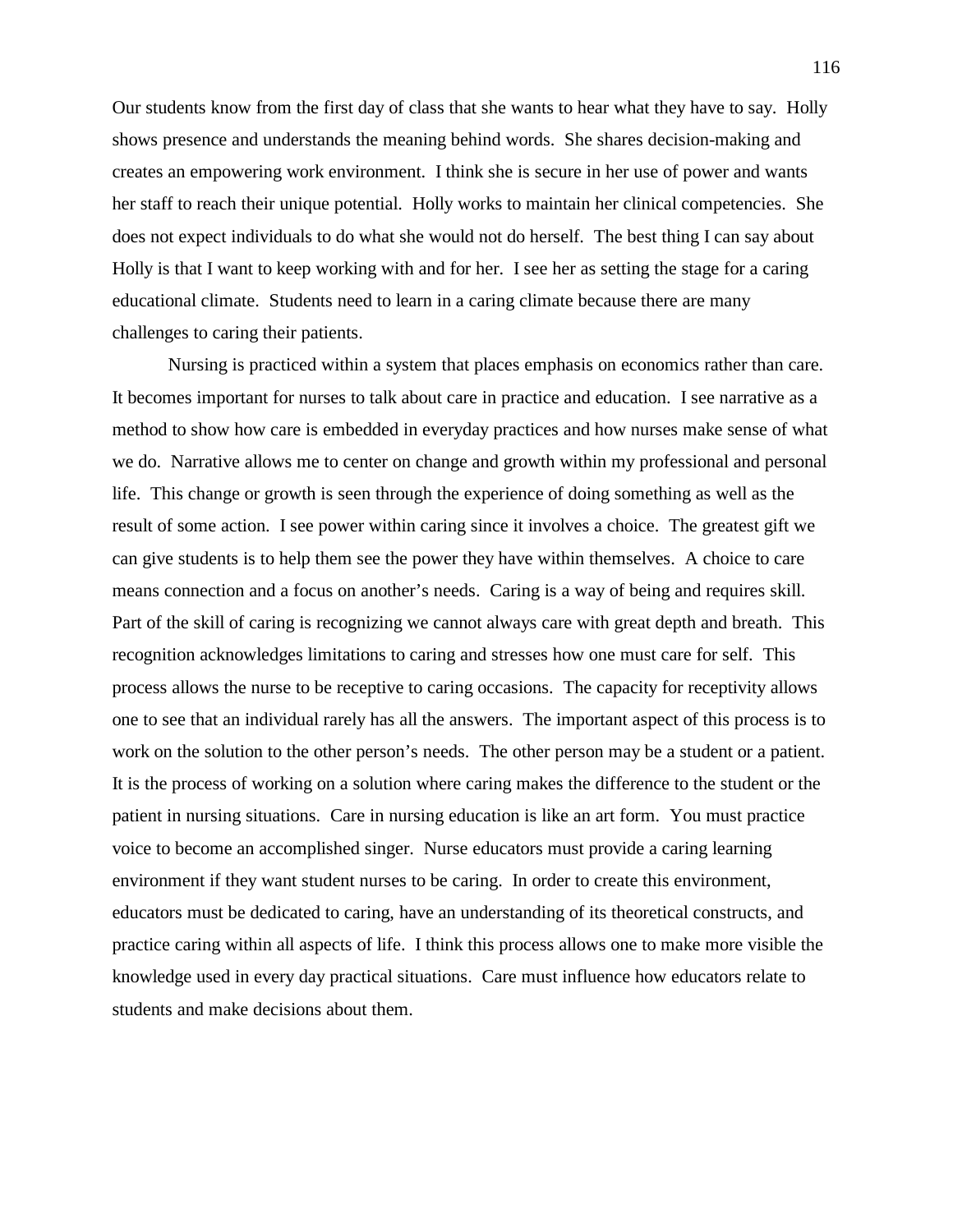## **References**

Allen, K. R. and Walker, A. J. (1992) "Attentive Love: A Feminist Perspective on the Caregiving of Adult Daughters." *Family Relations 41*, 284-289.

ANA (American Nurses Association) (1995) Social Policy Statements (Revised) p. 6.

Baber, K. M. and Allen, K. R. (1992) *Women and Families*. New York: Guilford Press.

Baier, Annette (1985) "What Do Women Want in A Moral Theory?" *Nous 19* (1) 53-63.

- Bauer, J. A. (1990) "Caring As The Central Focus in Nursing Curriculum Development" In M. Leininger and J. Watson, *The Caring Imperative in Education*. New York: NLN Press.
- Beck, Cheryl (1991) "How Students Perceive Faculty Caring: A Phenomenological Study" *Nurse Educator 16* (5) 18-22.
- Beck, Cheryl (1992) "Caring Among Nursing Students." *Nurse Educator 17* (6) 22-27.
- Belenky, M., Clinchy, B., Goldberger, N., Tarule, J. (1986) *Women's Ways of Knowing.* New York: Basic Books.
- Benner, P. and Gordon, S. (1996) "Caring Practice." In Care giving. Philadelphia: University of Pennsylvania Press.
- Benner, P. and Wrubel, J. (1989) *The Primacy of Caring*. Menlo Park: Addison-Wesley.
- Bevis, Em (1981) Caring: A Life Force. In M. Linger (Ed.), *Caring: An Essential Human Need*. Thorofare, NJ: Chas. B. Slack.
- Bevis, Em (1989) *Curriculum Building In Nursing*. New York: NLN Press.
- Bevis, Em (1993) "All In All, It Was A Pretty Good Funeral." *Journal of Nursing Education 32* (3) 101-105.
- Bevis, Em and Watson, Jean (1989) *Toward A Caring Curriculum: A New Pedagogy For Nursing*. New York: NLN Press.
- Bevis, Em and Murray, Joyce (1990) "The Essence of the Curriculum Revolution: Emancipatory Teaching." *Journal of Nursing Education 29* (7) 326-331.
- Bowden, Peta (1997) *Caring: Gender Sensitive Ethics*. New York: Routledge.
- Brody, J. K. (1988) "Virtue, Ethics, Caring and Nursing." *Scholarly Inquiry for Nursing Practice: An International Journal 2*, 87-101.
- Brown, L. (1986) "The Experience of Care: Patient Perspectives" *Topics in Clinical Nursing 8* (2) 56-62.
- Brown, L. M. and Gilligan, C. (1992) *Meeting At The Crossroads*. New York: Ballantine Books.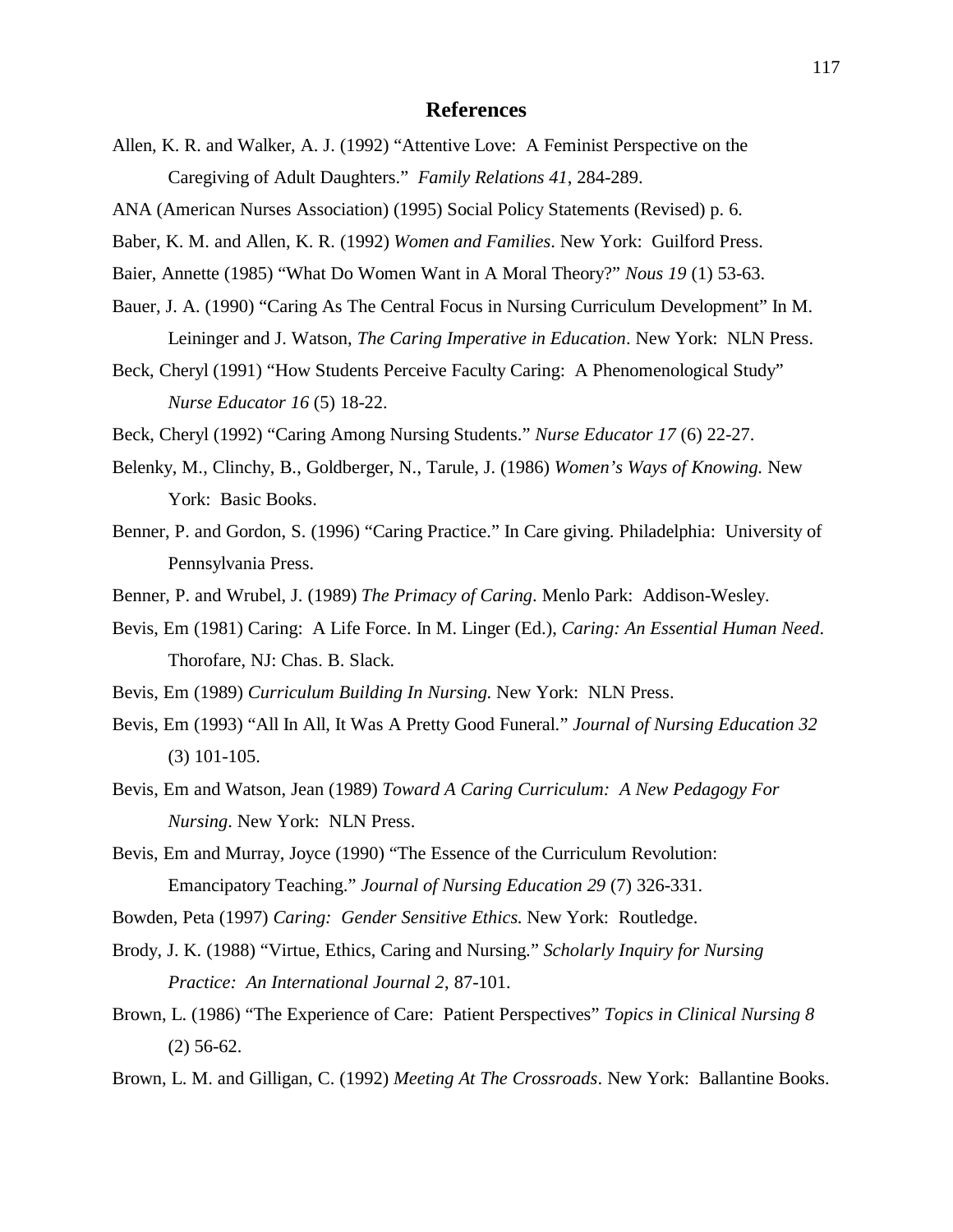Burbulus, Nicholas C. (1993) *Dialogue in Teaching*. New York: Teachers College Press.

- Card, Claudia (1991) *Feminist Ethics*. Lawrence: University of Kansas Press.
- Chinn, Peggy (1996) *Peace and Power*. New York: NLN Press.
- Chodrow, Nancy (1978) *The Reproduction of Mothering*. Berkeley: University of California Press.
- Clayton, G., Murray, J., Horner, S., Greene, P. (1991) "Connecting: A Catalyst for Caring." In Peggy Chinn *Anthology on Caring*. New York: NLN Press.
- Clayton, Gloria and Murray, Joyce (1989) "Faculty-Student Relationships: Catalytic Connection." In *Curriculum Revolution Reconceptualizing Nursing Education*. New York: NLN Press.
- Cohen, J. (1993) "Caring Perspectives in Nursing Education: Liberation, Transformation, and Meaning." *Journal of Advanced Nursing 18*, 621-626.
- Collins, Patricia (1990) *Black Feminist Thought*. New York: Routledge.
- Condon, Esther (1992) "Nursing And The Caring Metaphor: Gender and Political Influences on an Ethics of Care." *Nursing Outlook 40* (1), 14-19.
- Cooper, Joanne E. (1991) "Telling Our Own Stories: The Reading and Writing of Journals or Diaries." In C. Witherall and N. Noddings *Stories We Tell*. New York: Teachers College Press.
- Crowley, Margaret (1994) "The Relevance of Noddings' Ethics of Care to the Moral Education of Nurses." *Journal of Nursing Education 33* (2), 74-80.
- Denzin, Norman (1989) *Interpretative Biography*. Newbury Park: Sage.
- Diekelmann, Nancy (1989) The Nursing Curriculum: Lived Experiences of Students. In *Curriculum Revolution: Reconceptualizing Nursing Education* (pp. 25-41). New York: NLN Press.
- Diekelmann, Nancy (1990) "Nursing Education: Caring, Dialogue, Practice." *Journal of Nursing Education 29* (7), 300-305.
- Dillon, Rosemary and Stines, Pauline (1996) "A Phenomenological Study of Faculty-Student Caring Interactions." *Journal of Nursing Education 35* (3), 113-117.
- Farley, Venner (1990) "Clinical Teaching: A Shared Adventure." In *Curriculum Revolution: Redefining The Student-Teacher Relationship.* New York: NLN Press.
- Fisher, B. and Tronto, J. (1990) "Toward A Feminist Theory of Caring." In E. Abel and M. Nelson *Circles of Care*. Albany: State University of New York Press.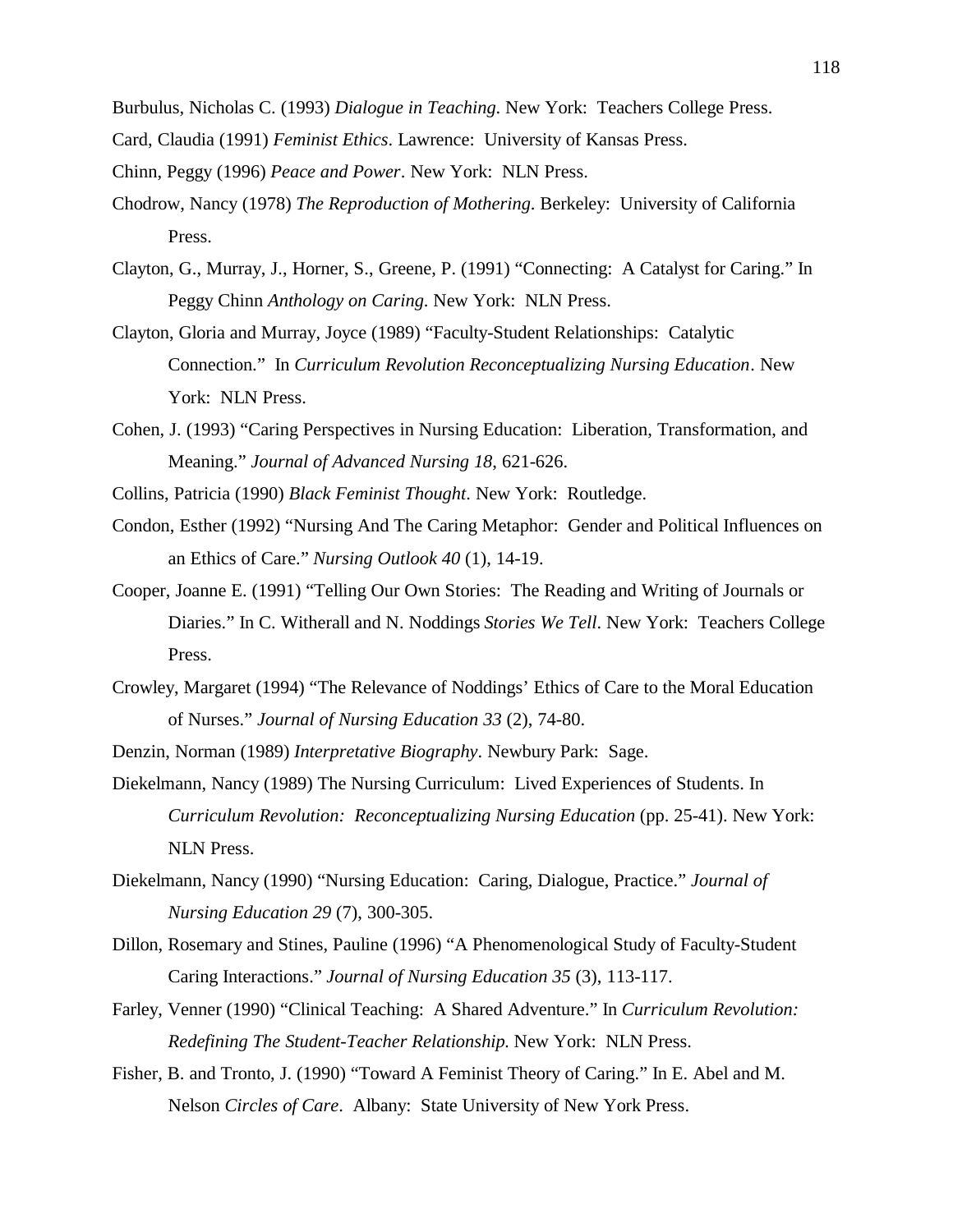- Fonow, M. M. and Cook J. A. (1991) "Back to the Future: A Look at the Second Wave of Feminist Epistemology and Methodology." In M. M. Fonow and J. A. Cook (Eds) *Beyond Methodology: Feminist Scholarship as Lived Research.* Bloomington: Indiana University Press.
- Forrest, Darle (1989) "The Experience of Caring" *Journal of Advanced Nursing 14* 815-823.
- Gadow, S. (1980) *Existential Advocacy: Philosophical Foundation of Nursing.* In Specker, S. and Gadow, S. (Eds) *Nursing: Images and Ideals*. New York: Springer.
- Gardner, Kathryn (1992) "The Historical Conflict Between Caring and Professionalization: A Dilemma for Nursing." In D. Gault *The Presence and Caring of Nursing*. New York: NLN Press.
- Garrison, Jim (1997) *Dewey and Eros*. New York: Teachers College Press.
- Gilligan, Carol (1979) "Women's Place in Man's Life Cycle." *Harvard Educational Review 49*, 431-446.
- Gilligan, Carol (1982) *In A Different Voice*. Cambridge: Harvard Press.
- Gordon, S. (1996) "Feminism and Caring." In S. Gordon, P. Benner, N. Noddings *Care Giving*. Philadelphia: University of Pennsylvania Press.
- Gould, Julia and Bevis, Em (1992) "Here There Be Dragons." *Nursing and Health Care 13* (3), 126-133.
- Greene, Maxine (1990) "The Tensions and Passions of Caring." In M. Leininger and J. Watson *The Caring Imperative in Education*. New York: NLN Press.
- Halldorsdottir, S. (1990) "The Essential Structure of a Caring and An Uncaring Encounter with a Teacher: The Perspective of the Nursing Student." In M. Leininger and J. Watson *The Caring Imperative in Nursing Education*. New York: NLN Press.
- Halldorsdottir, S. (1997) "Implications of the Caring/Competence Dichotomy." *Nursing Praxis: Knowledge and Actions*. Thousand Oaks: Sage.
- Hedin, B. and Donovan, J. (1989) "A Feminist Perspective on Nursing Education." *Nurse Educator 14 (4)*, 8-13.
- Heidegger, M. (1962) *Being and Time* (translated by J. MacQuarrie and E. Robinson). New York: Harper and Row.
- Hekman, Susan (1995) *Moral Voices, Moral Selves*. University Press: The Pennsylvania University Press.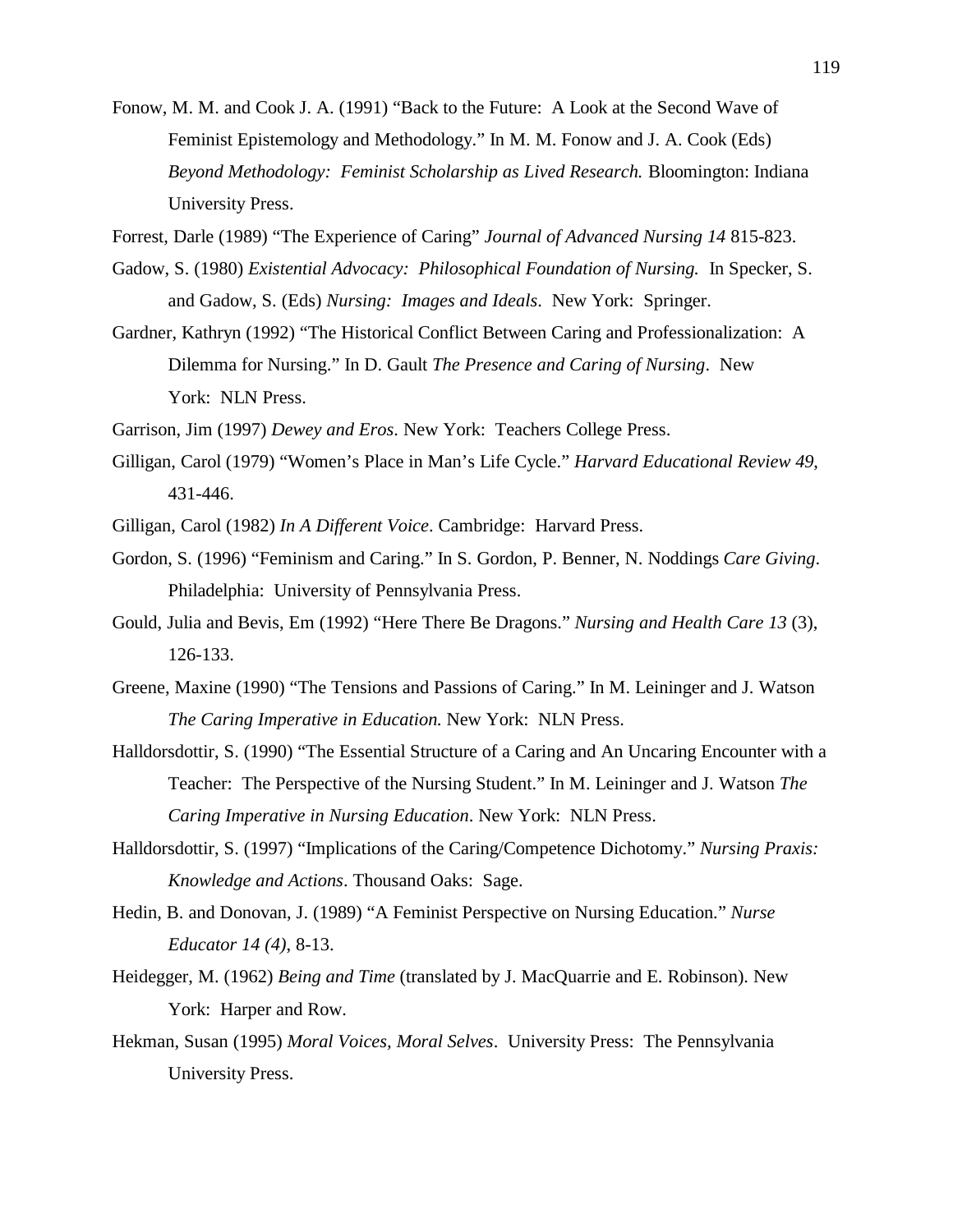- Higgins, Barbara (1996) "Caring as Therapeutic in Nursing Education." *Journal of Nursing Education 35* (3), 134-136.
- Hoagland, Sara (1990) "Some Concerns About Nel Noddings' Caring." *Hypatia 5*, 109-114.
- Hoagland, Sara L. (1991) Some Thoughts About "Caring" in C. Card *Feminist Ethics* (246-263) Lawrence: University of Kansas Press.
- Hokanson, Hawks, J. (1992) "Empowerment In Nursing Education: Concept Analysis and Application to Philosophy, Caring, Instruction." *Journal of Advanced Nursing 12*, 609- 618.
- Hughes, L. (1992) "Faculty-student Interactions and the Student-perceived Climate for Caring." *Advances in Nursing Science 14,* (3) 60-71.
- Knapp, Marie (1994) "The Caring Curriculum: Sharing The Essence of Nursing." *Registered Nurse*, 10-11.
- Koldjeski, Dixie (1990) "Toward A Theory of Professional Nurse Caring." *The Caring Imperative In Education*. New York: National League for Nursing.
- Knowlden, Virginia (1998) *The Communication of Caring in Nursing*. Indiana: Indianapolis Center Nursing Press.
- Kroeger-Mappes, Joy (1994) "The Ethic of Care Vis-A-Vis The Ethics of Rights: A Problem For Contemporary Moral Theory." *Hypatia 9*, 108-127.
- Kurtz, R. and Wang, J. (1991) The Caring Ethic: More than Kindness, the Care of Nursing Science. *Nursing Forum 26* (1) 4-8.
- Langston, Nancy (2001) "Cassandra's Legacy and the Core Values of Nursing." *Nursing and Health Care Perspectives 22*, (2) 58.
- Larrabee, Mary Jane (1993) *An Ethic of Care*. New York: Routledge.
- Leininger, M. (1986) "Care Facilitation and Resistance Factors in the Culture of Nursing." *Topics in Clinical Nursing 8* (2), 1-12.
- Leininger, M. (1988) *Caring: An Essential Human Need*. Detroit: Wayne State University Press.
- Lewis, Magda (1992) "Interrupting Patriarchy: Politics, Resistance, and Transformation in the Feminist Classroom." In C. Luke and J. Gore, editors *Feminism and Critical Pedagogy.* New York: Routledge.
- Mallison, Mary (2000) "How Can You Bear to be a Nurse." *American Journal of Nursing 100* (10), 38.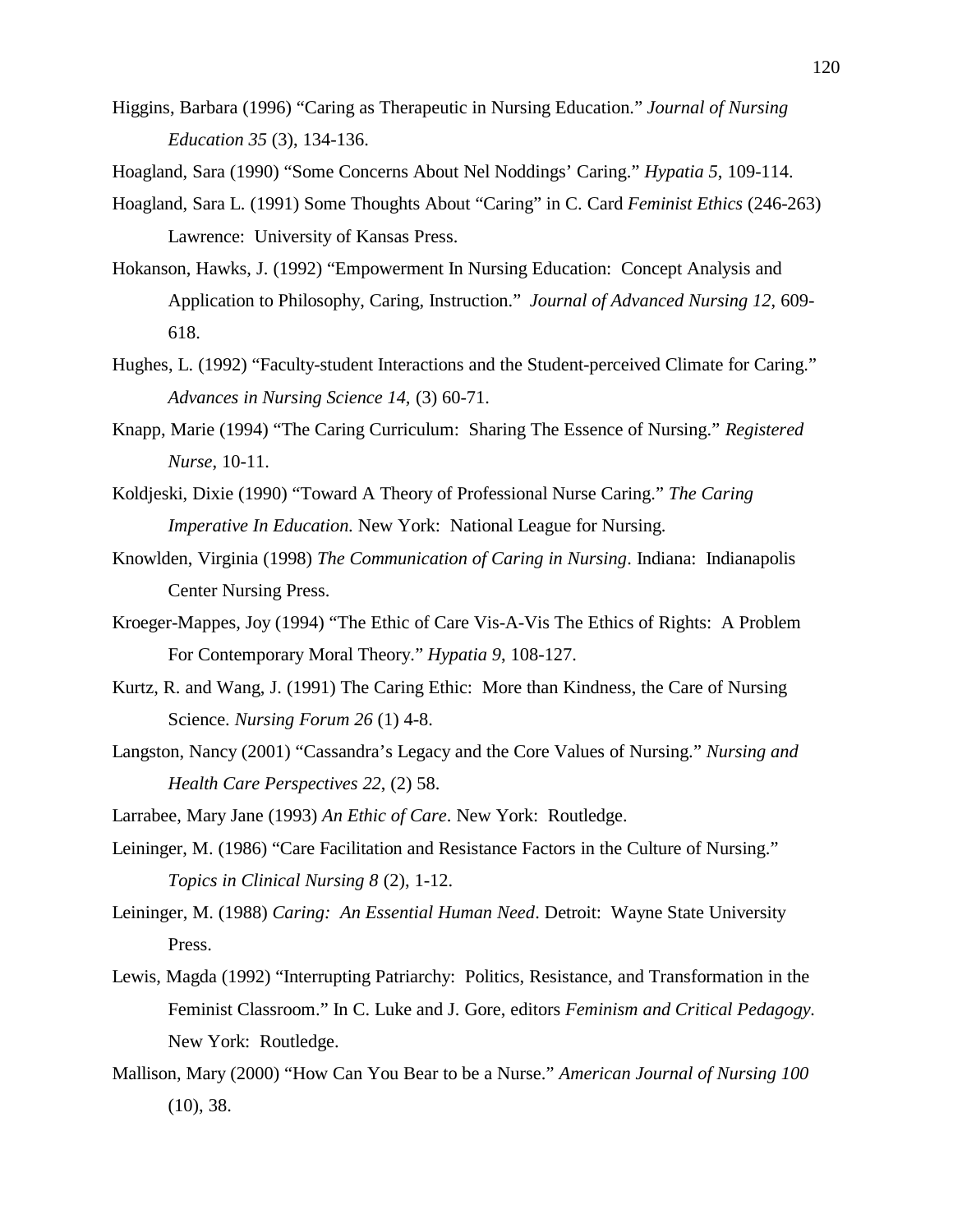- Martin, Jane Roland (1986) "Redefining the Educated Person: Rethinking the Significance of Gender." *Educational Researcher 15* (6) 6-10.
- Martin, Jane Roland (1994) *Changing The Educational Landscape*. New York: Routledge.
- May, R. (1969) *Love and Will*. New York: Dell Publishing.
- Mayer, Deborah K. (1986) "Cancer Patients' and Families' Perceptions of Nurse Caring Behaviors" *Topics in Clinical Nursing 8* (2) 63-69.
- Mayeroff, M. C. (1971) *On Caring.* New York: Harper and Row.
- Middlemiss, M. A. and Van Neste-Kenny, J. (1994) "Curriculum Revolutions: Reflective Minds and Empowering Relations." *Nursing and Health Care 15* (7), 350-353.
- Moccia, Patricia (1990) "No Sire, It's A Revolution." *Journal of Nursing Education 29* (7), 307- 311.
- Montgomery, C. L. (1993) *Healing Through Communication: The Practice of Caring.* Newbury Port, CA: Sage Publications.
- Morse, J. M., Solberg, S. M., Neander, W. L., Bottorff, J. L., Johnson, J. L. (1990) "Concepts of Caring and Caring As A Concept." *Advances in Nursing Science 13* (1), 1-14.
- Morse, Janice M., Bottorff, Joan, Neander Wendy, Solberg, Shirley (1991) "Comparative Analysis of Conceptualizations and Theories of Caring." *Image 23* (2), 119-126.
- Nelms, T. P., Jones, J. M., and Gray, D. P. (1993) "Role Modeling" A Method for Teaching Caring in Nursing Education." *Journal of Nursing Education 32* (1), 18-23.
- Noddings, Nel (1984) *Caring*. Los Angeles: University of California Press.
- Noddings, Nel (1988) "An Ethic of Caring and Its Implications for Instructional Arrangements." *American Journal of Education*, 215-230.
- Noddings, Nel (1992) *The Challenge to Care in Schools*. New York: Teachers College Press.
- Nyberg J. (1998) *Caring Approach in Nursing Administration*. Colorado: University of Colorado Press.
- Partridge, E. (1958) Origins: Etymological Dictionary of Modern English. New York: MacMillian Company.
- Patterson, B. L. and Crawford, M. (1994) "Caring in Nursing Educations: An Analysis." *Journal of Advanced Nursing 19*, 164-173.
- Pinch, Winifred J. (1996) "Is Caring a Moral Trap?" *Nursing Outlook 44* (2) 84-88.
- Richardson, L. (1990) *Writing Strategies: Reaching Diverse Audiences*. Newbury Park: Sage.
- Roach, Simone (1987) *The Human Mode of Being.* Tronto: The University of Tronto Press.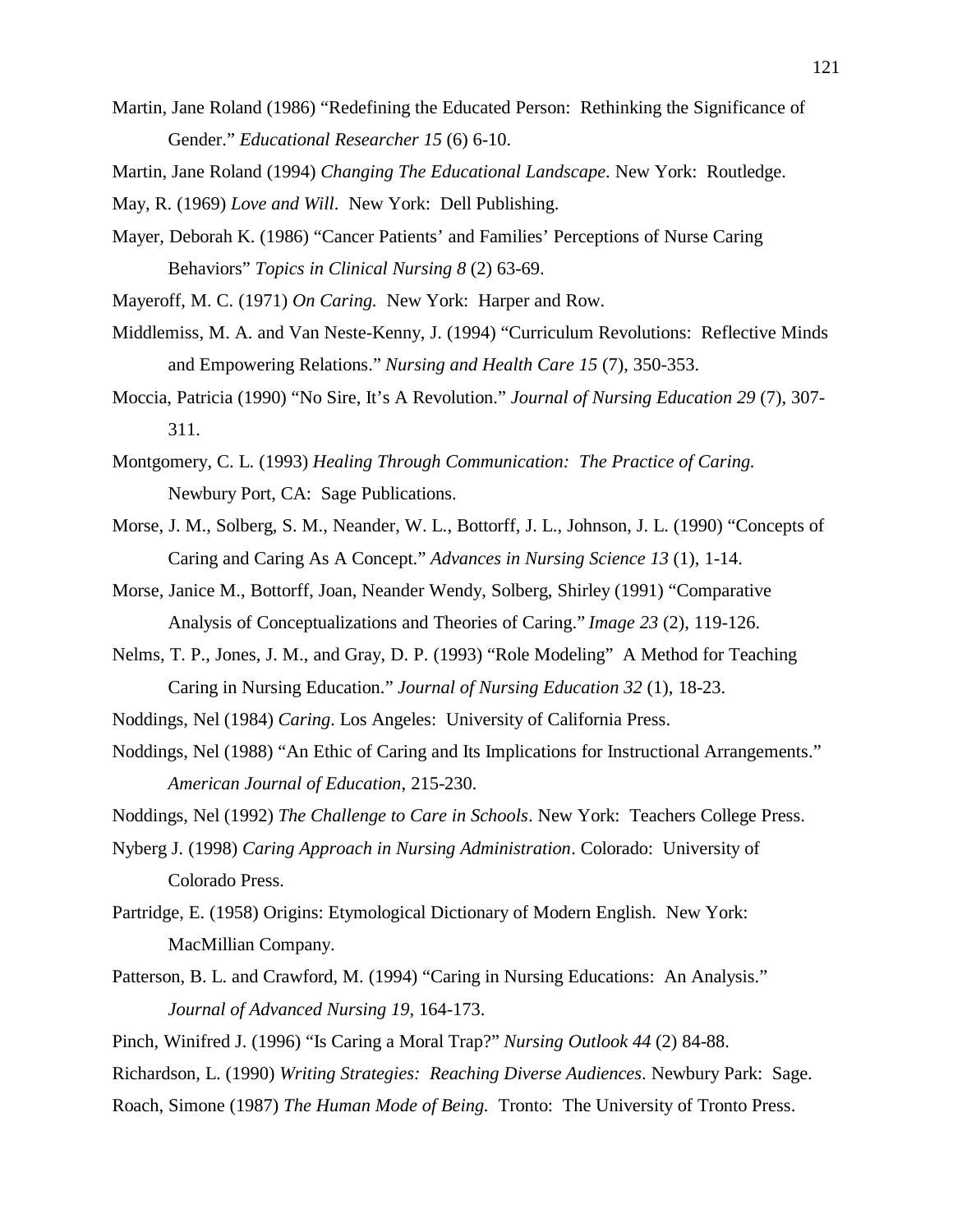- Roach, Simone (1991) "Creating Communities of Caring" In P. Moccia (Ed) *Curriculum Revolution: Community Building and Activism*. New York: NLN Press.
- Ruddick, Sara (1982) "Maternal Thinking." In B. Thorne *Rethinking The Family*. New York: Longman.
- Ruddick, Sara (1989) *Maternal Thinking*. Boston: Beacon Press.
- Sakalys, J. and Watson, J. (1985) "New Directions In Higher Education: A Review of Trends." *Journal of Professional Nursing*, 293-299.
- Schon, D. (1987) Educating the Reflective Practitioner. San Francisco: Jossey-Bass.
- Sherwood, G. (1997) "Patterns of Caring: The Healing Connection of Interpersonal Harmony." *Journal of Nursing Administration 16* (1) 30-38.
- Sheston, Mary Ann (1990) "Caring In Nursing Education: A Theoretical Blueprint." In M. Leininger and J. Watson, *The Caring Imperative in Education*. New York: NLN Press.
- Simonson, Carol (1996) "Teaching Care To Nursing Students." *Journal of Nursing Education 35* (3), 100-104.
- Symonds, Jean (1990) "Reconceptualizing The Student-Teacher Relationship." In *Curriculum Revolution: Mandate For Change.* New York: NLN Press.
- Tagliareni, E. C. (1993) Prospectives: Creating the Future: The Story of a Teacher-Student Partnership. *Prospective: Celebrating 40 Years of ADN Nursing.* New York: NLN Press.
- Tebben, Sharon (1995) "Community and Caring in a College Classroom." *Journal For A Just and Caring Education 1* (3), 335-344.
- Travelbee, Joyce (1966) *Interpersonal Aspects of Nursing*. Philadelphia: F. A. Davis.
- Tronto, Joan (1987) "Beyond Gender Difference To A Theory of Care." *Signs 12*, 644-663.
- Tronto, Joan (1994) *Moral Boundaries*. New York: Routledge.
- Valiga, Theresa (1988) "Curriculum Outcomes and Cognitive Development: New Perspectives for Nursing Education." In *Curriculum Revolution: Mandate For Change.* New York: NLN Press.
- Walker, K. (1995) "Nursing, Narrativity and Research: Toward A Poetics and Politics of Morality." *Contemporary Nurse 4* (4), 156-163.
- Watson, Jean (1979) *Nursing: The Philosophy and Science of Caring.* Boston: Little, Brown.
- Watson, Jean (1985) *Nursing: Human Science and Human Care.* East Norwalk, CT: Appleton-Century-Crofts.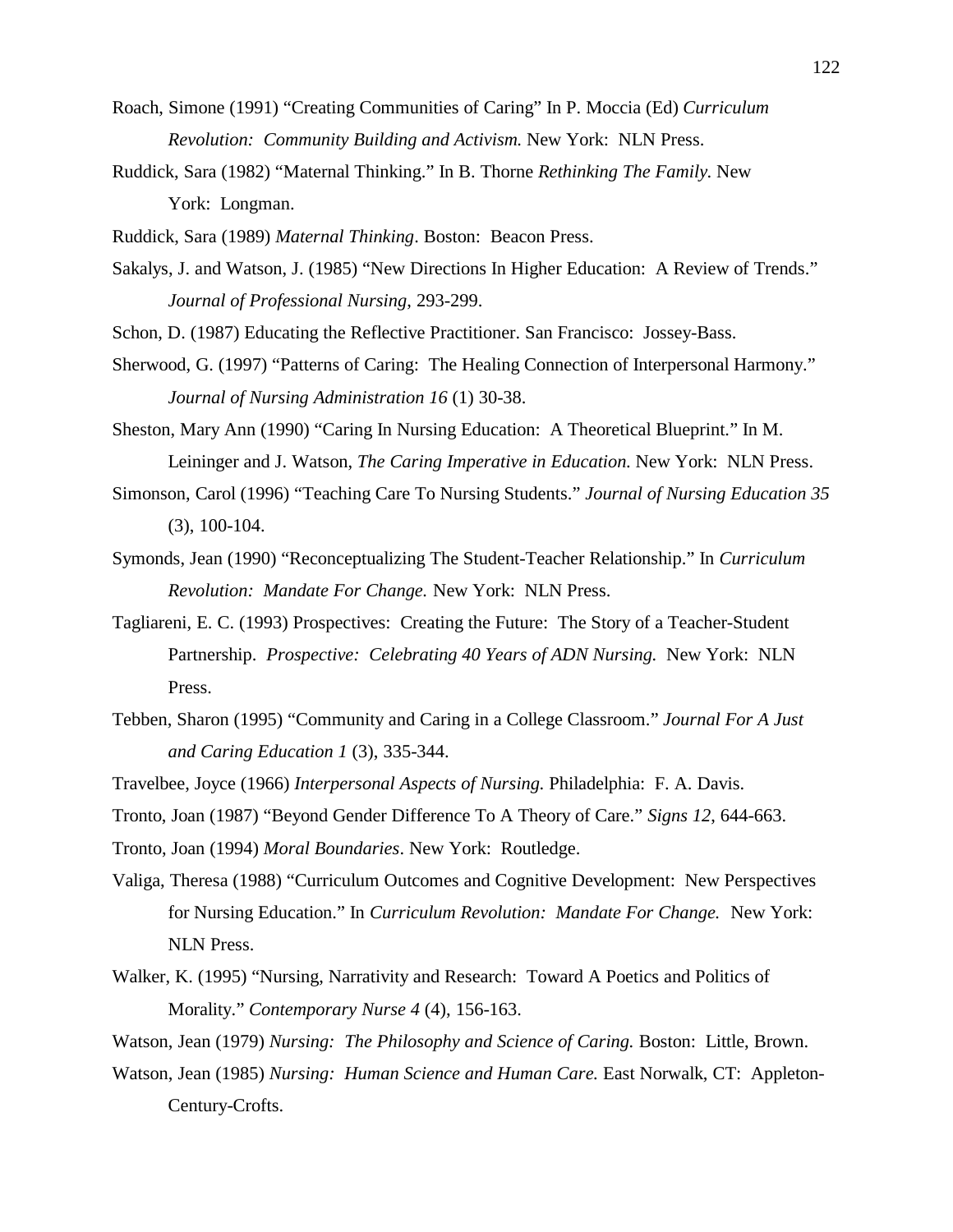Watson, Jean (1988) *Nursing: Human Science and Human Care*. New York: NLN Press.

- Watson, Jean (1995) Advance Nursing Practice." *Nursing and Health Care Perspectives in Community, 16* (2), 78-83.
- Witherall, C. and Noddings N. (1991) Stories Lives Tell. *Narrative and Dialogue in Education.* New York: Teachers College Press.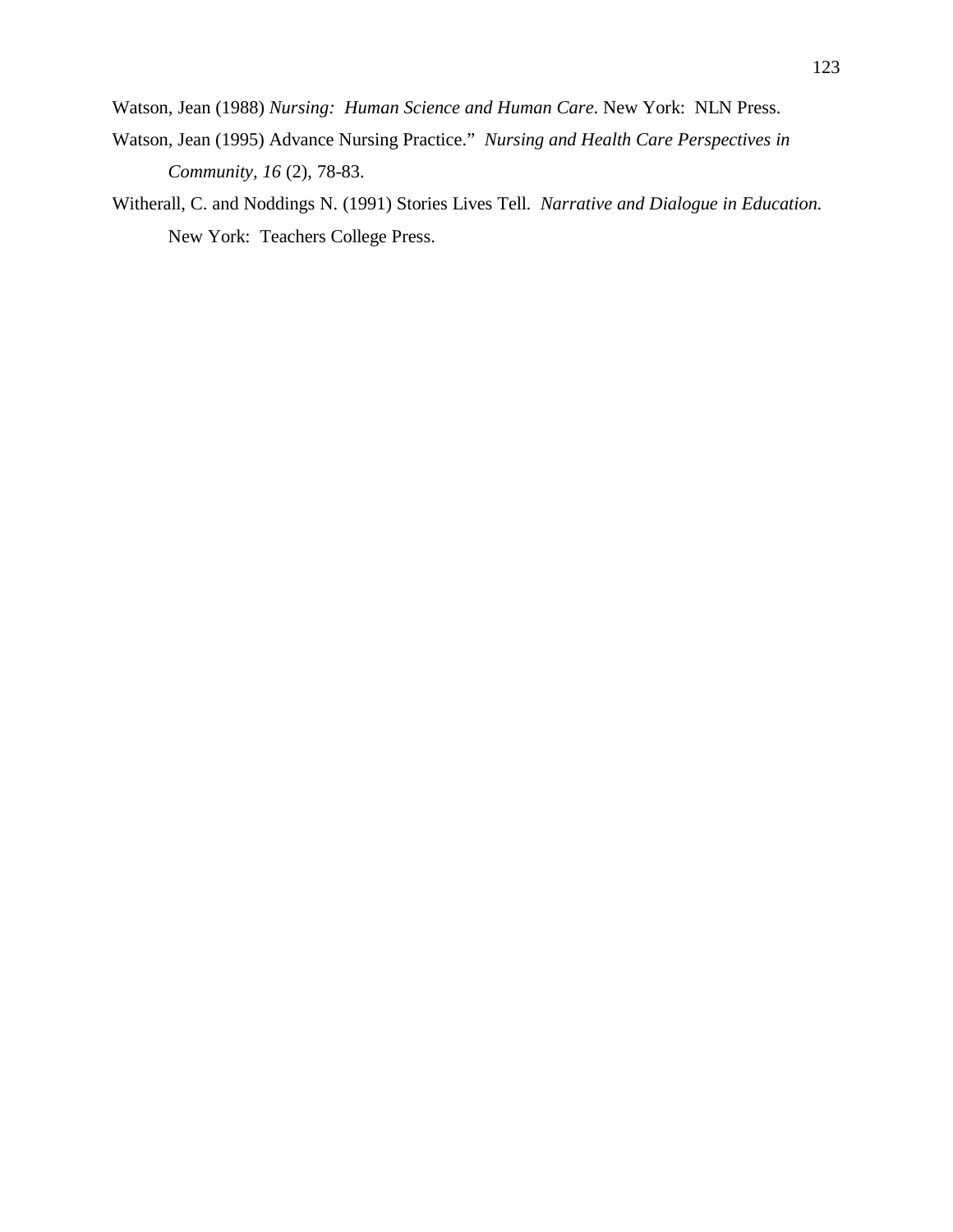# **VITA**

## Bernadette Marie Dragich

| Degrees Earned                                                                      |                                                        |                                                              |
|-------------------------------------------------------------------------------------|--------------------------------------------------------|--------------------------------------------------------------|
| C.A.G.S.                                                                            | May 1997                                               | VA Polytechnic Institute and State University                |
| M.S.N.                                                                              | December 1985                                          | West Virginia University                                     |
| B.S.N.                                                                              | August 1975                                            | West Virginia University                                     |
| Diploma                                                                             | August 1972                                            | Uniontown Hospital School of Nursing                         |
| <b>Teaching Experience</b>                                                          |                                                        |                                                              |
| <b>Bluefield State College</b>                                                      |                                                        |                                                              |
| Aug 1986 - present                                                                  |                                                        | Med Surg Nursing, Pediatric<br>Nursing, Pharmacology, Health |
| <b>Bluefield State College</b>                                                      |                                                        |                                                              |
| Aug 1982 - May 1983                                                                 |                                                        | <b>Medical Surgical Nursing</b>                              |
| <b>Forsyth Technical College</b>                                                    |                                                        |                                                              |
| Aug 1979 - Dec 1981                                                                 |                                                        | <b>Clinical Instruction–Nursing</b>                          |
| WVU-Parkersburg                                                                     |                                                        |                                                              |
|                                                                                     | Aug 1975 - April 1976                                  | Clinical Instruction-Nursing                                 |
| Professional Experience                                                             |                                                        |                                                              |
|                                                                                     | Family Nurse Practitioner at Princeton Pediatrics      |                                                              |
| 1994 - present                                                                      |                                                        |                                                              |
| January - July 2000                                                                 |                                                        | Academic Nursing Center, Coordinator Bluefield State College |
| 1993 - 1999                                                                         | Academic Nursing Center, Bluefield State College       |                                                              |
| 1999 - 2000                                                                         | <b>Consultant, Regents College</b>                     |                                                              |
| 1990-1993                                                                           | Family Nurse Practitioner at Southern WV Primary Care  |                                                              |
| 1983 - 1986                                                                         | Office Nurse at East River Primary Care                |                                                              |
| 1976 - 1981                                                                         | Staff Nurse at North Carolina Baptist Hospital         |                                                              |
| <b>Staff Nurse at WVU Medical Center</b><br>1972 - 1975                             |                                                        |                                                              |
| <b>Professional Certifications</b>                                                  |                                                        |                                                              |
|                                                                                     |                                                        |                                                              |
| Clinical Specialist in Medical Surgical Nursing<br><b>Family Nurse Practitioner</b> |                                                        |                                                              |
|                                                                                     | Certified Red Cross Instructor in Safety and First Aid |                                                              |
| Life Skills Training                                                                |                                                        |                                                              |
| Professional Organizations                                                          |                                                        |                                                              |
| <b>American Nurse Association</b>                                                   |                                                        |                                                              |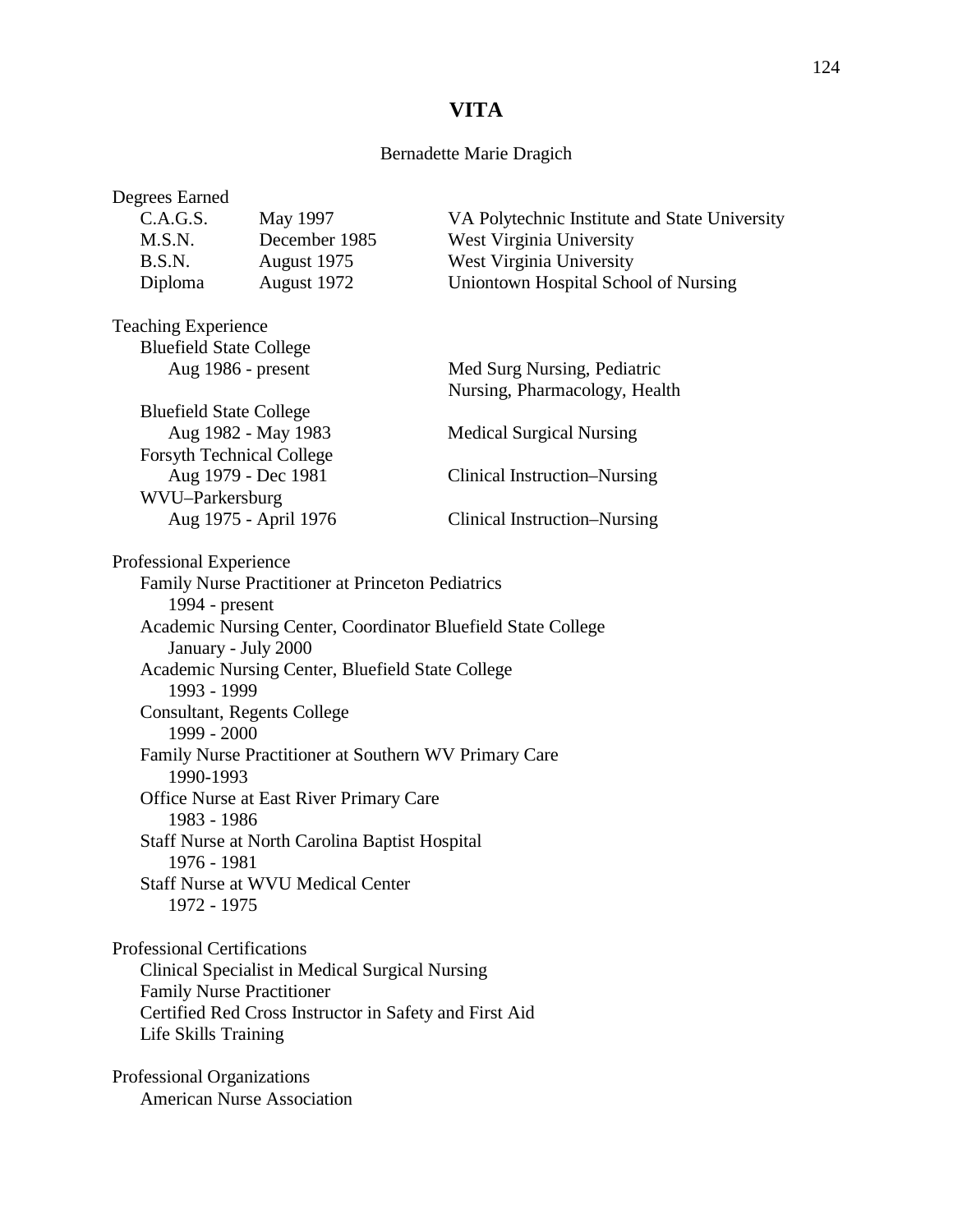West Virginia Nurses Association National League for Nursing Sigma Theta Tau American Academy of Nurse Practitioners Professional Studies Award Fellowship in End-of-Life Nursing Education Consortium sponsored by the American Association of Colleges of Nursing. June 2001, Cleveland, Ohio Publications "Misty Mountain Nurses." *The Bluestone Review*. April 2000 "Springfall'98" *The HeART of Nursing* Fall 2001 Professional Presentations "Caring Narratives of Registered Nurses." West Virginia League of Nursing Annual Meeting. Parkersburg, West Virginia April 2000 "Caring Narratives." Research Day. Radford University April 1999 "Update on Infant Nutrition and Feeding Practices." Partners in Perinatal Care. Twin Falls State Park October 1998 "Voices of Caring." The National Nursing Research Conference. Charleston, West Virginia October 1998 "Preceptors: Bridging the Gap from Theory to Practice." Eastern Kentucky University's ADN Nursing Conference. Richmond, Kentucky September 1998 "A Care Plan for Clinical Teaching." The Sixth Annual ADN Faculty Development Conference. Dayton, Ohio August 1998 "Clinical Journals: A Teaching-Learning Strategy." Paper presented at the 5<sup>th</sup> Annual ADN Faculty Development Day. Dayton, Ohio August 1997 "Clinical Journals: A Teaching-Learning Strategy." Paper presented at the West Virginia League for Nursing Annual Meeting. April 1997 Professional Creative Arts/Poster Presentations

125